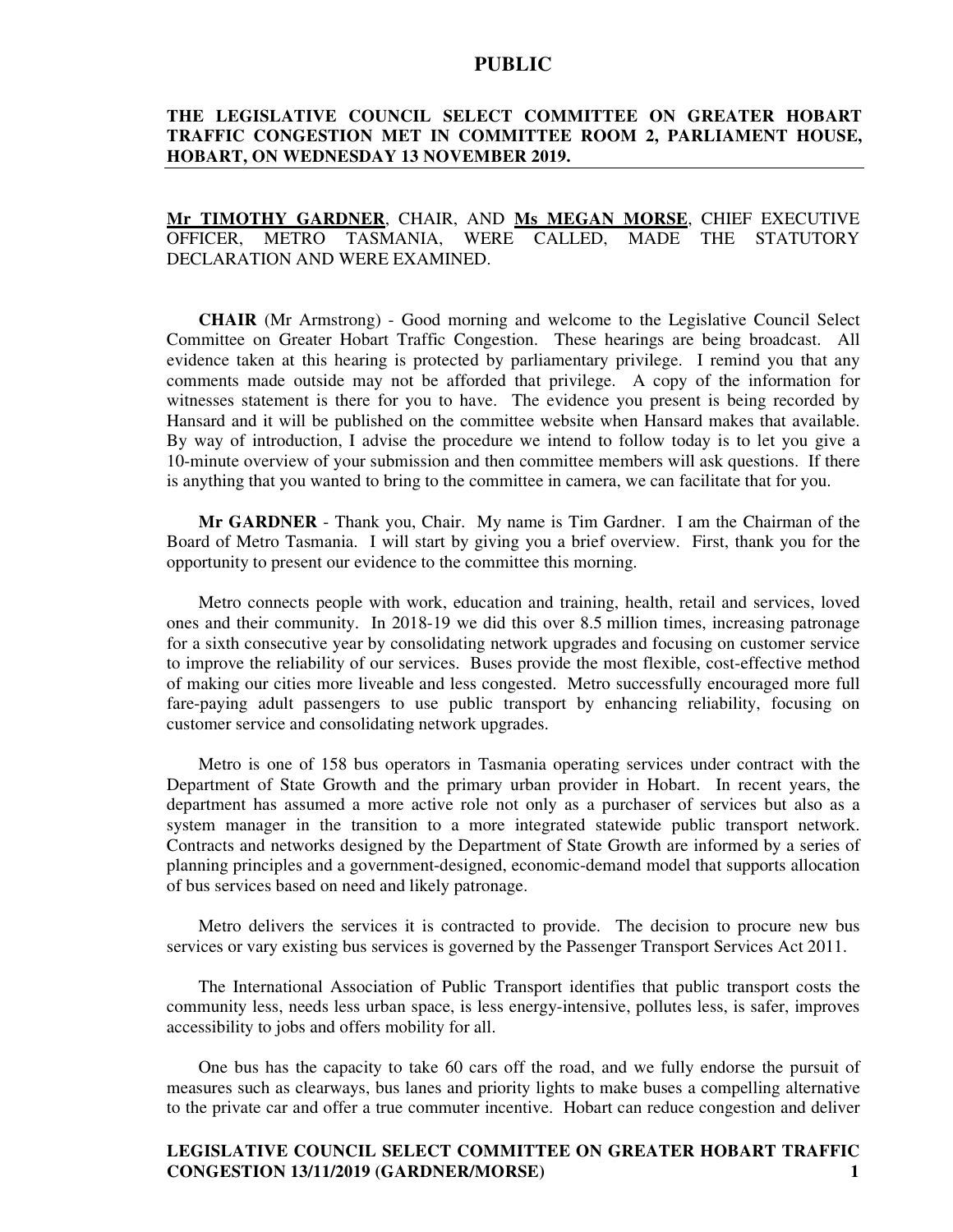better mobility by prioritising the movement of public transport over single-occupant vehicles and best enabling the exchange of people, goods and services, not the simple movement of cars.

**Mr VALENTINE** - Given your remit, and you just mentioned that you provide services based on need and patronage, with all the different solutions being put forward, like ferries and light rail, how flexible can Metro be in being able to fit in with some of those models? I imagine with light rail, you would have nodes and would provide services to the nodes, or if it was services to the ferries rather than providing an end-to-end service by bus. How flexible can you be and what are your constraints to meeting some of those challenges?

**Mr GARDNER** - First, the important piece is integration. We are complete supporters of public transport, period. A critical piece is full integration across whatever mode and between whatever nodes. That comes back to the customer experience and customers' ability to shift between modes without having to buy other tickets, and having those timetables integrated.

In terms of Metro's constraints, as per my opening points, we are fundamentally constrained by our contract obligations. Our contracts define exactly where and when we will run, what vehicles we will have on the road and the timetables by which we will operate. It is a decision in relation to the contracts we provide that then shapes the way we can operate on the ground. Buses are ultimately an extremely flexible tool because you can redirect them and take them wherever that demand lies; it's just a matter of a decision being made at a government level about where it would like and where it deems the priority to apply those resources.

**Mr VALENTINE** - Yesterday we heard from a number of mayors, Dean Winter from Kingborough being one, saying that State Growth determines where the buses go, and that's a fair comment to make. Fair enough. The other aspect is whether you have the capacity to meet the peak demand. I think it was Doug Chipman from Clarence who said that even if we provided free services in peak hours, Metro couldn't cope. Is that the case?

**Mr GARDNER** - Some statements of fact around what goes on in Hobart: we have very short peaks in the morning and afternoon, where on many of our key routes we operate full on route and we operate at or close to capacity. Simply to throw more resources at those very short peaks is a very inefficient way of dealing with that solution. You end up with a lot of capacity sitting around in between those peaks, a very underutilised investment in those assets.

From our point of view, it would be much more beneficial and a much more effective use of resources to do all the things we can to spread demand off those peaks, provide pricing incentives and service incentives to get people to shift behaviour and spread those loads so we can get better utilisation. At the same time, the big thing everyone is telling us, the big driver for our customers, is service reliability. The challenge in the peak, if you throw more buses in the peak, is that you are just throwing more vehicles on the road at a time when it's already congested. Unless we deal with a suite of issues and matters, there is no direct value in throwing more resources at those times if we are not dealing with the underlying issues of being able to move buses more efficiently and effectively through those peak periods - that is, through bus prioritisation, bus lanes, light jumps et cetera to allow us to move those vehicles. It's a combination of that and incentives to spread behaviour and to get people on buses earlier and later and across the day.

**Mr VALENTINE** - My last question, before others are going to ask questions, is: how important are models like park and ride in achieving what you see as a viable service, and where would you suggest they be placed if they were to happen? I know in some sense you already have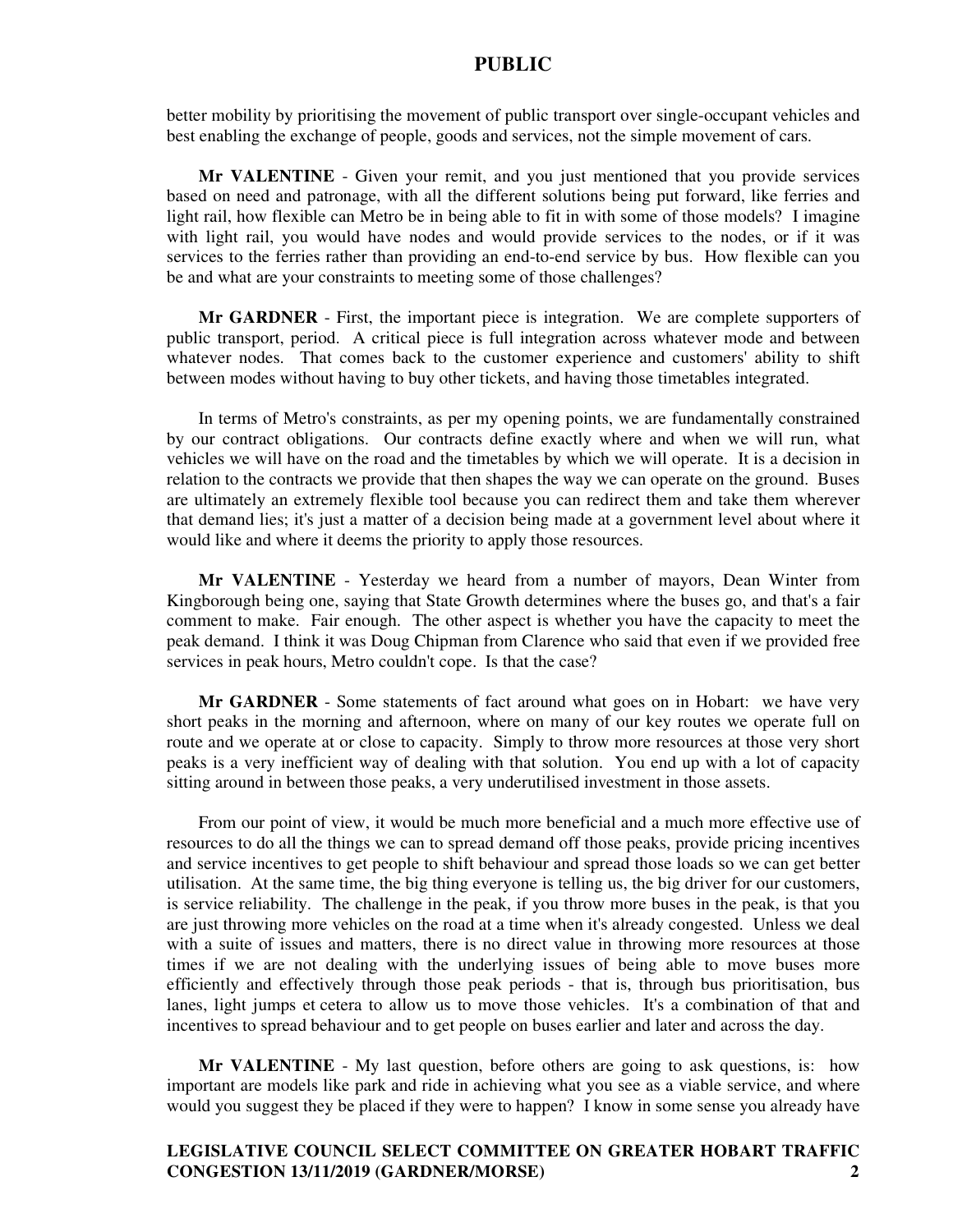one at Springfield, but where else? How important are they or would they be if they were in place in meeting peak demand?

**Mr GARDNER** - If you look at the way our network is designed, fundamentally with mass transit we are seeking to move as many people as frequently as possible on the key corridors - be that moving from Kingston into Hobart, moving from Glenorchy into the city or moving from the Eastern Shore on the Tasman Highway into the city. It makes logical sense that you would locate that opportunity to park and ride on those key corridors to get into the city, to get as many people onto those services and give them as much opportunity as possible to get onto those services.

**Mr VALENTINE** - Have you done an analysis as to where they would most optimally be placed? Have you gone into that at all?

**Ms MORSE** - In most instances Metro actually isn't the provider of park and ride facilities. Many of them are owned and managed by local government. You have identified Springfield as the one site which we do own and provide for Metro passengers, but the majority of that infrastructure is actually provided by local government. I understand there is some work underway as part of the Hobart Transport Vision being facilitated by State Growth with local government in relation to park and ride. It reinforces Mr Gardner's earlier point that all the infrastructure that supports passenger transport, from interchanges through to things like park and ride, is part of the decision-making process for intending passengers.

Increasingly, we are also getting a very strong message from the cycling community about the ability to ride and ride, and to be able to safely store a bike, which might be their mode of choice to get to the mainline services. As Mr Gardner described, it is not just passenger vehicles, but also cyclists who we would love to see better accommodated through park and ride.

**Mr VALENTINE** - I can understand that the spaces involved with park and ride might be local government's responsibility, but you have the data, so I am wondering whether you can say where they would be best placed, as opposed to saying, 'You tell us where'. You have the data, so have you not analysed that side of it?

**Ms MORSE -** We do have the data, we are a very data-rich business, and we are a generous partner in terms of providing access to that data. It does tend to be the growth corridor that is under quite active analysis at the moment, and certainly, in terms of our network, that is the Kingston side as the urban boundary extends further beyond the Kingston centre. Similarly, the northern suburbs are a real engine for our network, and there are time savings for communities further out in the Granton and Brighton corridors with people being able to access a more frequent service by having driven to access that corridor.

**Mr VALENTINE** - What about the Eastern Shore? Sorell?

**Ms MORSE -** Metro does not service Sorell, but the same principles could be expected to apply for the urban boundary on the eastern shore.

#### **Mr VALENTINE** - Thank you.

**CHAIR** - Could I have a follow-up on the bicycle bit? Some people might ride their bike to the bus stop, hop on the bus, and then need their bike to finish their journey to where they work, in South Hobart or wherever. Does Metro accommodate bicycles on their buses? Are they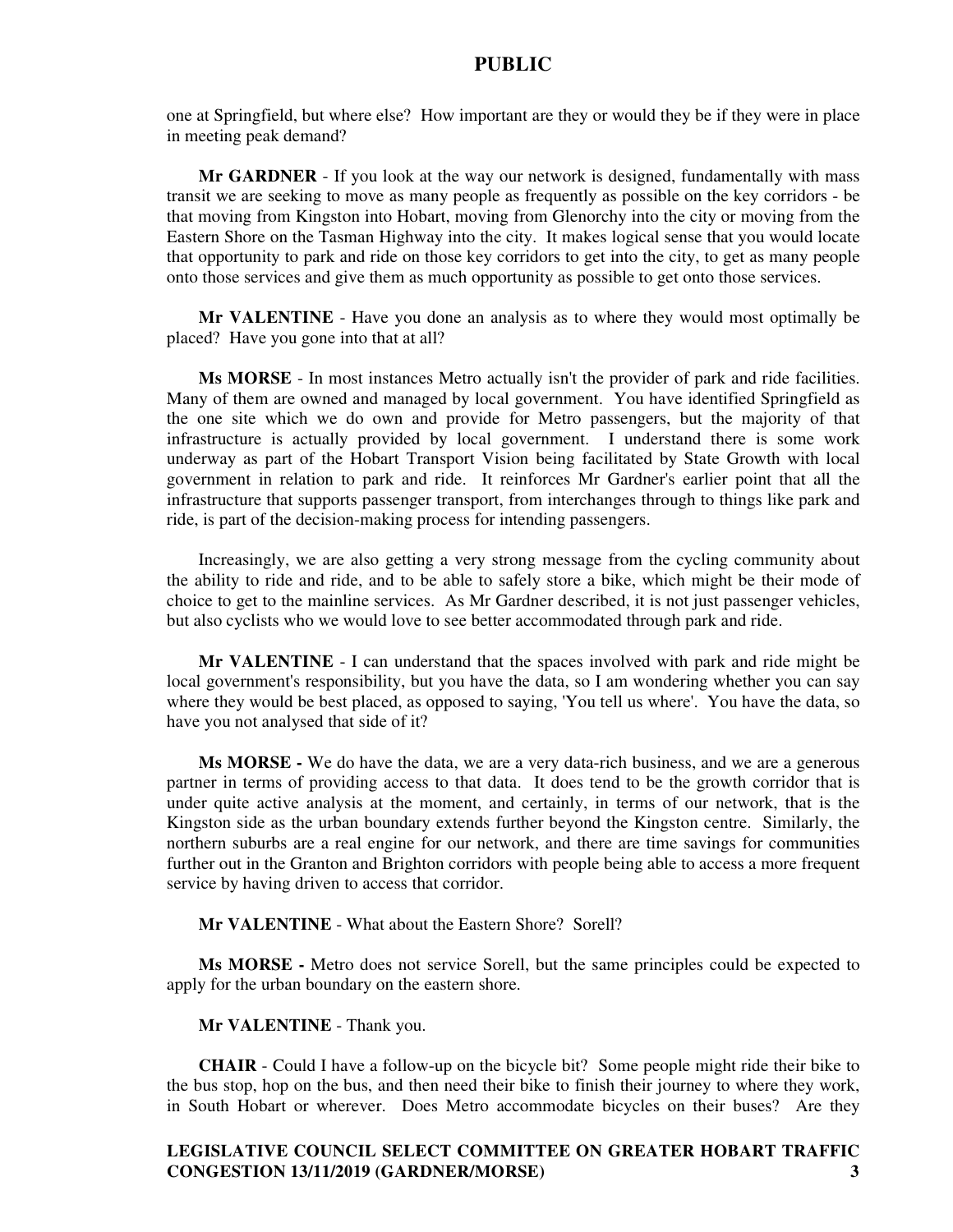looking at it, because there are so many more people now using bicycles as a means of transport, either at the beginning or at the end of their journey?

**Ms MORSE -** Metro does not currently carry bikes on board. There are a range of health and safety considerations for our staff, for other motorists, for the cyclists themselves, and for our other passengers. It is slightly complicated under the Heavy Vehicle National Law and Regulations in terms of it affecting the length of our vehicles, and therefore the streets we are able to operate on.

Our focus, in supporting cyclists who would like to use our services for part of their journey, is very much geared towards that ride and ride model.

**Ms SIEJKA** - Just on what you were saying about peak times, and how you can better service that sort of demand? There seems to be, from what we have heard, two sides to getting people off the road and into buses.

One of the things we heard about yesterday was about behaviour change, so in terms of attracting more people - I am not sure how to phrase this- you have people who are not bus users currently who might consider it. Do you think spreading the bus timetable is going to assist in attracting more people, or is it purely going to help service the people who are already using the buses?

**Mr GARDNER -** Yes, it does make sense. Do we attract new patrons, is what you are asking through that?

**Ms SIEJKA** - Obviously we want more people off the roads.

**Mr GARDNER -** To run through the order of things in what really matters to people and how we get behaviour shift. The very clear feedback in our research, and research nationally and internationally, suggests that service reliability is the most important factor in getting people to utilise public transport.

The challenge we have at the moment is that our buses just sit in traffic with all the other vehicles. It is very hard.

**Ms SIEJKA** - Not a great incentive to shift.

**Mr GARDNER** - It is not a great incentive to shift. A pricing mechanism - for example, free transport - in itself is not going to deal with that issue. We have to deal with a number of issues.

If we could be in a position where we have the infrastructure that allows buses free movement and priority flow through traffic, then we are confident, and our patrons can be confident, that they will arrive at their destination at the scheduled time.

**Ms SIEJKA** - You expect there might be people, because of the frustration of waiting, if they went half an hour earlier, and if you had that flexibility for those other infrastructure things, it might improve, or attract more as well?

**Mr GARDNER** - Absolutely, all these bits come together. So, the other piece is if we can provide some pricing incentives for people off-peak. We have already done some work on this.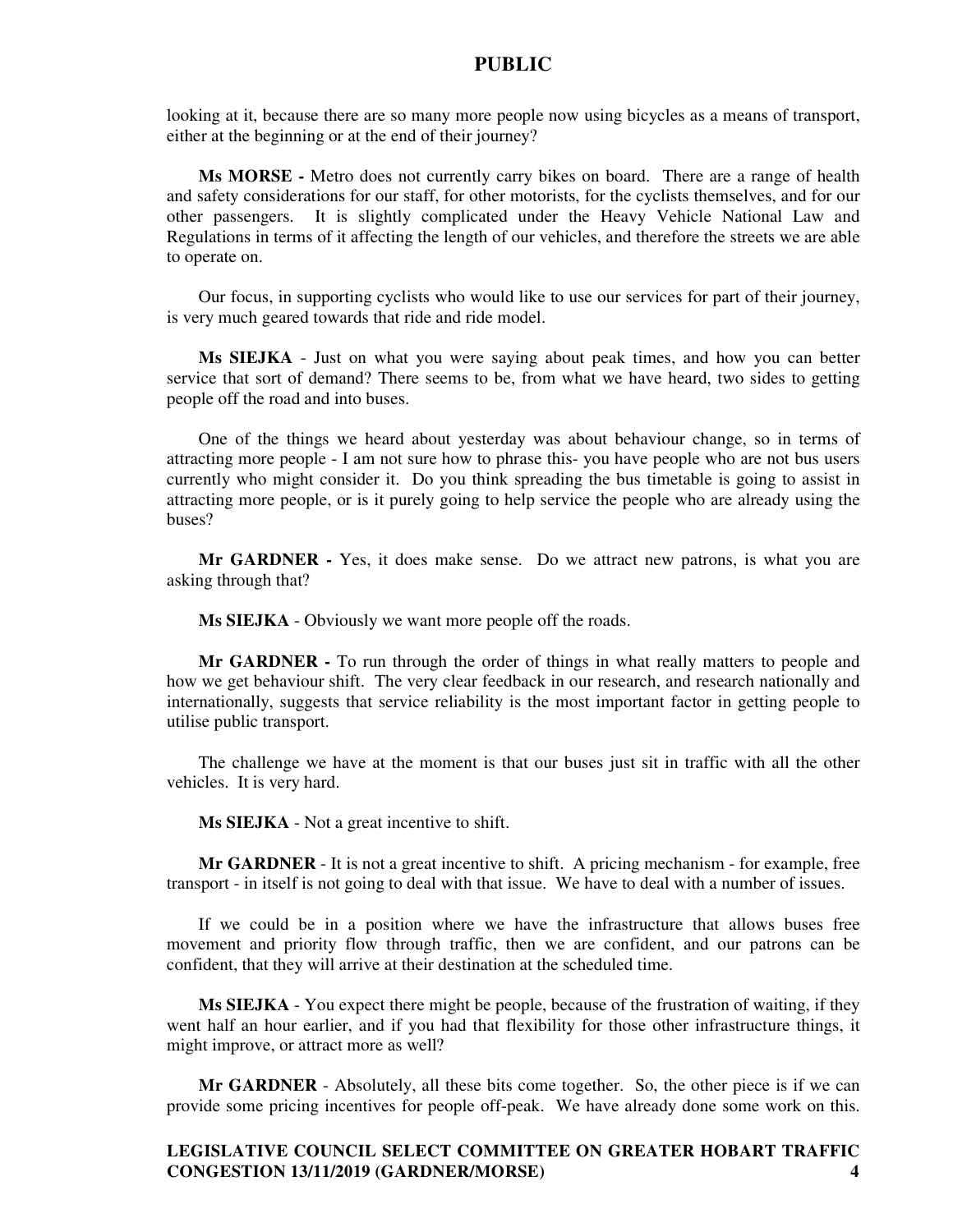Over the past four years, we have run a 'Free Before 7' initiative with the support of Department of State Growth. We have seen some data, an average 14 per cent increase in people choosing to travel prior to 7 o'clock, to take up that opportunity.

It is a bit like, when you have limited capacity, and you have a restaurant on a Saturday night, you don't make it cheap. You don't discount it. You discount it on Tuesday night. That is exactly the same principle we need to be thinking of, in terms of simple economics.

**Ms WEBB** - That increase of 14 per cent when you offered free travel before 7 a.m., was that in people who already use buses? Do you know what percentage may have been new travellers?

**Mr GARDNER** - My understanding, and I will refer to Ms Morse, but I believe it was largely a movement -

**Ms WEBB** - Did you just take 14 per cent out of your peak-hour regular users, or did you add users?

**Mr GARDNER** - Largely movement of the patrons we have.

**Ms MORSE** - In relation to that initiative, and the notion of attracting new passengers. I think the strongest case we can point to is our growth in Hobart since the implementation of our new Hobart network in January 2016.

We have had sustained year-on-year growth in patronage since that network was introduced. The strongest growth sector for that network has been in full-fare paying adults, and we have consistently been in double-figure growths. A more than 10 per cent growth year on year, in terms of our full-fare paying adults.

I think that, as Mr Gardner has highlighted, we were able to provide better frequencies, so people have more options in terms of how they plan their day, and how they plan the activities they want to undertake across the day.

In terms of reliability, what we were able to do as part of that network was to re-time our services. We also made many bus services more direct, to reduce travel time where we could. Obviously, nobody wants to be on a bus longer than the equivalent car journey might have taken, notwithstanding that it is a communal experience.

Again, I guess we are finding that network very tested by the significant year-on-year growth in congestion across that subsequent four years.

I think the evidence arising from our Hobart Network Review points to our ability to attract and maintain a relationship with full-fare paying adult passengers, who are obviously key to managing congestion.

**CHAIR** - You only offer free travel before 7 a.m. There is nothing after 7 p.m.?

**Mr GARDNER** - It is a trial. It is just for a limited period of time, every year, coinciding with the return to school in February. We run it for four weeks.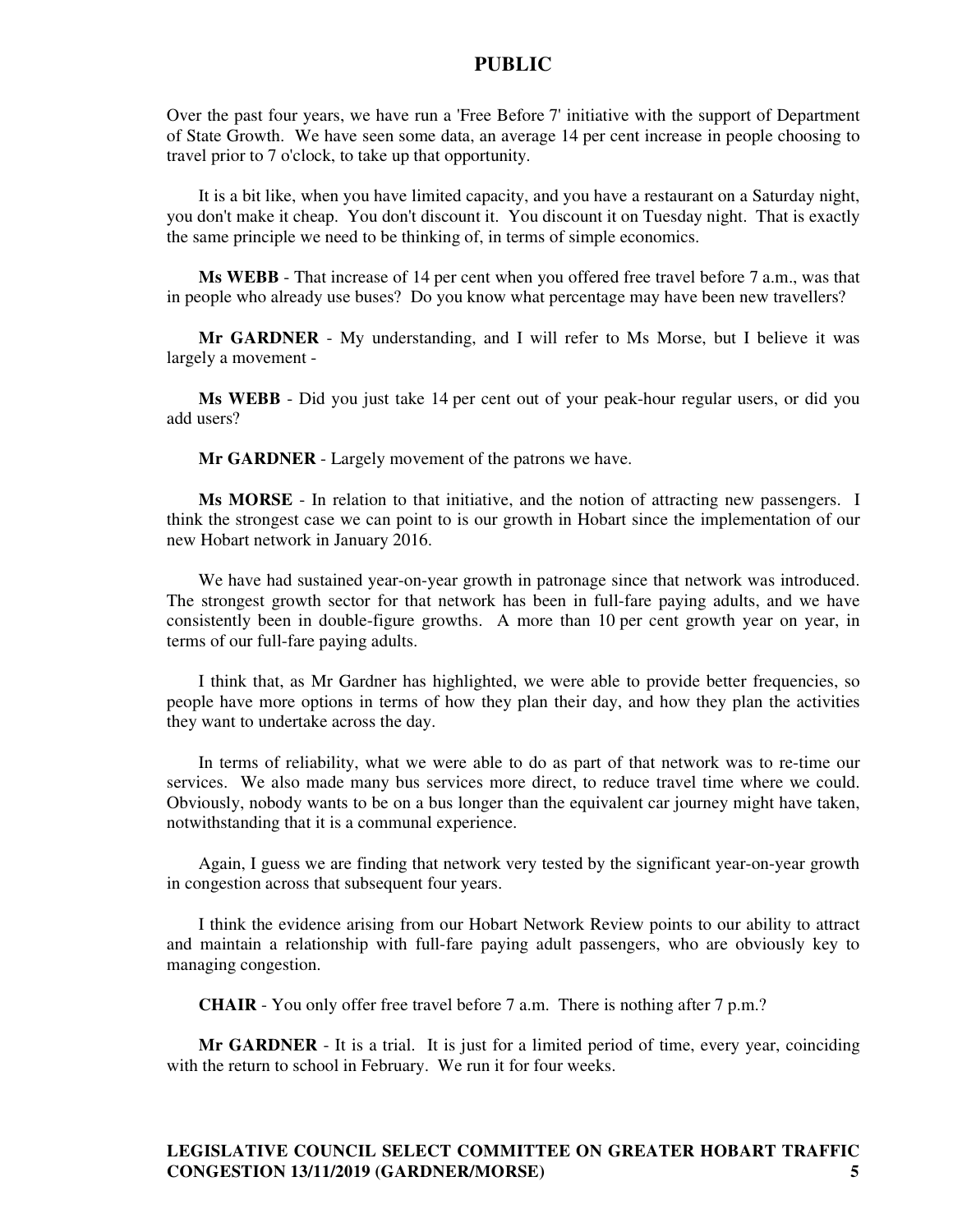**Ms MORSE** - The ongoing fare incentive we provide off-peak is actually during the day. We offer an off-peak fare during the middle of the day and during weekends, but at present we do not have an early morning or evening fare rate.

**Ms SIEJKA** - The only other area I wanted to explore was to do with attracting particular cohorts of people to be regular bus users: younger people and older people.

Younger people, because if their families are not satisfied with the service, the parents tend to drive more.

Older people, because they are often reluctant at particular times of the day, either for safety or their flexibility or their agility and physical needs.

What particular things have you been doing at Metro to accommodate and attract those particular groups?

**Mr GARDNER** - There are three particular groups there in terms of the full-fare paying adults, and then the concession travellers split into older concessions and students. What our data is actually showing, as Megan has just outlined, is that we've got growth in adult full-fare paying and we've also seen growth in the older concession group as well. The area that has been particularly challenging nationally over the last decade plus is students. Nationally, there is a declining trend in student use of buses. More parents are driving their kids around and you can see how that impacts, school holidays - traffic dies off.

Metro has been doing a range of things, particularly working directly with schools around encouraging teaching, getting the younger cohort - younger primary school kids - comfortable with getting on to the bus and getting familiar. I name up Taroona High and Taroona Primary as being excellent -

**Ms WEBB** - I thought of it just this week -

**Ms SIEJKA** - Having worked with young people I know that a big barrier for some of them, particularly in that next suburb out from the CBD or the further you get out, is often an anxiety or concern about buses. Are there other areas you're doing that sort of work in? It is Taroona I'm aware of, but there are a lot of areas where that work could be explored.

**Mr GARDNER** - Absolutely. A lot of it goes to the appetite of the schools to actually take this on. We're actively working all the time in this space. This is a really important piece for us and we would really like to see this grow.

The other element of that is we've been running marketing campaigns around 'Just Take the Bus'. It was about little kids having fun getting on and enjoying the bus ride coming through to older kids - you don't need a driver licence, just catch the bus, it's fine. It's easier for your family and more independence. That's trying to pull that cohort through and that's ongoing work.

As I said, we are working against a national trend here. This is not a local issue and the irony of it is that while there is a safety concern, often this is actually a very safe way to travel. Safer than travelling in a car. We continue to prosecute on every front that we can.

**Ms SIEJKA** - Thank you.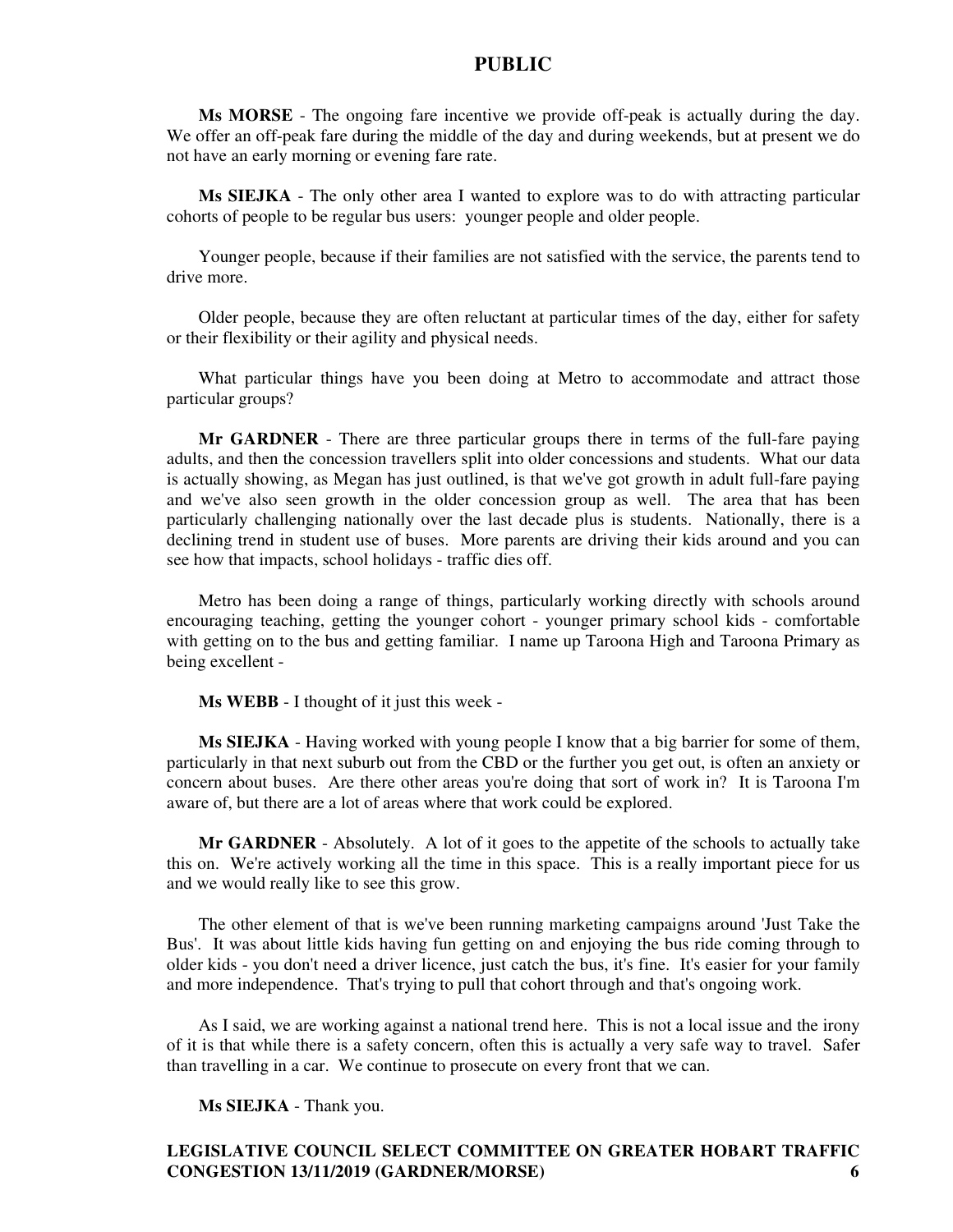**Ms MORSE** - I think the other cohort we probably acknowledge in that life stage is the work we've been able to do with the University of Tasmania. Its residential accommodation patterns are changing. It has a lot more students accommodated in the CBD and the university continues to be a very important partner for us. It is a great example of an organisation that has been willing to use the levers available to it in relation to parking, the availability of parking, the cost of parking, the availability of end-of-journey facilities for cyclists. It's pulled a whole range of those levers to shift the travel patterns of its students. We've seen enormous growth in the utilisation of Metro services by university students. We have had great returns from a very targeted small investment for very impactful promotions we've been able to partner with the university to establish travel patterns for students moving into their accommodation.

**Ms SIEJKA** - Just finally on seniors, I know that you don't have a full rollout of disability-friendly, age-friendly fleet yet. Do you target your services where you think an older cohort would need that service more? How does that work with the fleet?

**Mr GARDNER** - In terms of those specific -

**Ms SIEJKA** - Yes, I know that in my electorate, in particular, and I am sure in others, that seniors are often reluctant getting on and off the bus. Is some of the fleet ready for that sort of support and are other buses yet to reach that level?

**Mr GARDNER** - At the moment, we are in the process of an accelerated fleet upgrade. There are 100 new buses under construction in Wynyard for Bustech in Elphinstone which will make us disability-access compliant once we have those. We have another 18 months to get the last 50 of those buses and once they come in, we will be completely 100 per cent compliant.

**Mr VALENTINE** - How many buses were there?

**Mr GARDNER** - We have 100 being built at the moment and we've just received the fiftysecond of the 100.

**Ms MORSE** - They will be fully low-floor by early 2021 and obviously that opens up opportunities for a range of Tasmanians who have access challenges, whether that is older Tasmanians, whether it's younger families. There's a range of people who will find it easier to use our services if they're confident that every time a bus pulls up, it will be a low-floor vehicle so we're very excited about reaching that milestone.

**Ms WEBB** - Rob, I'm probably going to cover it, so can I have a crack and then you come back. It's probably about UTAS to CBD, I imagine.

**Mr VALENTINE** - That's what I was going to ask, but now you go.

**Ms WEBB** - You talked about having a relationship with the university and that being fruitful. Clearly, the university has a plan in place to transition into the CBD across the next 10 years, and we will talk to it later today about that in relation to this issue of traffic congestion.

Have you been actively engaged in strategically planning that move with the university at this point in time?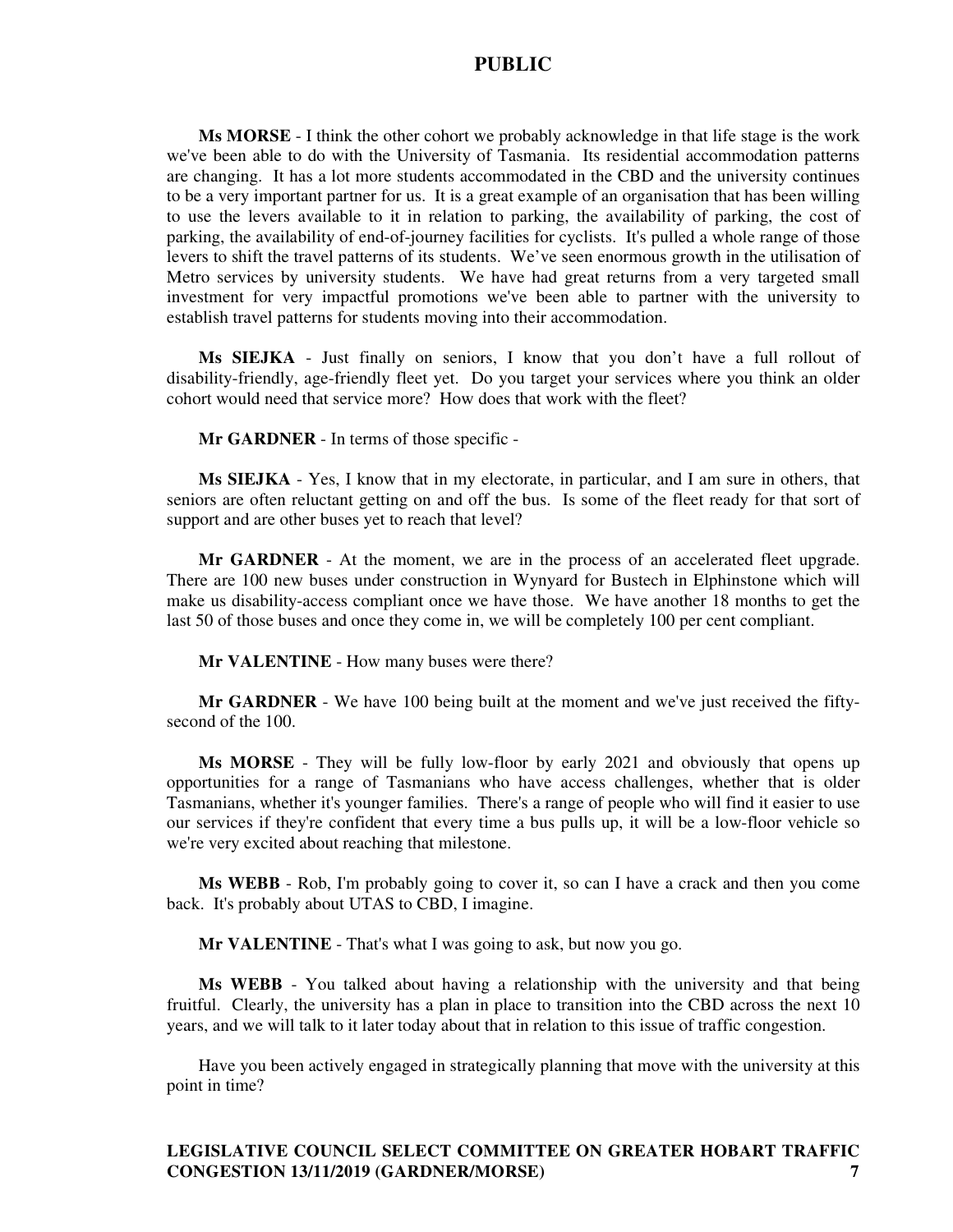**Ms MORSE** - We have. I think its plans are still at a fairly preliminary level. They're still in very active consultation with a wide range of stakeholders, including Metro. As you've identified, it is a long-term plan; it doesn't see them vacating the Sandy Bay campus and they will still have a range of services operating through them. So, we will continue to provide, I imagine, quite significant levels of service to assist university staff and students in moving between their campuses.

**Ms WEBB** - Given that they've had a first pass report - as they've described it - done on traffic impact, from that do you have a clear picture of what impact that move will have on your Metro services and in what way you may need to respond to that?

**Ms MORSE** - Again, consistent with it being a first pass, it might be premature to say that we're absolutely clear on that. It's certainly an initiative we're monitoring very closely and, again, they're a partner we work very well with. They openly share information and we will continue to liaise effectively with them in preparing for that.

**Ms WEBB** - On that data matter, you mentioned you share your data. Is it open source? Is it publicly available?

**Ms MORSE** - It's not currently, no. Our timetable information is very readily available but obviously there is a range of privacy concerns in relation to our passenger data.

**Ms WEBB** - In terms of numbers?

**Ms MORSE** - It's disaggregated information and it's available on request, but it is not completely open source.

**Ms WEBB** - There is nowhere stakeholders in the community could access information about the usage of your services?

**Ms MORSE** - It would be by request rather than open source at this point.

**Mr GARDNER** - Other than what we publish in the annual report.

**Ms MORSE** - The public domain.

**Ms WEBB** - One of the areas I wanted to ask about: you've been marketing to drive growth, you've had growth in recent years, quite successfully. When has that growth occurred? What periods of the day have you seen that growth happen in your services?

**Ms MORSE** - It's really right across the day.

**Ms WEBB** - Is it an even growth across the day?

**Ms MORSE** - It's not even but it is right across the day and it's right across the week.

**Ms WEBB** - What percentage of the growth is in peak times?

**Ms MORSE** - I would have to take that question on notice.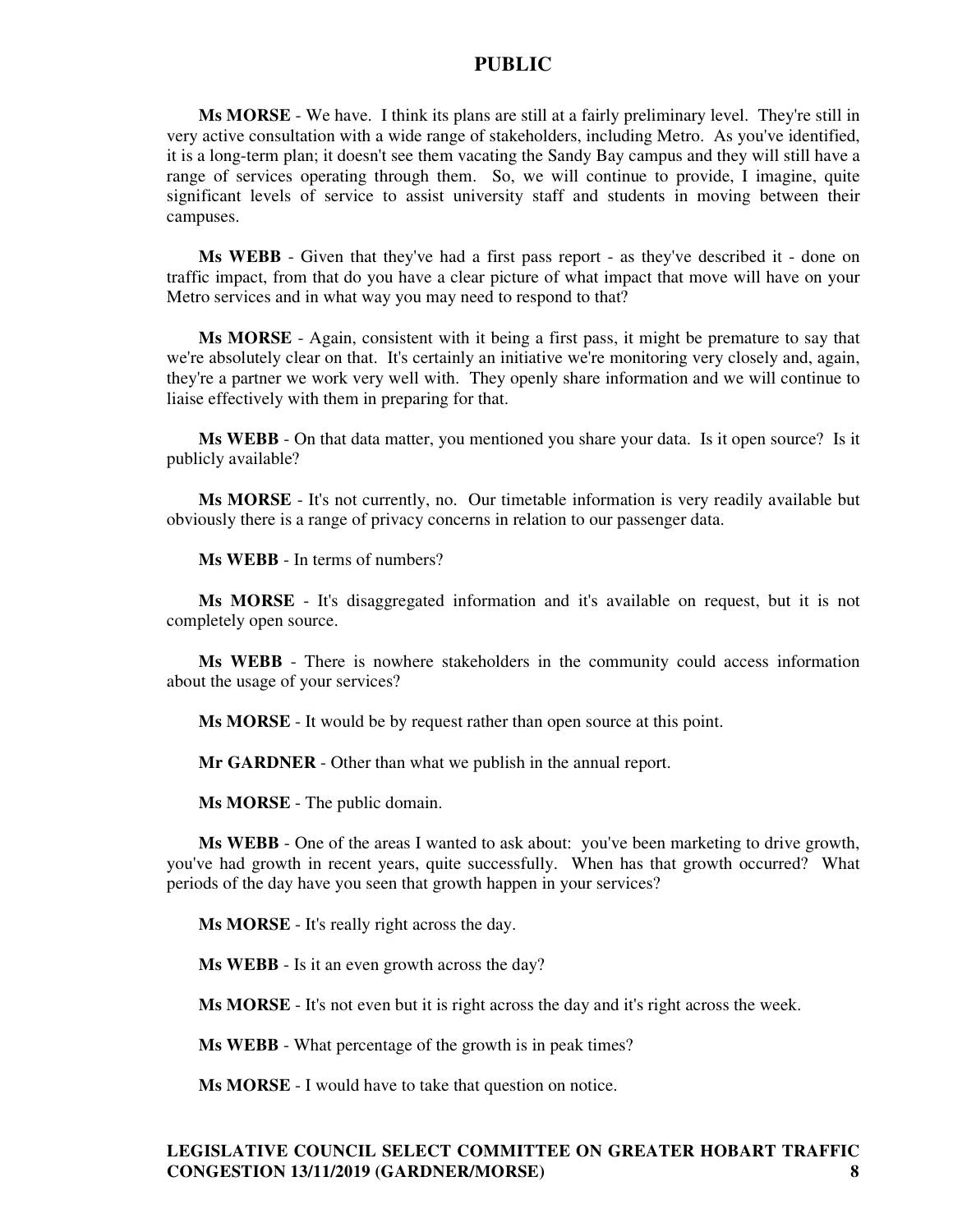**Ms WEBB** - It's pretty interesting for us to know that so it would be great if you could provide that information. Given, if you could just profile across, say, the last five years you've been experiencing that growth, what proportion of that has been occurring at the peak times at either end of the day?

I absolutely accept what you say about the need to increase reliability by those measures that help buses move more quickly. It's a great proposal. Other measures, like spreading peak demand, are only going to do so much. Everything we hear has been about encouraging more use of public transport.

It will happen in peak times and that's why I would like to see where the growth has been to date. It would be a successful tick for us to see further growth of people using the service in peak times, regardless of how much you might try to spread it, it's going to happen if we do well with this issue. Given that, are you at capacity now and given that you are marketing for growth, you have experienced growth, a successful outcome for congestion would be to get more people on your buses during peak times, what is your plan to increase capacity going forward?

**Mr GARDNER** - We have to work very closely with our customer, our buying agency, the Department of State Growth. Effectively, it's through its modelling and work about demand and need that then informs us as to the investments that have to be made in buses and the routes.

As Megan indicated, we have a lot of data. We share that data very actively and we work very closely with the Department of State Growth.

**Ms WEBB** - With that then, State Growth has not mapped out for you - because you are directed by its decision-making - an increase in bus capacity to accommodate a successful outcome of getting more people on your buses during peak time?

**Mr GARDNER** - That is a work in progress right now. It is a current piece of work so Megan's team, our team, is working very closely with the Hobart Transport Vision team, which works within the Department of State Growth, looking at the challenge around meeting the growing capacity. How do we resource this? For example, if the government invests in a fifth lane on the Southern Outlet, well, there is no good just doing that without putting more capacity onto it, so it is a very active discussion at the moment.

**Ms WEBB** - At any given time is there a current strategic plan about what that looks like going forward, the plan to increase capacity? Given, of course, that it would be updated on a regular basis and also probably in response to new initiatives, is there a documented strategic plan we could be aware of about what is the plan to increase capacity in Metro?

**Mr GARDNER** - Ultimately, Meg, that is a question for the Department of State Growth.

**Ms WEBB** - And we will put it to them too, but from your side, that is not something you could point us to at this time?

**Mr GARDNER** - No, we are working very actively with them to build that, and to map it out and provide all the support and data we can, but ultimately it is their direction.

**Ms WEBB** - One thing I wondered is, in terms of your proposals about helping buses move more readily through traffic, which all sounds like very positive and not difficult to implement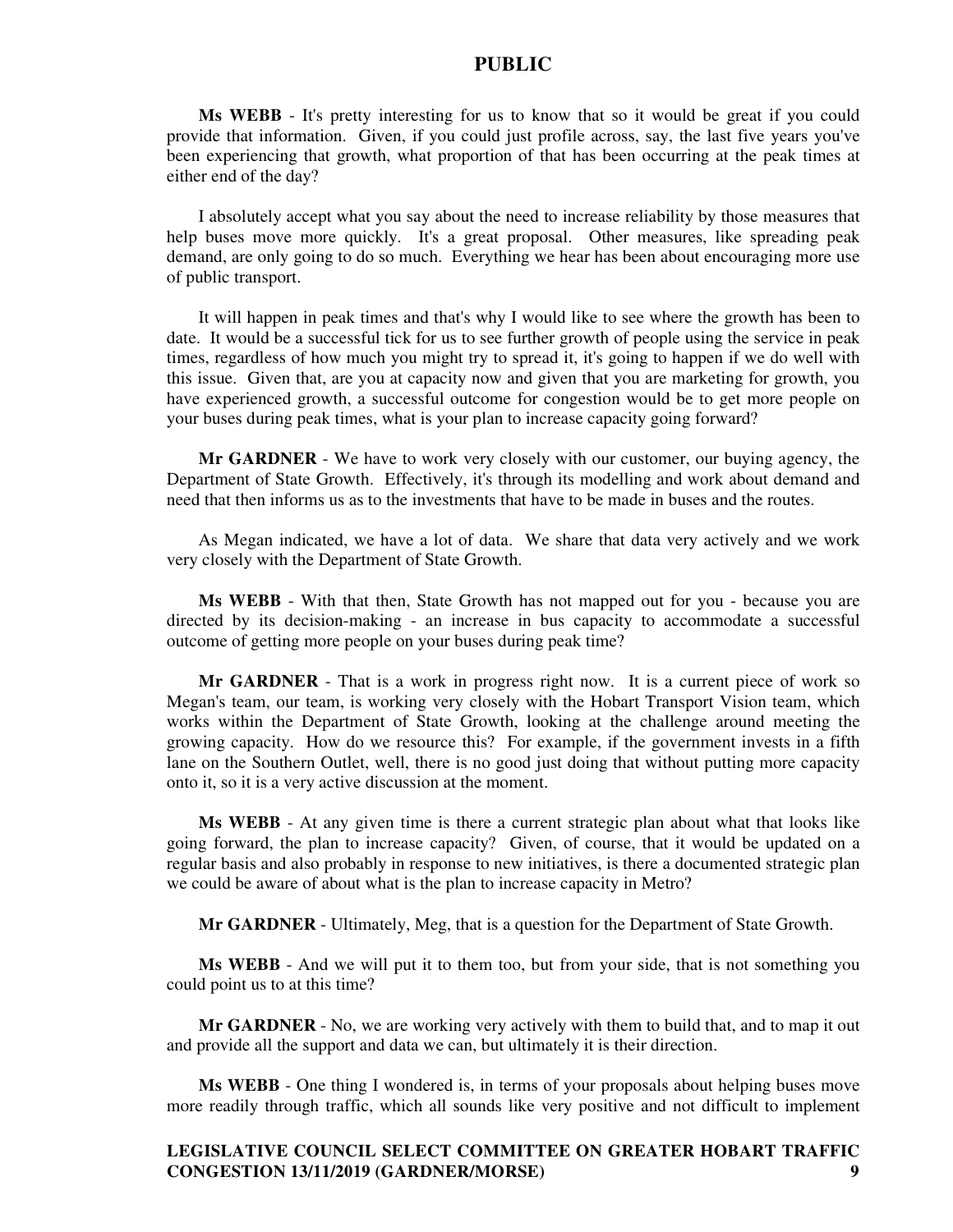solutions, have you measured, say with current use, what difference that would make to your reliability? I think our understanding is your reliability sits about 87 per cent. Have you actually modelled, were these things to be put in place, what you could expect to see in terms of an improvement in reliability on current conditions or is that not really available that modelling?

**Mr GARDNER** - We have a clear understanding of where the pinch points exist and where we are losing time in the network. Out of that, we have identified a list of priority initiatives to effectively prioritise bus flow, which we have shared with the Department of State Growth and with local government, around the works that would make a difference in terms of us improving our on-time running.

**Ms WEBB** - I accept that, and they sound like sensible and likely to be effective measures, but I am just wondering whether there is a quantified element to that?

**Ms MORSE** - I guess I would add that we have certainly modelled what those potential time savings look like. I think we would highlight that the network is dynamic so it is not necessarily an absolute single answer. The other thing I would highlight to the committee is that we have over 1600 bus movements a day in Hobart; we operate about 1650 services a week day in Hobart at the moment.

Savings of literally seconds are very significant to us over the course of the day. Saving a minute or two here and there adds up dramatically because of the volume of movements we manage. The impact at those locations would be significant, in the same way that a delay here can have a very big ripple effect in the network because it is so highly interconnected. Staying on time somewhere can avert those delays occurring. Our reliability is seasonal. We struggle more for time at the back-to-school peak than we do at any other time of the year. So the impact of savings at that time of the year would also be heightened, were they to be realised. It is not an absolute number but the saving potential is absolutely there.

**Ms HOWLETT** - Thanks, Chair, my question has been answered.

**CHAIR** - I am just interested in your relationship with local government. You say in your submission -

Regrettably, Metro understands that local governments have not been as responsive. Due to objections from business owners, proposals to remove parking spaces have been rejected, and proposals including allocating dedicated road space …

Would you like to elaborate on that? We have had correspondence from local government where they have said they have actually done work in those areas for you.

**Mr GARDNER -** First, I would say that over the long haul and across the broad spread we have very good relationship with local government. We have to work with 18 local government areas across the state so that is quite an ongoing task to do that. Our comments related specifically to the Greater Hobart area, and were relevant to a couple of specific pieces of work that were completed. The Hobart traffic congestion was the report, 'Hobart Traffic Analysis', which was undertaken by the Department of State Growth in 2016. It had a number of specific recommendations in it, a number of which were rejected by the City of Hobart, largely on the basis of the impact on business frontage.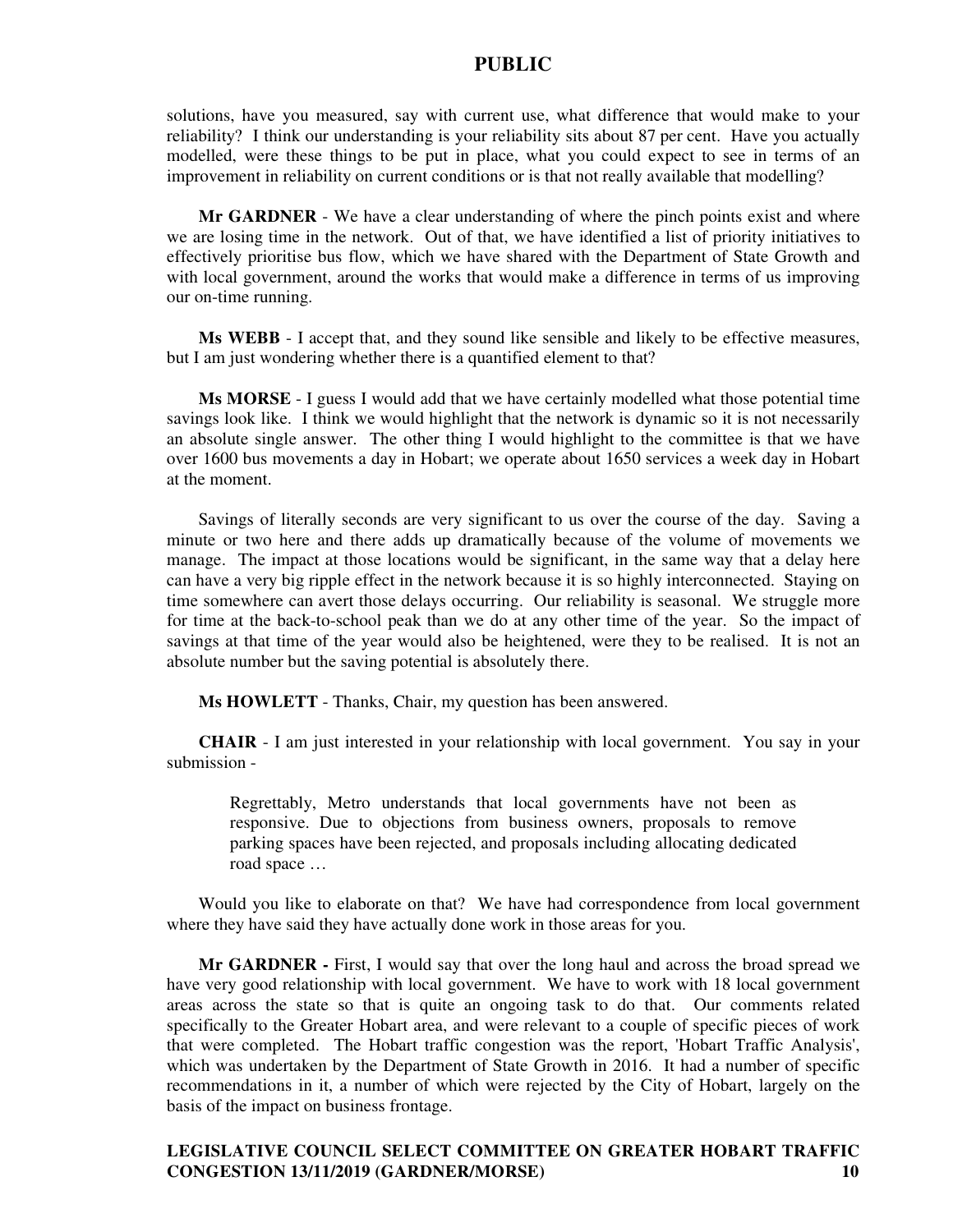The other report is the 'Main Road Transit Corridor Plan', which was undertaken and developed in 2012. It made recommendations and proposed a number of changes to the flow through Main Road and that specifically had impact on parking around bus stop location and design and bus prioritisation at lights. Again, those proposals were fairly roundly rejected by council on the basis of the impact on businesses through that main corridor, despite the fact that evidence from research locally, nationally and globally strongly points to the fact that economic growth - and economic activity - is driven by connectivity and movement of people, not car parking. The people who catch public transport and use public transport stay longer in the precincts that they travel to and they spend more. That is what we were specifically referencing.

**CHAIR -** On the bus mall in Hobart, with Metro growing, its clients are growing at a fair percentage. What do you see the future of the bus mall? Do you see that is going to be adequate in the future or do you believe it will have to be moved to another site?

**Mr GARDNER -** Clearly, with the growth projections and the amount of traffic and movement and population in and around Hobart and the redevelopment of central Hobart, if you take into consideration Macquarie Point, there needs to be further consideration about how buses move, how people interchange in central Hobart and through Macquarie Point, and the way that links together. That could be quite considerably reconfigured.

**CHAIR** - Do you see Macquarie Point as a bus centre?

**Mr GARDNER -** Certainly, Macquarie Point is integral to the flow of buses. There is still a need for an interchange within the CBD. So, it is not about shifting out to Macquarie Point but Macquarie Point is integral and it creates a real opportunity to redesign the flow of the public transport movement through the city. It is important for us that we seek to be actively engaged at all times in the future development of bus interchange in the city, be it the movement through Macquarie Point and then interchange into the city.

**Mr VALENTINE** - Just on that, you are talking interchange with third party services as well? At the moment that does not happen in the city effectively, does it?

**Mr GARDNER -** Yes, it does.

**Mr VALENTINE** - Whereabouts?

**Mr GARDNER** - In the city at the moment, a number of bus operators run into that interchange. We are only one of probably four.

**Ms MORSE** - Certainly with the changes to southern bus services which took effect in January of this year.

**Mr VALENTINE** - Sorry, I wasn't aware of that.

**Ms MORSE** - They provide for greater interoperability of operators and services. Where Metro was effectively the sole of the central interchange up until January, we now share that space quite actively with O'Driscolls and Tassielink.

**Mr VALENTINE** - The likes of Tassielink and Redline?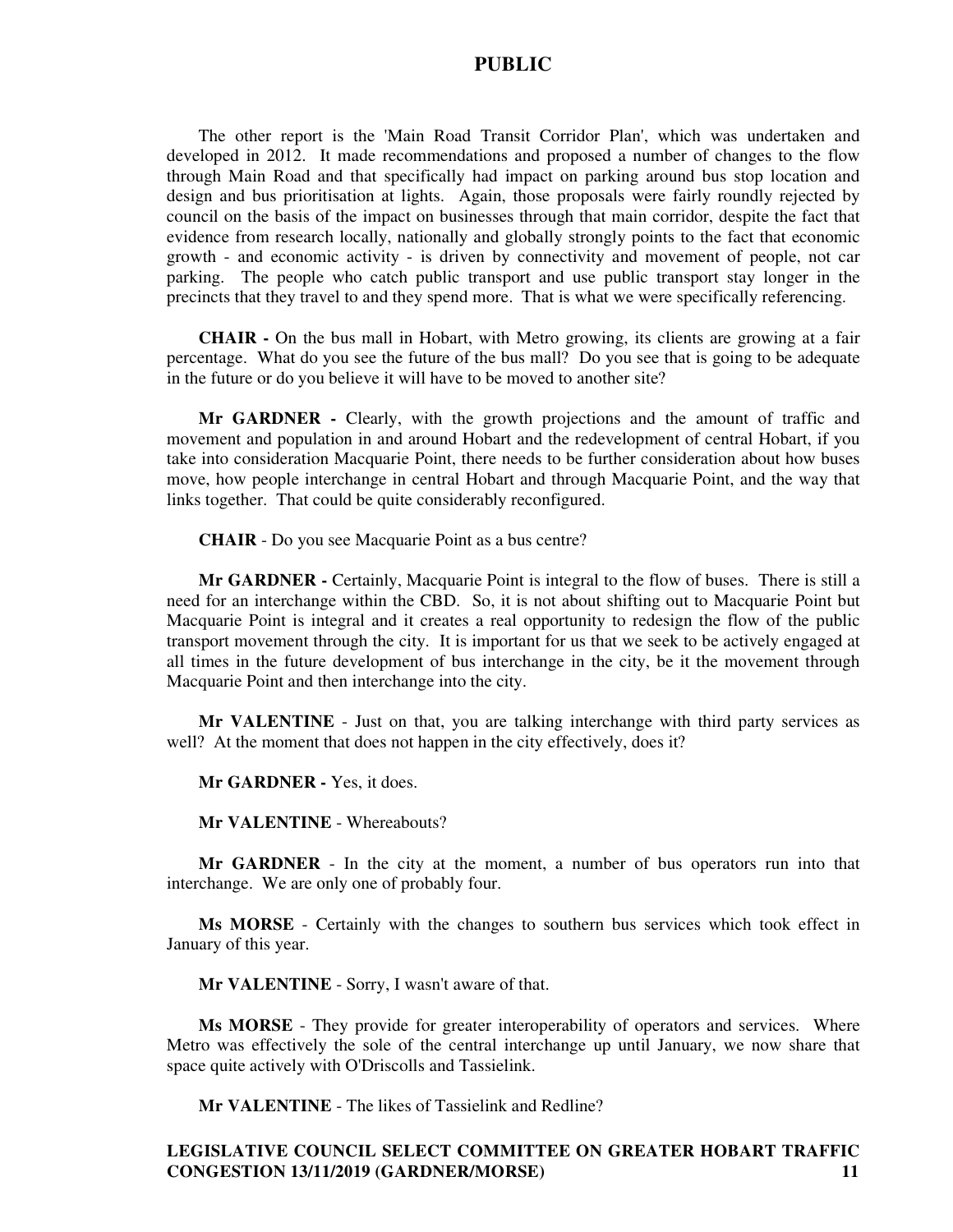**Ms MORSE** - Correct. Certainly in that space, given we have vacated some stops in the interchange over the last two years to accommodate building, we have been very stretched. The Government is completing a substantial and significant piece of work of looking for a future trajectory for a transit centre. That location has provided interchange for public transport in Hobart for a significant period; it was the key interchange location for trolley buses and for trams. We certainly see our footprint in the centre of the CBD as enormously significant to our business and our passengers, but we appreciate that as passenger transport grows, the adequacy of that footprint is likely to be challenged. Our future trajectory will be welcomed by our business.

**Ms WEBB** - I just wanted to zero in a little bit more and come back to that issue of your capacity, knowing that it's not your decision what your capacity is and that decision is held elsewhere, for information that you can provide. How much has your capacity increased, say, over the past five years in number of buses and therefore ability to carry people?

**Mr GARDNER** - In the past five years? Megan?

**Ms MORSE** - It hasn't increased at all. We are operating a fleet that hasn't changed in size for a number of years.

**Ms WEBB** - Your fleet number hasn't changed for five years across the time you have been growing in double digits? And you have been able to accommodate some of that growth through the routes and the timetables, that sort of thing; however, you haven't been given greater capacity? Looking ahead, is there any planned increase to your capacity across the next five years on current financing of your service?

**Ms MORSE** - As we sit here today, there isn't a locked-in plan. Certainly, as Tim has described, we are advocating for identifying areas in our network where we are currently experiencing capacity constraint and what the future pathway for that looks like. Whether that is around higher capacity vehicles, additional vehicles, additional services, there are obviously a range of ways you can introduce more capacity.

**Ms WEBB** - But at a certain point, without more buses, you are going to be constrained as to what you can accommodate in terms of growth.

**Ms MORSE** - In particular times of the day and in particular locations.

**Ms WEBB** - On that, because you mentioned earlier that there are issues around servicing a fleet that can meet demand at peak times but then sits potentially idle in other parts, surely that scenario is a given in a public transport system?

**Ms MORSE** - It's a structural element of our business.

**Ms WEBB** - From other jurisdictions and all over, we would say that's a given, that in order to meet peak demand, you will have idle capacity at other times. So that's not something we would consider to be unusual or particularly problematic in planning going forward.

**Mr GARDNER** - It's the nature of the business. We can't argue with that, but it is about extent and at the end of the day, we have limited capital. The government has limited capital to apply; we have to apply it in the smartest way we can, and we have to pull every lever we can to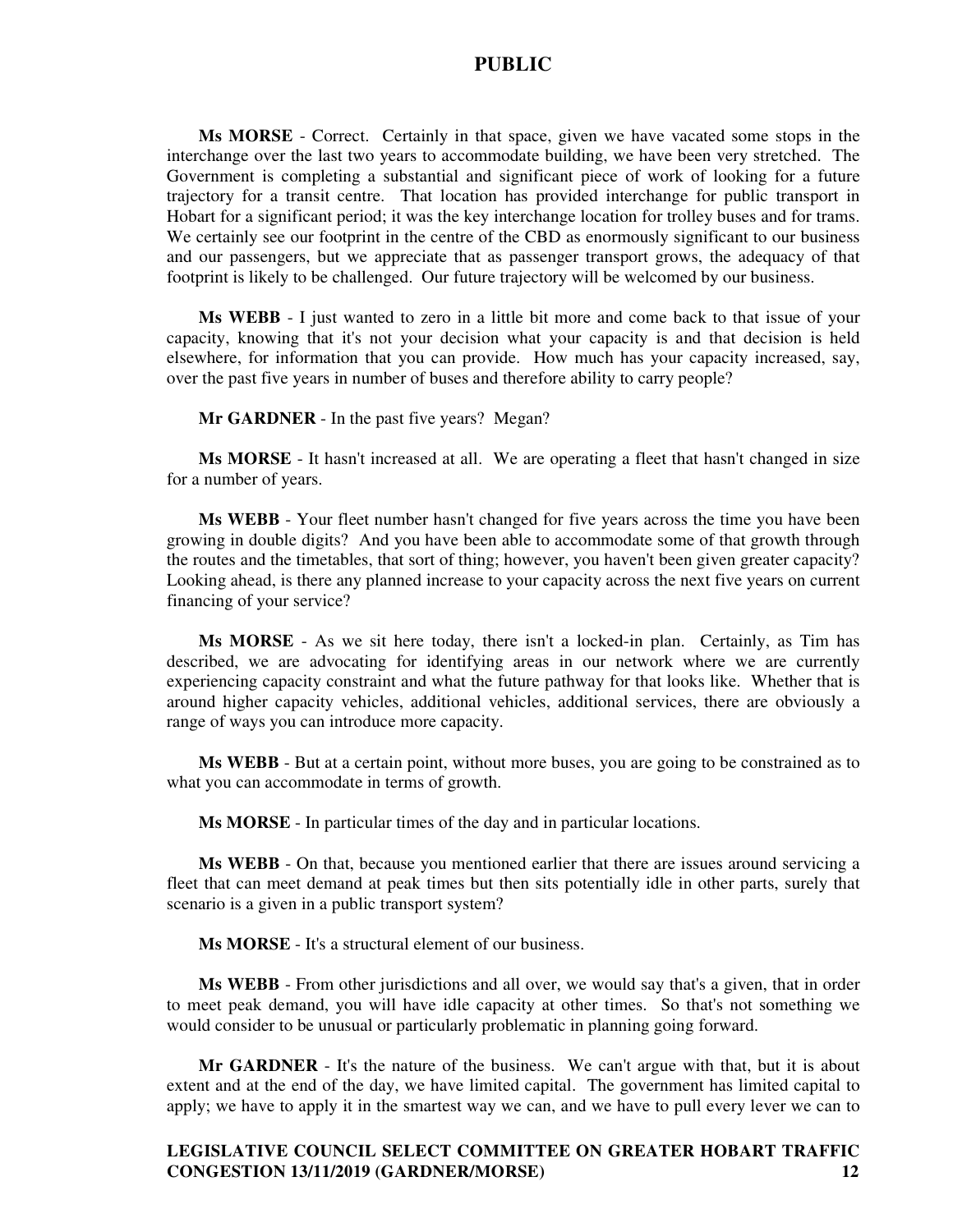get the best use of those assets. To just keep squeezing stuff into peak, we can do it. The buses can be bought. If we can get prioritisation, we can keep moving. It's an important part of it, but we constantly have to look also at everything we can do, including user behaviour and driving changes so we are not just increasing this capital investment into these two short periods of the day.

**CHAIR** - What percentage of your fleet would be idle during the off-peak?

**Ms MORSE** - I'd have to come back to you with an exact number, but certainly it would be a 30 to 40 percent reduction in vehicle utilisation during the middle of the day, in comparison to the morning or the afternoon, acknowledging that our afternoon peak is longer. School finishes earlier than work does, so our evening peak is extended. In the period between about 9.30 a.m. and about 2.30 p.m. we have significantly fewer vehicles in service than we do during the morning and afternoon.

**Mr VALENTINE** - There are two issues. People talk all the time about Metro putting on smaller buses to cover greater areas. Can you address that issue? I worked with Metro for four years and I know what the answer is likely to be, but I just want you to put on the record the issue of smaller buses versus larger buses and some of the complications with that.

**Mr GARDNER** - Two fundamental things: mass transit works on concentrating services on high-priority routes at high frequency. When you look at the cost of operating the vehicles, 70 per cent of that is labour, so it becomes the more you decrease the capacity of each vehicle, the more inefficient that becomes and the higher the cost per person on that bus. There are various modes of transport for people moving around in our business, which is a mass transit business. The value for our customers is derived from getting an optimum larger size that we can move through those busier corridors and those main routes as frequently as possible.

**Mr VALENTINE** - The other aspect was the 100 buses that are being built. Do they have capacity to carry bikes as well, perhaps vertically stored in the luggage area?

**Mr GARDNER** - No, there is nothing designed at the moment for bikes on buses. Ultimately, I think it would be great if we could accommodate that, in principle, but as Megan outlined earlier there are so many hurdles in relation to bus design, workplace safety -

**Ms SIEJKA** - On the mainland, there are public transport options that do that, though.

**Mr GARDNER** - I understand they do exist; they don't exist here.

**Ms SIEJKA** - There must be learnings from interstate as well.

**Mr VALENTINE** - I am thinking about this; you obviously have spaces for wheelchairs, but not every bus is going to be carrying a wheelchair. If it's possible, couldn't that space, if it's not being taken up by wheelchairs, for instance, be used for vertical storage of bicycles? There may not be a large impost in creating that opportunity.

**MR GARDNER** - There maybe ways of dealing with that, Rob, but it's not currently in the design of our vehicles.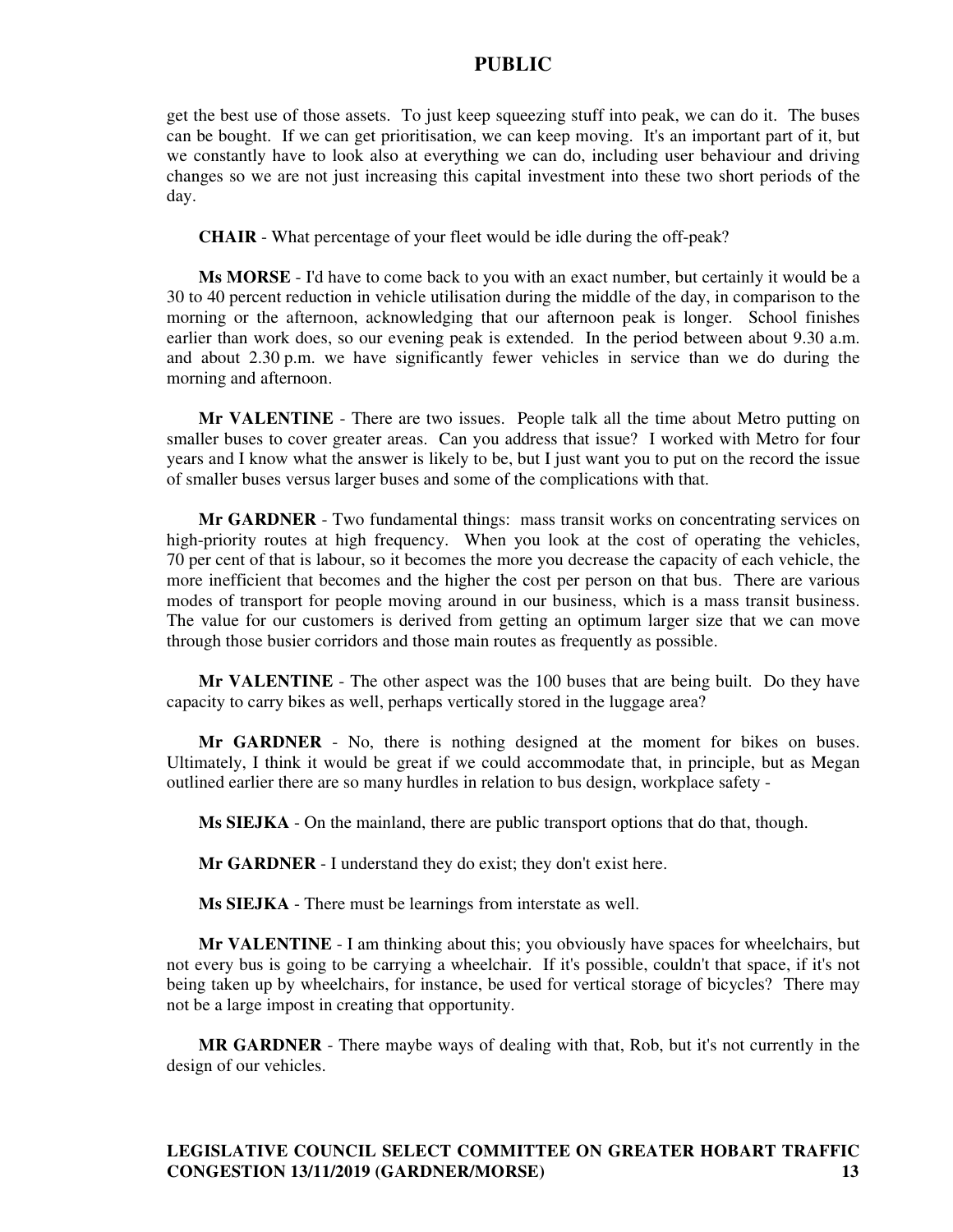**Ms WEBB** - Given the role of this inquiry, and there is so much talk going on in other spaces around this topic, what would you like to see best delivered from this inquiry that might support your efforts going forward?

**Mr GARDNER** - I think the most important thing for our business, from feedback from our customers, is the service reliability - getting to places on time is the most important thing. We would seek support from this committee prioritising expenditure at a state and local government level on bus prioritisation.

**CHAIR** - Any closing comments?

**Mr GARDNER** - No, it's all good.

**CHAIR** - Thanks very much for making yourself available today and we appreciate your submission.

**Mr GARDNER** - Thank you for the opportunity.

#### **THE WITNESSES WITHDREW.**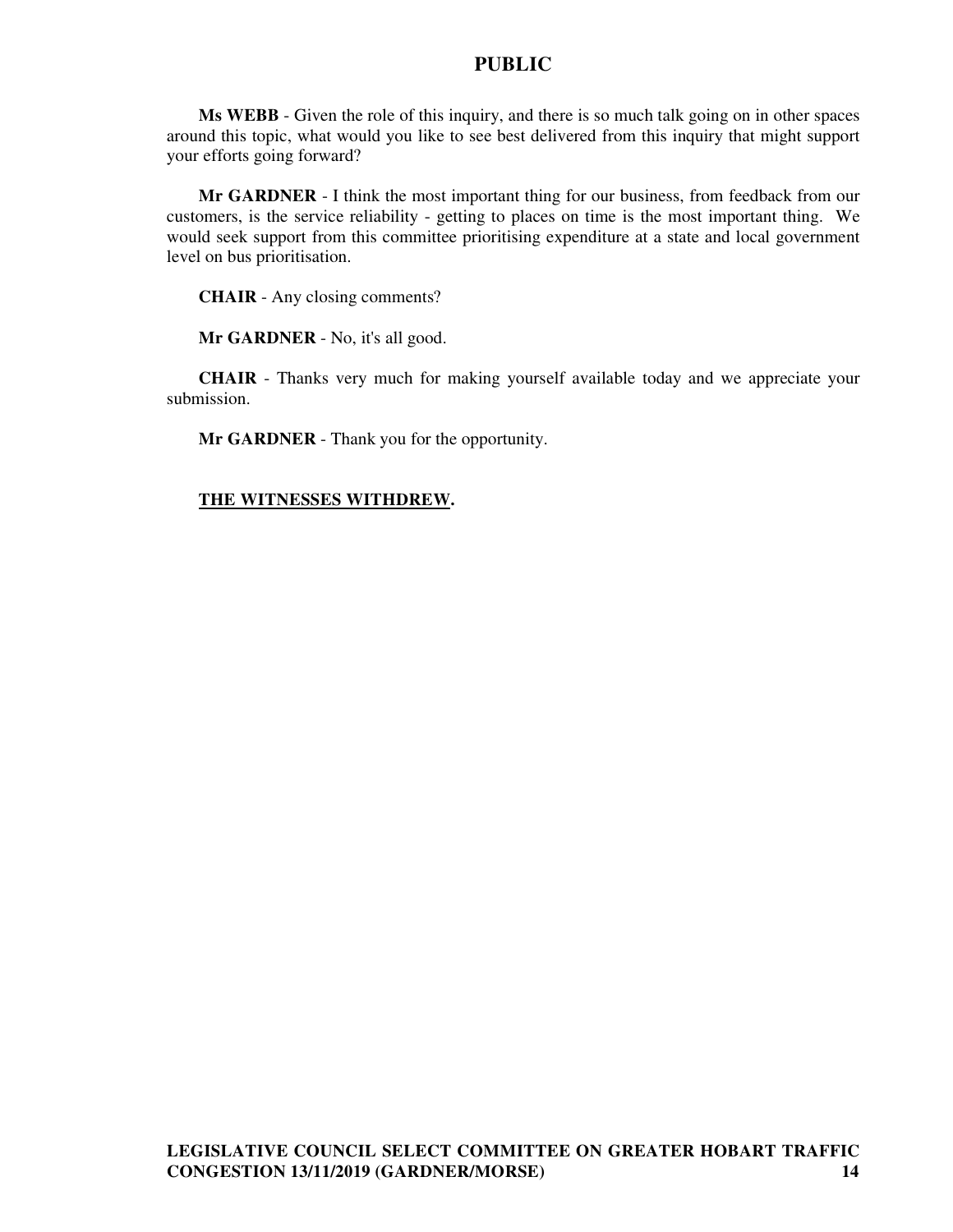### **Mr DAVID ALLINGHAM**, MANAGER DEVELOPMENT SERVICES, BRIGHTON COUNCIL, WAS CALLED, MADE THE STATUTORY DECLARATION AND WAS EXAMINED.

**CHAIR** - Thank you, David, and welcome to the hearings here today;, the information for the witness statement is there if you want to read that. All evidence taken in this hearing is protected by parliamentary privilege, but outside of the parliament you might not be afforded that privilege. The evidence is being recorded and we are being broadcast. If there is any evidence you would like to give in camera, we could accommodate that for you. I will let you give a short overview and the committee can ask questions. We have allocated 30 minutes for you today.

**Mr ALLINGHAM -** I am from Brighton Council. I am the manager of development services in the planning department. We are looking at a Brighton context here. Brighton is one of the key growth areas for Greater Hobart - it is estimated we will have another 5700 people in Brighton by 2042. There is a significant amount of growth there. It is an area that is heavily reliant on cars at the moment, due to low density, and a lot of social housing as well. As I pointed out, 82 per cent of the people who work in Brighton actually commute to Glenorchy and Hobart to work. I do not have the figures of how many of those are in a private car or public transport.

**Ms SIEJKA** - I know you are doing your overview, but do you know how much of the Brighton community is employed? What is that workforce overall?

**Ms HOWLETT** - Municipality, not Brighton community.

**Ms SIEJKA** - Yes, sorry, yes.

**Mr ALLINGHAM -** It varies between the suburbs. In the Bridgewater and Gagebrook area you have unemployment rates of 35 per cent.

**Ms SIEJKA** - No overall number?

**Mr ALLINGHAM -** Not off the top of my head, sorry. We are obviously looking to the future as far as growth and greenfield development, and are transitioning into the Tasmanian Planning Scheme at the moment. What we have learned from that is there was not a lot of strategy behind it, and we think there is a need for an urgent review of the Southern Tasmanian Regional Land Use Strategy. The last version was done in 2012. Tasmania - and Hobart - was a very different place in 2012. It has boomed since then, and the traffic congestion issues have become more serious.

**Mr VALENTINE** - In 2011, I think, and then they did a slight review.

**Mr ALLINGHAM -** What we would be looking at is where people are going to settle across greater Hobart in future, employment nodes, ] how people are going to move around and what infrastructure is needed for that. We think that is critical.

As we move to the Tasmanian Planning Scheme, we currently have density provisions in the general residential zone - which is a zone that is used most widely - that encourages greater, higher densities around public transport nodes, open space, commercial areas and such. That has gone from the Tasmanian Planning Scheme framework, and there is nothing in there about the need to actually engage with public transport operators.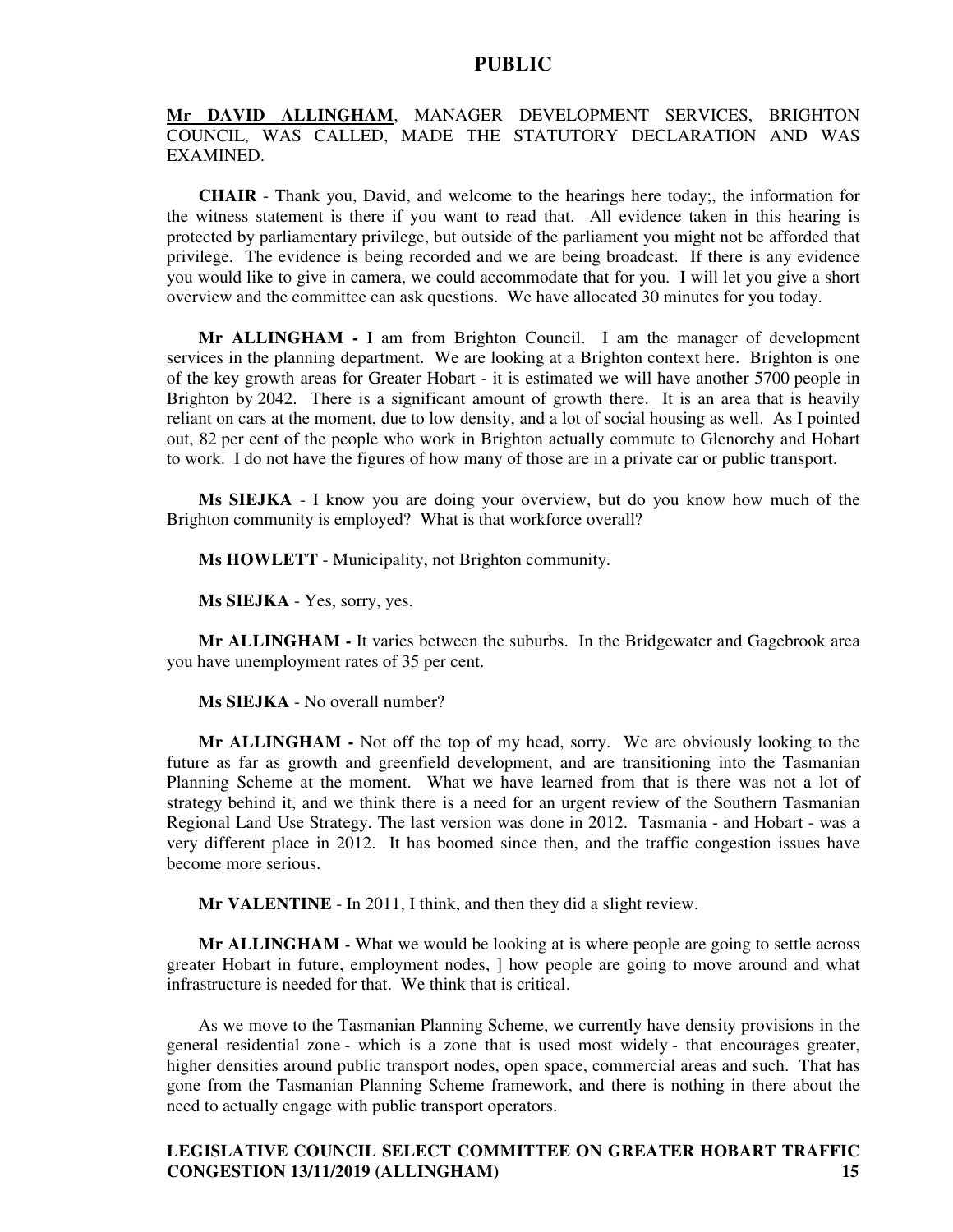For example, in Victoria, Public Transport Victoria is a referral authority, and if you have more than 50 lots in a subdivision, you have to refer to them. There is also a requirement that all new lots - or 90 per cent of them - need to be within 400 metres of public transport stock and greenfield developments. We do not have anything like that in Tasmania.

I have also put in some other ideas. Light rail could really transform the Brighton area. We have done a Brighton structure plan that looks at the area of Old Main Road in Bridgewater, where the new McDonald's is, which is a bit desolate at the moment. In the structure plan the consultants did a sketch of what that place could look like as a mixed-use, medium-density development if public transport stopped running there. We also have the Brighton industrial hub, which is obviously going to be a big employer in the future, on that rail - and there is also potential for a stop in Brighton not too far from the town centre. I think at the very least that corridor needs to be protected, but any new plan for utilising that corridor needs to include Brighton, if not now, then in the future as a future stage.

Things like trialling ferries on the Derwent may or may not work, but are really important. Bicycle networks, planning for people rather than cars first - something like the 'streets code' in the planning scheme - would be very useful.

One of the other things I've put in our submission is the need for a public transport map that actually takes in all of Greater Hobart, so that people can easily understand how to get around the whole of Greater Hobart, rather than get to your bus stop and having a single route.

I remember from my studies that if you can't put it on one map, it doesn't work. That was what we were told.

**Mr VALENTINE** - Why, because people give up trying to understand it?

**Mr ALLINGHAM** - Yes, but I think it is also when the actual design hasn't been properly thought out so it's all integrated - with a few ideas around disincentives and things like that, and parking, which is probably outside Brighton's area.

**Ms HOWLETT** - Yesterday the mayors of Glenorchy, Hobart and Kingborough mentioned that they wanted changes to the existing Bridgewater Bridge, rather than building a new bridge. Considering, as you mentioned, we have one of the fastest growing municipalities in the state, how important is a new bridge for commuters and transport operators?

**Mr ALLINGHAM** - I think a new bridge to replace the Bridgewater Bridge is probably necessary. It is coming to the end of its life, and there are faulty parts on the bridge, so it will need to be done anyway. It will need to be designed so that the rail corridor is still included, and it probably needs to become dual lane as well.

**Mr VALENTINE** - Sorry, do you mean four lanes?

**Mr ALLINGHAM** - Yes, and with greater consideration for pedestrians and cyclists to be able to use it as well.

**CHAIR** - Does the new bridge have pedestrian access and a cycle lane?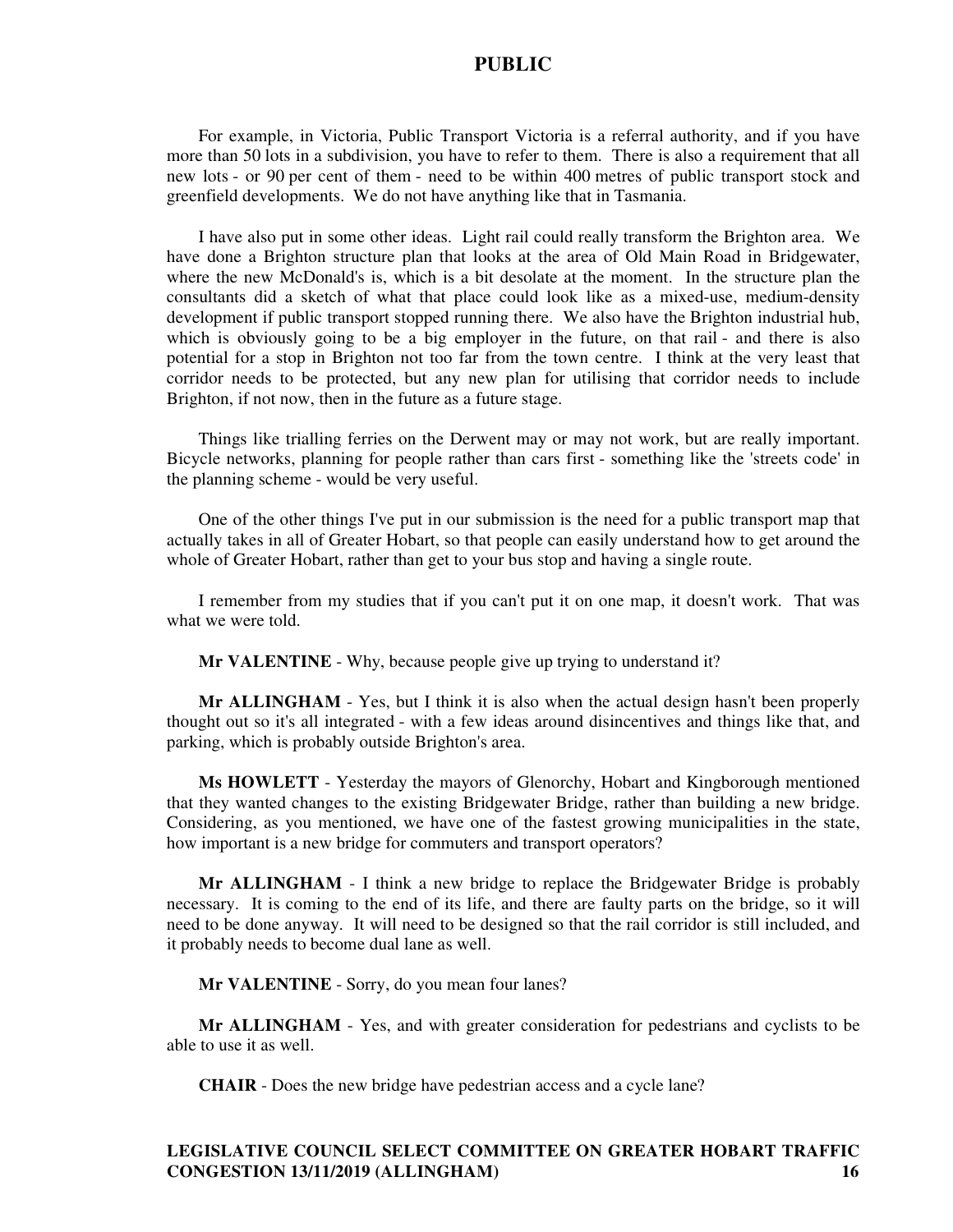**Mr ALLINGHAM** - We are not 100 per cent sure what the design is at the moment.

**Ms HOWLETT** - They are still in consultation.

**Mr ALLINGHAM** - Yes, we were consulted on it many years ago, but we have not seen any plan. Based on the feedback they had from Infrastructure Australia and other places, there is another movement to do some more design. We are getting inquiries that they are looking at doing the bore holes, to do the geotech. It is obviously a big part of the final design, so we would expect some changes and hopefully be consulted.

**Ms HOWLETT** - I spent a lot of time in the electorate in Brighton and Bagdad et cetera, and the community definitely is in favour, as I am, of a new Bridgewater bridge.

**Mr ALLINGHAM** - Yes, absolutely.

**Ms HOWLETT** - And especially transport operators as well.

**Mr ALLINGHAM** - Yes, that is one of the things we get - 'When is the new bridge coming?'

**Ms WEBB** - I will pick up on one bit to clarify, too, because the mayors from yesterday aren't here to clarify themselves. My understanding was that those mayors were not so much opposed to a new bridge; they were interested in a new bridge that best fitted the variety of needs - including, as you've just talked about, the need to preserve a rail corridor across it. They pointed to the Infrastructure Australia report that provided a range of options that might meet different needs. Have you looked at that Infrastructure Australia report, and does Brighton Council have a view on its findings?

**Mr ALLINGHAM** - No, we haven't looked at it in any detail. We are waiting for the next round of consultation. We understand there is probably going to be a redesign. We think that the Bridgewater Bridge is necessary, but the design could be tweaked to be a better bang for your buck.

**Ms WEBB** - I think that is the phrase the Mayor of Glenorchy used yesterday.

**Ms HOWLETT** - From the notes I have, it was making changes to the existing bridge, not building a new one, from the mayor's comments yesterday.

**Mr VALENTINE** - Just with respect to the comment on the planning scheme, you are saying that certain aspects will be lost when the new statewide planning scheme comes into play? Can't you put up a local provision schedule to accommodate the issue you are talking about, so you do get to keep some decision-making?

**Mr ALLINGHAM** - It's a tricky one. My understanding is that to move away from the zones we have been provided under the State Planning Provisions - SPPs - and to put in extra standards that haven't been addressed under that is unlikely to be well received. These are the standards that have been given for these zones, and just don't touch these zones.

**Mr VALENTINE** - I was under the impression that councils could put forward Local Provision Schedules, if they were concerned enough about certain aspects of the scheme. They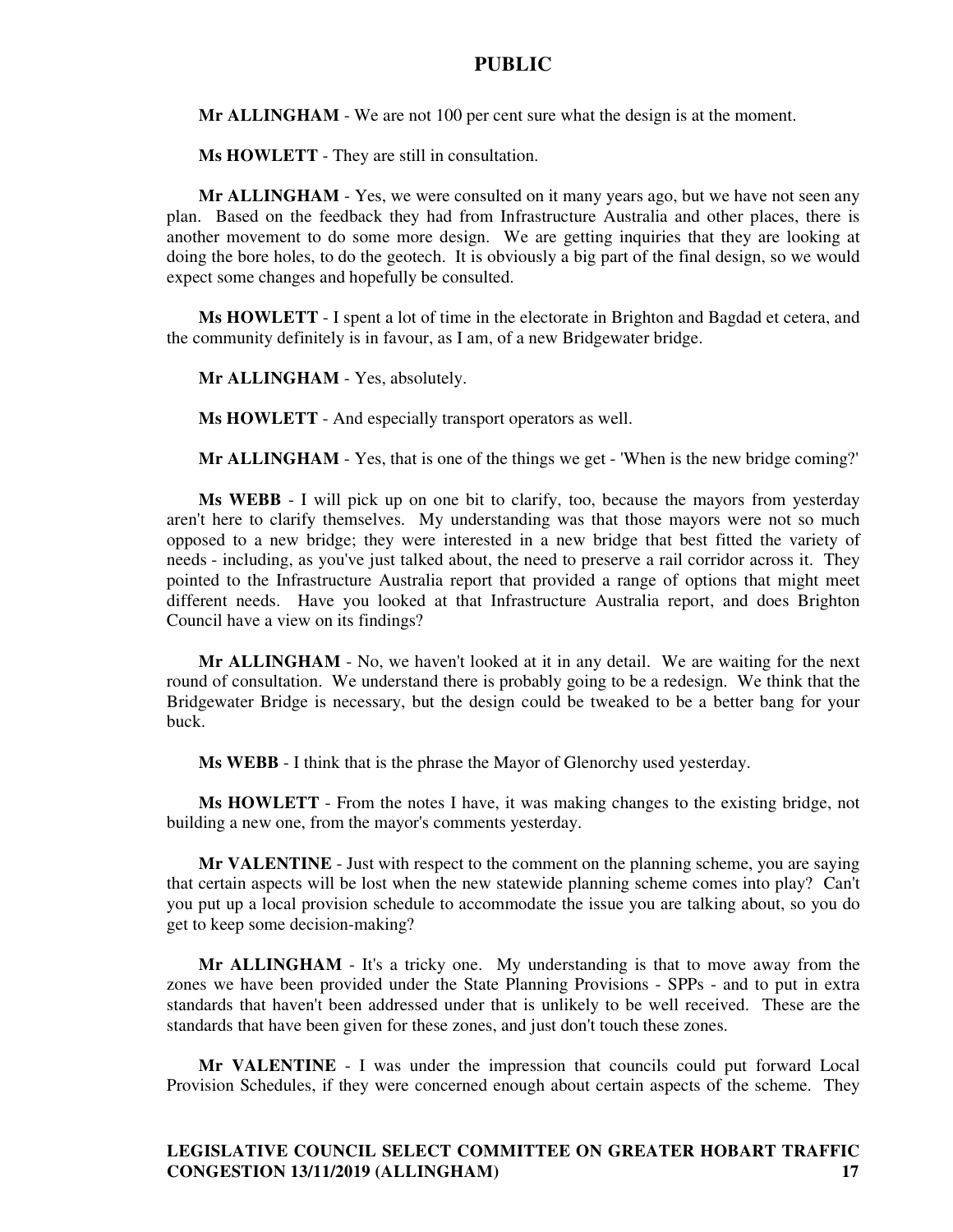could actually put in LPSs that would preserve some of those aspects you are currently working with.

I guess that is a discussion for another day, if you are saying you don't think that is the case.

**Mr ALLINGHAM** - I mean, we can obviously master-plan larger areas and put in different things. My experience, we did one. There is an area between Old Beach and Gagebrook called Tivoli Green, where we have put forward lots down to 300 square metres around an open space area, and we did that on top of the general residential zone.

That was a two-and-a-half-year battle with legal submissions and things like that. It is harder than possibly it should be.

**Mr VALENTINE** - I know the council is keen on having rail out to its municipality, and I can fully understand that, as another transport option, but have you done any surveying of your own community with regard to who might use rail?

**Mr ALLINGHAM** - We have surveyed the community in Brighton when we did our structure planning work. There was definitely some enthusiasm for being able to use a rail system if it was there.

**Mr VALENTINE** - Great numbers, or small numbers of people?

**Mr ALLINGHAM** - Unfortunately it's not a very engaged community when it comes to these larger, high-level things. It is always hard to engage with those things.

The best responses we got were when we stood out the front of the supermarket and asked people about certain aspects, and that is when things like the Bridgewater Bridge came up. Rail was important, but more frequent buses among the suburbs was probably the most frequent one that came up.

**Ms SIEJKA** - In your overview, you mentioned that for the other jurisdictions in their planning frameworks there is a requirement that new developments in some areas need to be within 400 metres of public transport. Is that correct?

**Mr ALLINGHAM** - Yes, that's right.

**Ms SIEJKA -** Can you talk a bit more about that, just in terms of a planning perspective? What that might mean in Brighton or other areas? I don't mind if it is really general. I am just curious about it.

**Mr ALLINGHAM** - Under the Victorian Planning Scheme, for instance, they have requirements that say if you are building a new development with 50 lots or greater, 90 per cent of those lots need to be within 400 metres of a bus stop.

**Ms SIEJKA** - How much, sorry? What number of houses did you say need to be within that?

**Mr ALLINGHAM** - Sorry, 90 per cent of all houses. Also, what they have is a mechanism to refer that development through to the public transport operator so they are aware of the need to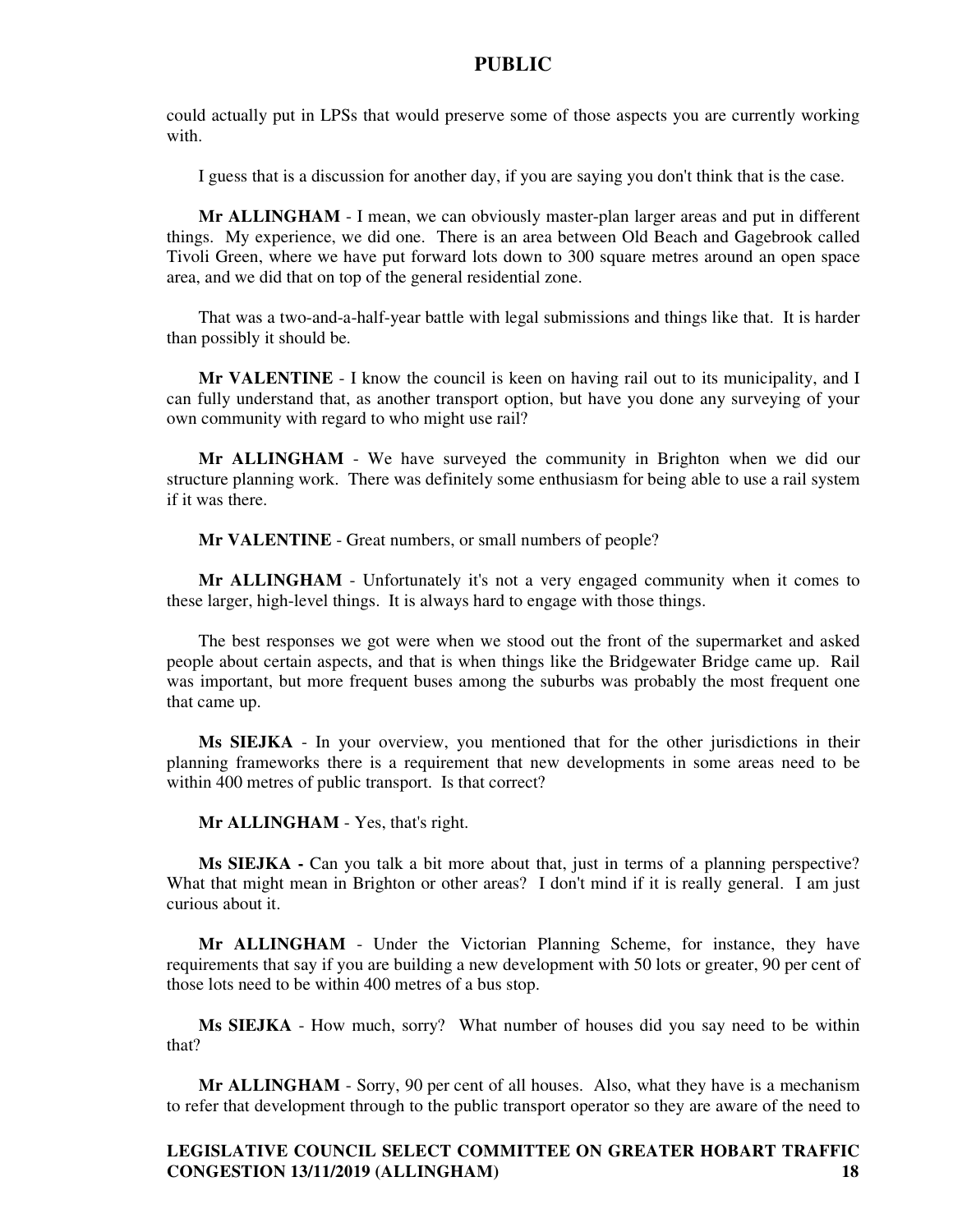extend their network. They provide comments on things like the location of bus stops and how roads should be designed to accommodate buses and things like that. We don't have that mechanism. We can do it but there is no requirement for us to do it.

**Ms SIEJKA** - With Brighton growing, there would be a number of areas that would be some way from bus stops to an extent, like all regional areas.

**Mr VALENTINE** - I think it's considered to be a walkable distance, 400 metres.

**Mr ALLINGHAM** - Yes. Last week, Kingborough Council organised the meeting between Metro, the Department of State Growth, all the councils and the planning policy units to discuss how we better engage with Metro and public transport planning. Actually, it was really interesting to get a better understanding of, I guess, Metro's resourcing, which seemed very underresourced, and the disconnect between them and the Department of State Growth. It was quite jaw dropping how disconnected everyone was in the planning sphere when it came to planning for future growth.

**Ms HOWLETT** - David, you mentioned in your submission the retrofit of the Tasman Bridge and Bowen Bridge for improved pedestrian and cycle access. I am just curious how many people in your municipality, or what percentage, do you think would actually utilise the Bowen Bridge?

**Mr ALLINGHAM** - At a pedestrian and cycle -?

**Ms HOWLETT** - No, in a car form.

**Mr ALLINGHAM** - I would not have the stats, but it would be a lot. It would probably be over 50 per cent. It is the logical way to go if you're travelling to Glenorchy from Bridgewater, Old Beach, Gagebrook and Herdsmans Cove; otherwise you are going back the other way.

**CHAIR** - Anybody going to Incat or anywhere like that?

**Ms SIEJKA** - Nyrstar.

**Mr ALLINGHAM** - So it is an easy journey into Glenorchy; you have the new interchange there, which makes it easier as well.

**Mr VALENTINE** - I am interested to know: the freight hub is a big thing for Brighton and a very positive thing for a lot of people moving freight, but it does put a lot of trucks onto the Brooker going into Hobart. Has there been any discussion about the impact of those trucks that are actually going south on your municipality? Do you have a position on whether that freight ought to be going by rail because of its impact on congestion in Hobart itself?

Quite clearly, the number of truck movements has an impact, and they are not always outside peak periods. Have you had any discussion on that from your council's perspective?

**Mr ALLINGHAM** - Not a huge amount, no.

**Mr VALENTINE** - How it impacts your residents?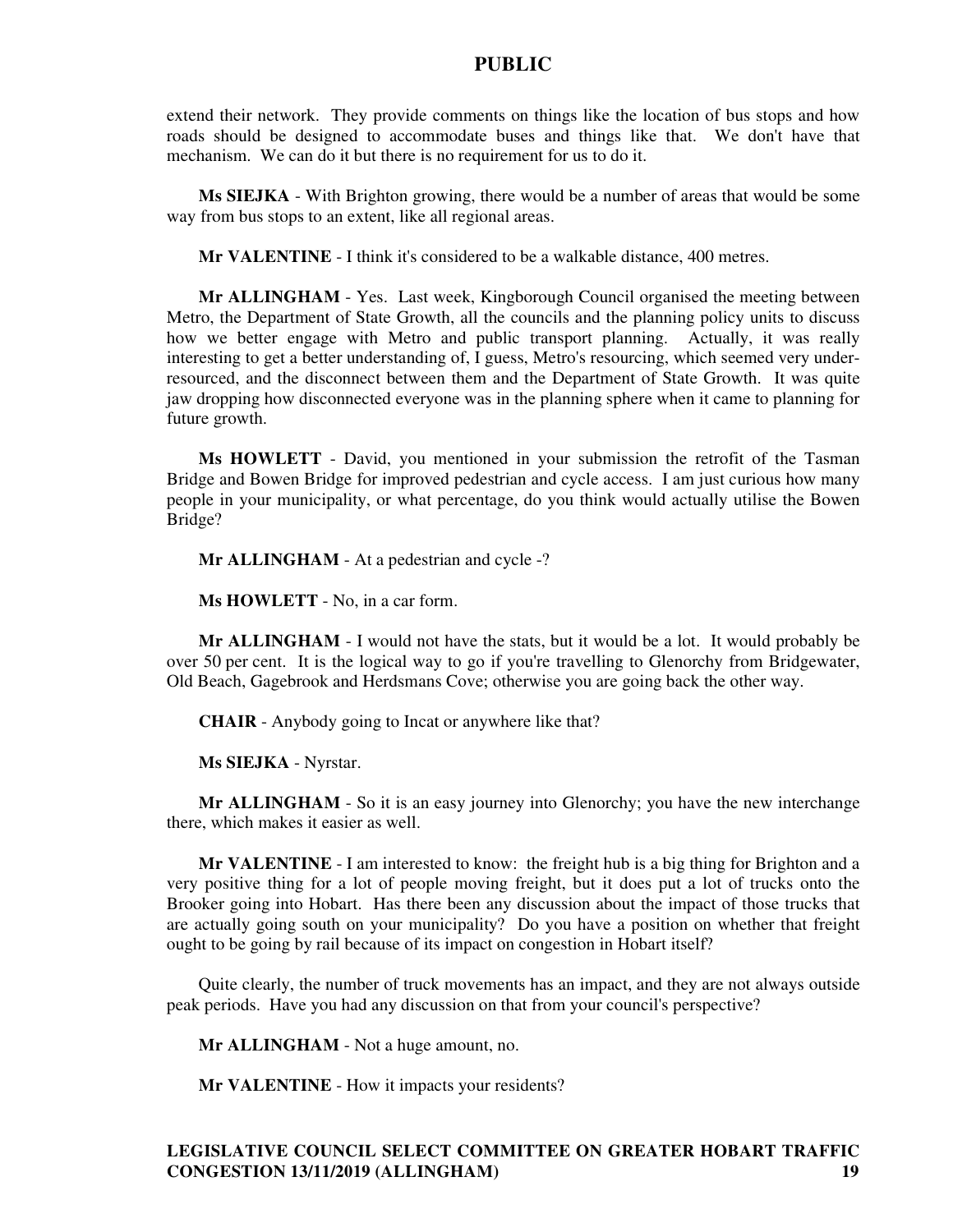**Mr ALLINGHAM** - No, the trucks very much stick to the major freight corridors. I guess early on quite a lot of trucks were using the service stations in Brighton, but they have now established a couple of those out in the industrial estates so that is not an issue, but they generally are sticking to the - .

**Mr VALENTINE** - So noise is not a great factor with engine braking and all those sorts of things?

**Mr ALLINGHAM** - No, not that we are getting feedback.

**Mr VALENTINE** - No, that is fair enough. Okay. Thanks for that.

**CHAIR** - I would just like to touch on your submission where you refer to a ferry from Bridgewater or Brighton to Hobart. It sounds like a good idea to me because you are in protected waters if you are coming from Blackmans Bay or South Arm or somewhere where you are in more open waters, whereas in the Derwent you are pretty well protected.

**Mr VALENTINE** - It can be rough.

**CHAIR** - Not as rough as Storm Bay or even coming out of the Kingston-Blackmans Bay area. Has anybody ever done any work on that? Has it ever been - ?

**MR ALLINGHAM** - As in whether it is likely to stack up?

**CHAIR** - Yes.

**Mr ALLINGHAM** - No, I do not think so. We have redone a jetty in Old Beach and when we designed it, we made it so - I think the option was put forward by Incat with those little ferries - so it could accommodate something like that. As far as whether it would actually work financially, we have not done any work on that.

**Ms HOWLETT** - Something that Madeleine Ogilvie commented in her submission also yesterday about trialling ferries up and down the Derwent.

**CHAIR** - You have a good number of people up there who travel into Hobart and, as I said, it is reasonably protected waters.

**Ms WEBB** - It would need to be a reasonably priced service given the demographic of the community as well.

**CHAIR** - Because of your traffic issues coming in, I thought, yes.

**Mr VALENTINE** - You need a good origin-destination survey, I expect, where people are actually travelling to. Quite clearly, if they are travelling to Glenorchy, they are not going to catch a ferry, they are going to catch a bus.

**CHAIR** - That's right. Thank you, David for your time today and for your submission. We have another few days of hearings.

**Mr ALLINGHAM** - Thank you very much.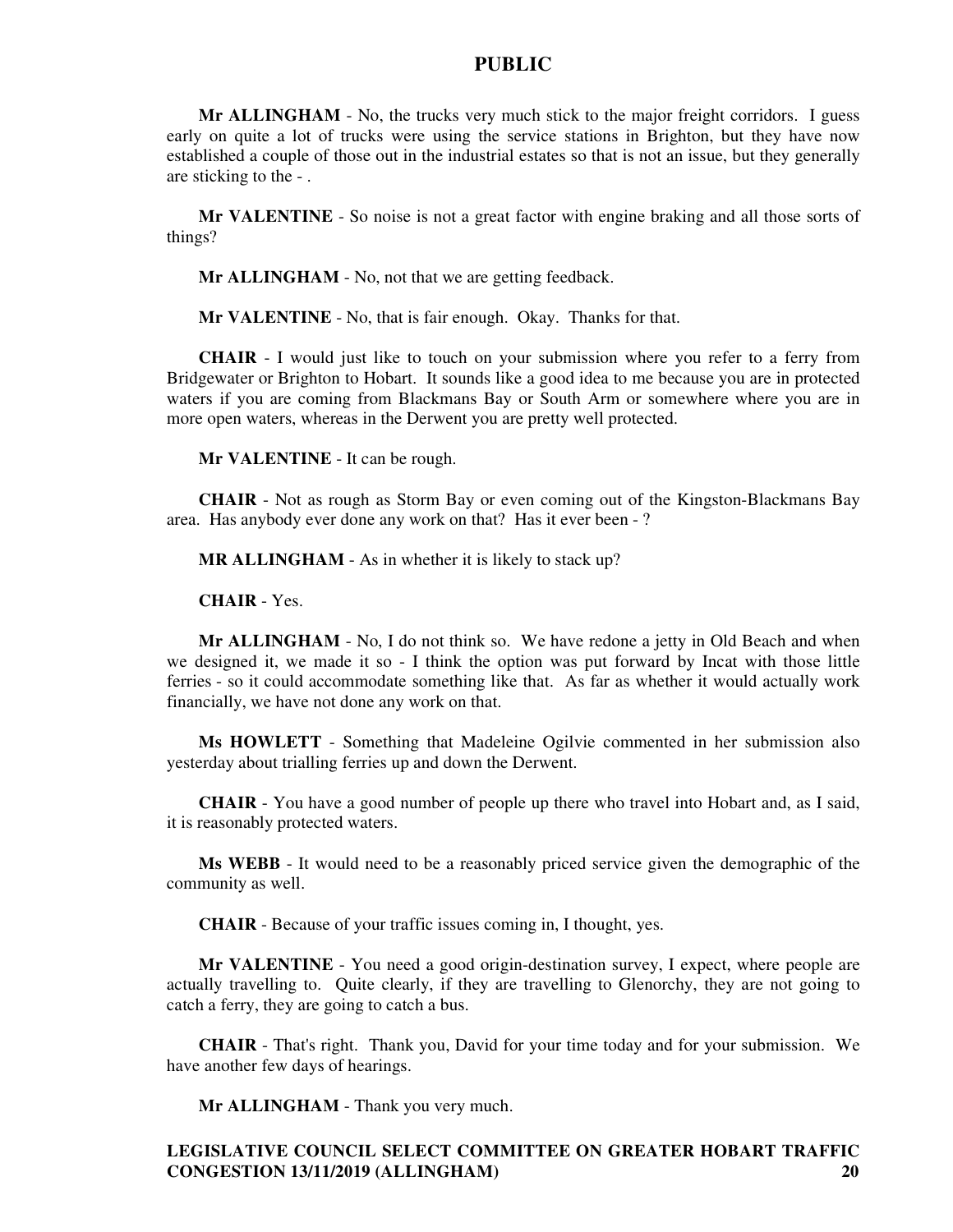# **THE WITNESS WITHDREW.**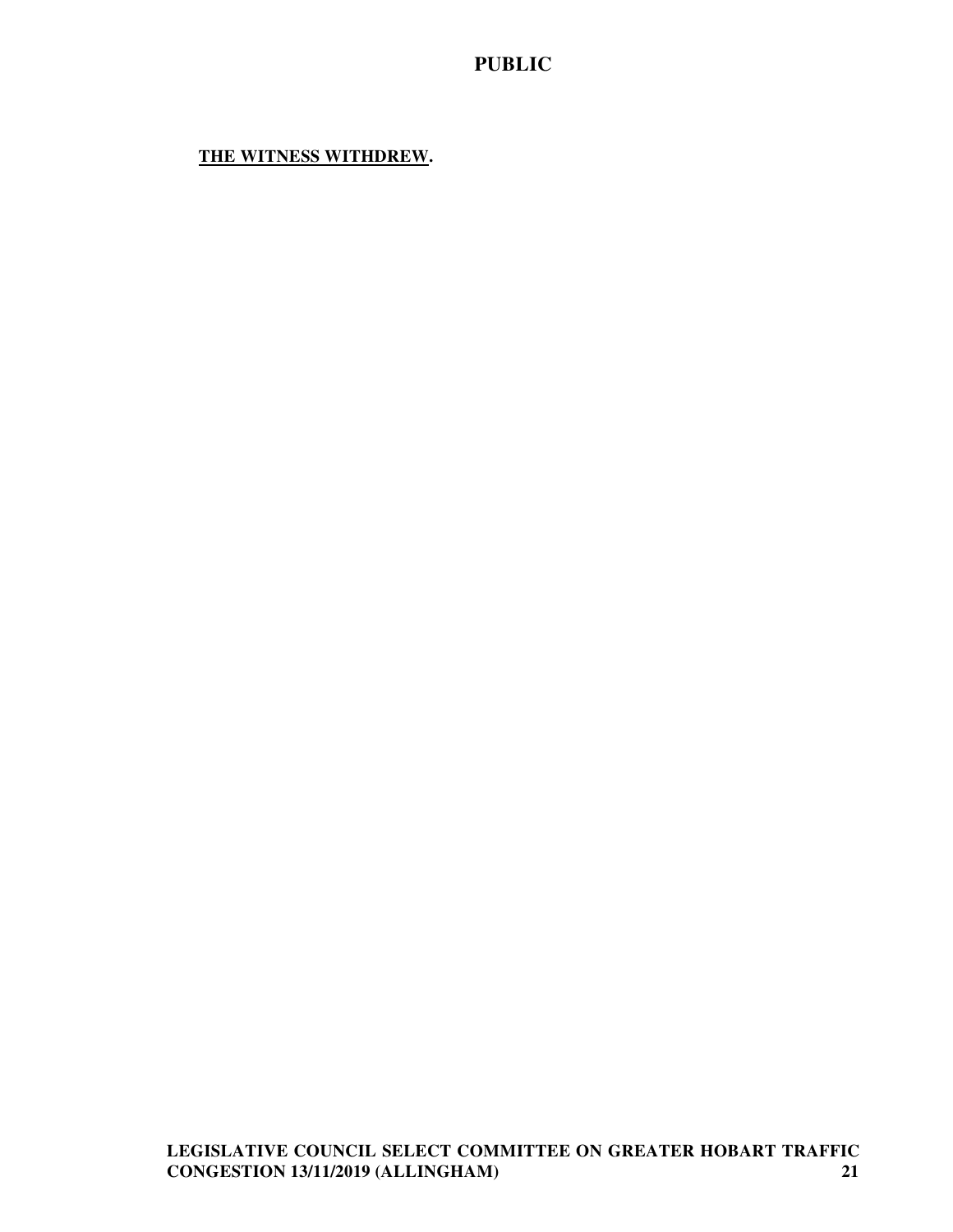#### **Mr ROB JOHN NOLAN** WAS CALLED, MADE THE STATUTORY DECLARATION AND WAS EXAMINED.

**CHAIR** - Welcome to the public hearing of the Legislative Council Select Committee on Greater Hobart Traffic Congestion. We are being broadcast today. All evidence taken at this hearing is protected by parliamentary privilege, but outside of the parliament that privilege may not be afforded. A copy of the information for witnesses statement is there for you to read. The evidence you present is being recorded and the *Hansard* version will be available on our website at a later date. By way of introduction, the procedure we will follow today is to let you speak to your submission and then the members can ask questions. We have allowed 30 minutes for today's hearing. If there is anything you would like to put to us in camera, please let us know.

**Mr NOLAN** - Chair and select committee members, thank you for the opportunity to appear before you here to today and particularly the opportunity to provide a submission. I appear as a person not representing any particular group or organisation. I do have a short statement I will read.

In the context of this inquiry, traffic congestion is a wicked problem that I contend by definition is a problem that cannot be fixed or 'congestion-busted' except for perhaps short-term measures. The problem is social and cultural more than technical, and is difficult or impossible to fix because of:

- incomplete or contradictory knowledge and the submissions you have received are probably evidence of contrary knowledge
- the number of people and opinions involved in the issue around travel and traffic, which is also evident in the submissions received
- the large economic burden if we are to make major infrastructure changes and there is reference to the perennial Hobart western bypass or tunnel or northside freeway et cetera, and there has been reference to a cost of \$1.5 billion in Tony Denne's solution
- the interrelated nature of these problems with other problems; I contend this is the major required understanding for the select committee.

That is the sense of what I describe, or people have described, as the wicked problem. Of course, you know all that because otherwise, if solutions to traffic congestion were readily found, there would not be a need for this inquiry.

My submission raises 14 interrelated principles that cut across the select committee's terms of reference, and which I invite the committee to examine and test the veracity of the principles through your deliberations.

My primary point in the 14 principles is not to view active travel - walking, cycling and public transport - only through the lens of reducing congestion. Much more needs to be done to provide safe and attractive travel options in our communities - that is, our communities across the metropolitan area, particularly those who currently rely on others for their transport requirements. Those who rely on others for their transport requirements are a significant proportion of the population, perhaps the major proportion of the population. In my submission I refer to the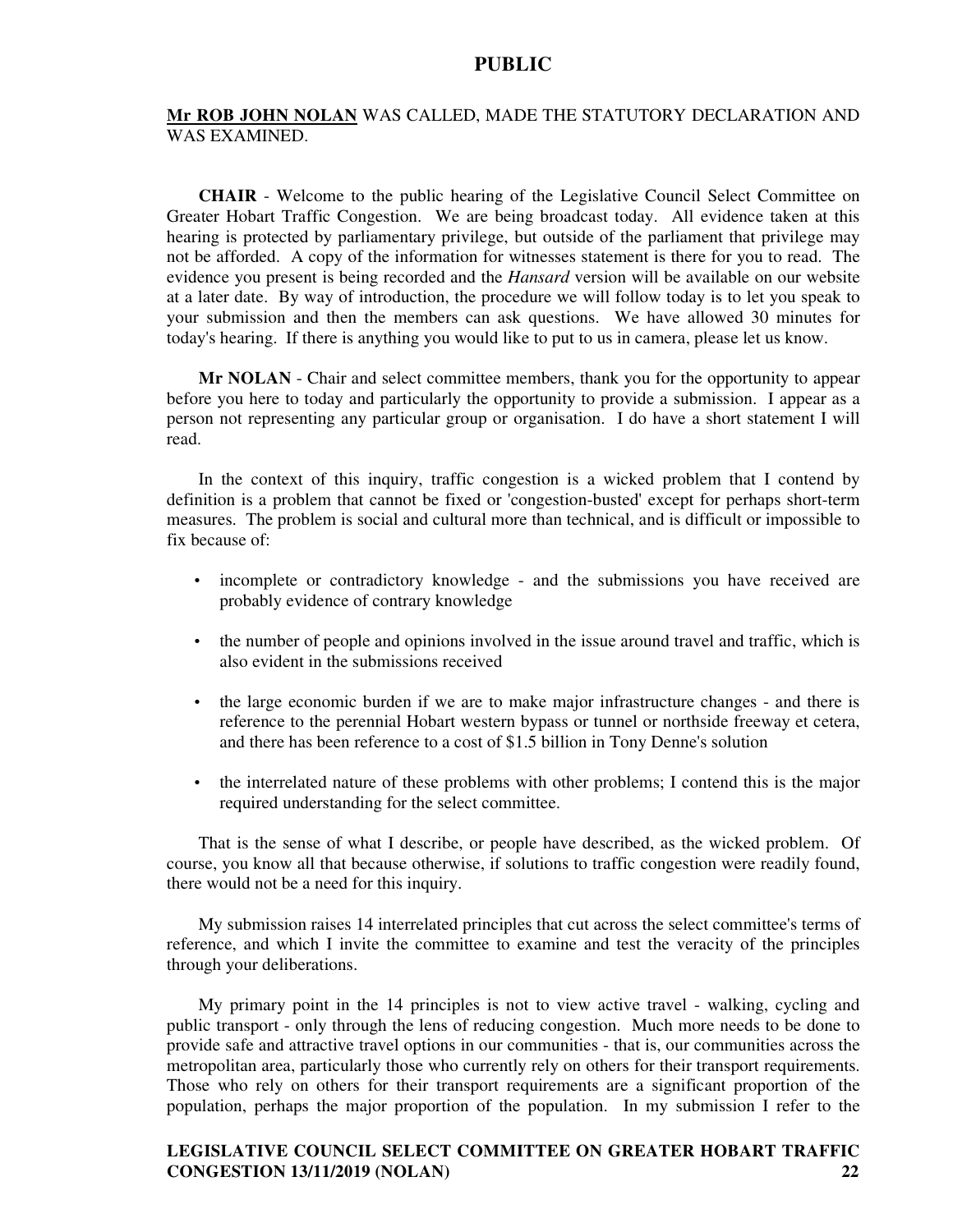young, the elderly, the disadvantaged, the poor, and so it goes. On my estimate, probably greater than 50 per cent of the population rely on someone else for their travel needs. That may be a partner, a parent or grandparent, public transport, taxi et cetera. We have a big cohort of people who are perhaps not drivers but depend upon finding some way to satisfy their travel needs.

Along the way, active travel can assist in ameliorating traffic congestion and contribute to a more liveable and resilient city. Liveability and resilience can lead to improved wellbeing and health outcomes - I think those matters have been well documented - and better handle shocks from such things as fuel price hikes or rationing. I think it's pretty evident that we in Australia don't have a big margin of fuel stocks so fuel price hikes and rationing is probably ever present. Liveability and resilience can also reduce the urban heat island effect and respond to more extreme weather events from climate change.

There are some questions or challenges relating to improving travel: how much is travel the constraining factor in accessing jobs for those on low incomes? Are the poorest people in the community only able to find housing in locations most poorly serviced for active travel, and should the working poor household need two or more cars to access jobs and services? I think the Metro submission referred to some \$14 000 as the annual cost to run two cars.

As cities grow, congestion is inevitable for certain times of the day and in certain places. As a question, what do we want? There are examples around where I'd suggest the traffic congestion has been busted. We had the fortune of visiting Fairbanks in Alaska - a different place, different environment and everything else, but it certainly appeared to be a parking lot looking for a city. Los Angeles and similar places are now looking to improve and provide public transport. I think it's the universal request of those communities now.

Take the main roads of Hobart. For much of the day, except if there is a crash, the roads carry relatively light traffic. As I said in my initial submission, my statements are essentially from observation and what I have learnt along the way in my career.

Also, congestion can lead to changed travel behaviour. That's something that, in a sense, sorts itself out if the supporting structures are there to allow that to be sorted out. That's where I start talking about active travel. Congestion can lead to changed travel behaviour and a reshuffle of the urban land use and development, particularly in how the community responds to the benefits from investment in public infrastructure, both social and physical.

A key point I want to make is that successful cities have comprehensive infrastructure for active travel. Interestingly, the general public view appears to be that arguments for increased use and supply of public transport is mostly heard in the context of congestion. Public surveys support better public transport, but for everyone else. Public transport is about travel equity. The last major Metro transport study, I believe, was the Derwent Regional Transportation Study - DRTS - in 1979. That study put the argument that public transport was mainly for schoolkids and the elderly - perhaps not much has changed - and the supply of public transport at peak times was an avoidable cost. Hopefully, we now have a better view of funding of public transport, or we will certainly in the future.

When it comes to land use, the better the road system, the more dispersed land use, which adds to the traffic congestion. It is becoming increasingly difficult to avoid separate trips to purchase different items. If you now want to find stationery, there's Officeworks and probably not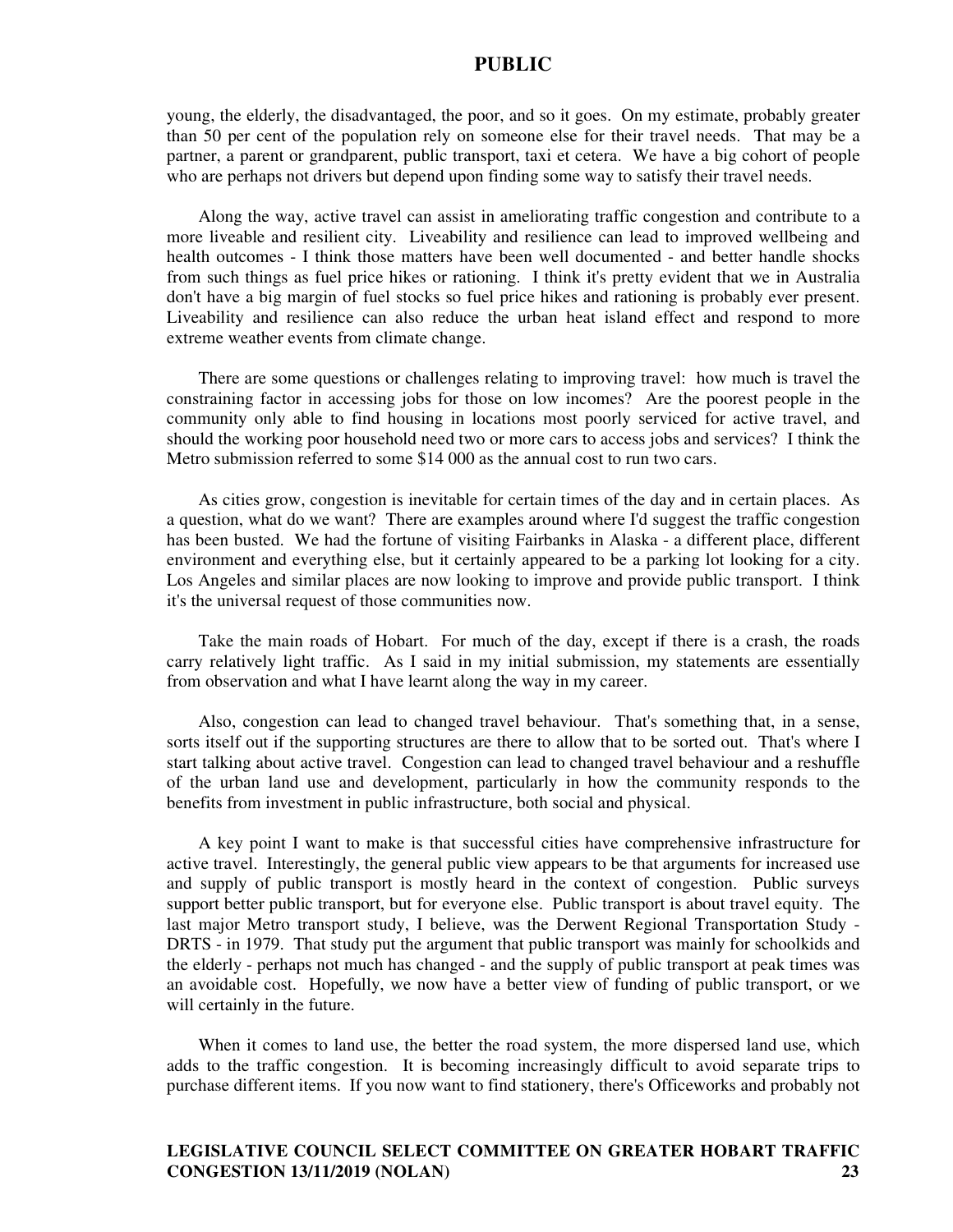much else. Similarly, for anything of a building nature, you need to go to Glenorchy or Derwent Park. Each place is separate, each place has its own parking in front, and so it goes.

We are seeing, for instance, Spotlight moving out of the city to Glenorchy. Personally, my wife now will have to go to the Glenorchy rather than the CBD and miss out on the opportunities that gather from going to the CBD and doing many trips at the same time.

Those sorts of things are how we respond and how the community and how businesses respond to the traffic and the opportunities provided.

There we have street edge parking becoming the dominant feature in the streetscape and each service being accessed involves a vehicle movement. To access a lot of businesses and opportunities now, particularly if you're not driving a car, you have to venture across a large car park just to get to the business and that's not always an overly pleasant but maybe a minor inconvenience in your day.

Those urban areas that consolidate and aggregate parking - the Hobart CBD, central Glenorchy, Bellerive - provide a much better opportunity to access a number of things at the same time rather than doing all these separate trips, each one adding to the congestion.

Looking at active travel, there are too many examples of walking and bike riding space being pinched for car travel, while the provision for walking or bike riding can't be shoehorned into the road reservation. One of my principal sayings is that there are multiple demands on road reservations and perhaps more could be shared than we currently do.

As I said in my submission, I did some work for the Heart Foundation, which is on the corner of Murray and Brisbane streets. The corner of Murray and Brisbane streets essentially is cut off. For some reason, the people walking into the CBD congregate on that corner which has the least amount of space. You have schoolkids going up to St Mary's, you have kids walking across there and so on but because of corner rounding - that corner is not a very pleasant space to be in.

**Ms SIEJKA** - Sorry, that was Murray and Brisbane streets?

**Mr NOLAN** - Yes. That's not atypical where we've made it more difficult to walk and if not, ride.

We are still developing streets in new subdivisions with little or no footpaths, maybe only on one side of the road. Footpaths that are too narrow to walk alongside whoever you're walking with, to push a pram, to walk the dog. We are losing laneways and shortcuts and so on. We're eating into and reducing the travel opportunities for a whole range of active travel.

We have traffic signs, poles and other paraphernalia that have been placed in the walking space. Most of your traffic signs and your poles and parking meters - they're not there anymore, I don't think - and so it goes. They are always in your walking space, not your roadway, obviously, and where footpaths and most that are exempt are available for bike riding too. That space is becoming even more critical and congested and contested by people walking, riding et cetera. That's a whole lot of new issues that are good to see but it also means ] we are not being equitable in terms of how we allocate space, particularly in more urban areas.

Turning to the journey to school trips, for which there exist many issues, some issues relate to perceived or real unsafe walking and riding spaces to out-of-area travel to preferred schools.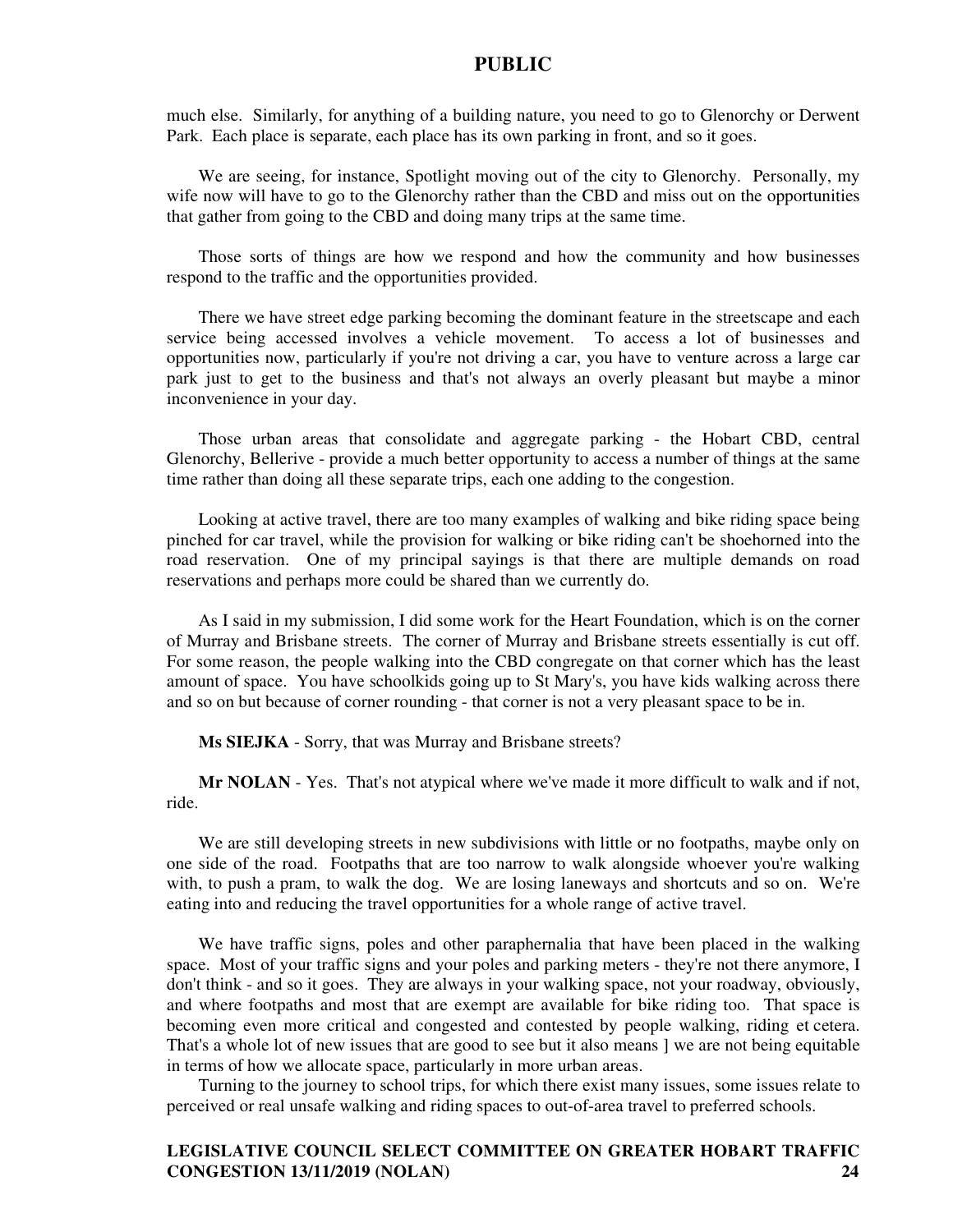I am not sure whether it has been mentioned in your inquiry, but I believe the new Port Sorell Primary School, in terms of its location, made provision for cycling, so that many more kids would be cycling and walking. In the initial stages, there was under-provision of bike racks and so on at the school.

I caught a bit of an ABC interview, via computer, of a lady driving from Kingston. If I understand it correctly, it was along the lines of she is caught up in the traffic. She has to get to work and the kids to school. She can't enrol her kids at local schools because they won't take the entry to the school before 8.30 a.m.

**Ms SIEJKA** - Yes, I did see that.

**Mr NOLAN** - I found that really quite fascinating. Well, it was pretty horrible. If the preference is for your local schools - and there is a lot going for that - and you can't take up that opportunity because of that difficulty between managing getting to work and not being able to drop the kids earlier than might otherwise be the case.

**Mr VALENTINE** - Called responsibility, I think.

**Mr NOLAN** - Thank you.

I will make the statement, I suppose more of a question: are we to see funds for major road construction diverted from schools and hospitals to reduce traffic congestion caused by the journey to school? That arises from the experience that during school holidays there doesn't seem to be a traffic problem. I don't know what happens there. Everyone goes on holidays or in fact the 5per cent, 20 per cent or whatever percent of the problem is, in fact, related to the journey to school.

**Ms SIEJKA** - It can be quite extreme though. I know there is a school on the Eastern Shore where the school doesn't allow the kids to walk because they have to get to the other side of a highway. So, walking and riding is considered too dangerous. Real extremes of those sorts of planning.

**Mr NOLAN** - So often you will find that there aren't the footpaths because of that.

Our kids went to Taroona High. They weren't allowed to ride. I don't know what the situation is now.

**Mr VALENTINE** - They weren't allowed to ride?

**Mr NOLAN** - That was a few years ago now. I don't know what the situation is now. It was really quite a number of years ago.

I can't remember it all. It was not encouraged.

I would like to make the case that, for instance, we have a good, modern bus service. All the arguments seem to be on the bus service. But often the problem is not the bus service, per se, it is what might be referred to 'the last mile' or getting to the bus stop.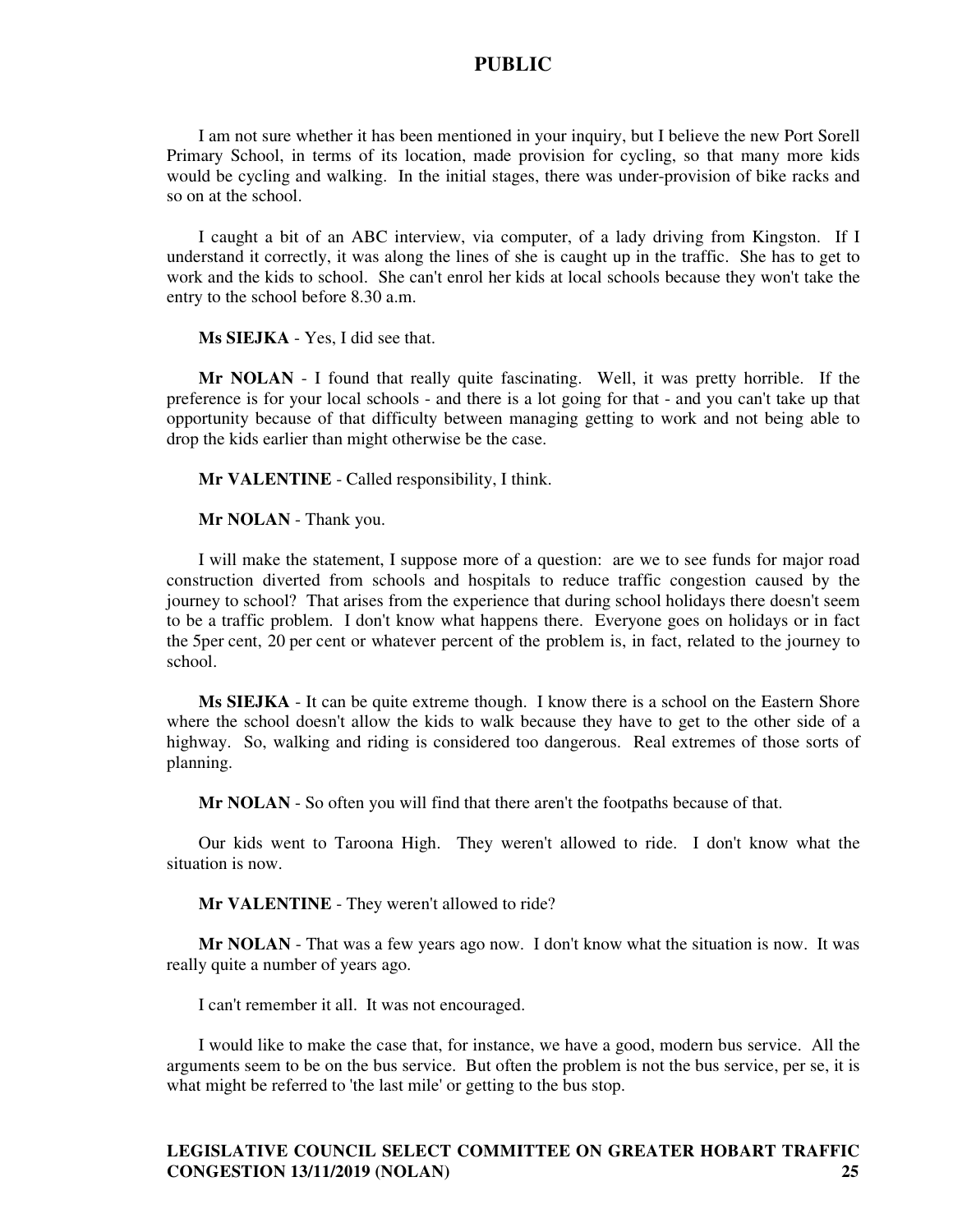There may not be a footpath to do that; no safe environment for that to happen. Our footpaths are often hard up against the kerb, so there is no barrier, what we used to call a nature strip, to provide that bit of separation.

These sorts of things, I put to you, contribute to the congestion we are experiencing. When looking at traffic congestion, congestion of itself can't be divorced from factors that create the congestion. The response to congestion will determine what we want the city to become.

Mr Chair, it can be readily seen that there are interrelated issues of travel, land use and social, cultural and income factors underlying Hobart's traffic congestion. Ideally, this select committee has the evidence and capacity to articulate these factors, and the necessary responses to improve travel accessibility across the metropolitan area.

I thank you for allowing me that time to provide that statement.

**Ms WEBB** - Thanks a lot for that. I really liked the focus in your submission around travel equity. It was something that came up a couple of times yesterday.

On that, and picking up on the point you made around public transport and the treatment of that as essential infrastructure, as opposed to a subsidised arrangement. Could you talk a little bit more about that? Perhaps describe how we might treat our public transport system differently if we were to have a different mindset?

**Mr NOLAN** - Blimey.

**Ms WEBB** - Too many elements?

**Mr NOLAN** - I am trying to piece together all of that.

**Ms WEBB** - Just expand on that idea a little bit.

**Mr NOLAN** - My construct here is that if more people use public transport, it does not necessarily solve the congestion problem, because it just provides space for other people to drive, so there is that aspect.

There is the aspect about the journey, and the ability to get to the bus stops. I was driving down the Channel Highway past the intersection of Howden Road, and there was a lady in a concrete bunker waiting for a bus. I do not know how long she had been waiting, but there were no footpaths to get to this concrete bunker of a bus stop, the rain was pouring down, and I thought 'My goodness, why would anyone travel by public transport if they had a choice?' Often there is no choice.

The issue of subsidy is an interesting one. Most of the argument is about how much subsidy should there be for public transport, and can we afford that subsidy and so on. But is there an alternative case, along the line which says that the more that people use public transport - and if that defers major road infrastructure requirements - then in fact people using public transport are in fact subsidising the -

**Ms WEBB** - The road users.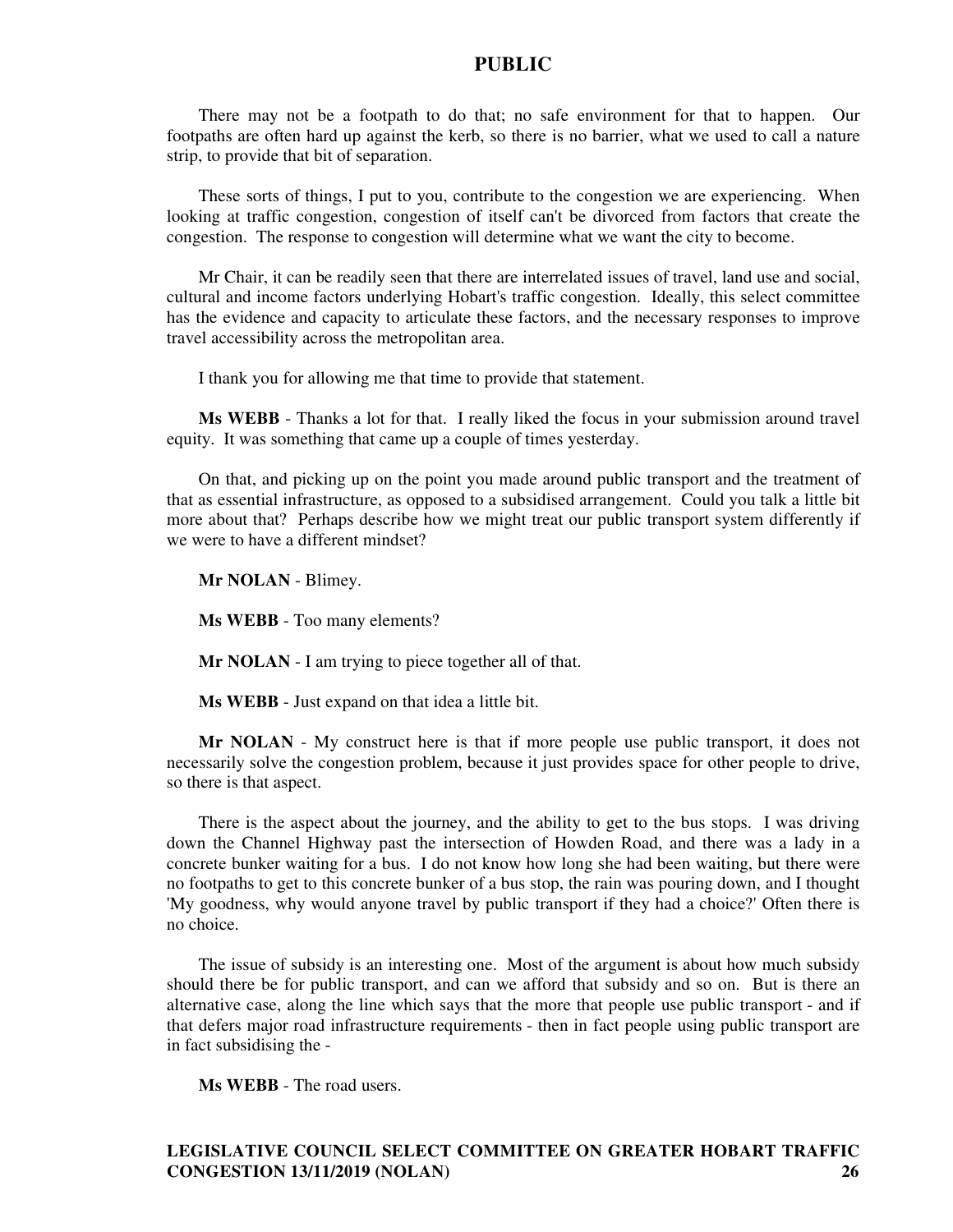**Mr NOLAN** - The road users. The cost of me driving here was not reflected in anything. The cost to me if I caught the bus here would be an upfront payment.

The costs of maintaining a road system in terms of police, ambulances and all that goes with managing traffic, and the number of people who work on that are not reflected in me really driving - but if I were catching a bus, it perhaps would be more so, because I would have to actually front up with the coins.

I am not sure whether I have answered your question, but it starts to expose some of the thinking I am putting to you.

**Ms WEBB** - Absolutely. I am interested in that idea of public transport as essential infrastructure, rather than subsidised. We sort of expect it to be able to pay for itself somehow, but why would we, if we were actually considering the full range of benefits derived from providing an excellent public transport system? I was looking at your comment and thinking along those lines myself.

The other question I want to put to you is - and there has been so much conversation about this, for a very long time - what do you see as the biggest barriers for actually progressing effective action on this issue, for us to think about as a committee?

**Mr NOLAN** - I had some thoughts along the lines of what the committee might like to suggest, and I may just read them out.

I think there needs to be a vision statement of what we are really after, and whether that vision statement can get to what might be the aspiration of what we want, and to change the paradigm around travel. That vision, that aspiration, should be reflected in a state policy under State Policies and Projects Act. There are the coming Tasmanian planning policies. They are a vehicle for starting to do some of this stuff, but Tasmanian planning policies will only apply to planning schemes and regional and [inaudible] strategies, whereas state policy binds the state and state agencies as well as councils in what they do, more so than what they direct other people to do.

Councils approving planning permit applications and so on is one aspect, but what the council does itself, or the state agency does itself, is a state policy; it provides a vehicle for doing that.

**Ms WEBB** - There is an accountability to it, isn't there?

**Mr NOLAN -** Congestion has been on the agenda for a long time. It must have been on the agenda before 1964, when they did the Wilbur Smith transportation study. What did Wilbur Smith do? He offered solutions to the congestion that, in essence, were not implemented. It was around 1985 when the 1964 transportation study required all these works to be in place. We have come to 2019 and the sky has not fallen in yet, so congestion has been with us for a long time.

I think there is some sense of a paradigm shift in the community already. A preference for some, anyway - maybe the cashed-up latte sippers in Salamanca - the much maligned who live close to the city, particularly where that provides a desirable environment for millennials and so on. I believe we are seeing less take-up of driver licences by young adults. How do we respond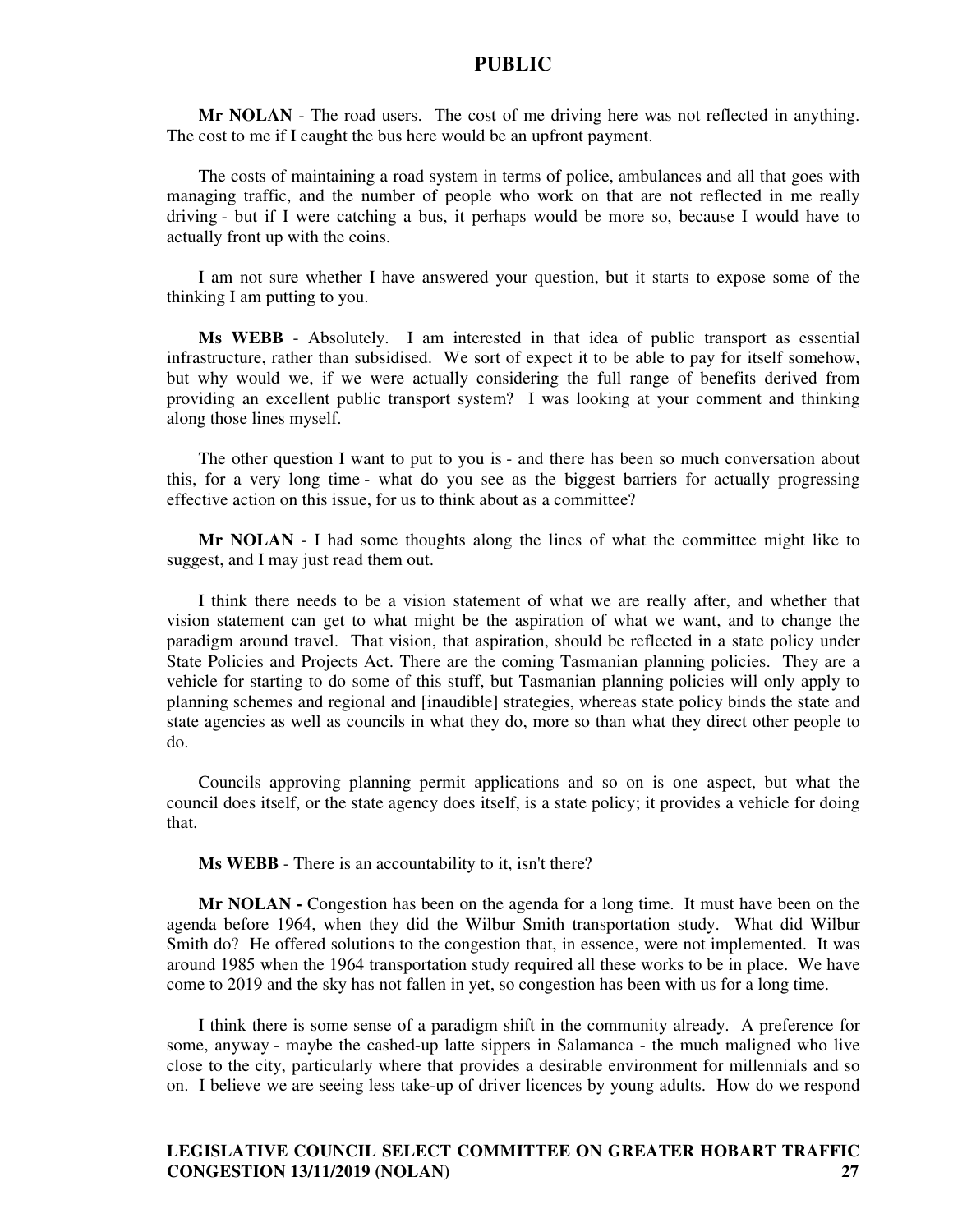to independent travel needs for the ageing population? That is that vision the aspirational statement that needs to address.

In strategic terms, update the original strategy and get some more work around there, and also registry, the State Planning Provisions review for parking, introduce a street code review, ensure regulation of housing is appropriate at a greater density - those sorts of things are where one can go.

There are also matters around active travel and the inquiry deliverables; I do not whether we have got time to go through those.

**Mr VALENTINE** - I would like to come back to the premise of some of your arguments. For instance, we thought adding a two-lane highway to the current highway leading to the airport and Midway Point: would you suggest that by doing that you are simply encouraging more cars to use that space, and you end up pushing the congestion thing further out?

Rather than building the two-lane extra highway, it would be better off trying to encourage people to use public transport?

I read what you are saying here, and I wonder whether that is part of your premise. I know Andrew Holmes, who will be here later today, is basically suggesting the same thing. If we increase the infrastructure, the cars will come, but without the congestion happening, you do not get the opportunity to make those paradigm shifts.

**Mr NOLAN -** It some ways it would be fantastic not to have congestion. Sometimes it would be fantastic to be able to drive wherever you want without being constrained. I think that is an unrealistic premise to start to work to; it is good that we have the roads that we have.

How can we make better use of that rather than duplicating it and adding to it? Other technologies that would enable you to get to the airport quickly, for instance, might be a better solution than duplicating that highway. It comes down to what we can afford, and what is the best outcome in terms of increasing mobility for our population.

**Mr VALENTINE** - I guess the premise is that by creating the infrastructure, to actually accommodate more cars, it actually gets the cars to the city quicker and therefore the congestion happens quicker rather than over a longer period of time.

**Mr NOLAN** - I haven't seen anything which contests the view that adding more travel space doesn't increase the use of that space. That new infrastructure gets taken up very quickly so you are always chasing your tail.

**Mr VALENTINE** - And that's what you were saying about the buses, about getting people onto buses simply creates more space for other cars to fill.

**Mr NOLAN** - People just move into that space and if nothing else, my theory would be that you might reduce the peak of the congestion but you would still have the congestion because people would maximise the opportunity to reduce the amount of time involved. So, they won't leave earlier, they won't take alternative routes, they won't take some of the alternative choices.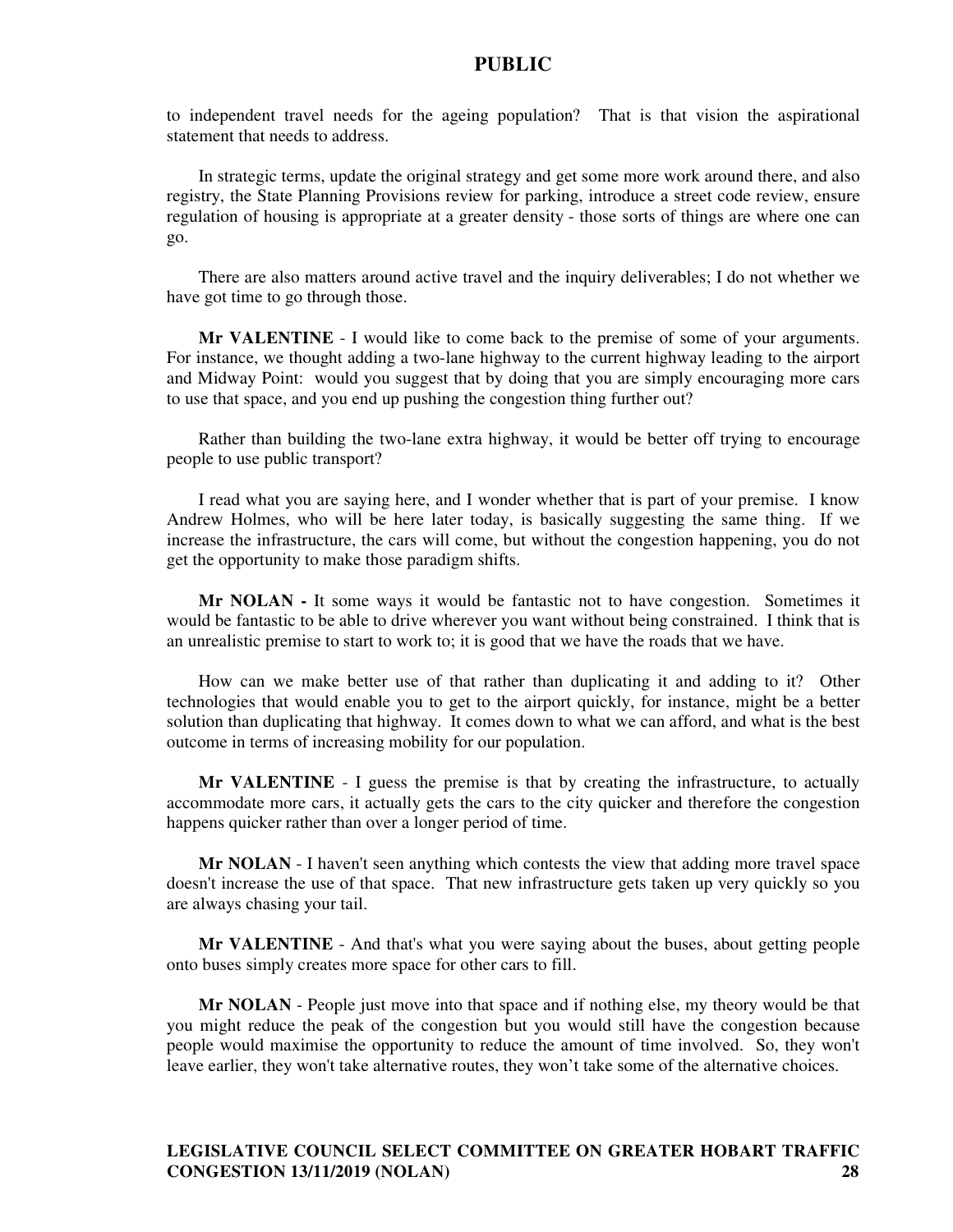At the same time, I am saying we can do a lot more to improve the travel options for those who don't drive for a whole lot of the reasons I mentioned.

**Mr VALENTINE** - Adding extra highways may not necessarily be the best way as a society for us to move. Would you say that?

**Mr NOLAN** - Yes, that's my principal point. Those other options need to be explored before we put a lot of money into that heavier infrastructure. As I also said, how much of the state budget, or whatever budget it is, do we take out of schools and hospitals to deal with congestion that might be principally involved or created by kids getting to school?

To appreciate what those options are and get a better appreciation of the factors relating to travel and how one might improve the alternatives, you might have a better debate about whether that infrastructure is required or not.

**Mr VALENTINE** - It comes down to what sort of quality of life you are trying to build for the community at the end of the day?

**Mr NOLAN** - My submission is - let's not just talk about the CBD. We have communities across the metropolitan area and within those communities the liveability can be improved through better arrangements for active travel.

**CHAIR** - Thank you, Rob. Thank you for your submission and thank you for your time today. We appreciate you giving up your time today and your submission.

**Mr NOLAN** - Thank you, Chair, and I look forward to the recommendations from your inquiry.

**Mr VALENTINE** - It's truly a wicked problem though, isn't it?

**Mr NOLAN** - I wasn't sure whether to use that comment or not, but then I thought it, yes, because it is as I said - if it wasn't and it could be solved, you wouldn't need this inquiry.

**Mr VALENTINE** - Yes, that's right.

#### **THE WITNESS WITHDREW**.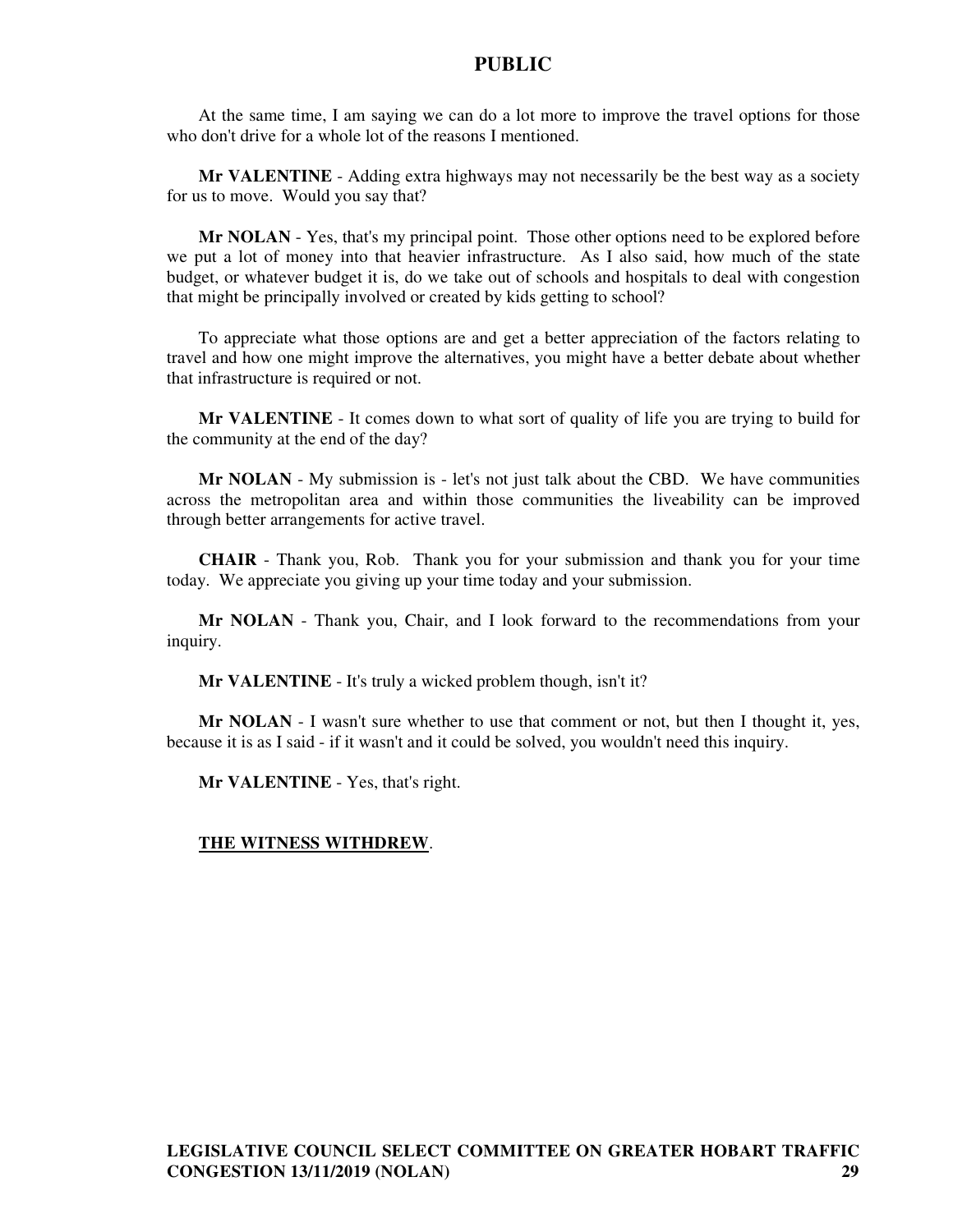# **Mr TIM RUTHERFORD**, EXECUTIVE DIRECTOR, SOUTHERN FUTURES, AND **Mr JASON BYRNE**, ACTING DEAN, SCHOOL OF TECHNOLOGY, UNIVERSITY OF TASMANIA WERE CALLED, MADE THE STATUTORY DECLARATION AND WERE EXAMINED.

**CHAIR** - Thank you. I will just let you know we are being broadcast today and if there is anything in your submission you would like to have in a closed session, we can accommodate that for you.

Welcome to the committee today on Greater Hobart traffic congestion. All evidence in this hearing is protected by parliamentary privilege but you might not receive that privilege outside of the parliament. A copy of the information witness statement is there for you. The evidence you present is being recorded and the *Hansard* version will be later available on our website.

By way of introduction, we let you give an overview on your submission first - a 10-minute overview or roundabout, and then the committee will ask questions. We are looking for information specifically related to the terms of reference.

**Mr RUTHERFORD** - Thank you very much. By way of introduction, my role at the university is Executive Director of the Southern Campus Transformation so I am actually heading up the move from the Sandy Bay campus into the city. I am responsible for that. I will let Jason introduce himself in terms of his specific responsibilities.

**Mr BYRNE** - I am Professor of Human Geography and Planning at the University of Tasmania and currently acting head of the School of Technology, Environments and Design.

**CHAIR** - Thank you. Would you like to speak to your submission?

**Mr RUTHERFORD** - In terms of the submission, we welcome the opportunity, first and foremost, to make this submission. The move of the university from the Sandy Bay campus into the Hobart CBD is a significant move in terms of the number of people who will be moving into the Hobart CBD for work, study and accommodation over the next 10 to 15 years. It is something we are incredibly concerned about, not only for our staff and students, but also for the wider community and what we can do and the contributions we can also make in terms of how we deal with traffic congestion across the Hobart CBD.

A significant number of factors influence the congestion we currently see, both in terms of the infrastructure currently available but also the traffic choices or the transport choices that people make every day and the influence that then has on congestion. I think it is fair to say that the work we have done in terms of the university and looking at the choices our staff make - for example, at the Sandy Bay campus 75 per cent of our staff choose to drive to work every day. When we look at that in the Hobart CBD, it actually reduces to 50 per cent. Currently, we are also putting into place a significant number of measures in to actually provide choices for staff and for students to move away from reliance on motor vehicles as their primary mode of transportation.

The analysis we have done in terms of the impact of our move into the Hobart CBD is that because of removal of transport, and particularly car trips across the Hobart CBD, the move on the current volume is marginal - it is one or two minutes in peak periods.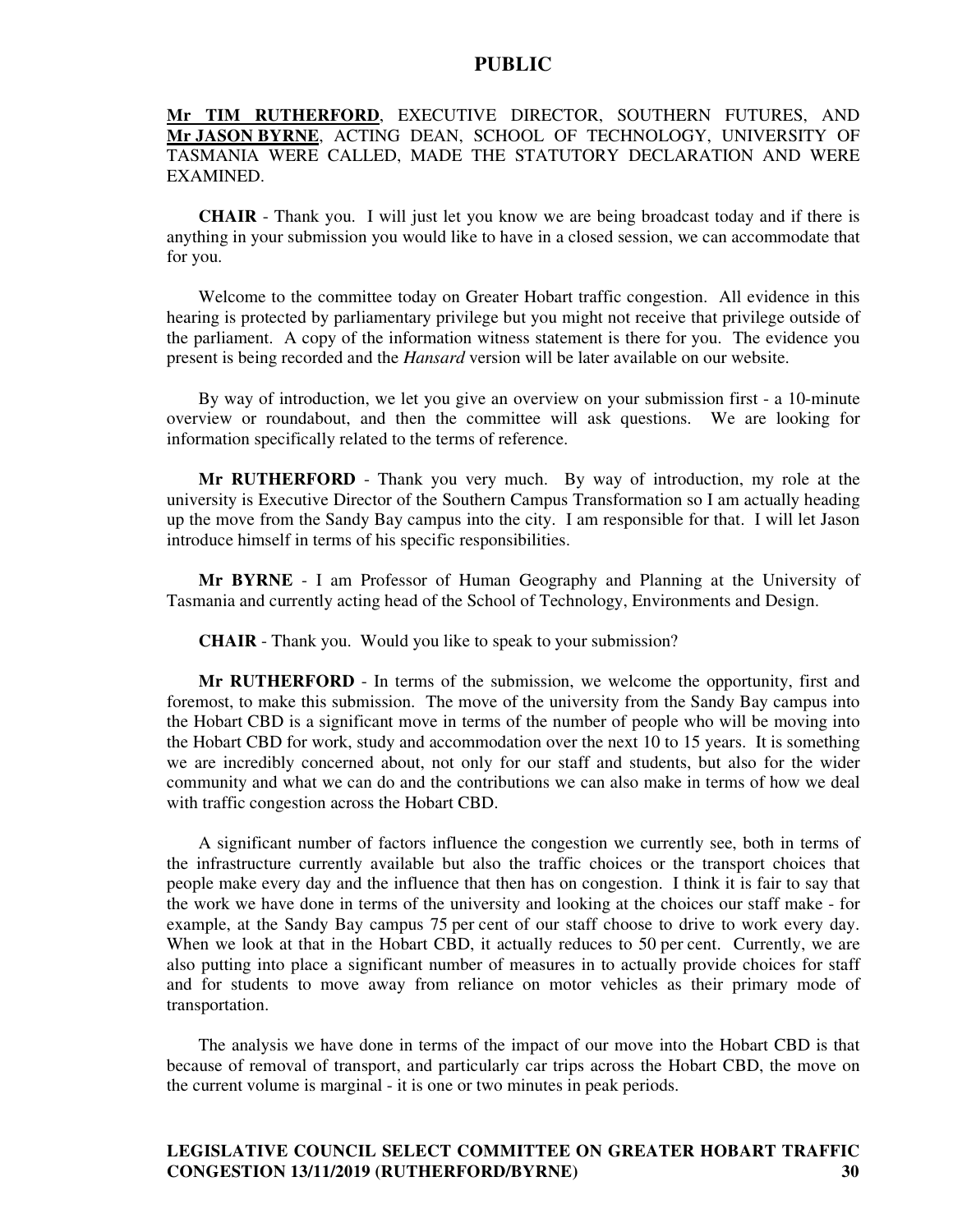**Mr VALENTINE -** Sorry, did I hear right? You have 75 per cent of staff who now drive to Sandy Bay. When you move to Hobart, it will be 50 per cent.

**Mr RUTHERFORD** - Of our staff in the city, so currently a third of our staff are based in the Hobart CBD today. Of the staff based in the Hobart CBD, only half chose to drive. So, with the transition into the Hobart CBD, we are expecting a significant reduction in the number of people choosing to drive because of the other transportation links that currently exist which are better for the Hobart CBD than for Sandy Bay.

**Mr VALENTINE -** Sorry, can I just get that statistic again? I know I just asked it. Are we talking about total university staff in the south, 75 per cent drive to work or 75 per cent of the staff working in Sandy Bay drive to work?

**Mr RUTHERFORD** - It is 75 per cent of the staff at Sandy Bay.

**Mr VALENTINE -** Right. At the present, staff in the Hobart CBD is 50 per cent.

**Mr RUTHERFORD** - Correct.

**Mr VALENTINE** - But when you move more to the CBD, that stays the same? I am just trying to get a before and after figure.

**Mr RUTHERFORD** - The easiest explanation for that is if we look at what happened as staff have moved into the Hobart CBD from the Sandy Bay campus for a number of our faculties over previous years. Those staff who chose to drive, at that time, to Sandy Bay chose alternative transport methods to get into the Hobart CBD.

**Mr VALENTINE** - Statistics?

**Mr RUTHERFORD** - It is statistics; I absolutely get it.

**Ms WEBB** - Effectively, you are expecting that one in three of the staff currently at Sandy Bay who will shift to the city will shift away from car to another form of transport?

**Mr RUTHERFORD** - Based on our current data. We are also putting in place a number of measures to reduce that even further if possible, and we will be putting those measures in place ahead of the move into the Hobart CBD.

That is starting to work more with public transport, but looking for more active transport methods for our staff as well.

**Ms WEBB** - We have derailed you from your opening statement, so I'm sure we will come back to pick up on those measures and talk about them more.

**CHAIR** - What the number of staff do you have at Sandy Bay?

**Mr RUTHERFORD** - That we currently have at Sandy Bay? We have 3000 staff out at Sandy Bay.

**CHAIR** - And in Hobart?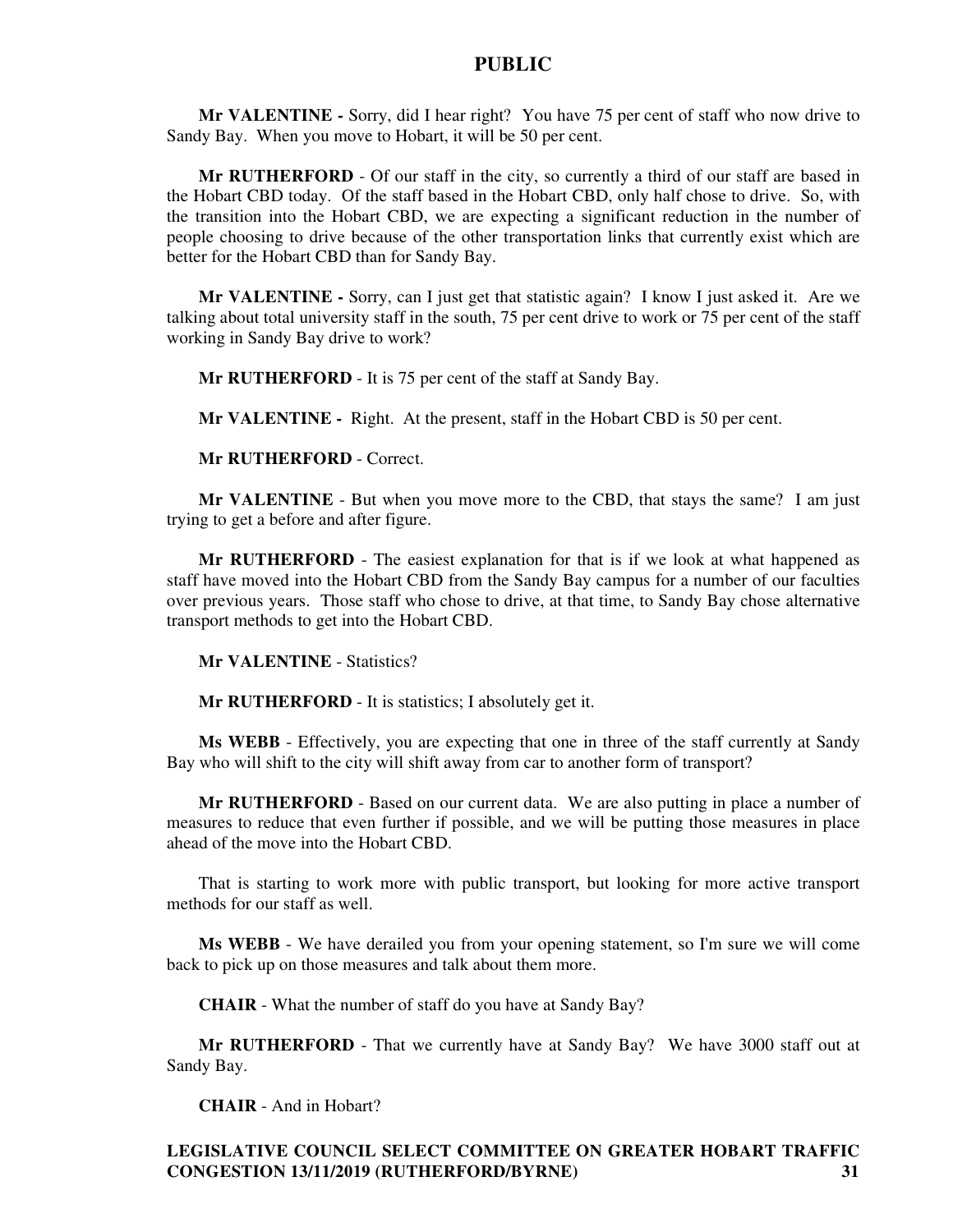#### **Mr RUTHERFORD** - We have 1200.

The things we are keen to see as a university - following on from my earlier statements and the questions that have been asked - are: continued investment in public transport, continued investment in active transport links across the city to deal with that congestion, and a number of other actions that support changes in behaviour of how people choose to get to and from the CBD. That's about creating networks and market signals in how that actually works in the Hobart CBD.

There are a number of challenges that we have in the public transport network, the practicality of how those networks operate on a day-to-day basis, and the ability of people to access them. I will let Jason comment a little bit more on that.

**Mr BYRNE** - Part of the university's strategy is based on global understanding of people's travel behaviour. When we look to other cities internationally that are a similar size to Hobart, with similar topography and similar climate, we see a higher level of investment in public transport. Wellington, New Zealand, for example, is a really good analogue city. It has bus, train and ferry options available in public transport. We can look at other analogue cities around the world, and see similar trends. The university is very keen to activate the capability and capacity that we have, both in staff and students, to take public transport.

Recently we have done a travel behaviour survey at the university. That travel behaviour survey gave us some really interesting numbers. This is not just about the fact that people own a car or have access to a car. What we can see is when public transport is available, people will often choose to use it. For example, of those students attending the Hobart CBD facilities of the university, 32 percent own a vehicle or have regular access to a vehicle. Three-quarters of those chose to use public transport instead of using their vehicle. There are indicators that behaviour change is viable and with the right investment and the right stimulus, we can achieve some significant changes in what we would call mode share - people, for example, choosing to walk, cycle or use public transport instead of a car.

**Ms WEBB** - What proportion of those students live in the CBD or immediate areas?

**Mr BYRNE** - That's a great question. I don't have that data available, I'm sorry.

**Ms WEBB** - Naturally they wouldn't use their car if they are just two blocks away, but they have their car for other purposes elsewhere.

**Mr BYRNE** - We have data that shows a lot of our students don't live immediately around the facilities. Many do, but also a fair proportion live further away from the university.

**Ms SIEJKA** - Student living has spread out further with costs as well. Everyone used to live nearby and now they are further away.

**Mr RUTHERFORD** - One of the things we are doing as a university is investing significantly in student accommodation. People would be aware of the student apartments that have been put up in the Hobart CBD. That's about developing mid-density accommodation through the Hobart CBD where people are in proximity to where they work, live and play, and that's actually reducing materially the use of cars as a proxy for congestion within the Hobart CBD. Less than 10 per cent of the people who live in those apartments have motor vehicles.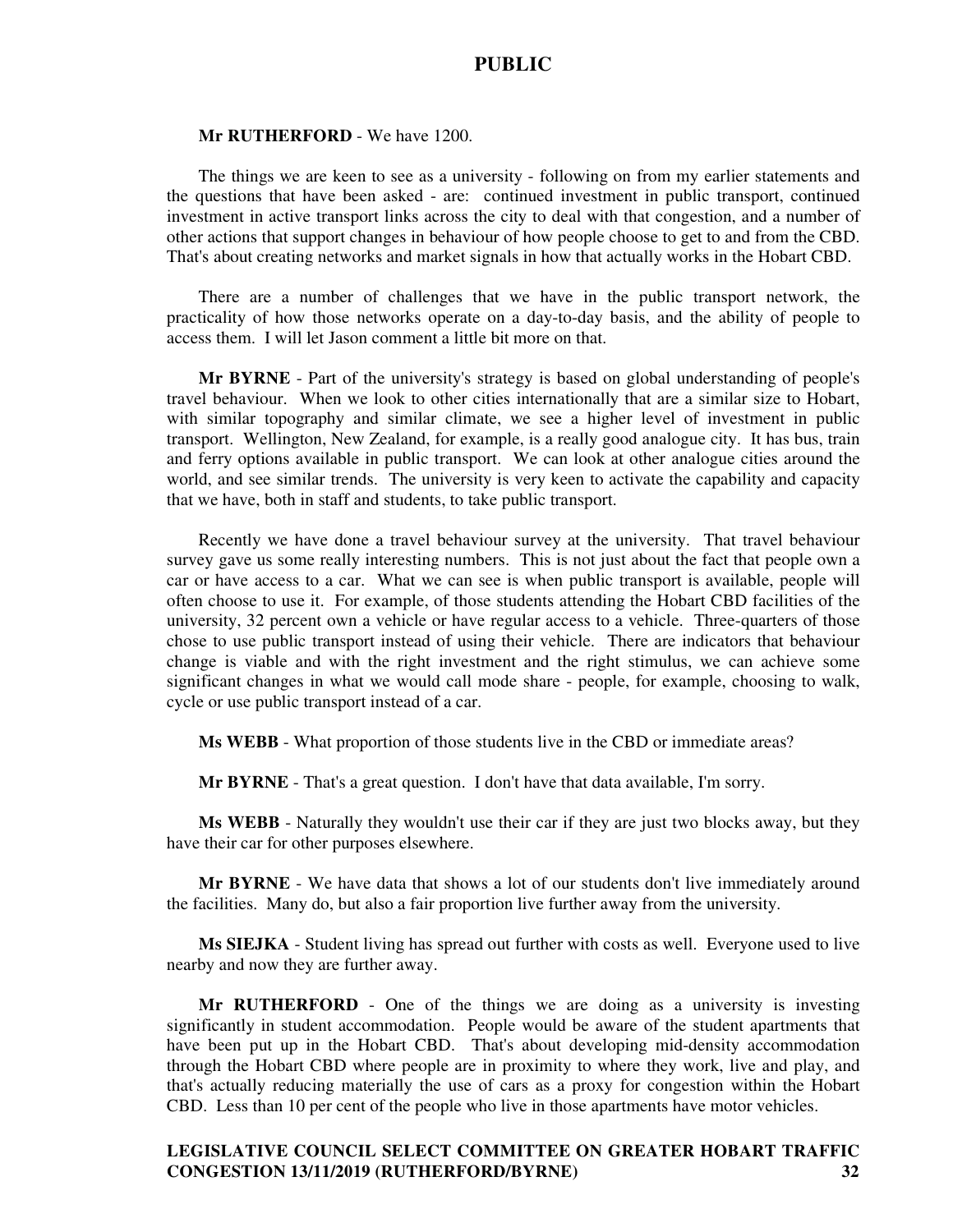**Ms WEBB** - Primarily, they are international students at the present time.

**Mr RUTHERFORD** - No, it is a mix.

**Ms HOWLETT** - Can I ask how many apartments you have?

**Mr RUTHERFORD** - Probably a better way to look at it would be beds rather than apartments. We have 450 beds on the corner of Elizabeth Street and Melville Street; there are another 440 currently going in on the opposite corner on Melville Street, and we have plans for another 450 to go into the city as well.

**Ms HOWLETT** - Are the current 450 that are there fully occupied?

**Mr RUTHERFORD** - Yes.

**CHAIR** - When you said Wellington, they have a three ways of travel - bus, ferry and train?

#### **Mr RUTHERFORD** - Yes.

**Ms WEBB** - Not just the variety of modes of travel, but we talked about investment in similar jurisdictions. Tasmania's investment in public transport - I believe this is still current - is the lowest per capita of any jurisdiction in our country. Is that something you looked at too, the level of investment when you considered our -

**Mr BYRNE** - Sorry, I don't have that data to hand, but we have amongst the highest levels of car dependence in Australia. We are extremely car-dependent. Our levels of public transport use have declined substantially post-World War II.

**Mr RUTHERFORD** - I will answer that - yes, we have the lowest rate of investment.

**Ms WEBB** - Significantly, compared to other states per capita.

**Mr RUTHERFORD** - Yes, materially different.

**Ms HOWLETT** - How many students do you have in total in the Hobart-Sandy Bay campus?

**Mr RUTHERFORD** - In Sandy Bay alone we will have 12 000 students.

**Ms HOWLETT** - And Hobart?

**Mr RUTHERFORD** - In Hobart we have 15 000 who attend on a day in, day out basis.

**Mr BYRNE** - If I may just add a little bit of detail from our travel survey, of the students attending the Hobart facilities, 71 per cent travelled by a sustainable mode. When we look at international students, it's 82 per cent of international students who opt for a sustainable mode of travel.

**Ms HOWLETT** - If I'm right, 12 000 students in Sandy Bay and 15 000 students in Hobart?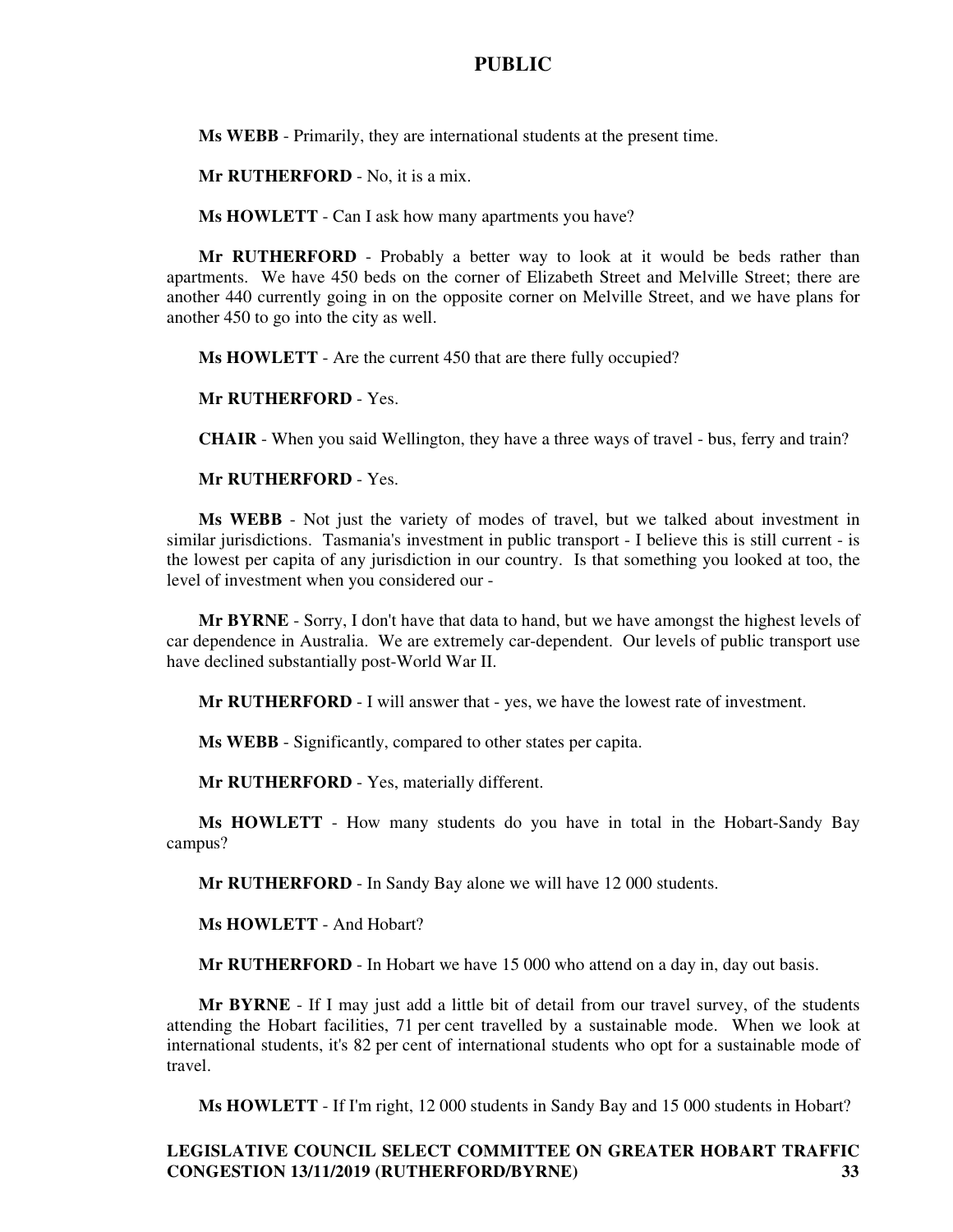**Ms SIEJKA** - Some would go across Hobart.

**Mr RUTHERFORD** - Yes. A number of students will go across both campuses at the moment. If we look at roughly, we will end up with about 15 000 students in the city.

**CHAIR** - Do you want to continue or have you finished your summary?

**Mr RUTHERFORD** - Given where we are at, I think the best use of the time is to answer the questions that you have.

**Ms WEBB** - I would like to talk a little bit more with you about the measures you are planning to put in place to help students and staff move away from their car use when they come into the CBD, what those measures are and what time frames you have in mind for them taking effect.

**Mr RUTHERFORD** - There are a number of those measures. We've already worked very closely with Metro around changing some of the bus routes and timetabling where we know there has been latent demand. That has been proven in the work that we've done with Metro in terms of the utilisation of those bus routes within those time frames.

**Ms WEBB** - Latent demand in the sense that they're not being currently used but could be used?

#### **Mr RUTHERFORD** - Yes.

**Ms WEBB** - Outside of peak times?

**Mr RUTHERFORD** - Yes. People who would have used that mode of transport had it been available, and that's what we've proven. We have done that work with Metro and there have been changes that Metro has made to its bus routes and the timetabling of those bus routes where we have high utilisation, and we will continue to do that.

Also, because we know where our staff live, as we move into the city we will be proactively working with staff around the other modes of transport available to them - what do these look like, and what are the economics of them as we make that transition into the city.

We are also undertaking a number of other actions to encourage staff to use other transport methods. One of those, which we are in mid-process, is offering ebike leasing for our staff. That is something no other employer in this state currently offers.

#### **CHAIR** - Leasing them?

**Mr RUTHERFORD -** Leasing, so it is different to bike share. This is one of the key things. People think this is a bike share scheme, but it is actually your bike. It is the same as leasing a car, but you lease a bike, and there are a number of benefits available for the user, and also for the employer. With ebikes, there has been an ATO ruling that no fringe benefits tax is payable, whereas FBT is payable on cars.

**Ms HOWLETT** - Do they have the option to purchase at the end of the lease?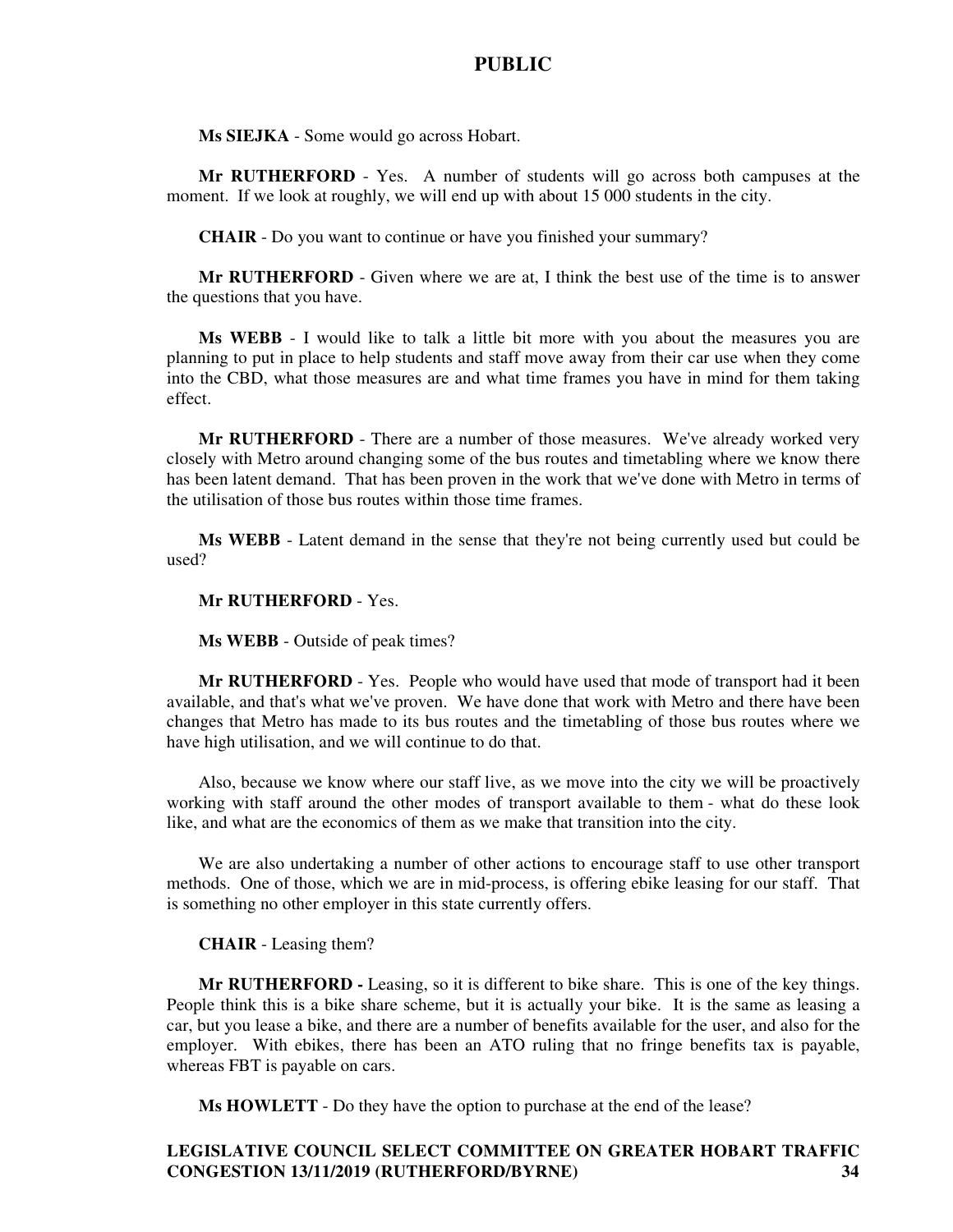#### **Mr RUTHERFORD -** They do.

**CHAIR** - That is to staff? Not to students?

**Mr RUTHERFORD -** It is a salary sacrifice. It is a lease, in the same way as you would lease a motor vehicle, so it needs to be done through an employer to get the tax benefits for it.

**Ms SIEJKA** - That is a really interesting measure. Have you just begun that?

**Mr RUTHERFORD -** Yes, we are in the process of working through negotiations with the provider of that.

**Ms WEBB** - We will get to see how that goes in terms of uptake. Other than that, which is a lovely tangible example, the rest appears to be around information provision and encouragement, in terms of the measures to help people change behaviour?

#### **Mr RUTHERFORD -** Yes.

**Prof. BYRNE -** We might also add that the university has end-of-trip facilities available bicycle racks, for example, which enable uptake, secure bicycle storage facilities, lockers, showers, change rooms and places for storing clothes.

**Mr RUTHERFORD -** As we move into the Hobart CBD campus, they will be materially expanded, in terms of both the quality and the availability of those end-of-trip facilities.

**Ms WEBB** - Of the one in three you expect to change their mode of transport away from cars -

**Mr RUTHERFORD -** We are hoping for more than one in three.

**Ms WEBB** - You are projecting, based on what you know from your staff in the CBD already, that 1000 out of the 3000 are going to make the move. What do you think the proportion will be who will take up public transport and active transport?

**Mr RUTHERFORD -** Of those staff who have already made the move into the city, that is actually the difference. Where they have moved to is public transport and active transport.

**Ms WEBB** - What I am asking is what proportion of each. I want to know what the impact is going to be on our bus system, and what the impact is going to be on our cycling and walking system, so we get a picture of what will be needed in each of those spaces, and what the flow-on effect would be.

**Mr RUTHERFORD -** I'll get Mr Byrne to look at the exact numbers.

**Mr VALENTINE** - What is this document again?

**Prof. BYRNE -** It is the University of Tasmania Travel Behaviour Survey for 2019. We have been conducting these travel behaviour surveys since 2013.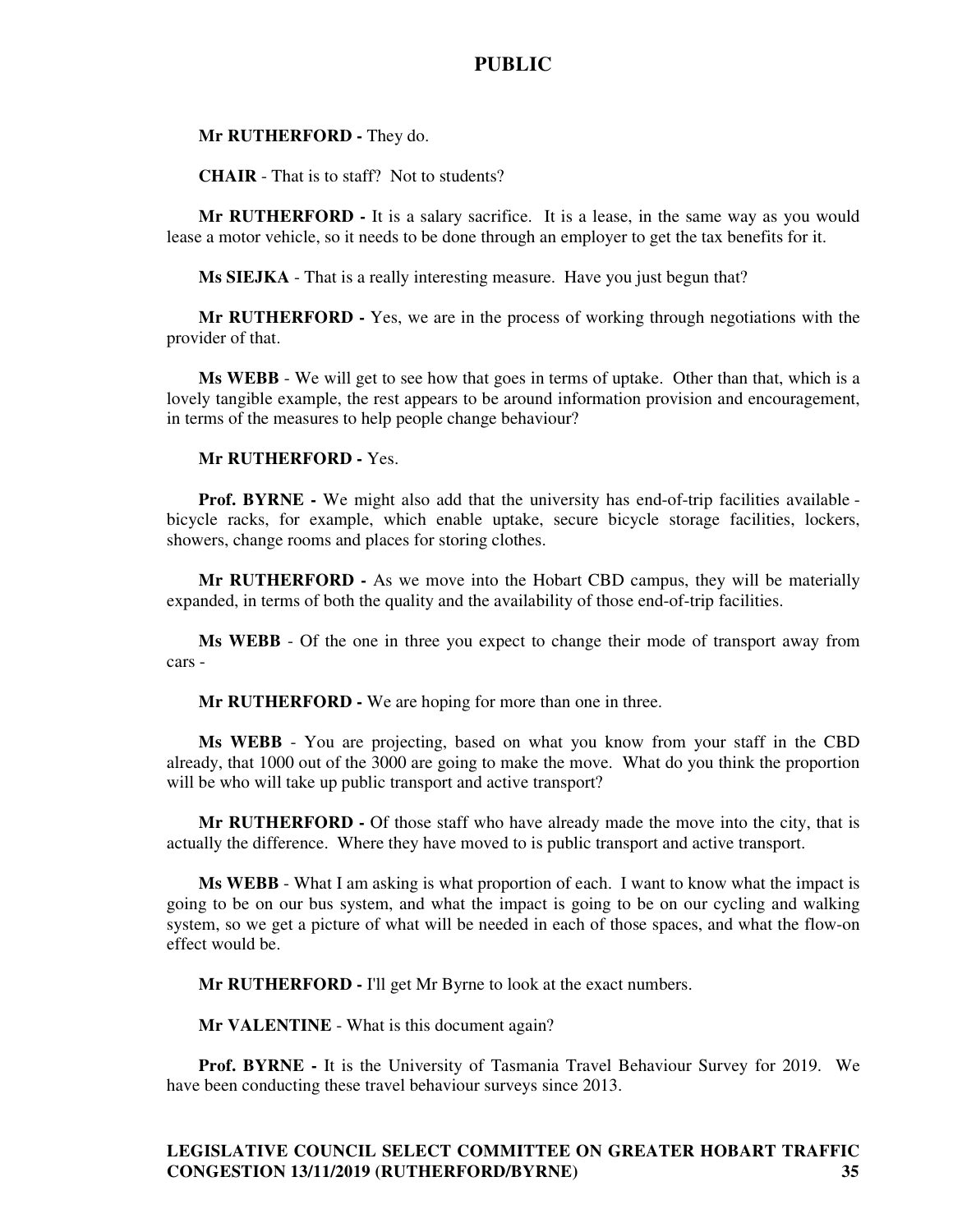**Mr RUTHERFORD -** I want to make sure I give you the right numbers. When we look at the use of those other methods in Sandy Bay - that is for students, not staff - for active transport methods, we have about 40 per cent who will use active transport methods, and 10 per cent who are using public transport.

**Ms WEBB** - Okay, we did not quite get to it, and it may be one you do not have the figure for, or could provide later, but what I am looking for is, of the 1000 staff that you expect to shift from cars to a different form of transport when you move them into the CBD to work, what proportion do you expect to be using buses, public transport as they shift? What proportion do you expect to shift to active transport?

**Mr RUTHERFORD** - On that basis, on what we have seen we would expect 20 per cent to move to public transport, and 80 per cent are moving to active transport. Based on what we have seen.

**Ms WEBB** - Of the staff who are already there in the CBD?

#### **MR RUTHERFORD** - Yes.

**Ms WEBB** - Of the 2000 staff who will be shifting their workplace into the CBD and who will remain car users, based on your current understanding of behaviour, for those 2000 cars, what proportion of car parking space will you be providing in your facilities to accommodate that, and what proportion of those 2000 cars will have to be accommodated other than in car parking provided by you?

**Mr RUTHERFORD** - We currently have 1100 car parks at Sandy Bay. We are in discussions through our planning process, and we still have to complete our master planning for the campus as to what we expect the car parking provision to be across the Hobart CBD. Our going-in position is that we would be expect to be providing parking for fewer cars, based on the usage we are projecting we would see, so we will see a decrease in the 1100 car parks that are actually provided.

Please understand that this is all very rough, and all subject to master planning, working with council, and also what is economic. We are roughly expecting that we will be providing circa 600 to 700 car parks in the city.

**Ms WEBB** - So the 2000 or so staff who come to work in the CBD will still be driving their cars in, based on what you are imagining. You will be providing parking for 600 to 700, approximately, so we would expect the other 1300 or so to have to park either in other parking facilities in the CBD or in surrounding areas?

**Mr RUTHERFORD** - What we will actually be looking to do is transition the majority of them, as much as we can, to other methods of transport. That is what I was saying earlier. Where we are for the city at the moment is 50 per cent. We actually want to see an improvement on that number, which we have seen year on year for our staff in there.

**Ms WEBB** - Have you got a modelled target?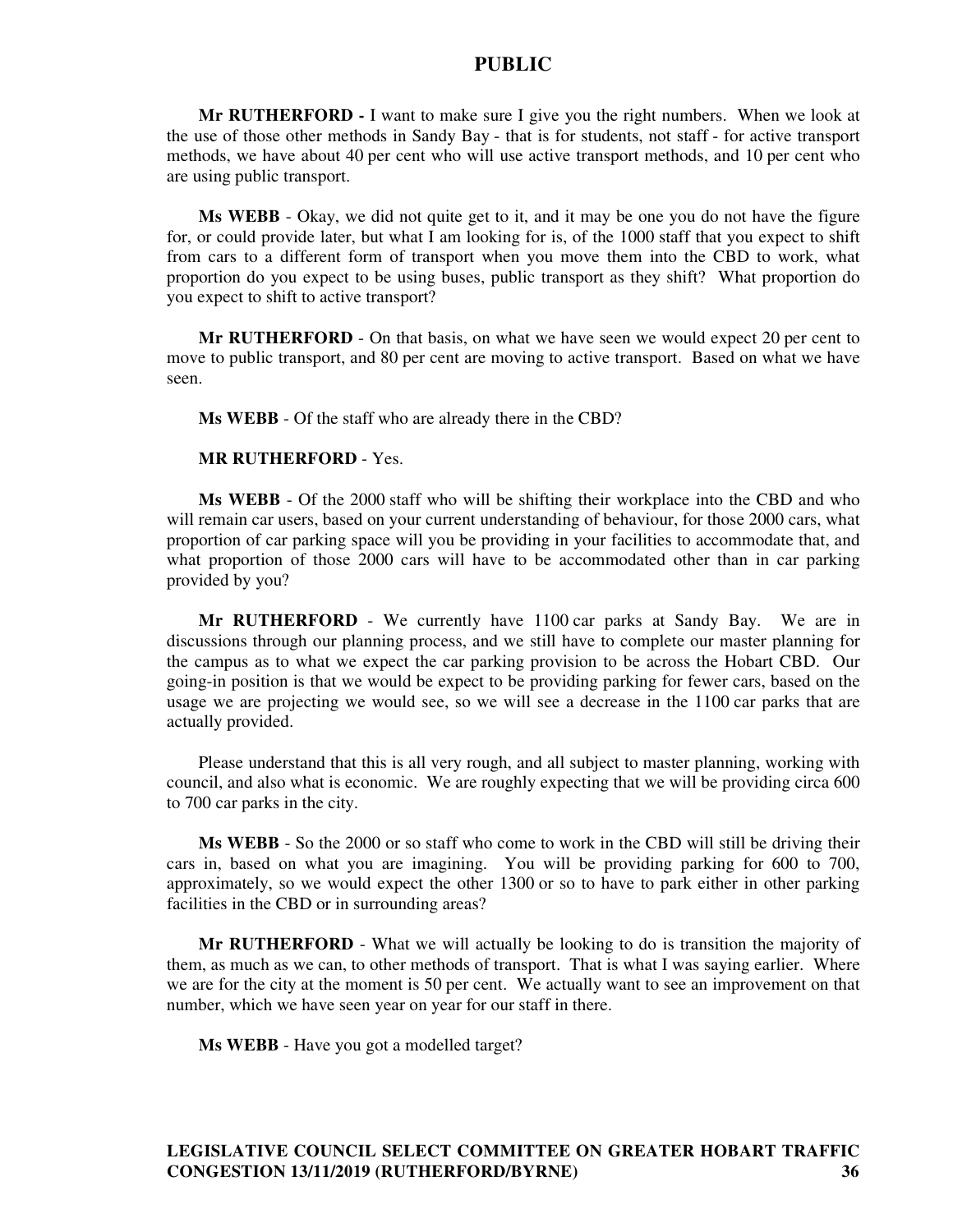**Mr RUTHERFORD** -Not currently, because that is part of the process we have to go through with our master planning when we move into the city, and that is through working with Hobart City Council and working with State Growth on its transport modelling as well.

**Prof. BYRNE** - Can I also add that many of our staff journeys tend to be quite dispersed; their residential origins are different to student origins. This means that in a public transport network that does not provide sufficient coverage, it will be challenging to shift some of that load share, so the university submission, with some of this shift, is also contingent upon improving the public transport system.

**Ms WEBB** - How is that discussion going with the state government? You are probably already talking with Metro about some routes and things, but it is actually not their decision, it is State Growth's decision in terms of their capacity and their timetabling.

**Mr RUTHERFORD** - We have commenced conversations with the Department of State Growth around the modelling, both for transport and for traffic movements, but also then for public transport as well. We have just commenced those.

**Ms WEBB** - There are no commitments made yet, then, from that side?

#### **Mr RUTHERFORD** - Not yet.

**Mr VALENTINE** - I just want to clarify that statistic. That 1100 car spaces. Were they just staff car parks or were they -?

**Mr RUTHERFORD** - That's total car parking on Sandy Bay.

**Mr VALENTINE** - That changes the nature of your question, I think.

**Ms WEBB** - No, it doesn't actually, because we are still talking about the quantum of cars that will be coming in to the CBD driven by a staff member, which we still, based on current figures, expect to be 2000 of the 3000 who are shifting.

It doesn't matter how many parks they have now because they are parking in and around the campus in Sandy Bay.

**Mr VALENTINE** - For the record, the 1100 is for staff and students.

**Ms WEBB** - That's down at Sandy Bay.

**Mr VALENTINE** - I just want to clarify that.

**Ms WEBB** - In the city they are going to be provided, in rough figures, 600 to 700. So potentially, you have 1300 or so there who have to either use existing car parking facilities or park in and around the city.

**Mr VALENTINE** - Or find a different way of getting to work.

**Ms WEBB** - That is what you are talking about encouraging.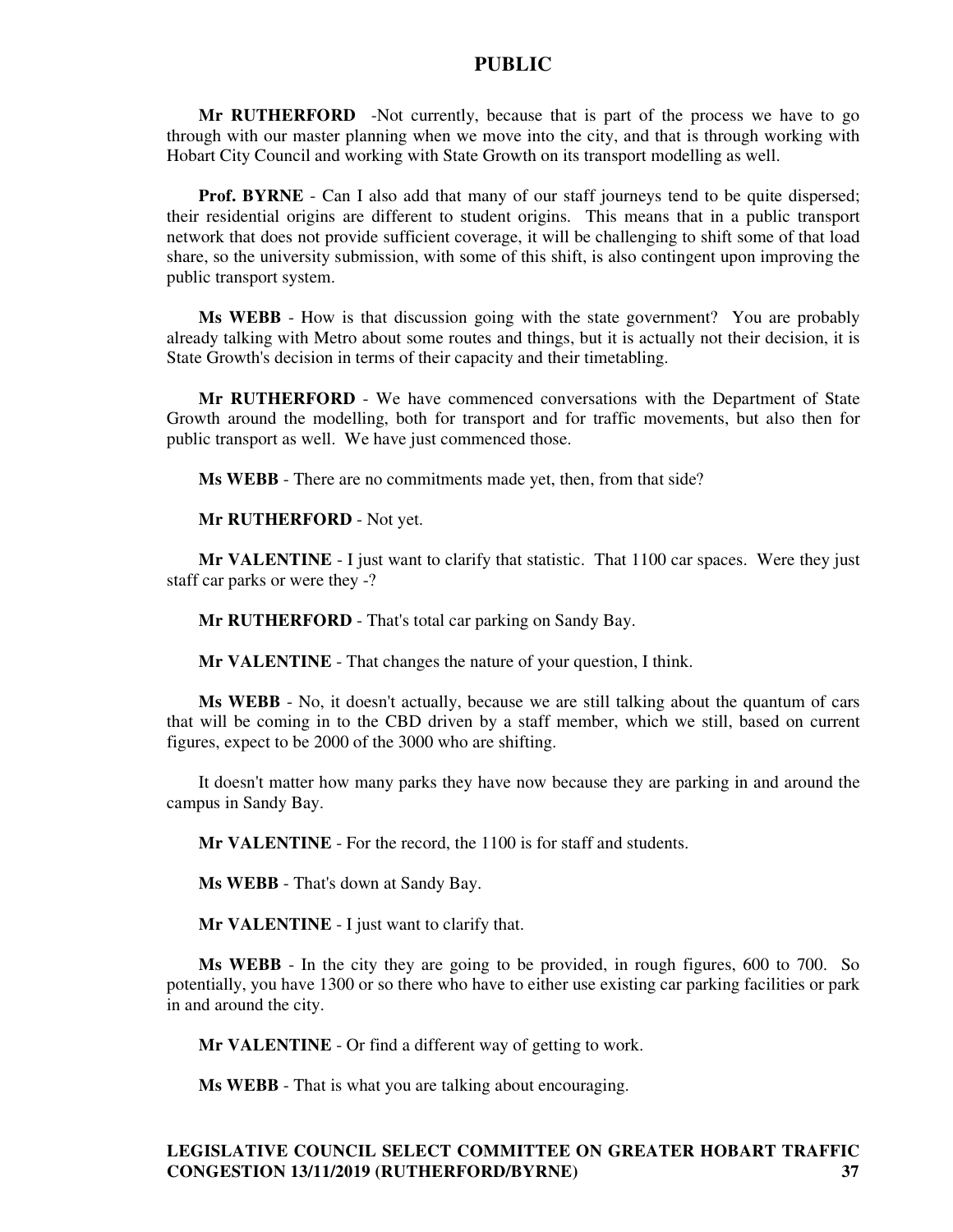**Prof. BYRNE** - Some of the options available to us include adopting some behaviour change practices we have seen in other employers around Australia, which have been highly successful.

For example, carpooling arrangements, incentivising carpooling, having flexible start and end times so that we are missing some of the peak congestion times on roads, and encouraging people to think about things like leasing ebikes. The first mile and last mile conundrum, we call it, which is the proximity to public transport stops.

If it is outside of walking distance, which is usually factored at about a 400-metre radius around the public transport stop, for healthy people. If it is outside that distance, people are less inclined to take public transport. Part of it is incentivising, giving options, for example, bicycle storage facilities near park and ride.

**Ms HOWLETT** - In relation to how you were saying they are successfully carpooling at other universities across Australia, are they utilising an app, an in-house app?

**Mr RUTHERFORD** - Yes. What we have seen in other cities around the world, not universities, is that there is a range of ridesharing tools and methods, where people can actually connect and enter into ridesharing arrangements with someone else who lives close to them who is going to the same place, effectively. We haven't seen that here in Hobart.

**Ms HOWLETT** - Do you know where they are doing that really well?

**Mr RUTHERFORD** - There is a whole range of places. I would like to come back and clarify where they are doing it on like-size cities, rather than for the big cities. But big cities that currently do it are the places you would expect. There is New York, Los Angeles, London. Those cities are all doing it really well. The technology is well and truly there. It is about us using and accessing that technology and getting people to make those links, and the decisions around how they are choosing to get to and from another location.

**Mr VALENTINE** - What about Otago in New Zealand? Do it figure in all of this?

**Mr RUTHERFORD** - Otago, I'm not aware whether they do it. Otago is a little bit smaller than Hobart. It is definitely a university city. It is a very good university city. I can't comment one way or the other on that specific point.

**Prof. BYRNE** - Some of the other cities we are looking at are analogues for Hobart and might help us better understand the options that are available. These include Halifax, Canada, which has a population of round about 430 000. We could look to slightly larger cities than that, mid-size cities like Copenhagen in Denmark where there are very well advanced measures in place to ensure people walk and cycle and use public transport.

We could also be looking at cities that are considerably colder than us, but round about the same population size, like Reykjavik, for example. They are switching to some of these innovative new technologies, like hydrogen-powered buses. They have load shares that are different to ours.

**Mr VALENTINE** - I was interested to know whether you are getting good entrée into the Hobart City Deal, being bought into the Chamber?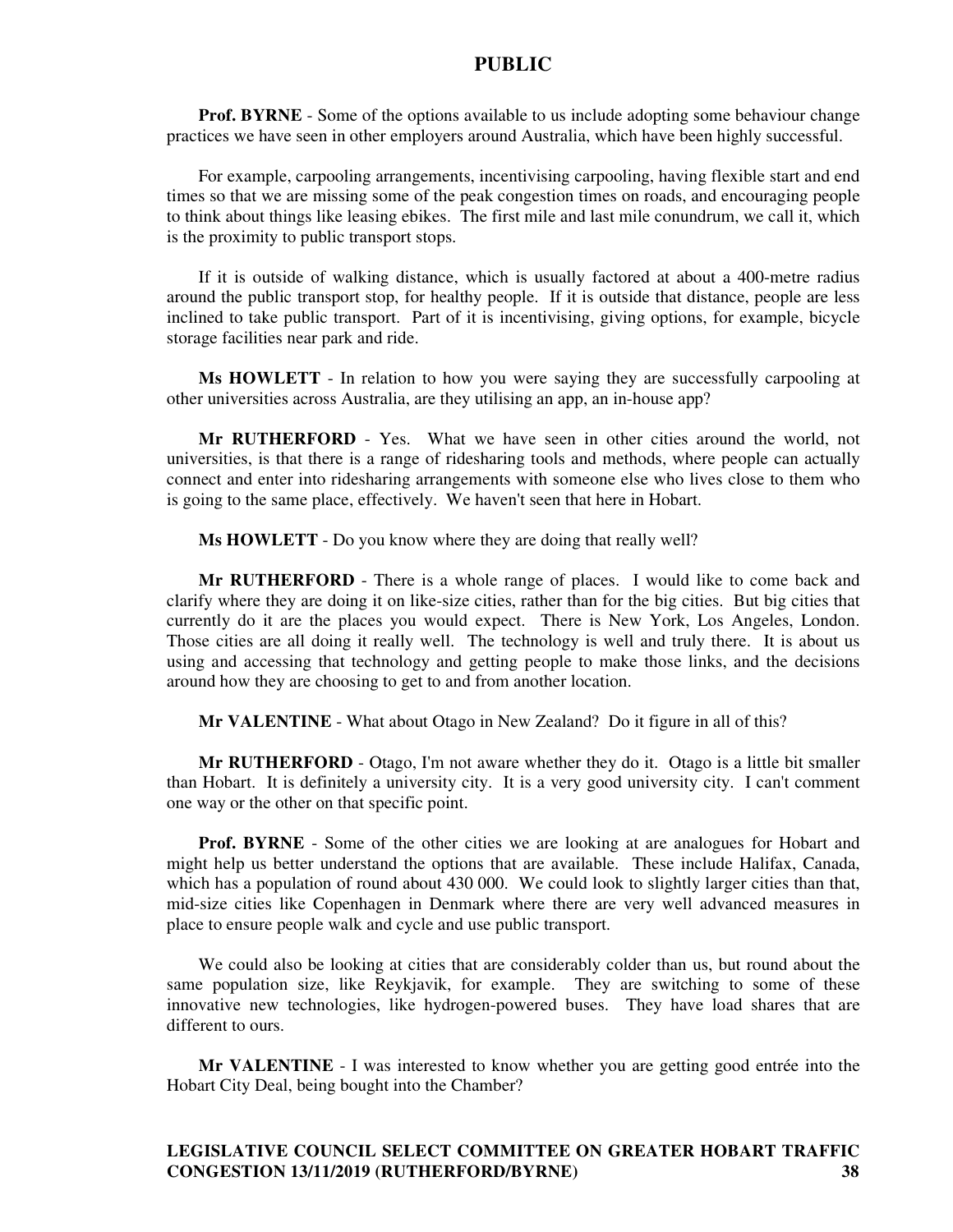**Mr RUTHERFORD** - Yes, we're on the reference group for the Hobart City Deal.

**Mr VALENTINE** - It is an interesting submission that you're making to us and some of the initiatives certainly look very interesting.

**Mr RUTHERFORD** - Yes. There's been some initial interest from both Hobart City Council and State Growth in terms of the things we are looking at. The ebike leasing is an easy example of that where they're interested in being able to leverage off what we're doing in those areas.

**Mr VALENTINE** - You were mentioning one-way streets as being an issue. Do you think that might be something or do you know that is definitely a problem?

**Mr RUTHERFORD** - It is always a sensitive one in Hobart when you start talking about one-way streets. When we look at the cities around the world that went to one-way streets at the same time as Hobart did in the post-war period -

**Ms SIEJKA** - Which city? Can you name any?

**Mr RUTHERFORD** - I will list them: Vancouver, Minneapolis, Louisville and Oklahoma City. They have all moved away from one-way streets. They've done that from a traffic perspective and also a social and economic perspective, and understanding the differences between those.

From a transport perspective, what they found was that it actually limited entrance and exit from a CBD because it limited the number of roads that people could travel on, the options. We've seen this in Hobart where it doesn't take much to happen in one street for everything to then back up because there's no other option.

**Mr VALENTINE** - It increases the options.

**Mr RUTHERFORD** - Yes. What it does is increases options.

On the social and economic front, those cities that have seen the activation of streets which were one-way streets have seen a significant uplift in the activation. Businesses are going into those streets and are providing people with more options and they're more likely to use them in a two-way fashion than when they were on a one-way street. It's not just a matter of congestion, it's a matter of social and economic activation as well.

**Mr VALENTINE** - Thanks for that.

**CHAIR** - Just on that, you are saying the one-way streets like Hobart has - Argyle, Campbell, Murray, Harrington et cetera -

#### **Mr RUTHERFORD** - Every street.

**CHAIR** - Are you talking about all those one-way streets or just the main arterials like Macquarie and Davey streets coming in or going out? Are they moving away from all those oneway streets or just the -?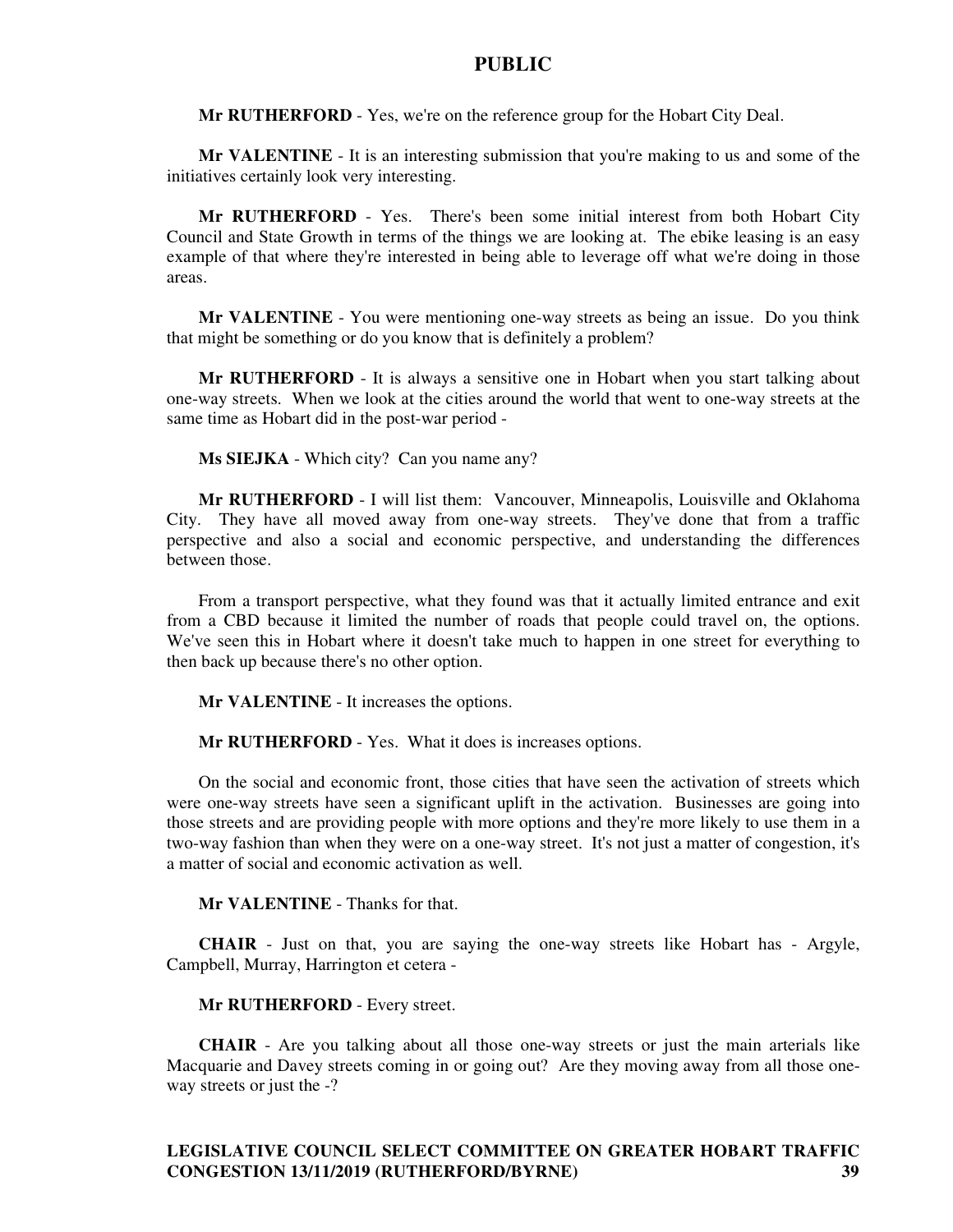**Mr RUTHERFORD** - There's a mix for those other cities. If we use those as examples, they've done a mix. Some of them have done it for all streets and some of them have done it for a mix of those streets. I am not going to sit here and say that everybody's done it for every street. In all of those cities, the majority of the one-way streets that they had, they no longer have but a couple of those cities have kept some of them.

**Mr VALENTINE** - In those cities, and I don't know closely you've looked at them, what's being suggested in one of the submissions - the Bicycle Network I think it is - that there be this grid of bicycle access routes. Clearly, one-way streets may be an advantage in terms of putting in a cycleway but if it becomes two-way that may actually reduce the opportunity. Do you know how they've handled that when it comes to cycle access?

**Mr RUTHERFORD** - There's a whole range of things that come into the decision-making process at that point in time. That's around the width of the street - and when I talk about width I'm not talking about how many traffic lanes there are - but it's from edge of building to edge of building. So, decisions then about how wide are the footpaths? Do we provide on-street parking, do we provide on-street parking on both sides of the road? These are the decisions that go into what do we want the city to look like and how do we want people to get around the city. These are trade-offs.

**Ms WEBB** - A separated cycle way would generally just remove parking from one side of the street, it wouldn't impinge on the lanes available necessarily.

**Mr VALENTINE** - I understand all that; we have certainly seen separated cycleways.

**Mr RUTHERFORD** - That's what we have seen in other parts of the world and we have seen it in Australia as well.

**Ms WEBB** - You talked in your opening statements about the fact that the university is interested in the contribution it can make with this move. I would like to shift us into hearing a bit about beyond the things we have talked about so far, which is really about what you are doing to ameliorate the impact you are going to have, and there are still a lot of unknowns around even that amelioration effect. What do you see as being a contribution you can make to actually improving things in the city, not just for ameliorating the impact you are going to have but delivering a better city, a better functioning of transport and a better lifestyle for the people who live there? I think that's what the people of Hobart will be looking for and to hear from you in regards to this move.

**Mr RUTHERFORD** - We don't disagree with any of that. The university, as part of the move into the city - and I will caveat this - still has to go through a master planning process and working with the City of Hobart and the Department of State Growth. We've been very clear in our conversations that we are happy to support capital works programs that contribute to the city and we will look for opportunities to do that. We are in progress around what that can look like, but we have been very clear that it is our wish and our intent to do that.

**Ms WEBB** - In terms of transport, noting in your report attached to your submission, it talked about the opportunity to explore road network impact and improvement opportunities so that capital works could include amenities in terms of the road network within the CBD.

**Mr RUTHERFORD** - In terms of capital works for what?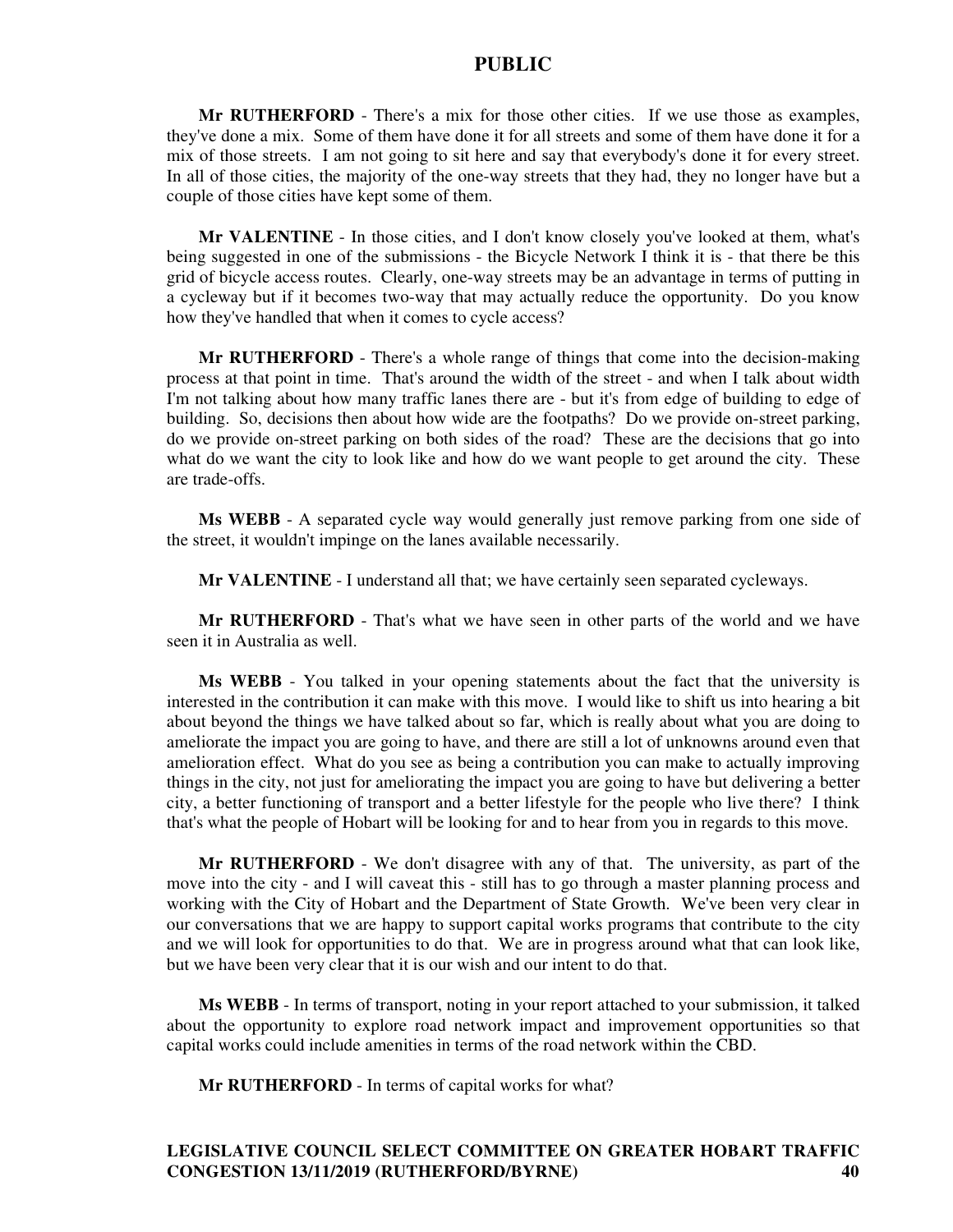**Ms WEBB** - Perhaps things like the separated cycleway network that is proposed. Is that something the university might contribute to, for example?

#### **Mr RUTHERFORD** - Yes, absolutely.

**Ms WEBB** - Could we expect that the move into the CBD by the university will deliver a better public transport system to the greater community within the CBD than just the people who are being shifted?

**Prof. BYRNE** - One of the important contributions that the university has to make is its outstanding access to best practice internationally, to knowledge generation, and to educating students in alternative ways of city-making and city-building. Some of our proposed changes we are hoping to leverage by the move downtown go way beyond just capital works improvement. For example, we would like to leverage our considerable knowledge of health to consider how we might improve active transport in Greater Hobart, not just the CBD, to foster higher levels of walking and cycling.

We know, for example, that the very high level of car dependence we have at the moment in Greater Hobart is associated with social isolation and loneliness and with various ranges of morbidity, from other places in the world that we have seen that have similarly high levels of car dependence - higher rates of diabetes, cardiovascular disease, certain types of cancer, for example. The university has a commitment and an intent to improve the lives of Tasmanians by fostering active transport to improve healthy living.

**Ms WEBB** - That's great and that knowledge base you are providing there as a resource is an excellent and valuable thing. However, I'm interested to hear about how you intend to leverage your influence. Typically, it's not necessarily a lack of knowledge about what would be a good thing to do and a helpful, healthy and economically viable thing to do, it's actually a lack of political will and a decision being made. How will you leverage to make sure that good decisions are made to deliver the outcomes you want to deliver?

**Mr RUTHERFORD** - As I mentioned earlier, we have commenced discussions with the Department of State Growth, which is responsible for the public transport network, about what the future of public transport in Hobart looks like, what we can do to support that and encourage activation in appropriate ways, and what that public transport network looks like. That's a range of options rather than just putting more big buses on the road.

**Ms WEBB** - Yes, although we haven't had any new big buses, as we heard this morning, for the last five years and there's none planned for the next five, so it would be great if we could get a few of those on the road too.

**Ms HOWLETT** - We have 52.

**Ms SIEJKA** - The capacity won't change; they're replacing.

**Prof. BYRNE** - They're replacing the existing ones.

Some of the conversations we've been having at the moment are about how we might begin to shift the public transport network towards being carbon neutral. There are electric buses available in China, for example, that are off-the-shelf solutions. There are also electric buses in other parts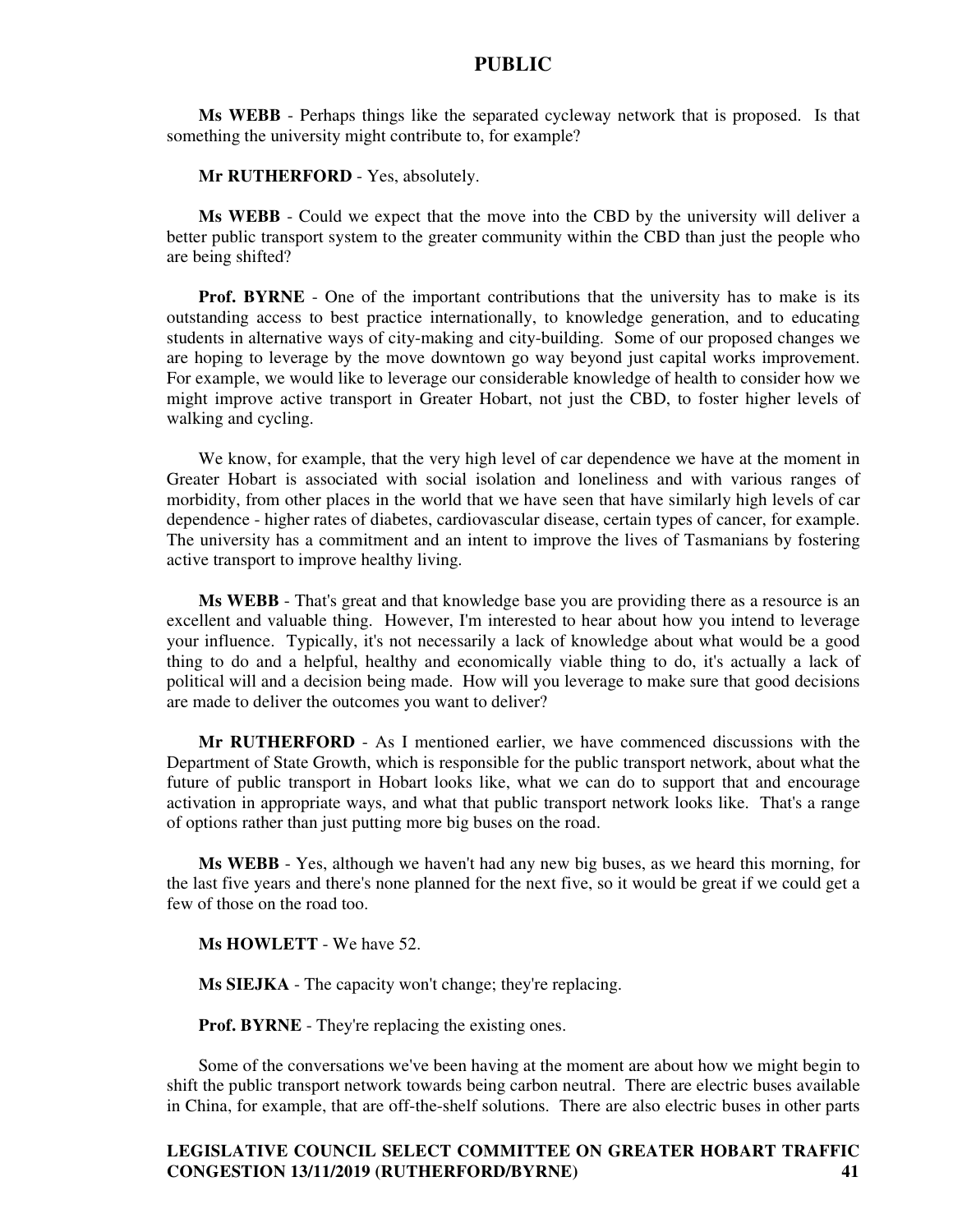of the world and so our conversations are with the government about how we might begin to foster uptake of those kinds of alternative vehicles.

The benefit for Greater Hobart means reduced levels of particulates, lower levels of asthma and lower levels of volatile organic compounds, if you can begin to shift those kinds of vehicles as well.

**Mr RUTHERFORD** - We've been encouraged by the trial of the autonomous electric bus that is currently being undertaken in Hobart as well. They're the options we want to continue to encourage and support as we move into the city.

**CHAIR** - We are just about out of time. Do you have any more questions, Rob?

**Mr VALENTINE** - No. It's been very useful. You've clearly covered a lot of ground.

**Prof. BYRNE** - Is there a chance of adding one last point for you to consider?

**CHAIR** - Yes.

**Prof. BYRNE** - We are growing our capacity to undertake partnerships with state and local governments and private enterprise in city building and city planning. We have a growing capability in that area. One of the key things the university is keen to do is take a closer look at what the settlement strategy is for Hobart. In our highly car-dependent city many people in the outlying suburbs of Greater Hobart have no choice other than to use their cars. In many cases it's a choice between paying the mortgage or paying for fuel. That's really unacceptable, from many different points of view, so we are working with the Planning Institute, with the RACT and with state and local governments to consider how we might, for example, enable park and ride facilities in outlying Hobart, and how we might encourage mixed-use development around those facilities so that we give people alternative options rather than just being highly car-dependent.

**Mr VALENTINE** - Very good.

**CHAIR** - Thank you for your submission. It was very comprehensive. Thank you for taking the time to appear here today. We very much appreciate it.

#### **THE WITNESSES WITHDREW.**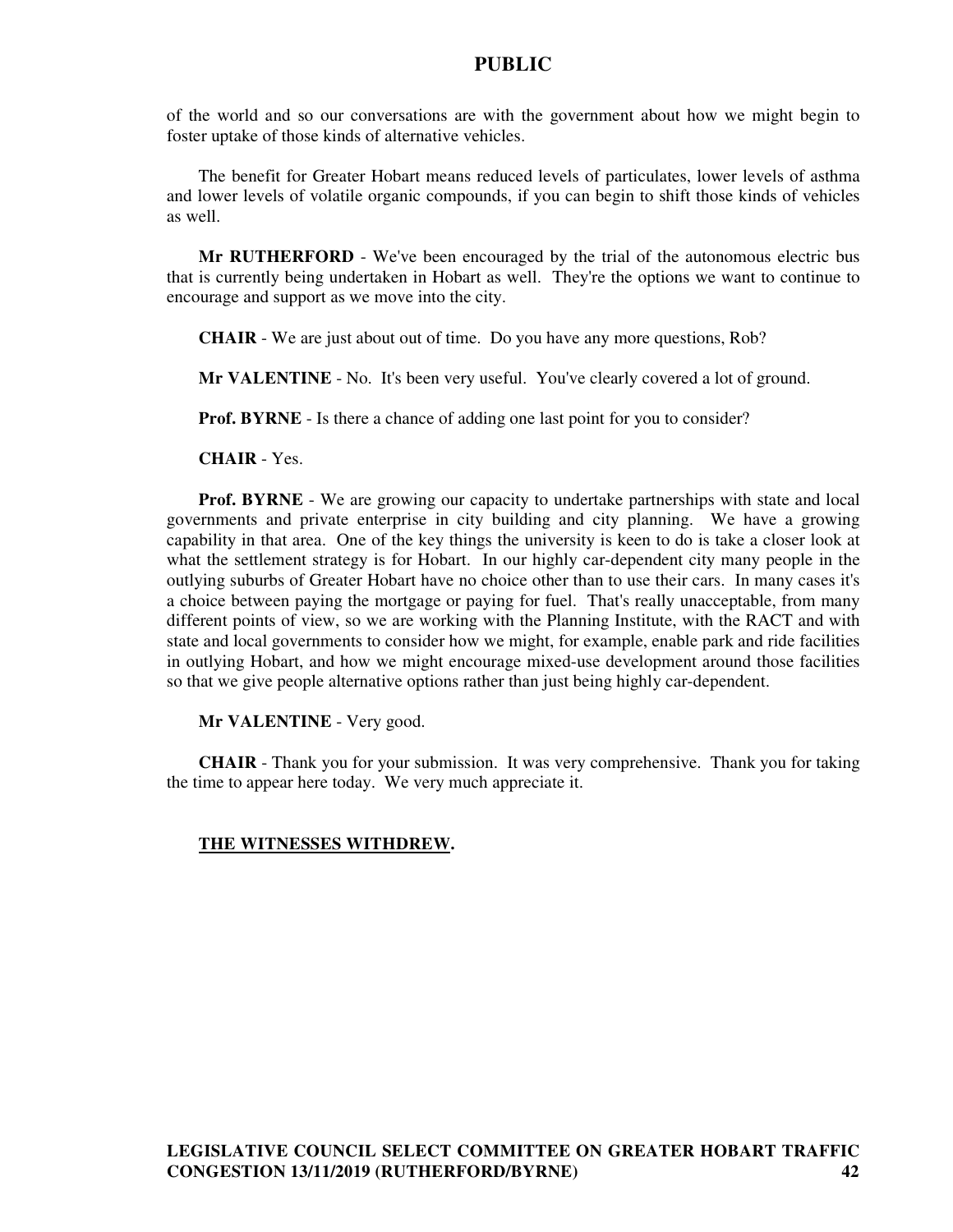#### **Mr PAT SYNGE,** PUBLIC OFFICER, HUON VALLEY RESIDENTS AND RATEPAYERS ASSOCIATION, WAS CALLED, MADE THE STATUTORY DECLARATION AND WAS EXAMINED.

**CHAIR** - I inform you that we are being broadcast live today. I welcome you to the Select Committee on Great Hobart Traffic Congestion. All the evidence taken at this hearing is protected by parliamentary privilege, but outside of the parliament you are probably not afforded such privilege. A copy of the witness information statement is available there for you. The evidence you present is being recorded and the *Hansard* version will be published on the committee website when it becomes available.

By way of introduction, I advise that first you will give a brief overview of your submission, then the committee will ask questions. We are seeking information specifically related to the terms of reference. If there is something that you would want to put to us in camera, we can facilitate that for you. We've allowed 30 minutes for today.

**Mr SYNGE** - This was a joint submission from members of the Huon Valley Residents and Ratepayers Association and, as you see, we have covered quite a number of different issues in it and made a number of suggestions. I don't know if I can cover them all in detail and I don't suppose you would really want me to. You all have copies.

**CHAIR** - We have your copy.

**Mr SYNGE** - The points we wanted to make, and I am no expert at all - this is a joint submission so I am interpreting what other people suggested. The thing that seem obvious to us was that we should try to reduce traffic where possible. Many people are reliant on private transport. I heard your earlier witness mention park and ride. That is one solution, as would rideshare.

Many people consider the vehicle a sacred space, a private space that they enjoy, and often it provides a degree of escape as well on their way to work where they can think quietly about what they are doing. It is also an expensive way to travel, especially when you also have to pay for parking. A lot of people find a lot of their income goes on travel when they have to travel a long way and pay expensive parking and they would quite enjoy sharing their vehicle if they knew who they were sharing it with. That has been a big failing in previous apps for ridesharing in that they were fairly random. There was no feedback or mechanism for feedback and most of them didn't operate on a smart phone. We think there is a lot of scope for improving apps for rideshare so that like and like, for instance, people at the university, might get together with other people at the university, or mechanisms for leaving feedback -

**CHAIR** - We have just heard from the university and that is happening.

**Mr SYNGE** - That is good. Mechanisms for leaving feedback about the driver and the passengers, a bit like on Airbnb and Uber and things like, that so that people have an idea who they are likely to be picking up and making the whole thing more flexible. There is a lot of potential for that, especially if it were seriously marketed, if money were put in to it. Off the top of my head, I suggest that a couple of hundred thousand dollars would go a long way towards marketing it and getting something like that off the ground and that for every car shared, it would reduce congestion significantly.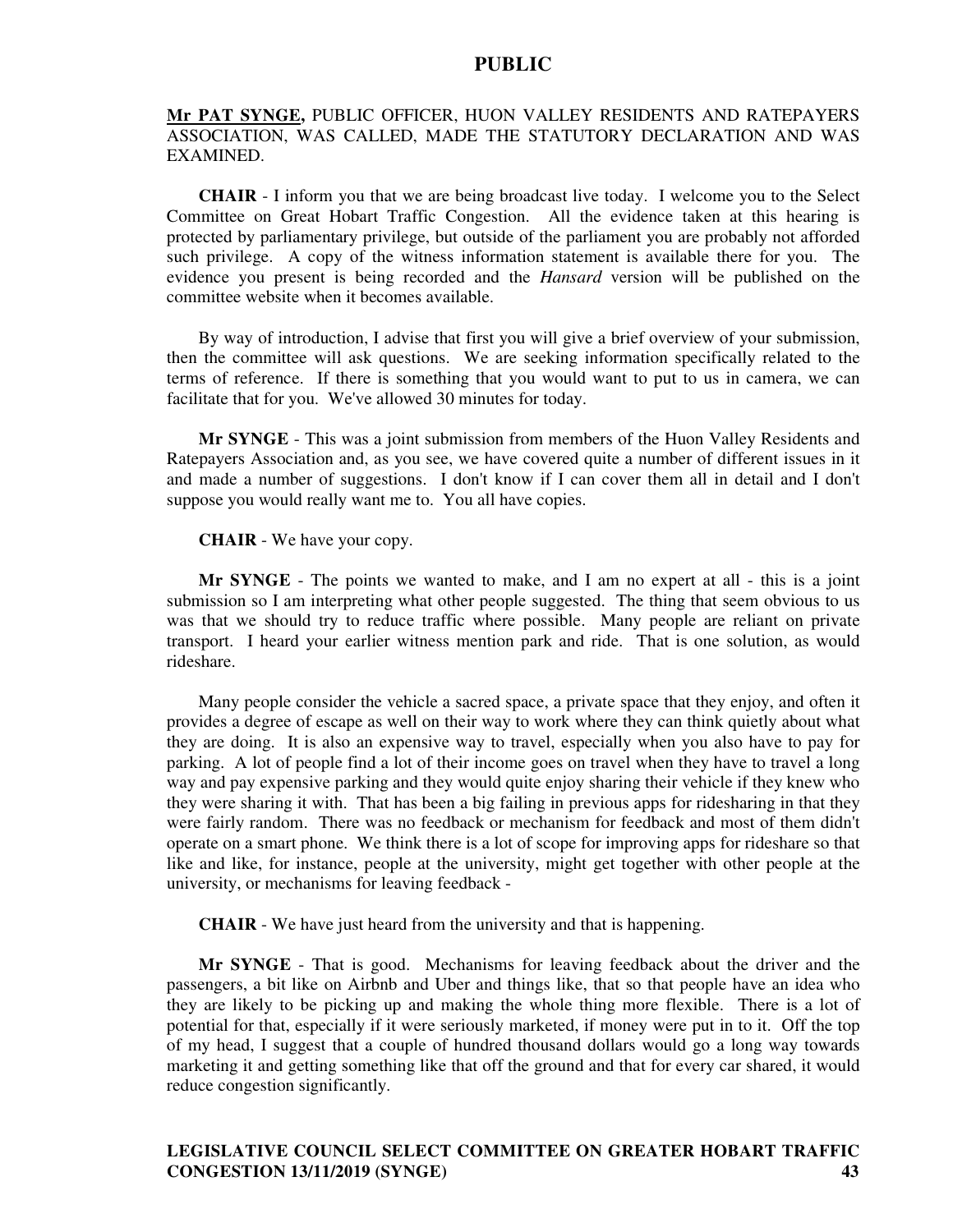So, rideshare, peak periods - and I just came into town now at about 11 a.m., it took me five minutes from Mt Nelson, where the 80-kilometre limit started, to the post office. I stopped at a couple of lights but there was no real congestion at all. Congestion seems to be just at the peak periods so a bit of staggering - government departments allowing for more flexitime, allowing more people to come in late and leave early would go a long way. We see during the school holidays congestion goes down significantly. I don't know what the studies show about the reduction in traffic, but I suspect it is not enormous but the congestion goes down hugely. No doubt there have been traffic studies that indicate what the difference is.

**Mr VALENTINE** - Some would say about 8 per cent or 10 per cent.

**Mr SYNGE** - But the congestion is considerably less than the 8 per cent or 10 per cent would indicate it might be, I suggest. Parking on the main arterial roads - we have two lanes or at least 1.5 lanes, let's say a lane and a cycle lane that are used by parking on sections of Macquarie and Davey streets all day. At least during the peak periods, if that was eliminated and possibly all the time -

#### **CHAIR** - Some of it has been.

**Mr SYNGE** - Some of it has been, but the thing is you get bottlenecks if it isn't all eliminated and if you have a transit lane they work very well. Transit lanes at T2, T3, T4, depending what one chooses, that only allow people with two passengers, or three passengers to use the transit lanes. People see them zapping past and they think, 'Wow, I am stuck in the traffic, alone in my car. These people are zapping past me, not held up at all because they have a passenger'. They think, 'Well, there is a ridesharing app. If I had a passenger I would get into town twice as fast'.

There are all these incentives for reducing traffic and also possibly offering other incentives, like cheap parking for people who come into town with three-up in the car, offering cheap or subsidised parking.

Decentralisation - that is another thing quite a few people said, partly because it has the advantage of maybe creating work down in our area. If some government departments were not centred in Hobart and were moved out to the regions that would reduce commuting. A lot of people commute up from Huonville and now we have the [inaudible] expanding enormously and a lot of the people moving in are commuting back and forth. The more roads we build, all it really does is make commuting more attractive - we build bigger, faster roads, more people commute, which is self-defeating in the end. Build it and they will come is the thing that happens.

One thing that isn't in our submission came in late from the suggestions from our members and I think it is quite relevant. The Southern Outlet which is, at various times of day, one of the busiest roads in the state has a fixed speed limit of 100 kilometres, regardless of the conditions, whereas going out to the airport you have a variable speed limit depending on traffic conditions and weather conditions. With a 100-kilometre limit from Kingston to Mount Nelson some people seem to think if it is 100 kilometres, they should be allowed to do 100 kilometres and they will attempt to do it.

Quite often in winter it is wet and you have everybody sensibly driving along at 80 kilometres and you have people weaving in and out and inevitably you have a minor collision and suddenly the road is blocked. It can be blocked for a long time. That would be a simple thing to have a variable speed limit on that road so that when the conditions are not good it comes down to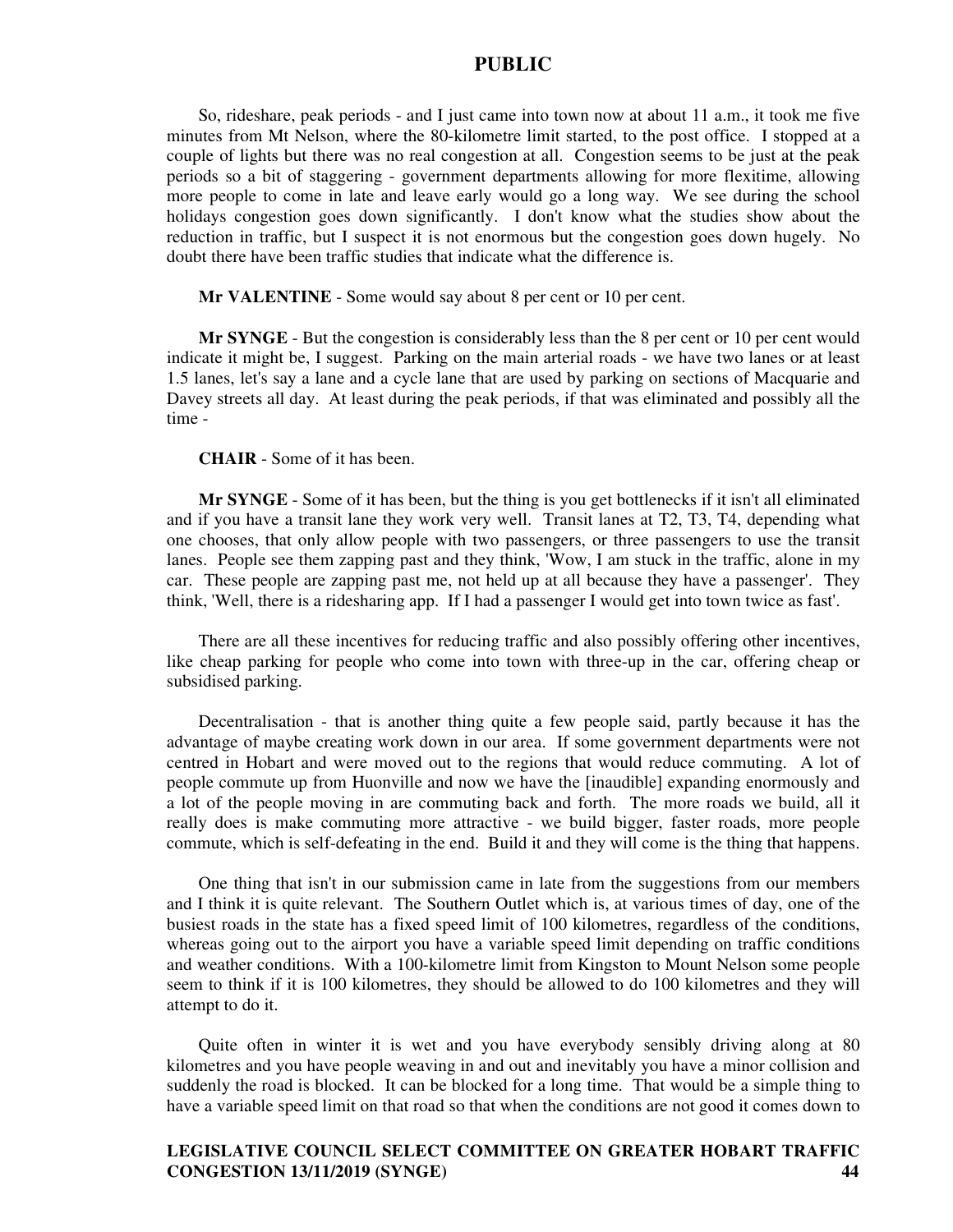90 or 80 or 70 if it is really bad. It could cut down on those serious congestion issues that occur quite frequently, particularly in winter, when it is dark and wet. That would be cheap and easy because one has to take into account the practicalities of it.

The most contentious suggestion was a congestion charge. We have a [inaudible] from [inaudible] the congestion tax because that would make it absolutely impossible. We pay for parking in the street, we pay to use a portion of the street to position our car and everybody accepts that, but when you talk about using a portion of that same street for driving a car, actually more of the street because you have to allow more space between cars when you are driving, people are up in arms about it understandably, but it does work. Of course, you can have exemptions for a lot of people, tradespeople who have to take a vehicle, disabled people, obviously. A lot of exemptions can be built in - you can have exemptions for people who have three in the car but for the average commuter who is driving a relatively large vehicle with one person, if they were to pay \$10 for the privilege of doing so during the peak hours, it might make them think twice.

You could have a variable scale so that the more people in the vehicle, the less they pay or even no charge if there were four and up. It would be a brave government that introduced that but it has been done in many countries; it was done in London and it was very contentious at the time, controversial. People hated it and now they accept it 100 per cent and it made a huge difference. In Melbourne we pay to use the toll roads, if it wasn't for the toll roads and the fact that we pay for them, Melbourne would be impossible.

**CHAIR** - All of Eastern States have toll roads - Sydney, Brisbane.

**Mr SYNGE** - Exactly, and there's no real difference between a toll road and a congestion charge. In practical terms, it is just that it was introduced as a toll road, and so people have never had an option to object to it, whereas here you would be changing it, which people would object to. It would be a brave government, but it would work, especially if all the money taken from it provided other services like public transport, subsidised public transport, better buses.

And so on to better buses. People who take the bus find themselves at the bus stop, in the rain, waiting for the bus, and they start wondering, 'I wonder if I just missed it.'

**CHAIR** - It has been raised in many submissions.

**Mr SYNGE** - 'I wonder if I just missed it.' If they could just take out their phone and look at it, and say 'Oh, it's just five minutes up the road', it would make a big difference to the usage of buses. That's cheap. Uber has it. It's not difficult. With GPS, every phone locates you, so the technology is there. The bus just has to have a GPS monitor. That would make a difference to usage.

Free wi-fi on the buses: that would encourage kids going to school, and a lot of other people. If you could start working on your emails and things while you are on the bus on your way into town. You are coming in from Bridgewater or Kingston, and dropped your car off, or you have come up from the south and have dropped your car off to satellite car park. You get on the bus; there are frequent buses, every 10 minutes. You can sit in your car in the warmth and you have wi-fi while you are waiting for the bus, and you have wi-fi when you get on the bus. You could possibly get half an hour's work done before you arrive at work. In fact, you could possibly arrive half an hour later on the understanding that you do it, depending on employer flexibility.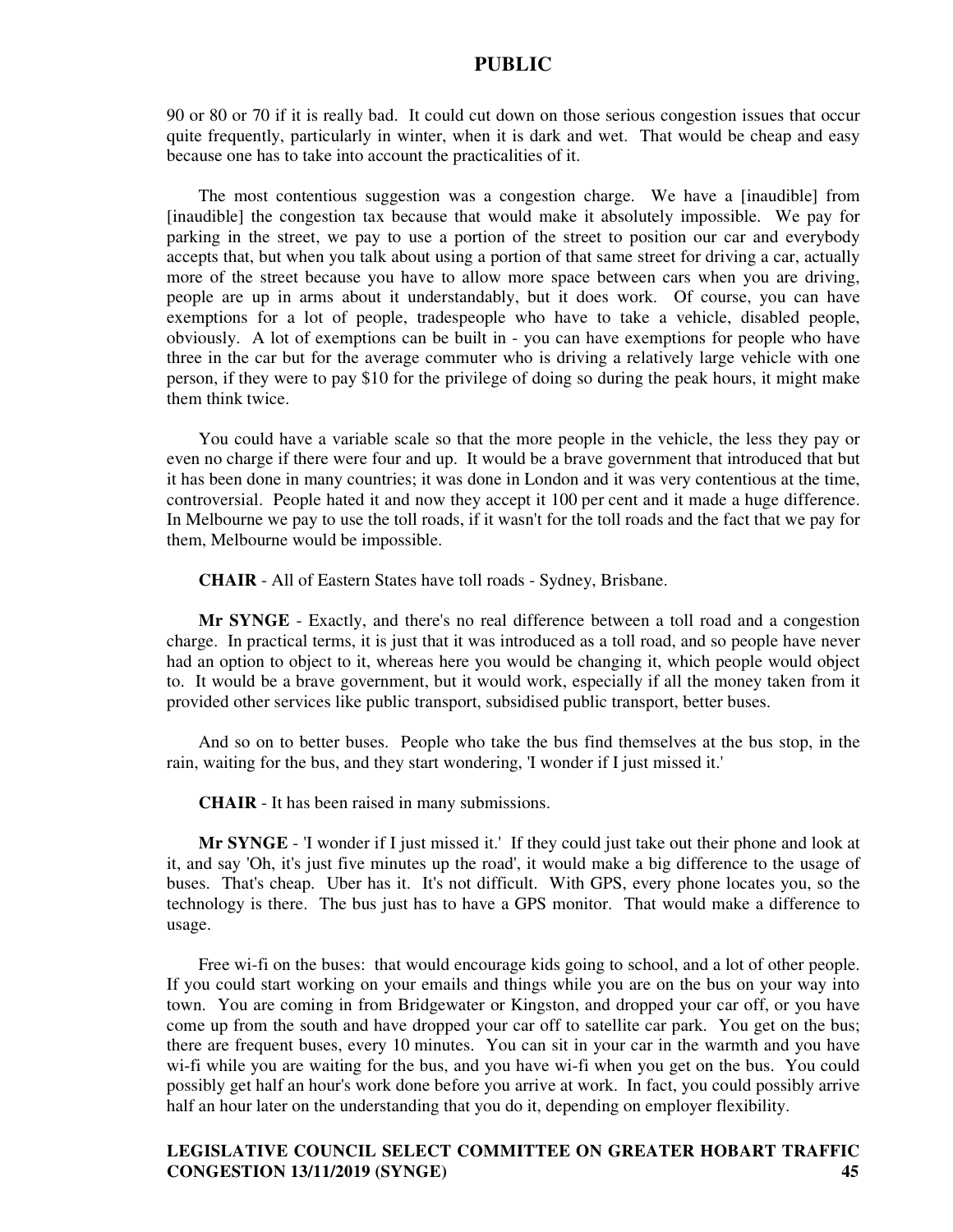Many employers are becoming more flexible for various reasons. Both my children have the flexibility to work one or two days at home, and their employers just trust them to get the job done. They're not breathing down their neck. More and more, people just have to show the results of their work and they have much more flexibility.

What else do we talk about - active travel. It's good for the health if people walk a bit and cycle a bit. It always used to be considered that Hobart was too hilly for cycling, but that is becoming a thing of the past with electric-assist on bicycles or total electric bicycles. It is a bit chilly in Hobart, but in fact when you are cycling, it is not often chilly. In many places the heat is more a problem for cycling. You arrive at work sweaty and hot and there are no facilities for having a shower, whereas here, even if you are cycling actively, often as not you won't get sweaty or hot.

Hobart is actually quite dry, compared with most cities in Australia.

**Mr VALENTINE** - Second driest.

**Mr SYNGE** - Second driest. That isn't a major factor. If we had somewhere you could safely put your bike - preferably under cover, and secure with CCTV, bike parking shelters - that would help, and of course bike lanes. I know we have some.

**CHAIR** - I am just looking at the time. We have questions to come.

**Mr SYNGE** - Okay, questions.

**CHAIR** - No, you keep going.

**Mr SYNGE** - I am pretty well through. Newer, bigger, faster roads: as I said earlier, build them and they will come - and they do work, they do help. I use the Kingston bypass quite frequently when I am coming to town. I come up from Cygnet over Nicholls Rivulet and use the Kingston bypass, and it has made a great difference, and it has made a difference to Kingston.

But when you start talking about a Hobart bypass, wow. With 75 per cent of the traffic terminating in the city centre, you are only going to get 25 per cent of the traffic using the bypass, and half of that goes over the Eastern Shore, and half of it goes north, so maybe 12 per cent would be using it.

We touched on self-driving cars. I don't think they will be here in the next decade, but people are beginning to suggest there will be fewer and fewer cars on earth. Again, when my kids were growing up, all the young people down there bought cars as soon as they could. The first thing they did was buy a car as soon as they had a licence, or even before they had a licence. Now they are not. My children haven't bought cars. They spend most of their time working on keyboards. Lifestyles do change. I certainly had a car absolutely, as soon as I could get one; I think I was 13 years old.

It is not the same obsession as it was. It is not the same key to freedom and independence as it was. Things are changing. I think that many people are choosing to live in the city centres, but maybe you have some questions.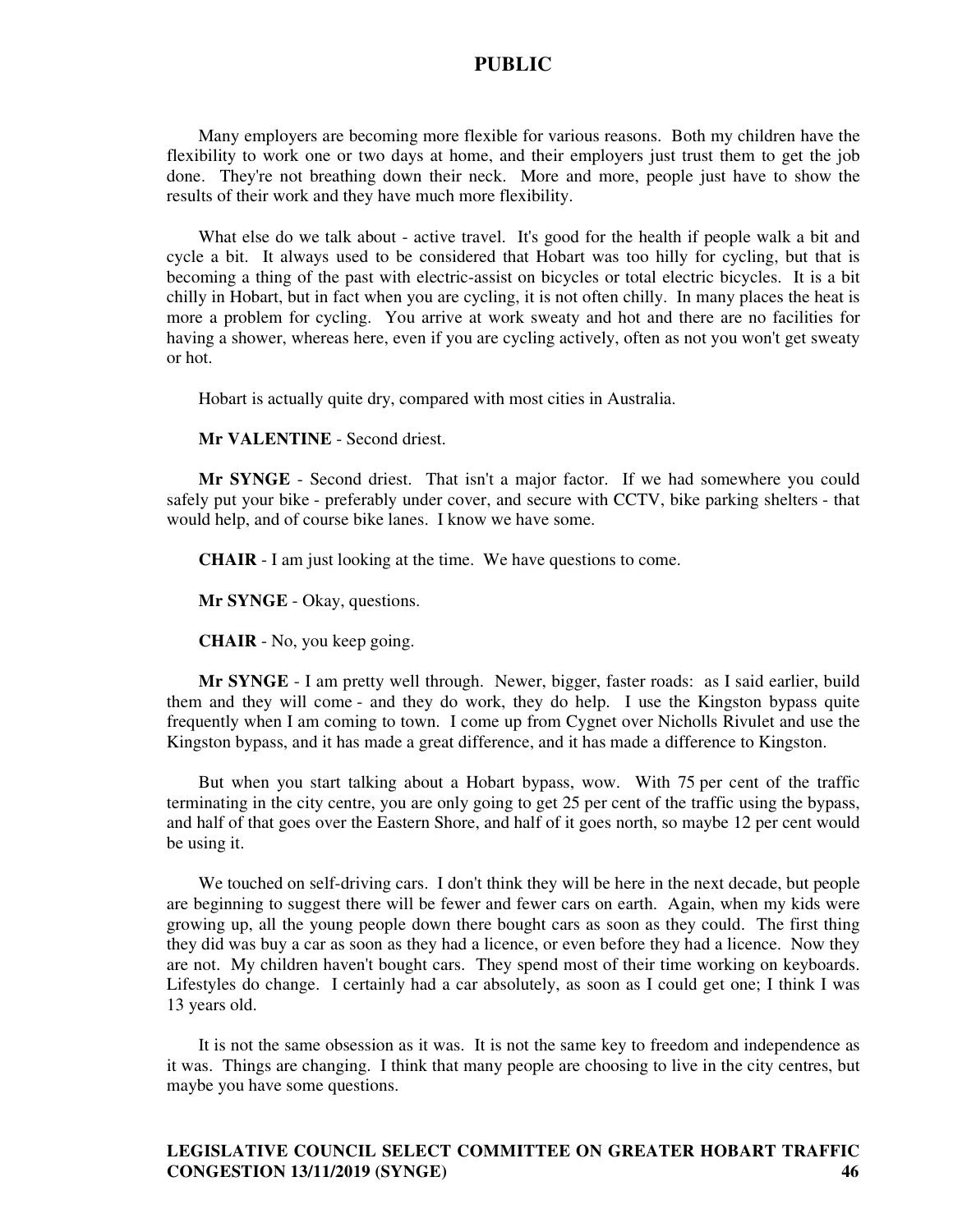**CHAIR** - I just wanted to touch on the incentives of getting people to rideshare. I do not know whether you have done any work on it. We heard from the university on that. How do you think that could be progressed, particularly in the regional areas, from Sorrell down to the Huon and Kingborough and Brighton and New Norfolk way? I think your organisation or the Circular Economy may have done some work on it at one stage.

**Mr SYNGE** - We certainly have not done any work on it, perhaps Circular Economy has; have they talked to you yet?

**CHAIR** - Yes, they have.

**Mr SYNGE** - I am not a tech expert, but I would think of something like an Uber app, where you are a member, where you have a profile, other members have profiles, and you can look at the kind of person, and also where they are going and when they are going. It has to be offered on a smartphone, because that is the only logical way. It has to have feedback, and, of course, it has to cover the whole state. It cannot be one for the Huon and one for Sorrell and one for New Norfolk. It has to cover the whole state.

**CHAIR** - You could cover say, for instance, Cygnet, and where they could pick up on the way.

**Mr SYNGE** - It would be silly to develop an app for each place, but you would put in your locality - Cygnet - and it would show the closest people who are willing to share, and you scroll through them, and you think, 'Yeah, they are going to Kingston, that suits me, or they are going to Hobart at the right time."

**CHAIR** - One thing that has come out of it is people's workplaces, when they work in different areas, with different start and finish times. That is the hard part.

**Mr SYNGE** - Absolutely. It is not going to work for everybody, and a lot of people would not want to anyway.

**CHAIR** - Three people and you have taken three cars off the road.

**Mr SYNGE** - Exactly. It is a cheap, simple way of getting cars off the road. It will not work for everybody, and some people would not have a bar of it. Fair enough.

**CHAIR** - Parking is getting harder in the city, and it is getting expensive, as you said, so that is something.

**Ms HOWLETT** - How many members do you have in your group?

**Mr SYNGE** - I think we have about 20 actual signed-up financial members at the moment, but people do not join nowadays - they join your Facebook page and think they are a member, but actually when the financial year comes around, they sign up again. On our mailing list to former members we must have about 100.

**Ms HOWLETT** - How many would have contributed to this?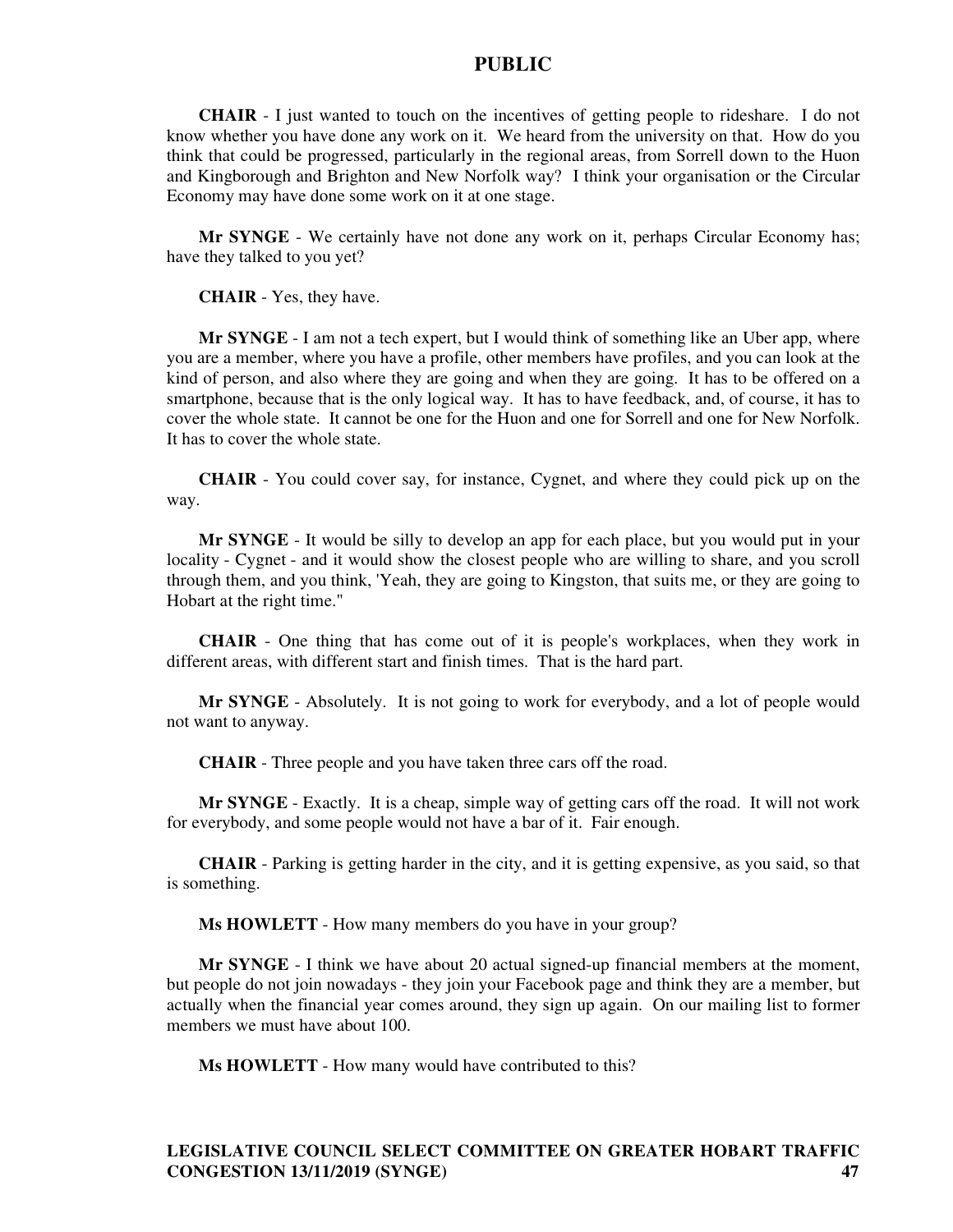**Mr SYNGE** - I think there were about 10 submissions, different ideas. But quite often I will send out an email for suggestions about something and not get one response, so this was quite good. It showed that people were concerned.

**CHAIR** - It was an issue.

**Mr SYNGE** - A lot of people from the Huon Valley are working in Hobart.

**CHAIR** - When I worked in Hobart years ago, four of us bought a car between us and we travelled in it and we shared the expenses.

**Ms SIEJKA** - That is what my mum did at uni.

**CHAIR** - It worked really well because we could work in the same sort of area.

**Mr SYNGE** - And you were probably mates anyway.

**CHAIR** - It worked really well, and know people who still do that. I do not think they buy a car between them, but communication is the big thing.

**Ms HOWLETT** - Communicating.

**Mr SYNGE** - It does work on Facebook, as well on the local community Facebook.

**CHAIR** - That is the thing with Facebook, it does give them an avenue.

**Mr SYNGE** - But it is not as well worked out, it is very random. Someone will post who goes there all the time, but if you have it on your phone travel app and 'boom, boom, boom', you can see I have to use my own car, or there is someone just around the corner who is about to leave.

**Mr VALENTINE** - I have one question in regard to the occupants in the cars and the types of vehicles you were talking about and being zapped with something I suppose. How would you manage it? How would you administer the system that looked at the cars that were allowed to travel on that T4 or T3 system?

**Mr SYNGE** - The camera does that. They've got cameras that can see you with your phone down on your lap now - beware. They've just introduced them into New South Wales. They can see how many people are in the car - and don't buy an inflatable dummy, it doesn't work.

When they introduced them in Sydney, initially back in the 1980s, that's what people were doing, they had inflatable passengers.

**Mr VALENTINE** - I appreciate that, but I just wanted to get on the record as to how it actually happens. It's all by camera.

**Mr SYNGE** - It's all by camera, automatically. You just have the appropriate program coded correctly and it will do it. It'll charge you and it'll fine you if you are in the transit lane by yourself. The technology is all there. Other people have done it. We would not be reinventing the wheel at all.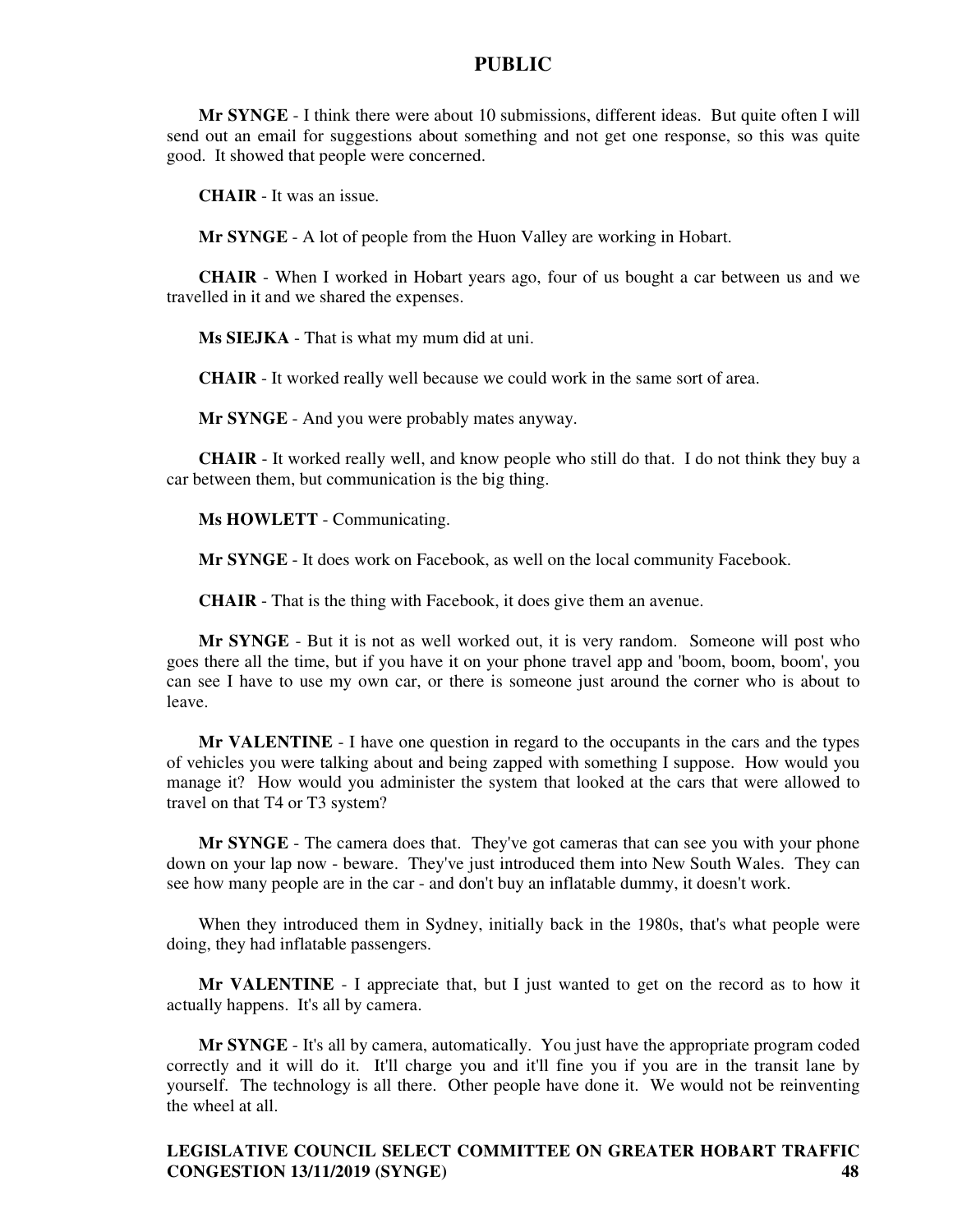**Mr VALENTINE** - Would you be putting that in where there are very few options for people to take, if they didn't have an option but to go down that particular street given their destination?

**Mr SYNGE** - You always have an option in the transit lane. We'd only be monitoring people in the transit lane and you would only have maybe a few transit lanes in Macquarie and Davey streets, the Southern Outlet - the main arteries. You'd only put the transit lanes there. It might be a section of the Brooker Highway or it.

**CHAIR -** Where it's appropriate.

**Mr SYNGE** - Yes.

**Mr VALENTINE** - We are talking about something that is viable, not something that's pie in the sky.

**Mr SYNGE** - No, no. It works in many cities. Sydney has had it since the 1980s. I remember straying into the odd transit lane. They didn't have the good technology in those days.

**Mr VALENTINE** - It would have been a policeman on a motorbike probably.

**Mr SYNGE** - That kind of thing, yes. The technology is definitely up to speed now. As I say, in New South Wales they are introducing cameras that can detect your mobile phone on your lap.

**CHAIR** - The other thing that has come up through our submissions, and I am not too sure whether you touched on it, is the park and ride facilities. It's been raised in nearly every submission.

**Mr SYNGE** - It makes a lot of sense.

**CHAIR** - It does. If there was a park and ride facility situated in the Huon Valley, possibly at Huonville, for people from Cygnet, Geeveston and Dover to access -

**Mr SYNGE** - In a sense we do. There's a car park next to the bus stop.

**CHAIR** - Yes, but I mean we only have a limited bus service. Then that could also pick up in the Kingston area if there was one. That's been raised and I think it holds a lot of merit. Have you discussed park and ride?

**Mr SYNGE** - We've certainly discussed it. Ideally, you have express buses so that when you park, you get on the bus and there are no stops on the way, so you have a satellite park like in Huonville and that bus goes straight to the CBD. It doesn't stop anywhere on the way so people are getting there faster than they would in their own car.

**CHAIR** - That's what you want.

**Mr SYNGE** - That's really what you want. You'd have maybe a couple of stops in Kingston out at the Fork in the Road and maybe one somewhere else.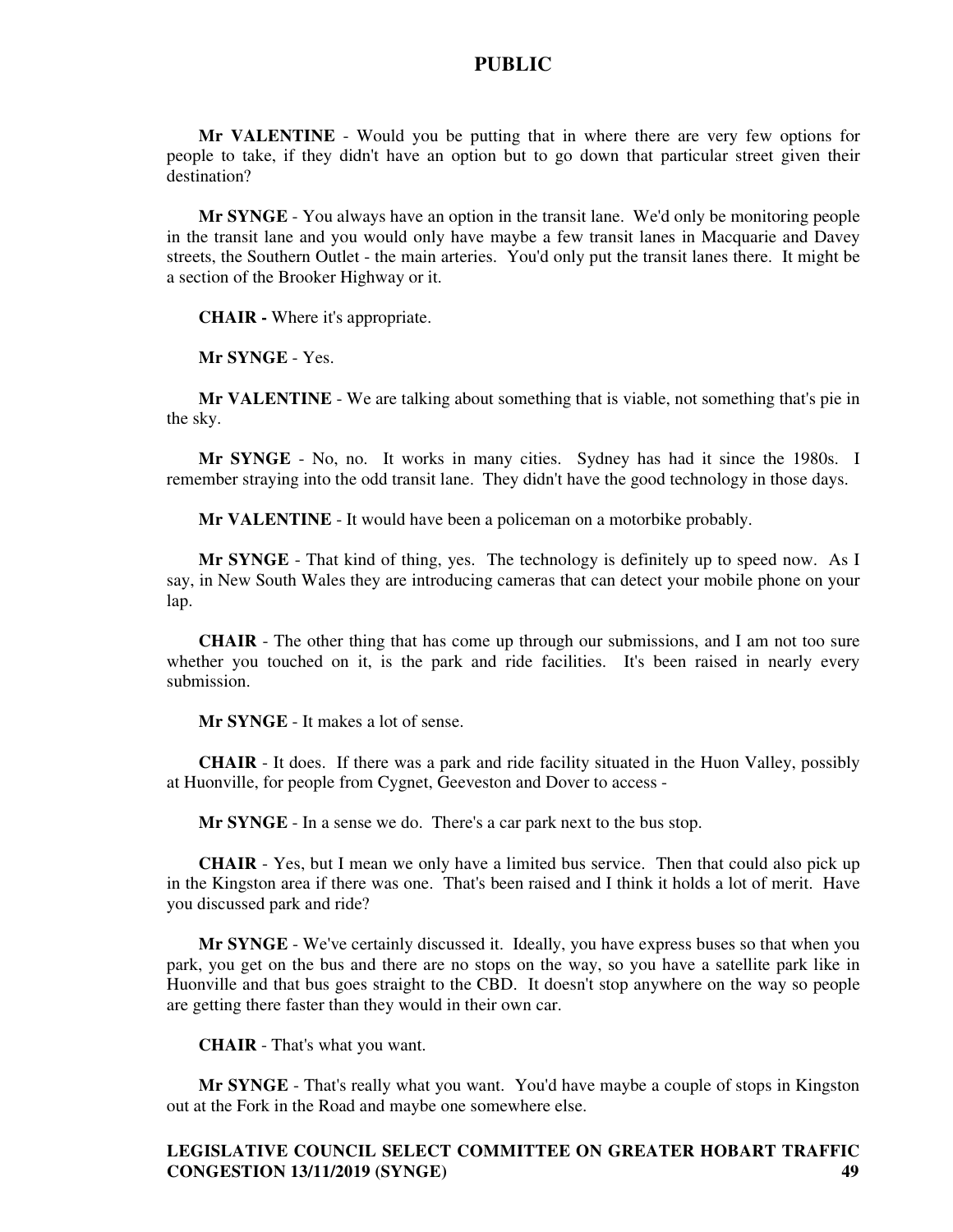**CHAIR** - I reckon you'd fill a bus up from Huonville to Kingston pretty quickly.

**Mr SYNGE** - Yes, that's right. But you have to offer an option that is probably as fast and comfortable as your own car, with the added advantage of being cheaper and having wi-fi.

**CHAIR** - That's the cost of it at the moment.

**Mr SYNGE** - The cost of it's too expensive. There's no real incentive for taking the bus. It's slower. It goes all down Ranelagh and Kingston and takes an hour and a quarter or something.

**Ms HOWLETT** - It was interesting too, yesterday we heard that 35 per cent of the traffic on the Southern Outlet originates from the Huon Valley. I thought that was an interesting statistic.

**CHAIR** - It doesn't surprise me, travelling the road rather regularly, the amount of traffic that is coming up there.

**Mr SYNGE** - There's a lot coming up from the Channel as well - a lot of commuters down the Channel, Margate and Snug and so on and even further south. People commute up from Kettering.

**CHAIR** - It's the service they need, like you said, to be able to get through to Hobart as quickly as what they can in their car.

**Mr SYNGE** - As quickly as they can, yes. If you can arrive at the Fork in the Road at the end of Kingston, you are coming up from, say, Kettering, you sit there in your car for five minutes and you have wi-fi because it is streamed straight there. You are checking your emails and things like that. The bus turns up and on you get and it drops you off in the centre of town.

Another other thing we touched on was having a transport hub, ideally somewhere like, it would seem, Macquarie Point, then you could have ferries, light rail, buses, taxis all concentrated in the one area, under cover, attractive, modern, somewhere where you can get off your bus and grab an Uber or a taxi and go to work if you are 10 minutes away if it's too far to walk.

**Mr VALENTINE** - To explore that issue again with people down your way, if you live at Ranelagh and you don't own a car, what's your option?

**Mr SYNGE** - Sorry?

**Mr VALENTINE** - If you live at Ranelagh and you don't own a car, you really rely on the bus going to you rather than you going to the bus. How do you see that being resolved?

**Mr SYNGE** - Again, that could be a ride share options, where other people such as your neighbours are going to the bus or someone else in town.

**Mr VALENTINE** - Again, that is handled by the app?

**Mr SYNGE** - It could perfectly well be handled by the rideshare app, but the truth is that most people who live in out-of-the-way places do have cars. They may not want to use them all the time for going long distances, but families have two or three cars. There are very few people,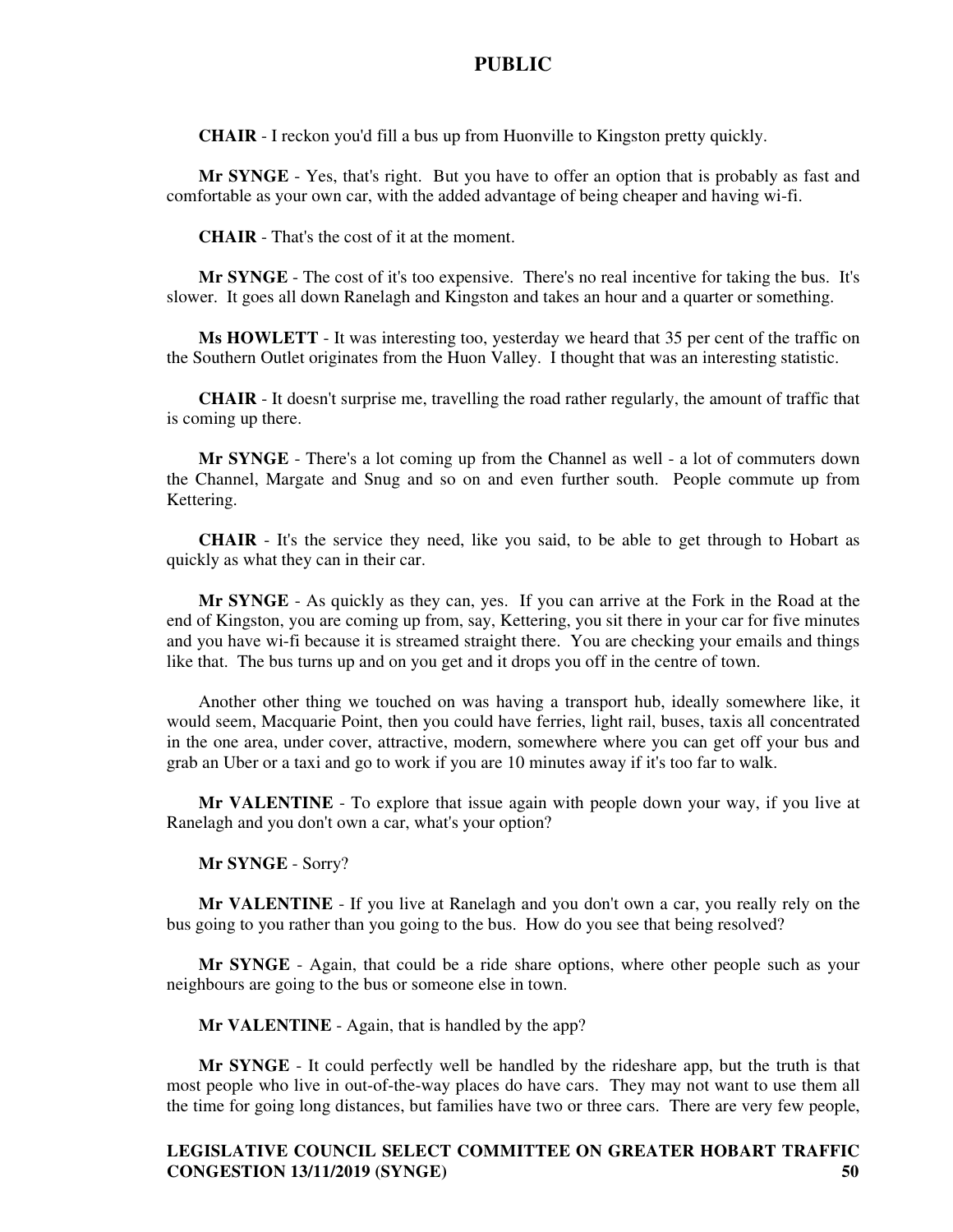except maybe the elderly and the very young who don't have cars nowadays if they live out of town. In the inner city, yes, for sure, there are many options and many opportunities for not owning a car.

**CHAIR** - Thank you for your submission and thanks for making your time available today.

# **THE WITNESS WITHDREW.**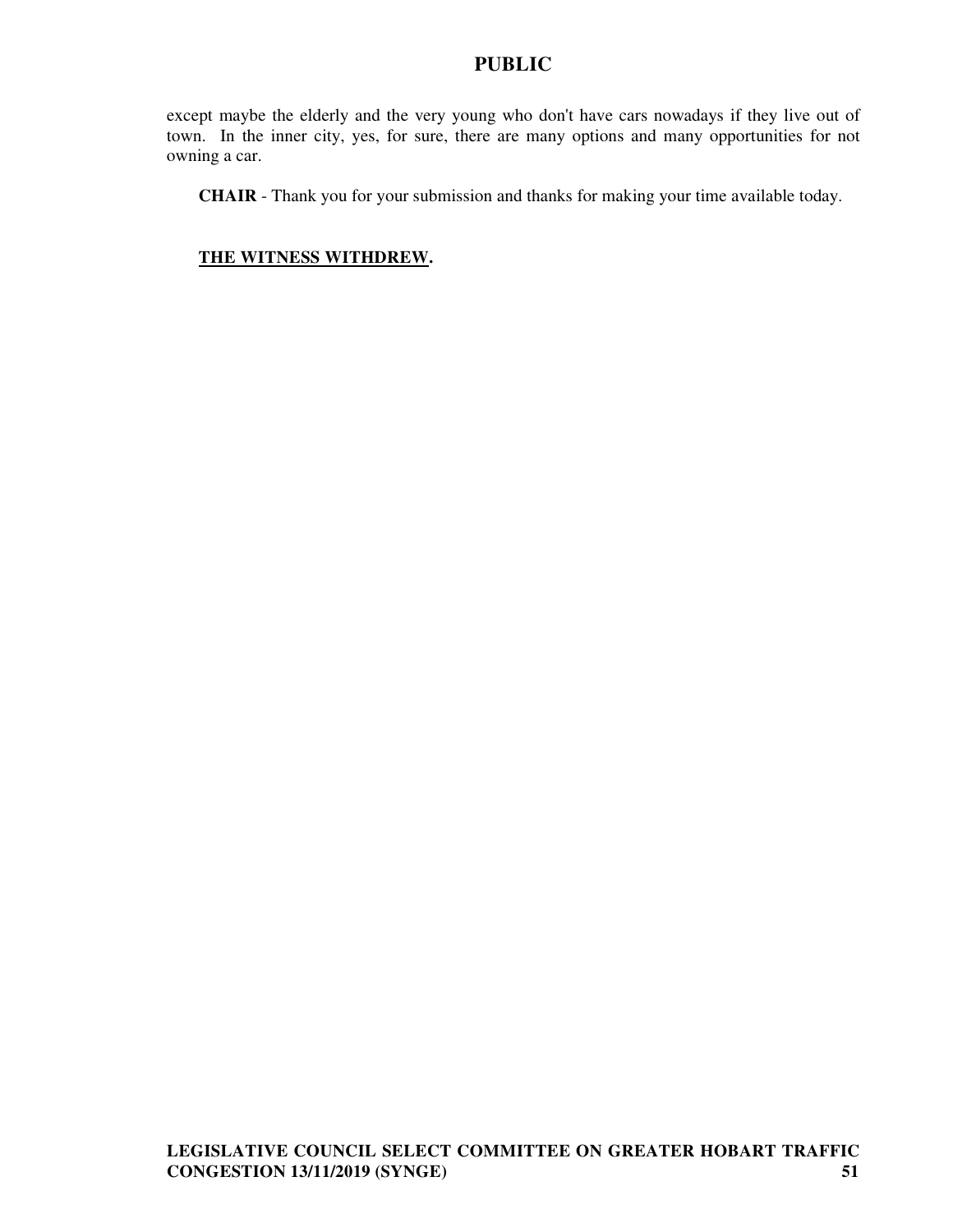#### **STACEY PENNICOTT**, EXECUTIVE GENERAL MANAGER, RACT, WAS CALLED, MADE THE STATUTORY DECLARATION AND WAS EXAMINED.

**CHAIR** - Welcome to the hearings of the Legislative Council Select Committee on Greater Hobart Traffic Congestion. All the evidence taken in this hearing is protected by parliamentary privilege but I will remind you that outside of parliament that privilege is not afforded. A copy of the witness information statement is there for you if you need to look at that. The evidence you present is being recorded and the *Hansard* version will be published on the committee website when that becomes available. By way of introduction, I advise that the procedure we intend to follow today is that you can speak to your submission first off, followed by members of the committee asking questions. If there is anything you want to bring before us in camera, we can facilitate that for you. If you would like to speak to your submission, we have 30 minutes.

**Ms PENNICOTT** - Thank you. Last year, the RACT decided to take the lead in determining a future vision to address the issue of traffic congestion and the wider question around infrastructure and mobility needs for the Greater Hobart area. Through that process, we undertook a significant amount of stakeholder engagement which went across not only our own 190 000-plus members but also across a wide group of government and community groups to understand exactly the issues impacting on traffic in particular, but also the greater mobility needs of the area in an effort to determine a longer term plan to address the issue.

Through that process, we undertook a significant amount of public engagement, addressed quite a number of issues outside the issue of just cars on roads. We took a holistic approach through that process to look at the way that people move in and around the city, that being the Greater Hobart area, not just the CBD.

That process took over six months and the outcome was a 30-year vision that we costed and presented to the wider public in April this year. That vision has been, I guess, endorsed by stakeholders but to this point we have not actually seen action to take the steps to implement.

**CHAIR** - Thank you.

**Ms PENNICOTT** - Would you like me to talk through what is in the vision?

**Ms WEBB** - You do not have to repeat it for us because we have read it, but if there are things you want to point us to.

**CHAIR** - Or any particular issues.

**Ms PENNICOTT** - I think the key outcome really was that this is not an issue for just one area of the city. It is a government issue but it is also an issue that is much wider than that. It has tentacles into public transport, private providers, active transport. There are significant planning issues that came out. Probably the key issue in terms of addressing the wider mobility problem is that the planning behind that doesn't necessarily lead itself to fixing the congestion issue.

The issue isn't just around how we get cars off roads or how we build around that. It is also about taking a holistic view about how people live their lives. That is probably the key issue that came, time and again, from the people we spoke to - whatever the answer is, it needs to address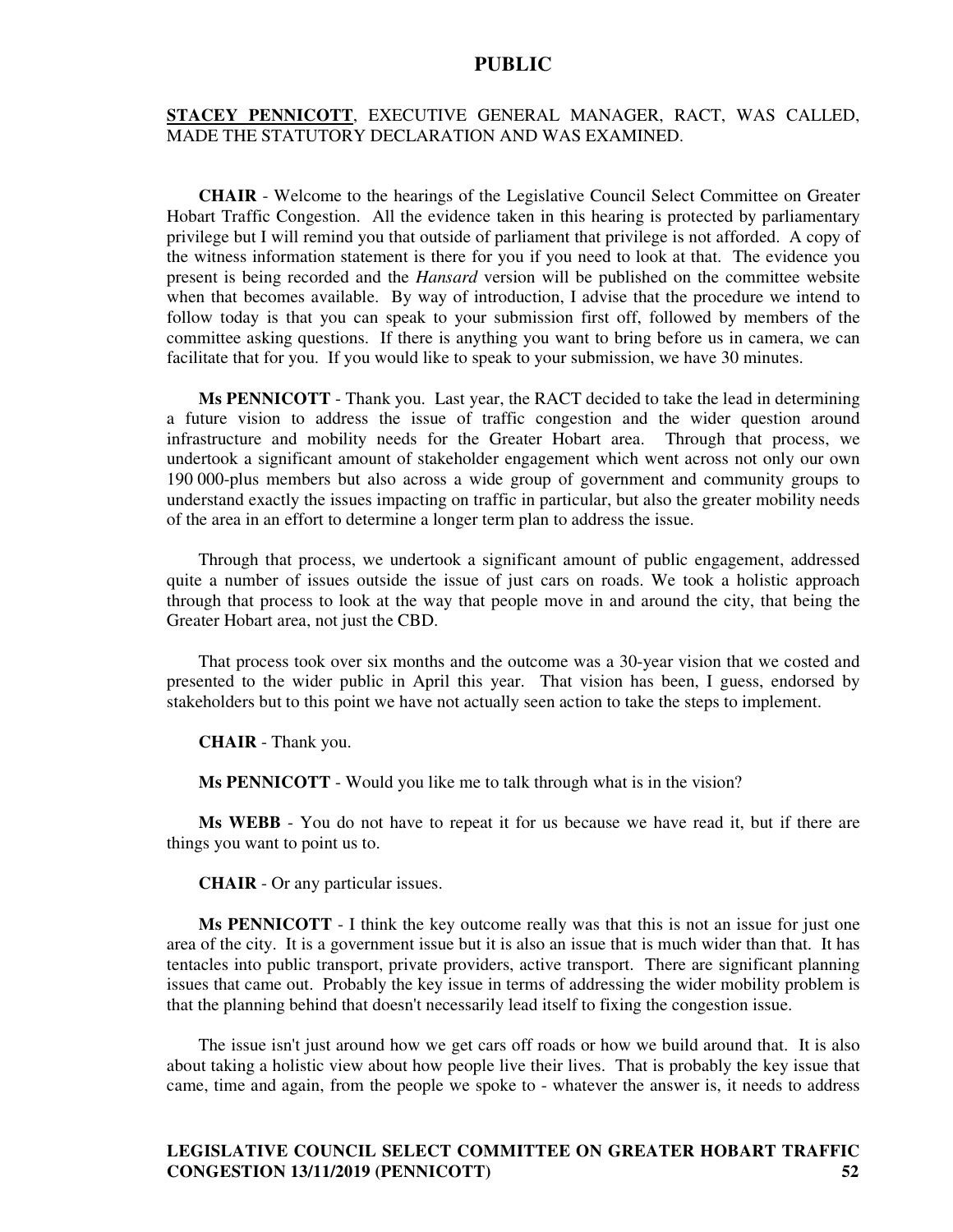how people want to live their lives. That is where they live, but also how they move around the city and the things that they do along the way.

It is not just a case of hopping in a vehicle and driving to and from work. It is a much wider issue around where they do their shopping, where the schools are, their hours of work. It is a very holistic view that needs to be taken rather than just building a piece of infrastructure or putting a bus onto a road.

It is really taking that holistic view of how people live their lives. How do we make a whole ecosystem that enables people to do what they need? How can we offer answers that address those needs from a cost point of view as well as making sure we are doing that in the right places at the right times, and meeting the right needs?

**Ms SIEJKA** - Noting that you have said it is not just infrastructure, the need for strategic investment in infrastructure has been a theme that we have had, not just the last couple of days, but also in the submissions. We can see that your vision touches on that, along with all the other issues.

I noted that RACT, I think it was you, said that action not vision was needed in the Government's 30-year infrastructure strategy. I am just keen to know what actions, projects, time frames you would like to see to reduce congestion.

**Ms PENNICOTT** - We believe there is an immediate need to look at how we actually get people into public and active transport, and what they look like. That is not just a case of getting people onto buses. It is a case of changing the culture, and to change culture you need to meet people's needs.

Having spoken with people across the Greater Hobart area, the current options do not meet people's needs. They are the wrong timetables, or the wrong cost, or in the wrong places, or the wrong mode of transport.

The actual answer we would be looking for will address that. First, how do we get people to have the type of mobility they need? And when we talk mobility, we are not just talking using their cars. There are a lot of people who would like not to use their car, but they don't have an alternate option, or if the alternate option is there, it is too expensive or not available at the time or does not suit their needs.

We would like to see programs that would get people out of their cars and into using different modes of transport that then take more vehicles off the road. Those people who really do need to use their vehicle can use it without being in that congestion.

**Ms SIEJKA** - Very much looking at infrastructure in a bit more of a holistic manner, rather than -

**Ms PENNICOTT** - That's right. We are saying it might be buses; it might trackless trams. We certainly support ferries and the use of our beautiful waterways as well. When we are talking about options of infrastructure, it is more than just building a new road.

We are looking at other ways to get people around that actually take people off, particularly the Macquarie and Davey street couplet that is just at capacity. Unless we get more vehicles off,

### **LEGISLATIVE COUNCIL SELECT COMMITTEE ON GREATER HOBART TRAFFIC CONGESTION 13/11/2019 (PENNICOTT) 53**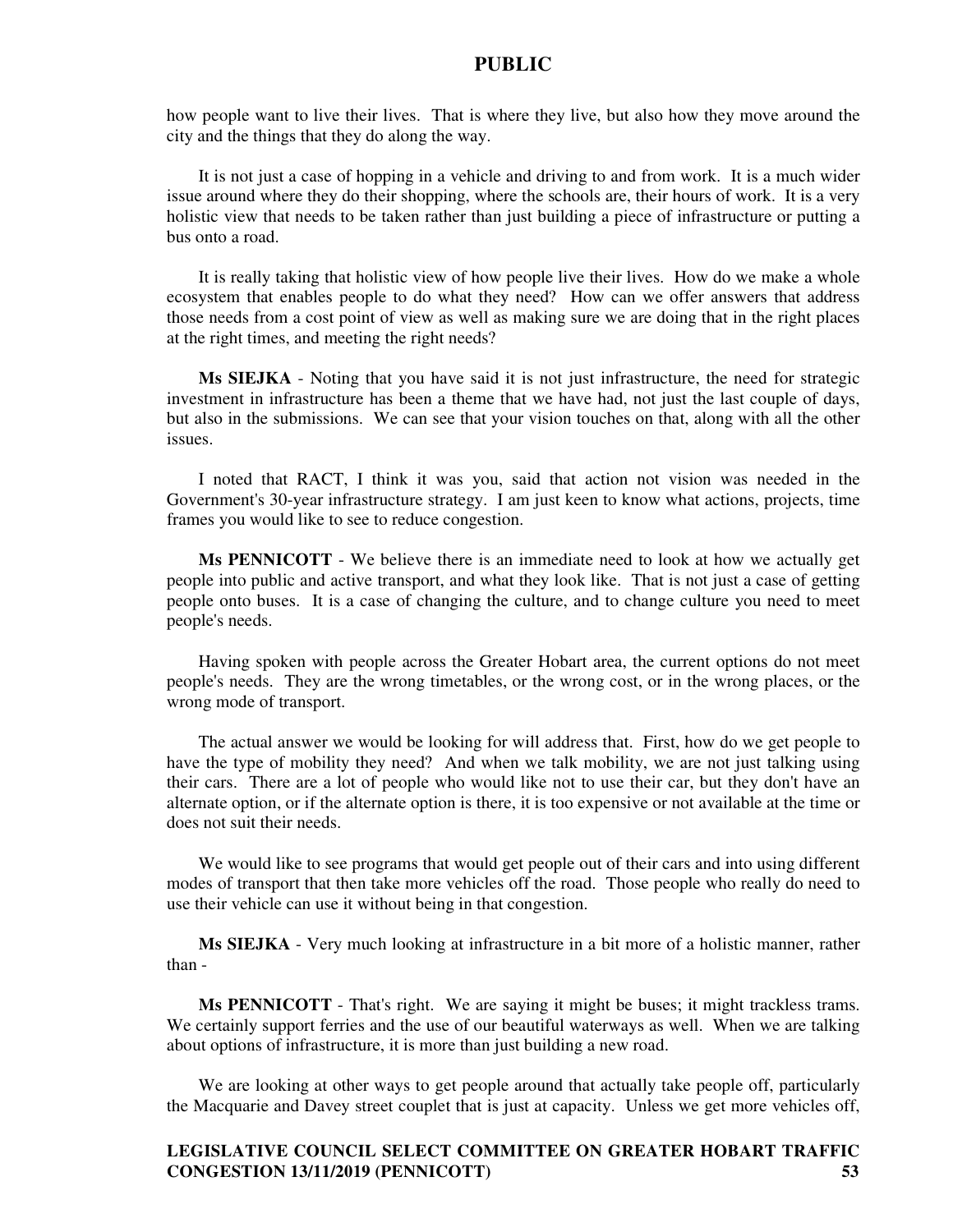there really isn't an infrastructure fix for that which is going to address what we need in the long term.

**Ms SIEJKA** - Another issue those appearing before the inquiry have mentioned is that they would like to see greater oversight and coordination for our strategies that we have when it comes to transport, like an authority. Most frequently people have raised a need for a public transport authority. What are your thoughts on that, or is that something you have considered at any point? Do you think it is a gap?

**Ms PENNICOTT** - I think the reason the RACT had to create a vision is that nobody else was doing a vision that was for 30 years, and addressed more than just infrastructure or more than public transport. While maybe there is a need for a public transport authority, and I wouldn't speak to yes or no on that, what I would say is that the way that all the authorities interconnect is the vital piece.

There are a lot of strategies and a lot of visions. None of them actually comes together in a coordinated agreed way forward, and for more than just a three- or five-year period. The bigger infrastructure costs and projects are going to take 10, 15, 20 years - if you are talking about a Tasman bridge, it is longer.

You need all of those pieces to come together. Rather than one focus on public transport, then another focus on infrastructure over here and then one on planning over here, what we should be looking for is that they all come together to create and overall strategy and they will all be working towards the same thing.

**Ms SIEJKA** - Are you aware of other jurisdictions integrating all those multimodal things well? It would be good to know if in your network, there are things you have come across.

**Ms PENNICOTT** - I think all cities growing like Hobart are having growing pains and takes very courageous decisions to make a difference. I wouldn't point out a particular city, but there are cities we looked at through our process that are likeminded, with similar topography to that in Hobart, with the same sort of growing pains that we could look to. There are some cities in America and some in New Zealand that have similar issues and how they've addressed them has been quite courageous in that they don't just look at building their way out.

**Ms SIEJKA** - Thank you.

**Mr VALENTINE** - When you were doing this work, were you frustrated by the lack of data available at any point? Is there a set of data you think needs to be collected to better round out the whole picture, or not?

**Ms PENNICOTT** - I think it's getting a better picture of how people actually go about their business day to day. We went out and collected some of those data ourselves. We asked people about how they travel and where they travel. There is one piece of data that will tell you where people come into the city but they don't tell you why and it's that piece that's the missing link. Some of the data we collected were really about some of the things I mentioned before - cost and access. Also, the number one thing people do, according to our data, shopping on their way home from work - having to stop somewhere and getting the groceries before they go home to look after their families or whatever it is.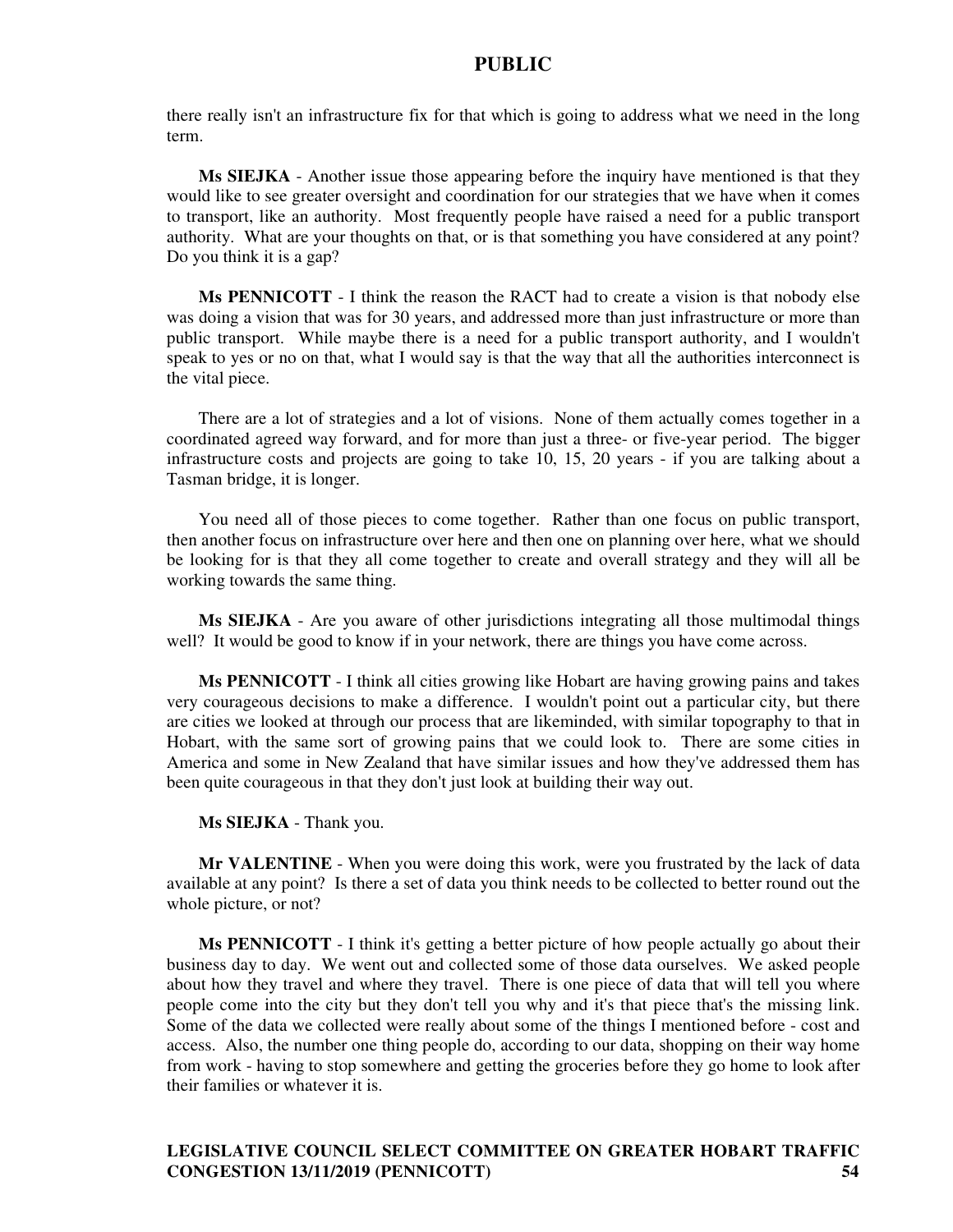**Ms SIEJKA** - We heard a bit about that earlier and planning more broadly, and how are more like warehouses now.

**Ms PENNICOTT** - You can get statistics on where cars move, but the reason and the understanding behind that is quite important. Similarly, how people like to travel, pedestrians, active transport - there is not a lot of data on what people would do if things were different. The modelling of that would be very important.

**Mr VALENTINE** - Do you think there is a need for government to engage in collecting data now for future decision-making?

**Ms PENNICOTT** - I think we should be data-led, absolutely; collecting that data, not just point to point, but understanding the reasons behind that would be vital because you want to build or put in place items that are going to meet people's needs so you need to understand what those needs are, not just now but into the future. That's the key bit: we don't know everything right now, we don't know the technology that's coming, but that's also a key piece. If we are smart about building things that allow for technology changes and what people might need into the future, all that information we really need now before we invest too heavily.

**CHAIR** - I find it fascinating on page 2 of the mobility vision document you provided, where is says -

Our aim is to achieve a shift in traveller behaviour from private vehicle transport to public and active transport options in the first 10 years of the vision.

That's interesting for an organisation that's car-based, but you are obviously looking at the overall comfort of people travelling through their daily life as opposed to their use of cars.

**Ms PENNICOTT** - As all businesses change, RACT must look at the way in which people are changing. We believe in the future it won't just be about cars, it's about that word 'mobility' we move around in different ways - and the way we can help our members, who are not just people who hop into a vehicle, they are also cyclists and pedestrians and they like to catch ferries and all those things. If we can make their lives better through doing this work, we are actually achieving our aim. We are a membership organisation and it's to make our members' lives easier. That was our thinking behind it rather than a business decision about whether you are in a vehicle or not.

**Ms WEBB** - My question picks up on that a little bit. On page 3 of the vision document, where it maps out years 1 to 5, years 6 to 10 and so on, with some indicative costing, I note that you have the focus in that first 10 years about shifting people's modes with the view that if you can get that 4 per cent shift from 16 to 20 per cent, you are on track to keep going with that, but if you don't achieve that, then you shift to major infrastructure. In that first 10 years, indicative costs only add up to \$95 million across the 10-year period, which seems like peanuts - \$10 million per year. Are you providing to the public domain a breakdown of what you are anticipating that would fund?

**Ms PENNICOTT** - The information around the \$95 million is really to look at the active transport changes and to do the first five years of that. It would be a future cost as you look into each piece of the five-year periods as additional costs on top of that. To do some of the quick wins to get the 4 per cent off the road -

# **LEGISLATIVE COUNCIL SELECT COMMITTEE ON GREATER HOBART TRAFFIC CONGESTION 13/11/2019 (PENNICOTT) 55**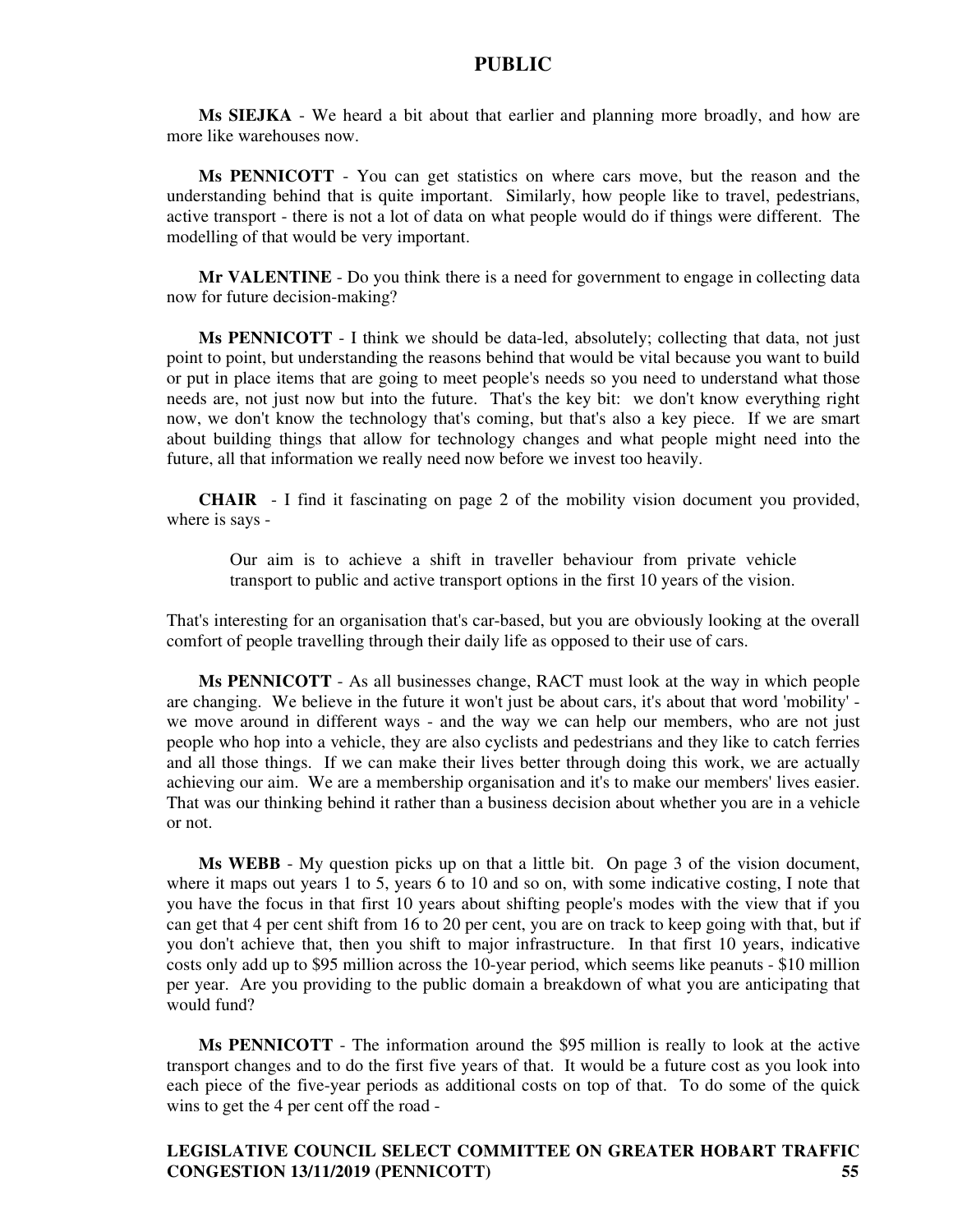**Ms WEBB** - That's what I am trying to get to, whether you are making available or could make available more detail about what you could get delivered to shift some of that modal behaviour within that funding. Is it separated cycleways - how many separated cycleways and what length? How much subsidy to public transport? How many more buses or whatever it might be? What trackless trams or whatever? I would like to understand because it seems like a very modest amount of money to deliver a 4 per cent change. Are you sharing that information about the breakdown used to approximate that cost?

**Ms PENNICOTT** - We don't have it in the vision, we do have it behind that, which is what went off to be modelled to come up with the costing so we haven't made it available publicly. Certainly it does have a full detail of those types of things behind it.

**Ms WEBB** - And you have an evidence base that says those particular actions could be expected to deliver that 4 per cent shift?

**Ms PENNICOTT** - The evidence behind is how we created the actual items we wanted that then went into the costing model.

**Ms WEBB** - Part of the issue and something that this inquiry is going to have to turn its mind to is, of course, that there is a very broad agreement on a laundry list of things that could be done. The question is what could be done because there is a really harmonious understanding out there about that. The question is: what should be done and what could best be done? That decision about how to deploy limited funding is really important. If there is information you have that you could provide that helps to inform in terms of shifting modes and getting people onto public transport, is it subsidising cost? Is it *x* number of more buses? Is it smoothing with lights and throughways - or is it all of those things together or none of them? I think that's the dilemma more than anything, not imagining what could be done, it's figuring out where best to spend the money.

**Ms PENNICOTT** - That was the dilemma we had in developing a 30-year vision. It would be very easy for us as a motoring organisation to say 'Build more roads' but we believe we are best to put the money into the items that might get the 4 per cent change first and start to fully plan out those big infrastructure pieces to fully cost-size and plan for those. We think doing the public transport and active transport changes would allow us time to fully understand what the scope of the rest of the work might be. We are not saying that you wouldn't do that work, but certainly getting that shift will ensure that through the growth period we have time make the right decisions for the next stages.

**Ms WEBB** - I'm just interested in what your evidence base is that says these changes *x*, *y* and *z* in active transport will deliver 4 per cent. Do you feel confident, because it is not there to share, that you had a clear evidence base said spending on *x*, *y* and *z* would deliver that 4 per cent?

**Ms PENNICOTT -** Yes, we have the details below that say these are the actual items that will deliver that. It was delivered through assistance with an expert panel and then validated externally as well. The evidence is there that if we put this in, it will take a culture shift and some of that is not around just building it and people will come. There will be things like: do you actually allow public transport to be free or how do you incentivise people to take up those initiatives? All of that is in that initial costing piece.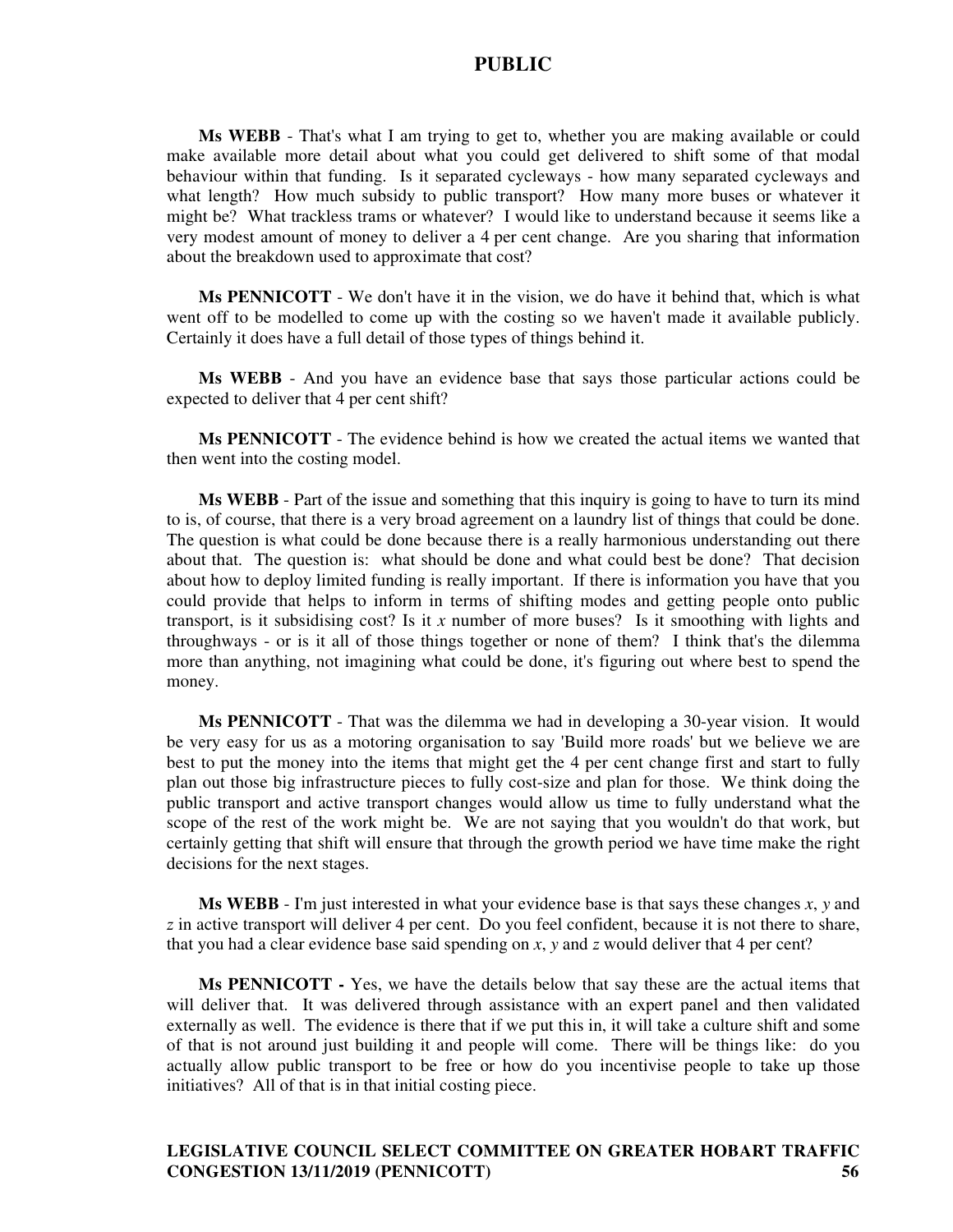**Ms WEBB** - Was that something you contemplated advocating for, free public transport?

**Ms PENNICOTT** - We believe it needs to be looked at. To get people onto public transport, you cannot just put it there. I think the key is actually a change in culture for people in the greater Hobart area, and probably Tasmania more widely, to actually have a look at those other options, because in the past they have not met the needs of people. If they do not meet them, there is a perception that they never will, even if we change up what we are doing now. We need to tell people about it and have those incentives in place, otherwise people just will not make the change anyway.

**Ms WEBB** - Do you think there is a changing culture, too, from the government side of it? This is something we have discussed at another hearing, regarding public transport as essential public infrastructure, rather than a cost-effective business that has to pay for itself. Is that a culture shift that needs to occur to from the other side?

**Ms PENNICOTT** - We would absolutely say that is the case.

**CHAIR** - Just reading here, it says that if we cannot afford a light rail system along the old rail line to the northern suburbs, then a flexible bus-only route along the same line should be considered. That really interests me. It would be a quick service, because you have got no traffic. Could you just elaborate on that a little bit? Would buses just come in of a morning - 1, 10, 15 buses or something - and then go back out at night?

**Ms PENNICOTT** - Trackless trams are sort of the idea around that. There is a significant cost in building the infrastructure around rail transport, whereas with trackless trams, if you get it wrong you can actually change the route or alternatively not run the service. The ability to get it up and running, cost-wise -

**CHAIR** - Is this referring to trackless trams, or is this just a Metro bus service on the rail corridor?

**Ms PENNICOTT** - It is more around trackless trams, which really are a type of bus.

**Ms SIEJKA** - A trackless tram is a bus, essentially.

**Ms PENNICOTT** - Yes.

**Mr VALENTINE** - It is an extended bus.

**Ms WEBB** - A snazzy bus, I think we called it yesterday.

**Ms WEBB** - Do you feel it could integrate better with the existing public bus transport network?

**Ms PENNICOTT** - I think we really need to look outside of just 'a Metro bus is the answer'. Whether it is a trackless tram or other similar options that are available, we should be looking at those. Obviously, our vision is a 30-year vision, so how do we actually bring in autonomous buses and things like that to do the last miles, such as park and ride, where you might not be able to get the parking exactly where people want to get onto a ferry or a bus or a trackless tram. How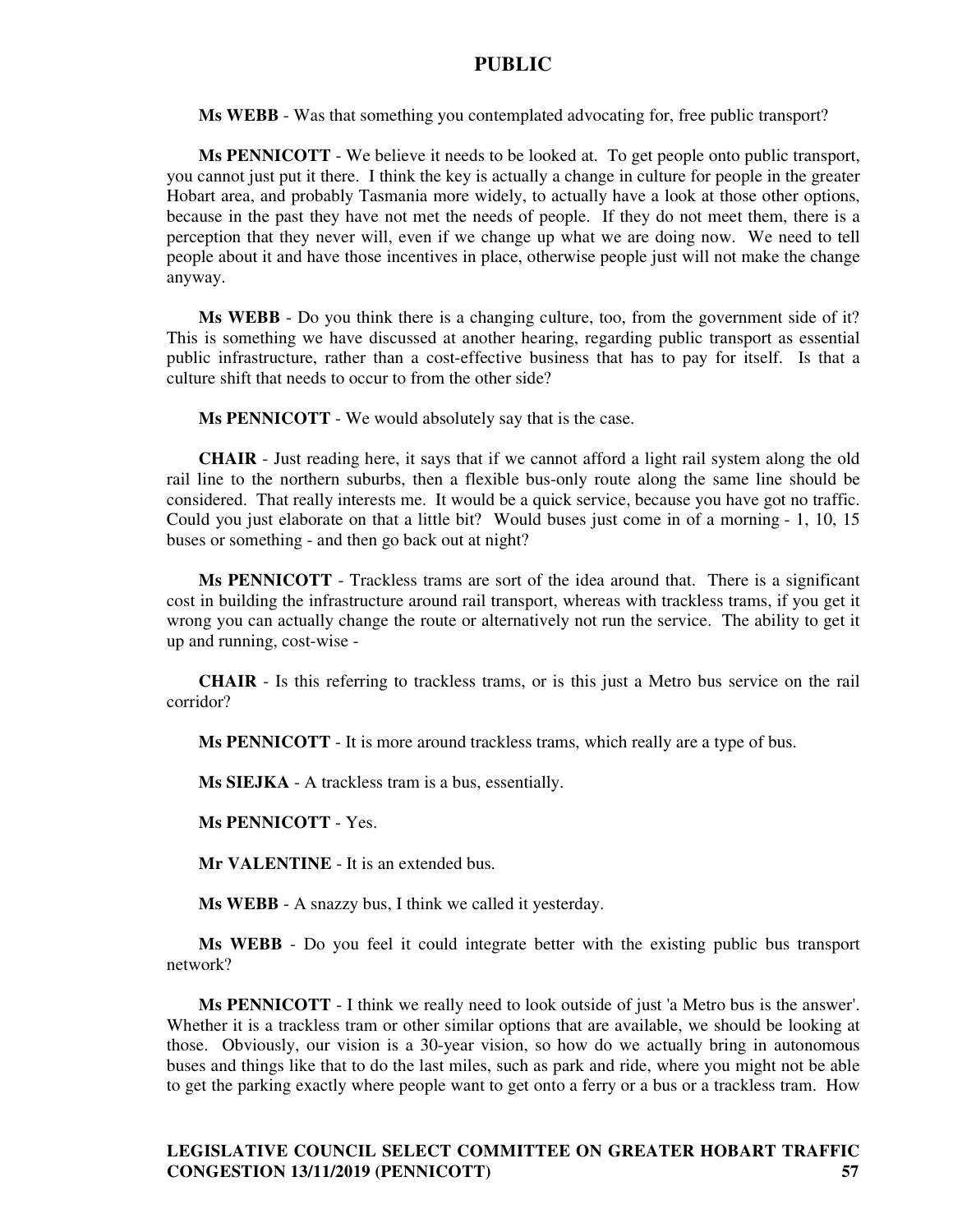do you have other options available so people can actually still get to where they need to get to and make it easier for them?

**CHAIR** - It has been raised with me through general discussions about line-marking. When you looked at reducing the 4 per cent of traffic, did you look into the line-marking of streets in different areas and things like that? People have said to me, if they change the line-marking in this area, did that ever come across your table?

**Ms PENNICOTT** - There was a piece of work done a number of years ago by the state government which had a number of quick wins in it, which looked at things like line-marking, putting in the clearways they have put in now, changing traffic lights, putting overpasses in where people now cross roads, things like that.

We have taken the assumption that those things will be done, and we have called on that outside of the vision strategy, to say those 'quick win' items should just should get done as a priority because they will give us a bit more time to put in the other items we need and take a little bit of those growing pains away. There are some very simple quick-win, cost-effective things previously identified by the government that we think should be put in, and then things that have been put in, such as the clearways.

**CHAIR** - By the government.

**Mr VALENTINE** - I am just following up on the idea of trackless trams that you were suggesting on that corridor. Wouldn't it be the case that might end up 'cruelling the pitch'? For instance, using that corridor for freight into the future, and/or tourism rail and those sorts of things. We would have to take those sorts of things into account, wouldn't we?

**Ms PENNICOTT** - Absolutely, and we are not actually advocating that it is the right route. I think the work needs to be done. If we are looking at a settlement strategy, which is in our vision, the settlement strategy should tell us the right corridor for building the infrastructure around it.

It might be the case that something like a trackless tram might go from the northern suburbs through New Town and down through Elizabeth Street, or something like that might be a better option for a trackless tram, but having that settlement strategy and actually planning around that is the key to working out the right location for where that might be.

**Mr VALENTINE** - I am not sure about the route system with trackless trams, in terms of whether they share the road with cars, or whether they have their own corridor. Are you aware of other places in the world where they are used, and what that might be in terms of how they are set up? Can you shed any light on that?

**Ms PENNICOTT** - I won't pretend to be an expert, but what I would say is that it would depend on the road itself. Certainly it needs a certain amount of space, and there would obviously be a whole heap of traffic considerations that need to be identified as you put the route in.

**Mr VALENTINE** - I think one of the advantages is that you have fewer drivers for a higher level of passenger numbers. Just wanted to see if you had any extra information on that.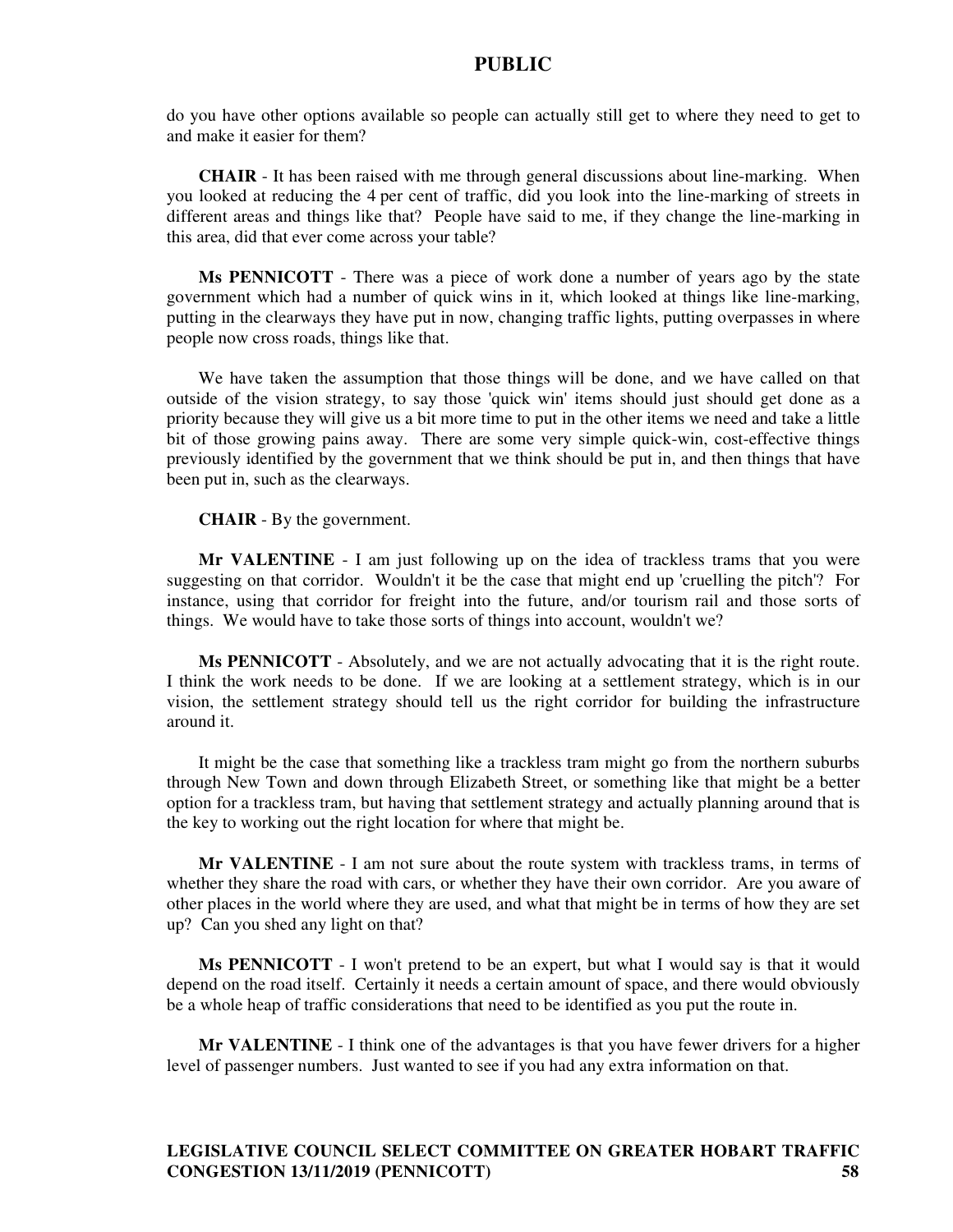**Ms WEBB** - I'm going back to what I covered before, and see if I can come at it in a different way, around the costings.

Given that you do not have a breakdown of what those specific projects might be within your indicative costing, with that indicative costing for the first one to five years, which is the \$64 million - which is primarily directed towards shifting to public transport and to active transport, and improving land use planning - can you give a breakdown or a proportion of where the funding would go into those efforts? Without talking about the projects that you are pointing to. This proportion of the \$64 million into promoting and facilitating public transport, and this proportion into active transport.

**Ms PENNICOTT** - I am going to apologise and say I do not have that with me now. We do have it available, but I don't have it with me to be able to present to you today.

**Ms WEBB** - If it is something that you feel you could share with us, and provide to us later, would you mind doing that?

**Ms PENNICOTT** - Absolutely.

**Ms WEBB** - It would be of interest to see where your thinking was. It gives us the sense of where you are weighting that effort, and where the cost weights are in those efforts.

**Ms PENNICOTT** - We could certainly make it available, so you can understand the assumptions we made around where that goes.

**Ms WEBB** - This is something I am asking many of the people who appear for us in the committee. This is really great visioning work you have taken the lead on, and you are right. You stepped into a void. Although many conversations happen about this topic in lots of different ways, they are a little bit disjointed.

Given we are another effort into that space with this inquiry, what do you think we should be aiming to contribute to progress things here?

In your submission you talked about your continuing advocacy. What can this inquiry process do to help progress action in this space?

**Ms PENNICOTT** - It would be great to see the systems in place that would allow it to. At the moment, as we talked around the fact that you have different areas doing different things and each one can tweak the area they are at, but there is no holistic view to fixing the problems.

**Mr VALENTINE** - Framework.

**Ms PENNICOTT** - It is the framework around how we actually can address the planning, the social. The traffic comes into it, and the congestion, but the answer to fixing the problem is actually wider than that.

What that framework looks like that brings all the parties together, who have competing interests, but somehow come together to progress something as a combined group, so that everyone is heading in the same direction rather than saying they are, which is one thing, and that there is a framework or ability to actually make that happen.

# **LEGISLATIVE COUNCIL SELECT COMMITTEE ON GREATER HOBART TRAFFIC CONGESTION 13/11/2019 (PENNICOTT) 59**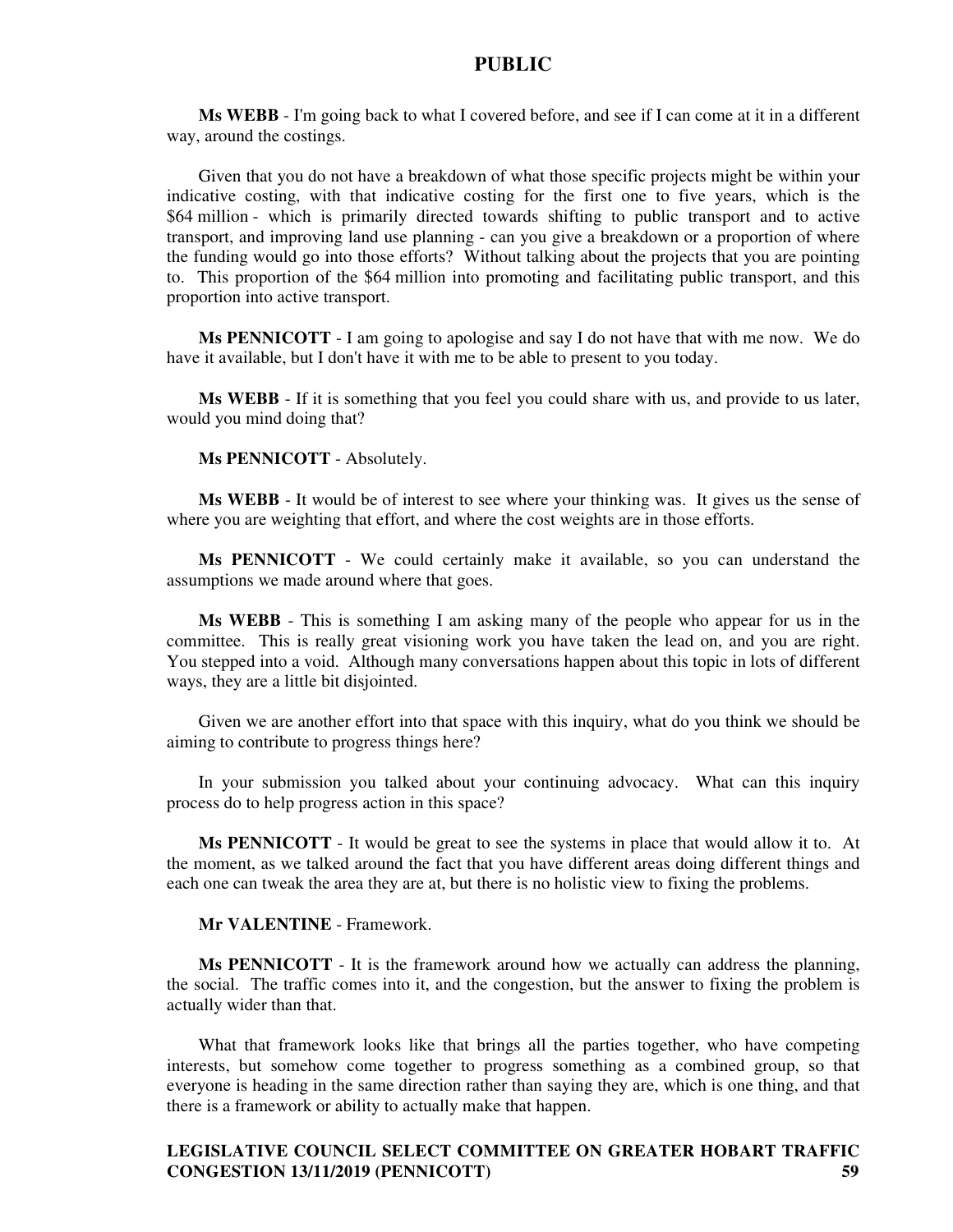**Mr VALENTINE** - Just on that. Are you part of the Hobart City Deal conversation?

**Ms PENNICOTT** - No, we are not.

**Mr VALENTINE** - Have you requested to be part of it, given the amount of work you have done and obviously the opportunity to add some real input?

**Ms PENNICOTT -** We have spoken with each of the parties through our stakeholder. They are well aware that we are not a party to the actual agreement.

**Mr VALENTINE** - Do you feel that they are going to be able to produce something effective in terms of the framework you mentioned earlier?

**Ms PENNICOTT -** From what I have seen in the City Deal, I am not sure that framework will be the thing addressed. We can already see there are still different opinions on what should have been in and out of the City Deal. That goes to the point that I am making: unless we have a framework in which everybody is heading in the same direction, even when we are signed up to an agreement, we are still not in agreement for the longer term.

**Mr VALENTINE** - Do you see it as being more politically driven at the moment as opposed to strategically, in terms of a functional aspect?

**Ms PENNICOTT -** I would say that the RACT stepped into this void and created a 30-year vision so there were no political implications to it.

**Mr VALENTINE** - So it is a truly independent helicopter view, if you like, and members of the public are having a real input and opportunity to have their say?

**Ms PENNICOTT -** That is right, spot on.

**CHAIR** - I think that's it, Stacey. Thank you very much.

**Ms PENNICOTT -** Thank you very much for having me.

**CHAIR -** Thank you for your submission and for making yourself available to come before the committee today.

#### **THE WITNESS WITHDREW.**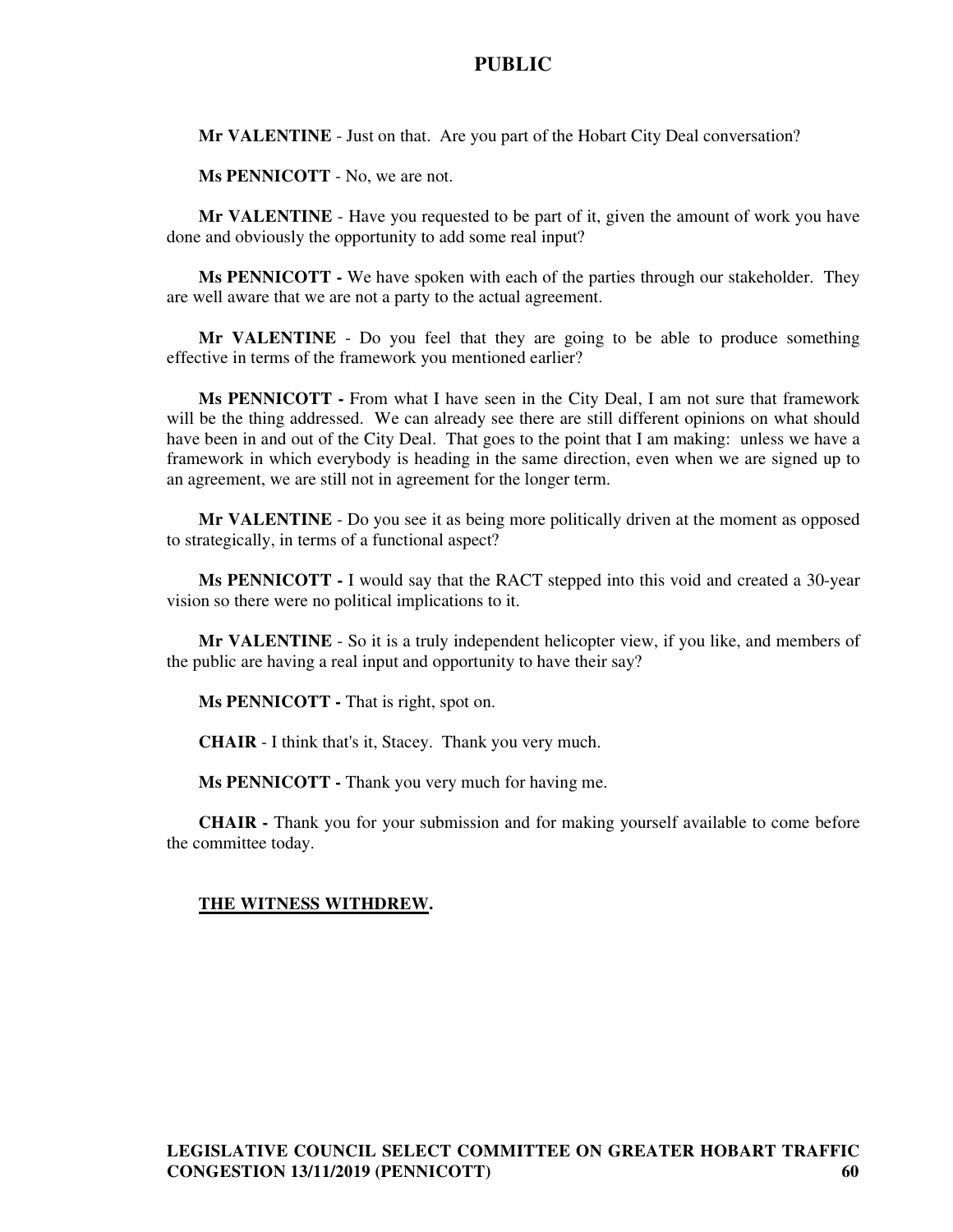#### **Mr ANDREW HOLMES**, WAS CALLED, MADE THE STATUTORY DECLARATION AND WAS EXAMINED.

**CHAIR** - Welcome to the Legislative Council Select Committee on Greater Hobart Traffic Congestion. The committee hearing is being broadcast today and if there is anything you feel you want to put in camera, we can facilitate that for you. All evidence taken at the hearing is protected by parliamentary privilege. I remind you that any comments you make outside the hearing may not be afforded such privilege. A copy of information for the witness is available, and the evidence is being recorded by Hansard and will be published on our website when it becomes available. By way of introduction, we ask for an overview of your submission and then there will be questions from the committee.

**Mr HOLMES -** Thank you for the opportunity to speak to you today. I am Andrew Holmes, a master of planning and civil engineering graduate from the University of Tasmania. I have a keen interest in transport planning. I will briefly highlight the key points made in my submission.

The increasing traffic on major highways, as noted by various state government reports, is beginning to create problems throughout Hobart. My submission, backed by reputable references, notes the issues and impacts caused by increasing motor vehicle congestion to Greater Hobart, its residents and its visitors. This includes worsening physical and mental health outcomes from being stuck in vehicles for longer, worsening pollution from the oldest average vehicles in the country, as well as congestion making the Metro bus network unappealing due to inconsistent delays.

My submission highlights two of many potential causes of congestion in Greater Hobart. First, it explains my belief that the First Home Owner Grant favours the construction of dwellings on the urban fringe. This means the state Government is incentivising people of working age to live a considerable distance from where they work. Effectively this boils down to a grant to increase urban congestion.

The second cause is the ongoing continual spend on road infrastructure that has not appeared to improve traffic outcomes, in contrast to the low expenditure to encourage public and active transport use and to improve service, frequency and reliability.

I highlight the disconnection between land use planning and transport planning in the south of the state and provide examples where this has done better.

These examples have made proven inroads to improving land use and transport integration. I highlight how there is no apparent desire to improve Metro's bus infrastructure in the inner and outer suburbs, which impacts desirability of the network.

I then explain my initiatives to beat traffic congestion. In summary, I propose that Greater Hobart residents of all ages, ability and income deserve the opportunity to get around the city on improved public and active transport networks.

Outdated solutions, like building roads, expensive tunnels or widening existing roads will not get us out of this problem. For the most part, it is these supposed solutions that got us into this mess and now we are paying for them.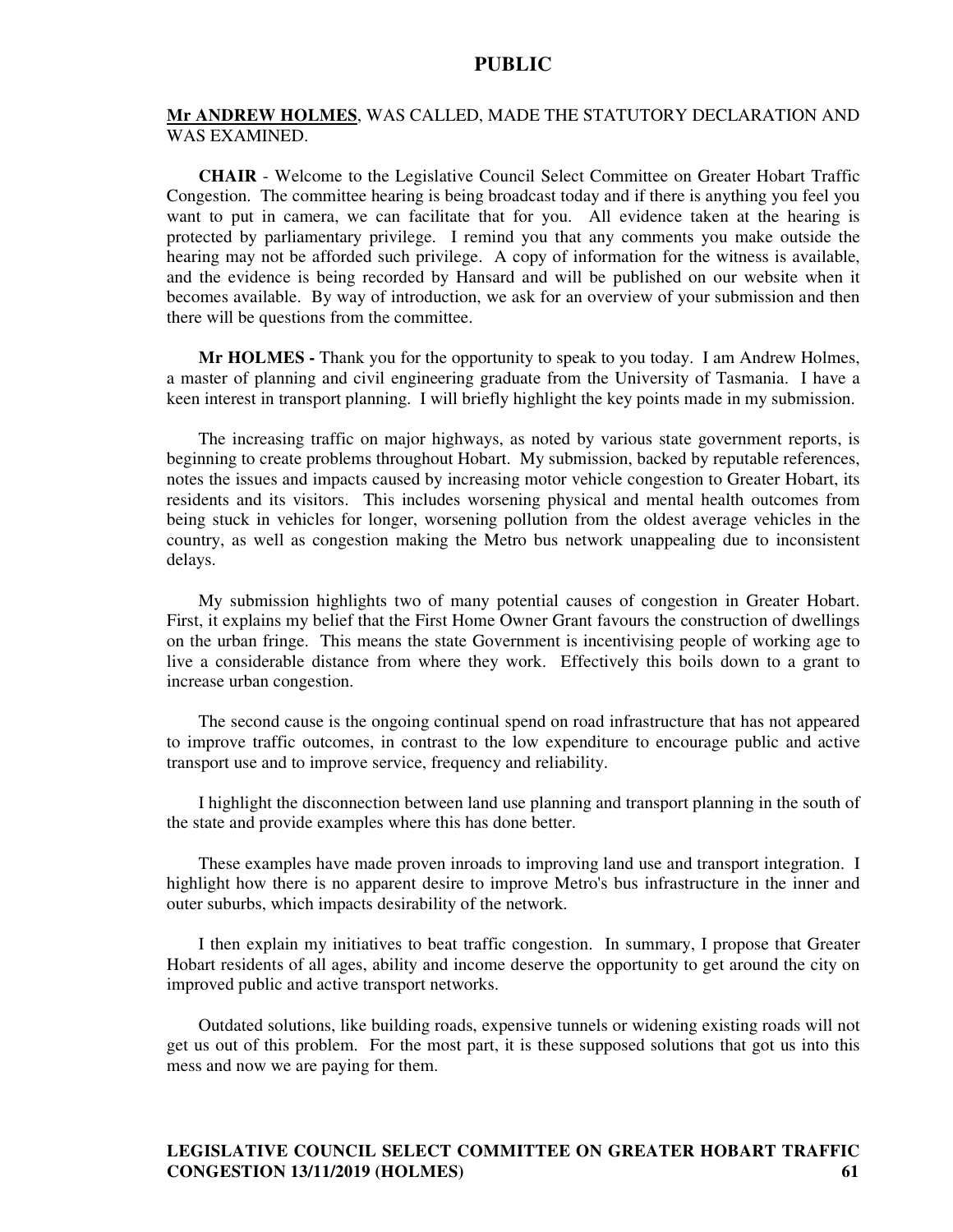So that is modernised Greater Hobart. Modern cities around the world are recognising the damage that car-focused infrastructure has caused and are beginning to invest in protected bike lanes, bus and transit corridors, and light rail networks. Converting car parking requirements in the planning scheme for minimum to maximum requirements is a relatively simple change but would have a significant and positive effect over the long term.

In summary, Greater Hobart is at an exciting juncture. The problem of congestion is growing but the potential solutions have never been greater. I would love my commute in five years to be a bike ride to a light rail station which takes me into the city, from which I walk with pedestrian priority to my workplace. While making Greater Hobart a healthy and active place to live, we have the capacity to become an active world leader active in transport - a public transport-focused city, a people-focused city, not a car one.

**Mr VALENTINE** - Thanks for that and thank you for putting in your submission. I found it fascinating to read. There were certain things that made me sit up and think. On the second page of your submission, about the fourth paragraph down -

At a community level, growing congestion has been found to cause social impacts including heightened anger and stress …

It is interesting the way you have brought out the health impacts of living further out. I have always thought it created more traffic, but it actually does have a detrimental effect. Some might say, though, that if you living out there and using public transport, you are still sitting in a vehicle and not doing a lot of activity.

**Mr HOLMES** - You're not.

**Mr VALENTINE** - Do you want to comment on that? If we went to a public transport model for those living further out.

**Mr HOLMES** - What I'm looking at is potentially using the northern suburbs corridor to slow down urban sprawl. We are trying to reduce people moving further and further out.

**Mr VALENTINE** - Create greater infill.

**Mr HOLMES** - And better use our existing assets - our parks, our roads, our NBN lines. We don't have to duplicate that. We don't have to duplicate water services and that sort of thing.

In terms of your question about sitting in a bus. Studies have been undertaken on what you can do on public transport. In a car, you can't really do much because you are focused on driving. On a bus, you can do a little bit more. You can be on your phone, and you can take that time to chill out, but it still might stop-start a bit infrequently. On a train, as there is less stopping and starting, you can actually get some work done, if you are that way inclined, or you can look out the window, at the views. Especially in Hobart, there would be great views.

**Mr VALENTINE** - I was interested in reading your thesis on building extra capacity in roads. Basically, it increases traffic. People make decisions to buy a car because they know they can get to point *x* more easily, whereas in a congested environment, as we have at the moment, it gives the opportunity to think about how we can revision our future when it comes to the way we live.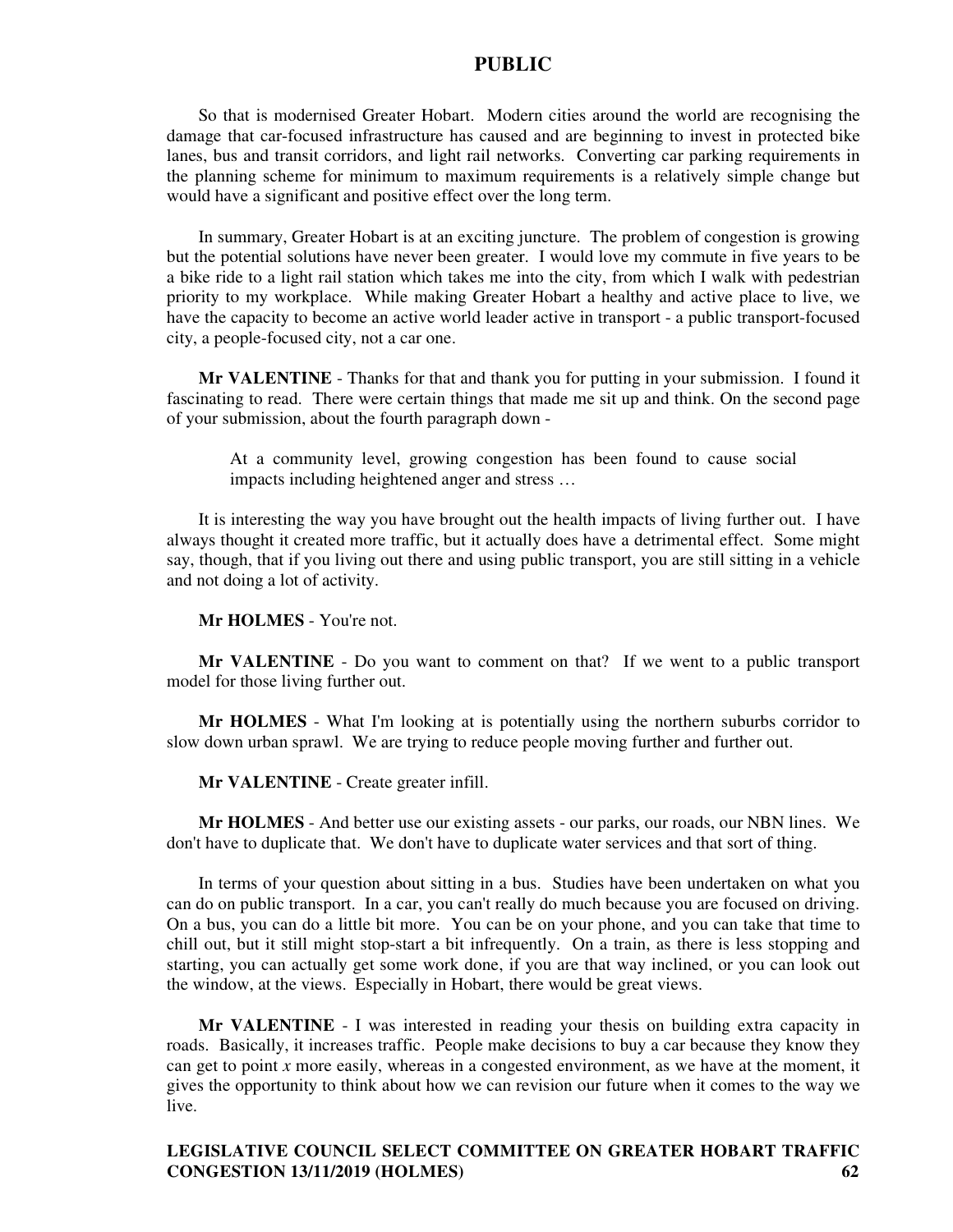Do you want to comment a bit further on that, that tension between congestion and the opportunities that it provides versus the money spent on major infrastructure to alleviate congestion?

**Mr HOLMES** - The opportunities that congestion provides?

**Mr VALENTINE** - Yes, I mean if you didn't have the congestion, we wouldn't have the opportunity to promote a healthier lifestyle, for instance. That's what you seem to be saying.

**Mr HOLMES** - Yes, that's not quite what I was trying to get across, but maybe -

**Mr VALENTINE** - It's a fact though, isn't it? If you don't have congestion, you are not going to think about how society might change.

**Mr HOLMES** - Maybe the change has already occurred. Maybe it might be looking at a Copenhagen sort of concept. I know that's a complete world away, with completely different characteristics to Hobart, but we might have had a mode share of 10 per cent active transport. Or, if traffic congestion was an issue in the 1960s before they took the tram network out, there were comparatively more people catching public transport then.

**Mr VALENTINE** - That was probably because of the lack of availability or affordability of cars back then.

**Mr HOLMES** - But also potentially where people were living as well. I believe that the car has made the outer suburbs more accessible, which has changed where people live. People are then focused on that we probably need more parking in the city, so there is an oversupply of car parking as required in the planning scheme because it looks at providing more car use growth. We assume there are going to be more and more cars and more and more population, so we over cater for car use and due to that being more accessible, therefore there is more accessibility in the CBD and people can drive there. More people are taking the option of buying a cheaper block of land on the fringe and driving in because there is a car parking spot waiting there for them. That's why I look at the car parking requirements in the planning scheme, which I am not familiar with and when they were last revised, but I know in the new planning scheme I don't believe they have been revised from the average across all the councils. That is, requiring two-bedroom dwellings to have two parking spaces.

**Mr VALENTINE** - Time to rethink that model, you say?

**Mr HOLMES** - I think that if you are going to have a two-car garage, people are going to fill it; people are then going to use their car, but we probably don't need that. If we change it from requiring two or more to two or less, that's a simple change from a minimum to a maximum limit. That's just a change of a few letters in the words 'minimum' and 'maximum' in the planning scheme. We can then make it developer or, I suppose, market-driven: people can say, 'Actually, I don't want a house with two car-parking spots or garage; I actually don't want a garage at all', and there is choice in that, whereas at the moment there is no choice because the councils require that.

**Ms HOWLETT** - Just on that point, I noticed in RACT's strategic 30-year vision it was 1.5 cars now per household and it was going to increase to two on average.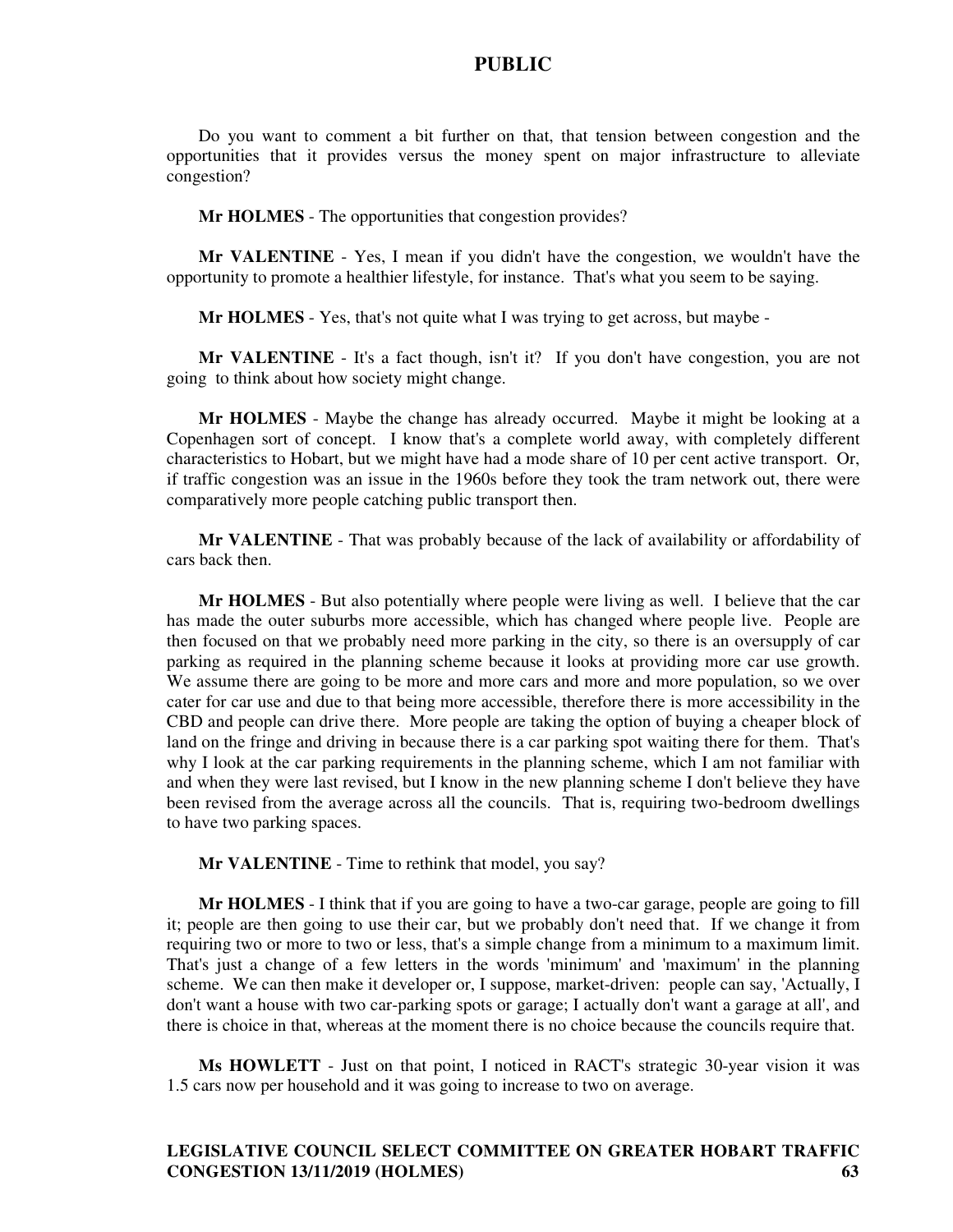**Mr HOLMES** - I haven't been fully across their plan, but that wouldn't surprise me at all. As the planning scheme requires two car parking spaces per house, people are more likely to fill those.

**Mr VALENTINE** - When you were doing your work, did you find that the available data was wanting?

**Mr HOLMES** - Definitely.

**Mr VALENTINE** - What sort of data were you looking for that you couldn't find that would have helped in your analysis?

**Mr HOLMES** - I will talk about car parking because that was my recent thesis. It would be good to find out the occupancy rate of on-street and off-street car parking to determine how well they are being used. The City of Hobart could probably do on-street parking with its sensors [census?] now, but it's the off-street parking we probably just don't have any idea about. Are the car parks, right now, at 60 per cent full, are they 50 per cent full or are they 100 per cent full? I don't think there are any numbers out there; I wouldn't be able to tell you that.

**Mr VALENTINE** - Private enterprise might have it because private enterprise provides the commuter parking whereas the city council provides shopper parking, for the most part.

**Mr HOLMES** - Yes, sure. I know there are about 6000 car parking spaces off-street in the Hobart CBD and that's equivalent to four cricket grounds of area.

**Mr VALENTINE** - Is that including private enterprise carparks, like Kings car park.

**CHAIR** - That's in the CBD, is it?

**Mr HOLMES -** That's in the CBD and in the Hobart draft transport strategy.

**CHAIR** - That was car parks and off-street parking?

**Mr HOLMES** - Yes, car parks and off-street parking, not on-street parking, about 6900 spaces within the CBD, which is equivalent to four cricket grounds of space.

**Mr VALENTINE** - I notice you talk about 80 per cent of cars stopping in Hobart as opposed to 20 per cent passing through. Did you find it difficult to get figures on that because the origin-destination surveys may not have been quite as effective as the numberplate reading beasties that are going on at the moment?

**Mr HOLMES** - Sure. I think the last origin-destination survey might have been in 2010, but I'm not 100 per cent sure of that. Then there were also figures that came out of a few government reports recently. Hopefully, with the cameras that went up two weeks ago for the tunnel study, they would be able to provide that.

**Mr VALENTINE** - It would get a more accurate figure.

**Mr HOLMES** - More accurate. What was the study earlier in the year about origin and destination, requesting where people were going? We filled out a survey and they dropped one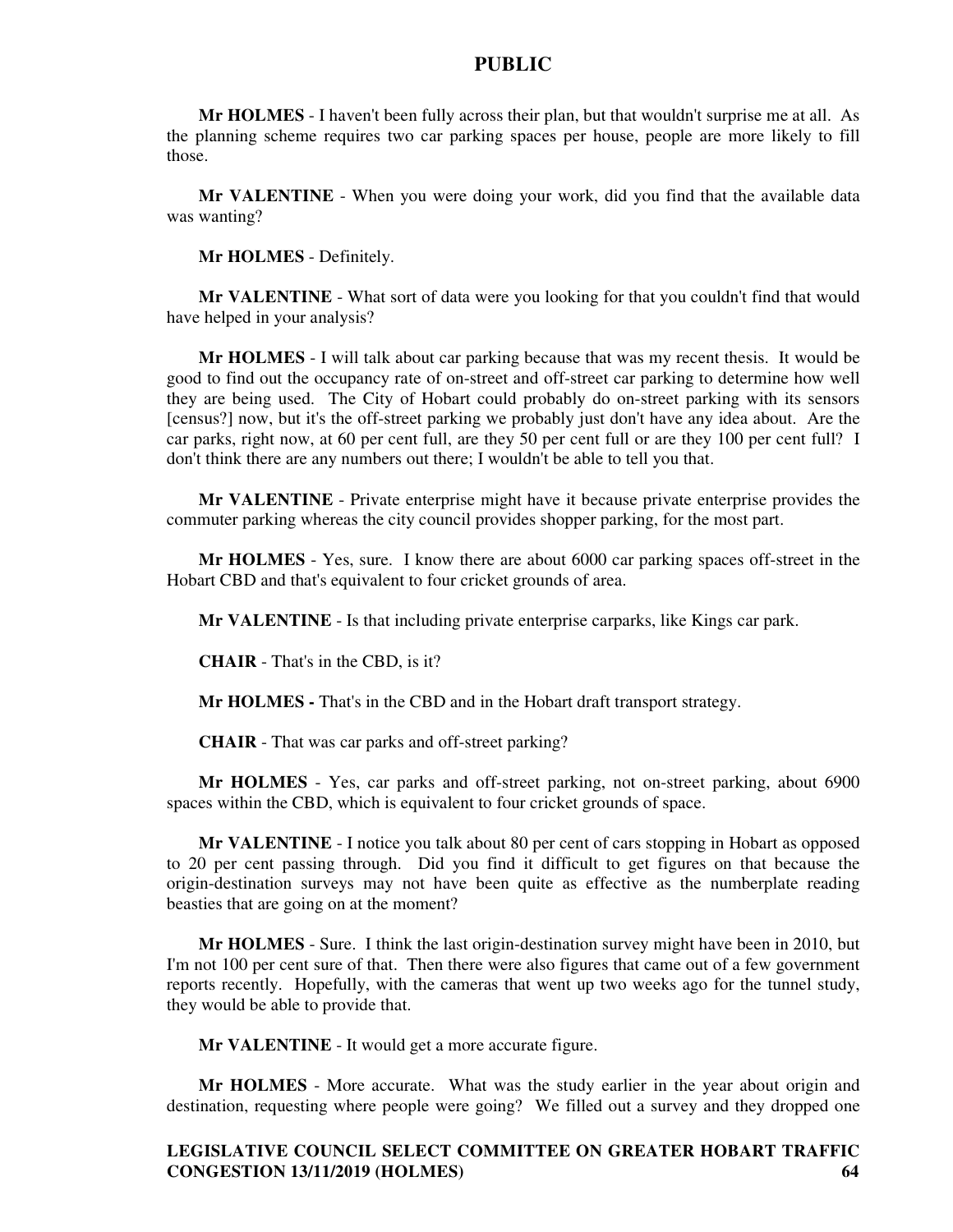off at my house. It was asking what did all your trips encompass and where were you going. I can't remember what that's called.

**Mr VALENTINE** - It's just that some have suggested that the 80 per cent might be an overestimate because people drop kids off at school and then continue a journey, and that might be confusing the destination aspect.

**Mr HOLMES** - It may be but I would say that comes back down to a land use problem.

**CHAIR** - One of your recommendations is to implement bus priority measures and bus lanes on priority bus routes in the short term - short term, until all these other measures take effect?

**Mr HOLMES -** No, sorry. By 'short term' I mean do it first, within four years - we could do it tomorrow. All we'd really need is a tin of red paint and to write 'bus lane' on the road. There are whole lot of issues that would fall out from that, but that's a quick win. We wouldn't be building anything there, we'd be putting up lights with B on them.

**CHAIR** - You would be actually affecting cars. If you take a bus lane in Macquarie or Davey streets, you are then cutting back a lane for normal vehicles.

**Mr HOLMES** - I'd be looking at taking a parking lane first.

**Mr VALENTINE** - Taking parking out. Is that what you mean?

**Mr HOLMES** - Yes, correct. On one of the sides, this side, of Macquarie Street.

**CHAIR** - On the southern side. On the bay side?

**Mr HOLMES** - Yes, that's where the bus tops are along Macquarie Street. I catch the bus from my workplace to Sandy Bay where I live. A bus lane would be great because that would show people sitting in cars - and yes, you'd take car capacity out, but you'd increase the bus capacity. There are a lot of vacant seats on the bus.

**Ms HOWLETT** - That's interesting. What time do you catch the bus?

**Mr HOLMES** - I walk from Sandy Bay into the city and I catch the bus about 8.50 a.m. to Rosny Park and then in the afternoon I catch the 4.58 p.m. bus from Rosny Park directly to Sandy Bay.

**Ms HOWLETT** - Is that full?

**Mr HOLMES** - No, it's not full.

**Ms SIEJKA** - You are going against the tide.

**Mr HOLMES** - I am going against the tide and it's not full.

**CHAIR** - It was interesting last night when I left here and I was driving home up Davey Street, there were buses pulled up - and I wasn't sure whether it was outside the Barracks or the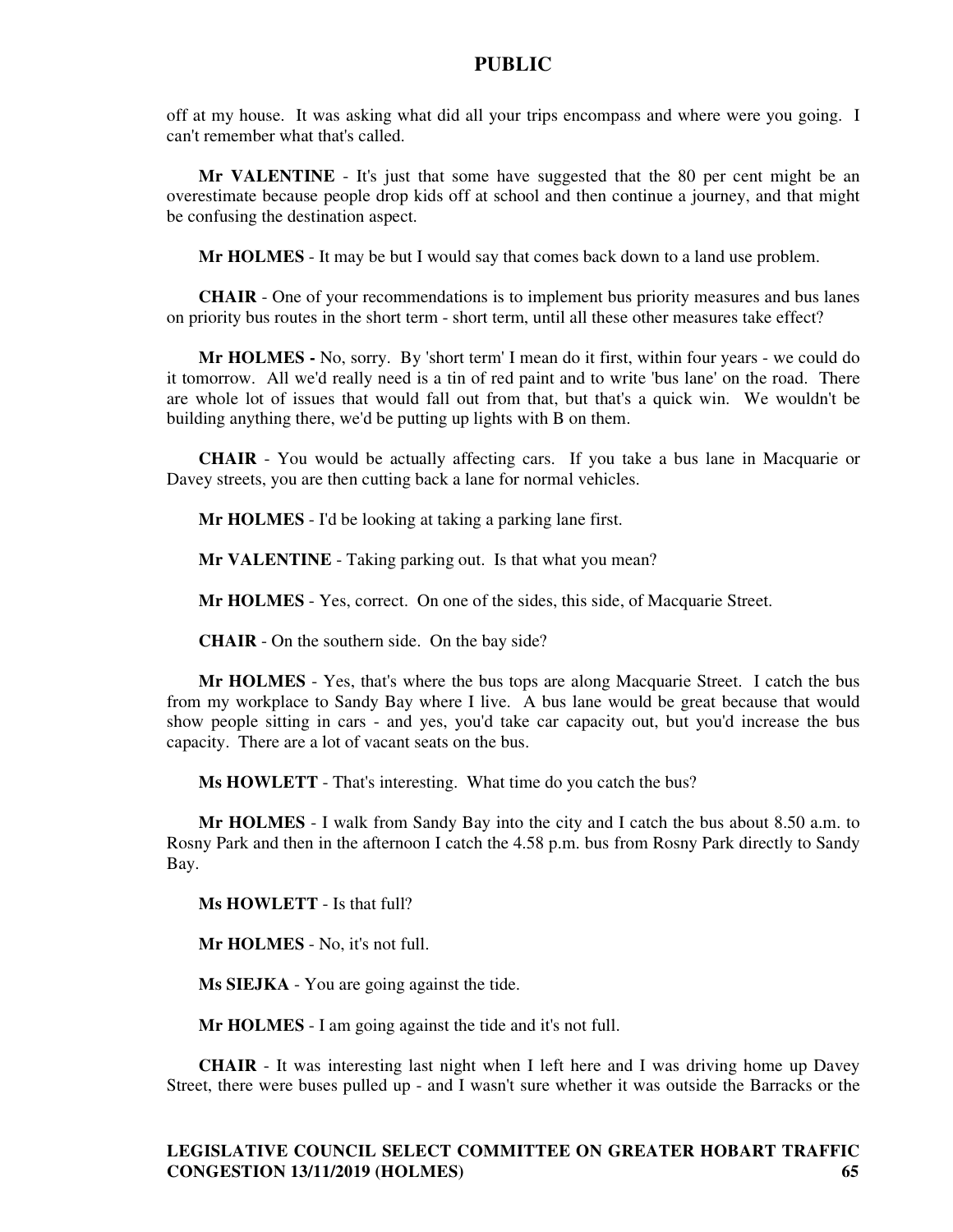block further back - the buses getting out into the traffic had the traffic backed down over Sandy Bay Road.

**Mr HOLMES** - Might need to look at changing where that spot is.

**CHAIR** - If it were a bus lane, it would not affect the other traffic - it would only affect the buses.

**Mr HOLMES** - That is correct. There would be a quick perception change with people sitting in their cars looking at a bus driving past quickly saying, 'Hang on, why aren't I sitting in that?'

**CHAIR** - Particularly if you had park and ride.

**Mr HOLMES** - In some places

**Ms SIEJKA** - Those outer lying areas.

**Mr HOLMES** - I think park and ride is still questionable because we are still spending money on car infrastructure with park and ride.

I am not an economist, but I feel that we should first focus on and improve the bus network and make it desirable.

**CHAIR** - Where I am coming at with park and ride is in regional areas - down the Huon where I am - where people still have to still have to drive to get to the bus.

**Ms WEBB** - You have to get to the bus.

**CHAIR** - Get to the bus, then on the bus ride through.

**Mr HOLMES** - I am definitely no expert in park and ride. That was just my opinion.

**CHAIR** - You are not going to take the car trip out of it all together.

**Mr HOLMES** - No, definitely not.

**CHAIR** - Park and ride has been one of the things mentioned in many submissions here. Particularly in the regional areas like Sorell, southern beaches, Tasman, New Norfolk.

**Mr HOLMES** - I am fortunate to live in Sandy Bay, so I am able to walk into town. I would not be one to use park and ride, so it was just a parting comment.

**Mr VALENTINE** - On page 2, towards the bottom of your submission -

Congestion can cause many impacts, socially, economically and environmentally. Although there is limited research completed within Greater Hobart, it is logical that the impacts and findings found elsewhere can be transferred to the Hobart context.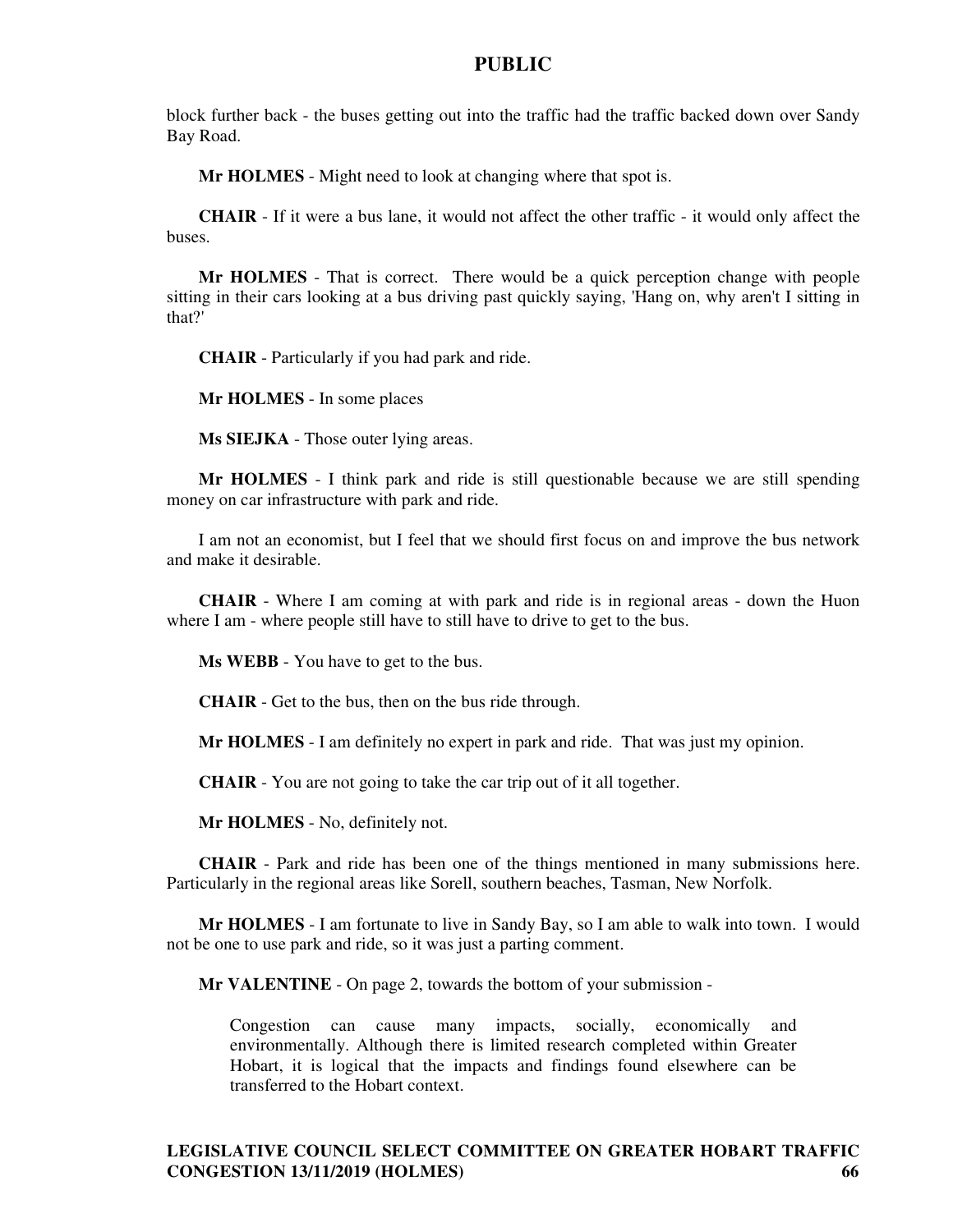Do you have other research you can actually point to that might be of use to us?

**Mr HOLMES** - I suppose I was speaking for the research above in the submission. We are talking about, in the fourth paragraph down -

At a community level, growing congestion has been found to cause social impacts including heightened anger and stress…

That was a Sydney reference.

**Mr VALENTINE** - Hennessy and Weisenthal.

**Mr HOLMES** - That was Sydney, yes. Then the reference later in that paragraph about sitting in vehicles was another mainland reference.

In the next paragraph we say pollution has been found to stunt lung capacity by 5 per cent. That was in London.

I suppose it was kind of covering the references in that chapter.

**CHAIR** - Andrew, I thank you for your submission. I do not know if you have anything you want to add.

**Mr HOLMES** - I suppose two things. One, I did not ask committee members if they would be interested in joining me on my morning commute, or afternoon commute, to see the walking impacts. Walking next to a major road and the congestion and the pollution. I suppose I can smell it when you are walking through there and it is not a pleasant thing. I invite the committee, if they want to sometime.

**Ms HOWLETT** - On that point, have you done any air quality checks?

**Mr HOLMES** - I have not personally, but I would love to see the boxes on the poles that are the base stations for the parking sensors. I would love to see an air quality sensor on those which sends data straight back to the Hobart City Council.

**Ms SIEJKA** - It might be something worth looking at.

**CHAIR** - The traffic survey to see where the traffic is going now at the moment. Is that the new ones you are talking about?

**Mr HOLMES** - No, I was talking about the inground sensors the Hobart City Council has put up. It has put up these white boxes on poles along the road.

**Ms HOWLETT** - Where are they?

**Mr HOLMES** - All across Macquarie and Davey streets and all up through the CBD. They would probably be a box this big sitting on a pole.

The last one was in my part 5, Any other matters incidental thereto. A lot of research has been undertaken, because I know how sensitive car parking is in the CBD. In terms of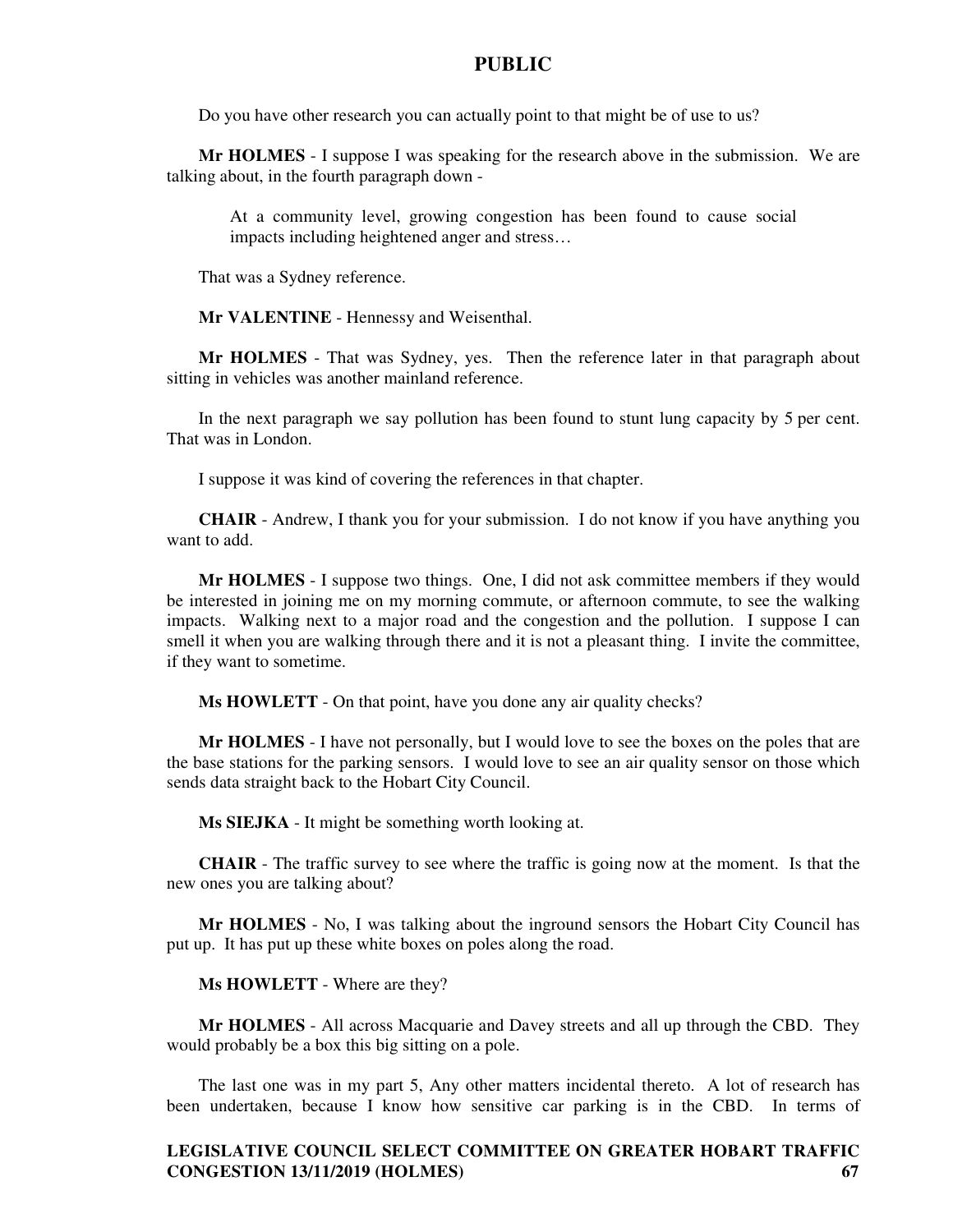businessowners and the like a lot of research has been undertaken. One of these being in New York City looking at the economic benefits of sustainable streets, and in London there were also developments of parking in urban centres. I would just like to highlight the findings from the London study. I understand this is London, but the findings were that more parking does not necessarily mean greater commercial success. It found there was no such thing as free parking. The cost of developing and maintaining parking spaces and then enforcing proper use to ensure good traffic flow have to be borne by somebody. In the case of the local authority-operated parking on or off street, any costs are not covered by parking revenue falls to local taxpayers. They found shopkeepers consistently overestimate the share of customers coming in by car. They found car drivers spend more on a single trip, and walkers and bus users spend more over the week or the month. A good mix of shops, services and a quality environment are some of the most important factors in attracting visitors to town centres. There is very little evidence of the impacts of parking on the night-time economy and, finally, which is data-related, boroughs collect a lot of data and parking but there is less information available on town centre economic factors. These two resources show that car parking and economic activity were found not to be intertwined.

**CHAIR** - Thank you.

# **THE WITNESS WITHDREW**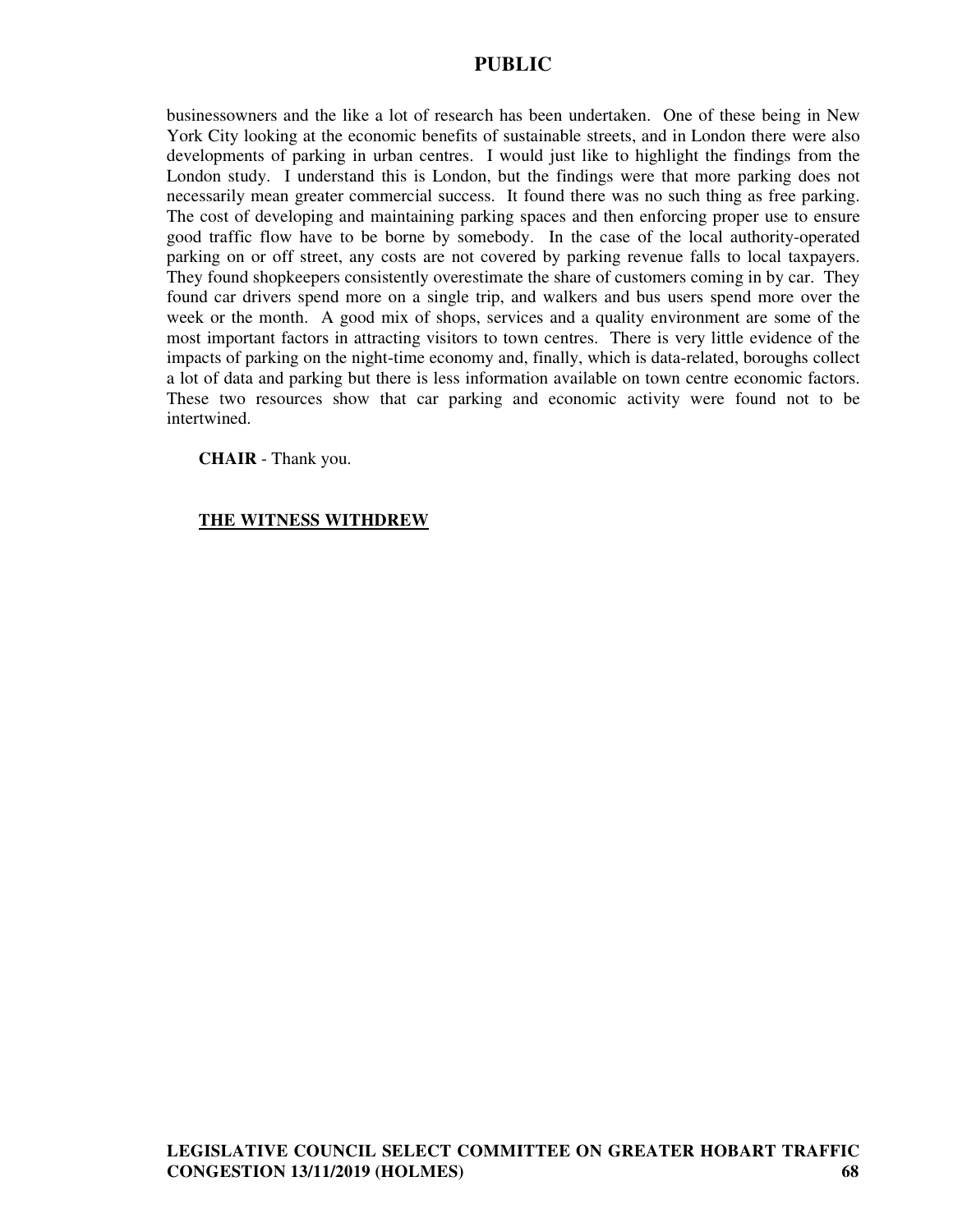#### **Mr ROBERT COTGROVE**, WAS CALLED, MADE THE STATUTORY DECLARATION AND WAS EXAMINED.

**CHAIR** - Thank you. Welcome to the Legislative Council Select Committee on Greater Hobart Traffic Congestion. If you would like to read the witness statement in front of you, please do so. The committee hearing is being broadcast today and if there is anything you want to bring to us in camera, we can facilitate that for you. All evidence taken in this hearing is protected by parliamentary privilege and I remind you any comments made outside the hearing may not be afforded such privilege. A copy of the information for witness is there for you if you need it.

**Mr COTGROVE** - I have read through it.

**CHAIR** - The evidence you provide is being recorded and the *Hansard* version will be published on the committee website when it becomes available. By way of introduction we will ask you to give an overview of your submission and then we will have questions from the committee; we have more than half an hour.

**Mr COTGROVE** - I did prepare an opening statement.

**CHAIR** - I think we just received that on email.

**MR COTGROVE** - I hope you did. My main point is urban travel patterns reflect the culture in which the society is. If we go back to preindustrial times, people walked or they drove horses and cities were small and compact because it took time and effort to move over distances and so on.

Then we entered the industrial era. In the industrial era, we delivered mass forms of transport, particularly mechanical forms of transport - trains, trams and so on. I could include trackless trams and whatever - there is an extension of that. They were designed essentially for the industrial workforce. They ferried large groups of men to and from central workplaces, factories, office towers and so on. Very few women worked in those days. They worked until they got married. Even as late as 1960s, women in the Commonwealth Public Service, I believe, were dismissed if they got married or had children. The discrimination against women was quite strong. The duty of women in the industrial age was to stay home, look after the home and the family; they shopped and did daily little trips.

Progressively since World War II we have moved to what many writers, and I have quoted them in my submission, refer to as the post-industrial society. That is, a service-based economy where all of us work in some sort of service employment. The regular routine tasks in manufacturing and in all other sectors, agriculture and so on, are increasingly being done by machines. People serve other people. We have seen the growth of legal, medical health, education, finance, business - all these sectors have grown enormously. The other thing about the service economy is that it is gender-neutral, so women can and are doing those jobs just as efficiently as men could.

All the figures for Hobart I have cited in my submission are from the Census data so they are not based on hearsay or anything else. There has been an enormous growth in female employment. That main gap has been filled with women with dependant children. We now have mums and dads sharing work commitments with home and family responsibilities - picking Johnny up after school to take him to his ballet lessons, picking Matilda up to take her to her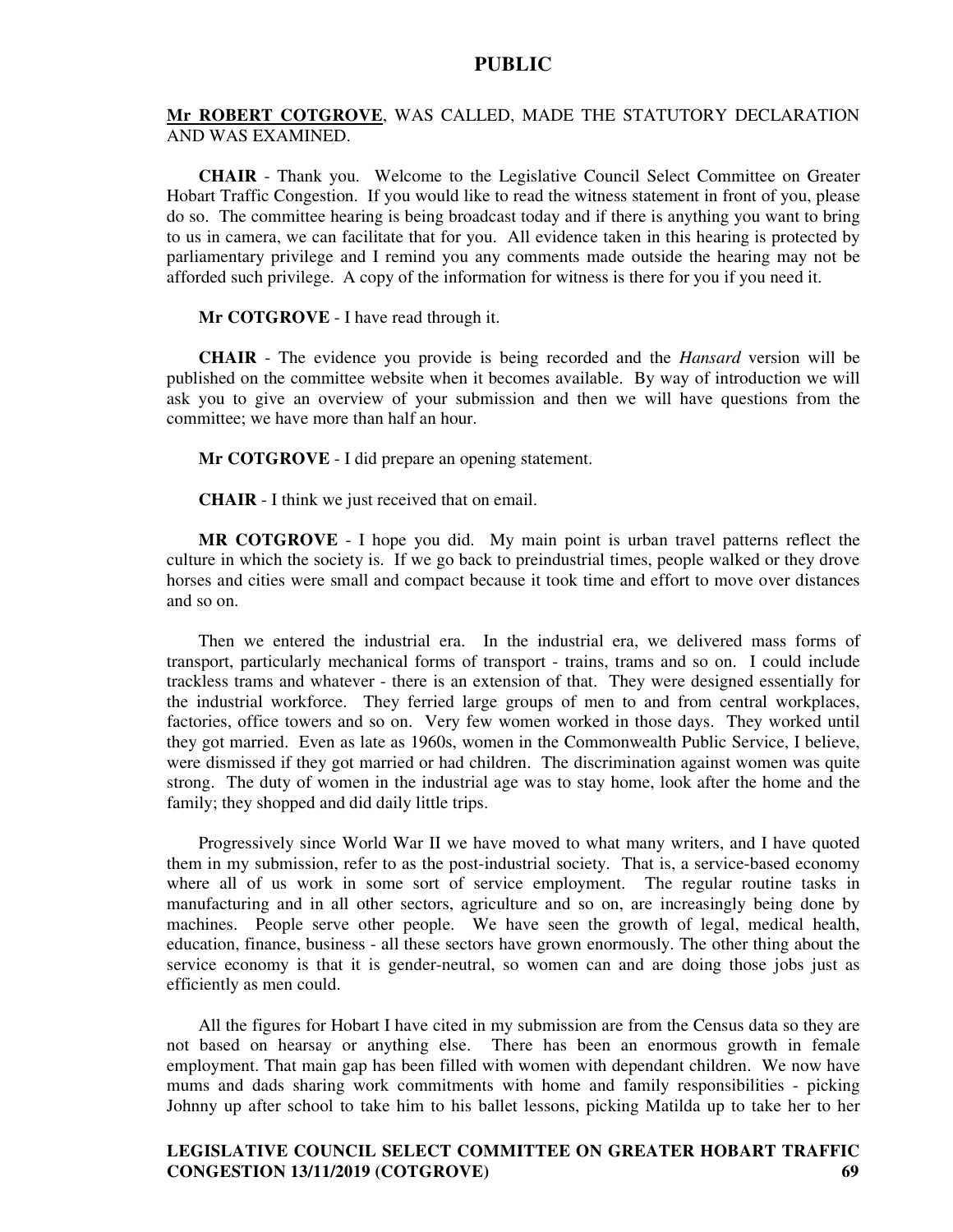soccer training. People now live busy lives. There are still only 24 hours in a day. Most of that time is spent at home; we have to sleep, eat and do all those things. We have limited daylight hours to do things such as getting to work and then doing all the other activities that we need to during the day.

That is where the car comes in. The car has been designed for the post-industrial society. It was originally developed as a kind of luxury, recreational vehicle for families so they could get away from the city and visit the countryside. Increasingly, in the post-industrial society, it has been an urban vehicle. The reason for that is it can connect up spatially dispersed locations in highly critical time situations. If Johnny has to be picked up to go to the dentist and the appointment is at 4.30 p.m., he has to be there. Somebody has to pick him up from school and take him there, someone has to do the shopping on the way home and get home to cook the evening meal. Mums and dads and other people in society, whether they have children, lead busy lives and the only practical way for most people to do that is by car.

The reason public transport cannot do it is because public transport necessarily is governed by routes and it can only take you to points along the routes - stations and bus stops and so on. It can only take you at certain times. In other words, it is dependent on the timetable. It is intermittent and therefore it cannot connect up with spaciously dispersed travel patterns.

I had a chance to look at and review all the submissions them all. Mine is the only submission that deals with the cultural aspects of urban travel. All the other submissions just deal with traffic; they just deal with vehicles. They talk about buses and how you can get 60 people on a bus -

**Ms SIEJKA** - The cultural aspect has come up as a theme from various people coming forward, the RACT in particular, but quite a few, which is interesting if it were not in the submissions.

**MR COTGROVE** - I was relating to the submissions as written.

**Ms SIEJKA** - Yes.

**Mr COTGROVE** - Another point I make is the role of public transport is increasingly being narrowed. It used to be general. People caught buses and did all sorts of things, but it being specialised to the role of taking commuters who work in the city and have simple activity patterns. In other words, they go to work, stay at work until it is time to go home again and then go home. They do not deal with these dispersed activities that most people face. That is a decreasing proportion of the workforce. More and more people are working non-centrally. More and more trips are made to non-central locations rather than central locations but public transport is fitted for a particular narrow set. It is not a general form of public transportation suitable for everybody.

If we think of people who cannot drive cars or people who for health reasons need to get to various appointments, we have community transport services available for them or they catch taxis. A number of elderly people catch taxis rather than use public transport because buses are heavy, there are crowds of youths at the back, or the driver is not very friendly or they find them intimidating.

**Ms SIEJKA** - Sometimes it is just the ability to get on the bus. I know the fleet is changing but that seems to have been an issue recently.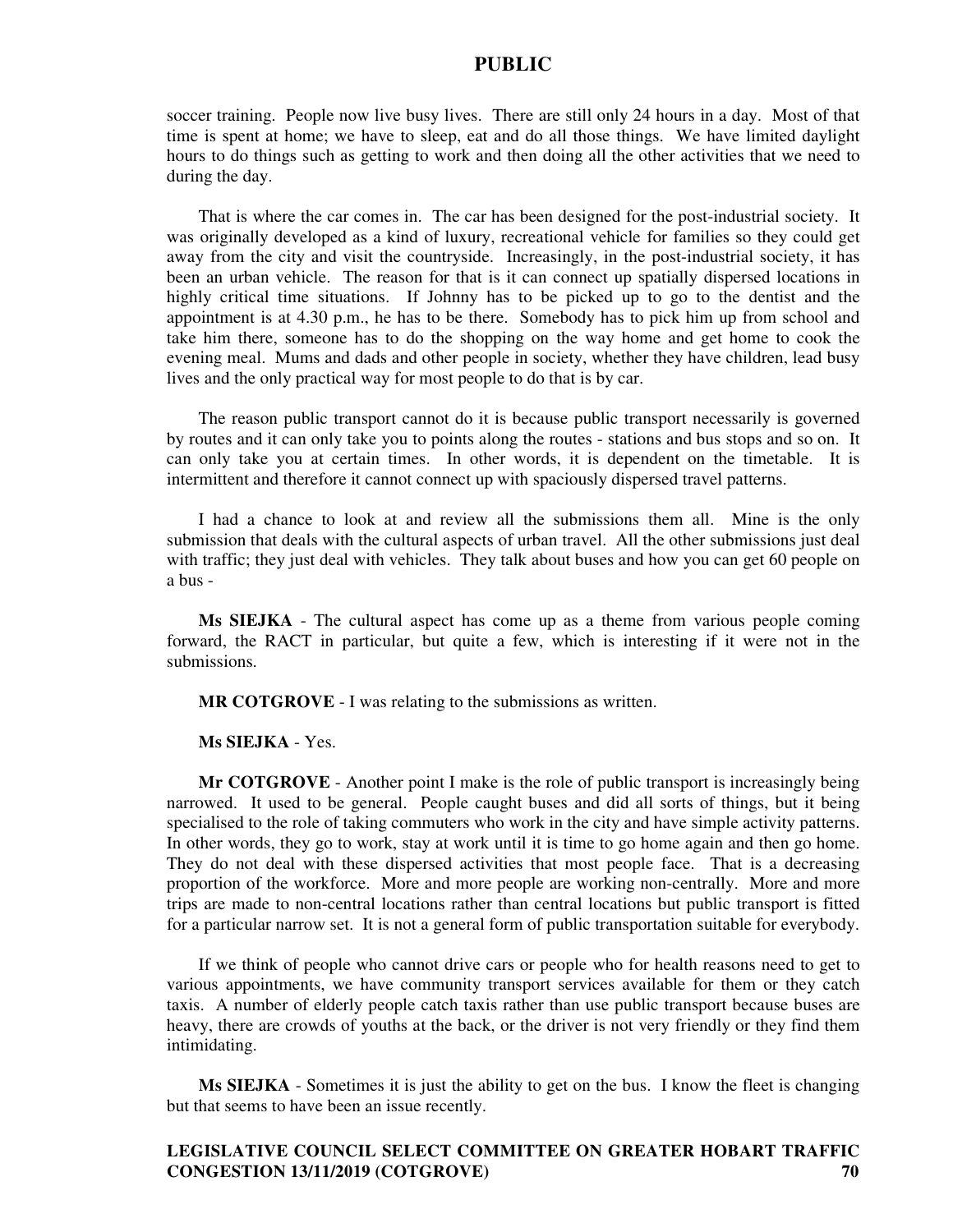**Mr COTGROVE** - Public transport and car travel essentially operate in separate markets. In 2014, the Bureau of Infrastructure, Transport and Regional Economics, in Canberra, brought out an information sheet, No. 59 in my submission. It cites that the percentage of trips in the Greater Hobart area made by public transport is only 3.5 per cent, which is a very small proportion. The idea that making buses free or putting on ferries or building a light rail to the northern suburbs, improving public transport is going to have much effect on road traffic is a nonsense. It is not supported by the evidence.

I looked at figures from the Census and I compared Hobart to other capital cities. Fewer people use cars for the journey to work in Hobart than they do in cities like Adelaide and Perth. It is only in the megacities of Brisbane, Melbourne and Sydney. Melbourne and Sydney have populations close to 5 million while Brisbane's population is close to 3 million. To compare them with little old Hobart with fewer than a quarter of a million people is not a fair comparison.

**Ms WEBB** - We have heard from Metro this morning that its patronage has been growing in the double digits for a number of years now. How does that fit with you saying we cannot shift people's behaviour? They've done that not through adding more buses but through changing routes and changing the way they deploy the resource they have. We've had suggestions about all kinds of other ways we could choose to potentially increase the appealing factors of public transport and therefore drive greater use of public transport, but even without those factors, Metro is already growing in double digits each year. How does that fit with what you're saying? What are you saying is the upper limit that we could possibly expect to get to?

**Mr COTGROVE** - By public transport?

**Ms WEBB** - Yes, for public transport use.

**Mr COTGROVE** - If we compare ourselves with other cities, it's not very much. There is a graph I have shown in my submission that compares the mode split between cars and public transport over the last 40 years which is virtually unchanged - and that's across all Australian capital cities. During that time, let's get clear that the dominant paradigm in the profession, which is reflected in the vast majority of the submissions, is that we have to get people out of cars onto public transport and we have to redesign our cities into high density. They talk about urban sprawl, which is a derogatory term; I prefer to call it low-density settlement, and that's virtually unchanged, despite the fact that in that time governments have spent billions of dollars improving public transport.

**Ms WEBB** - I don't think our government has spent billions of dollars, just for the record.

**Mr COTGROVE** - Not only that, but also making car travel very difficult. We pay registration fees, we pay parking charges, we reduce the road space for cars for bike lanes and widened footpaths and things like that, so we are making it difficult. The figure the RACT might quote as double-digit growth -

**Ms WEBB** - Not the RACT, Metro Tasmania has reported to us that its growth has been in double digits every year for a number of years.

**Mr COTGROVE** - Metro, sorry. Well, double-digit growth on a very small base is not a very large increase.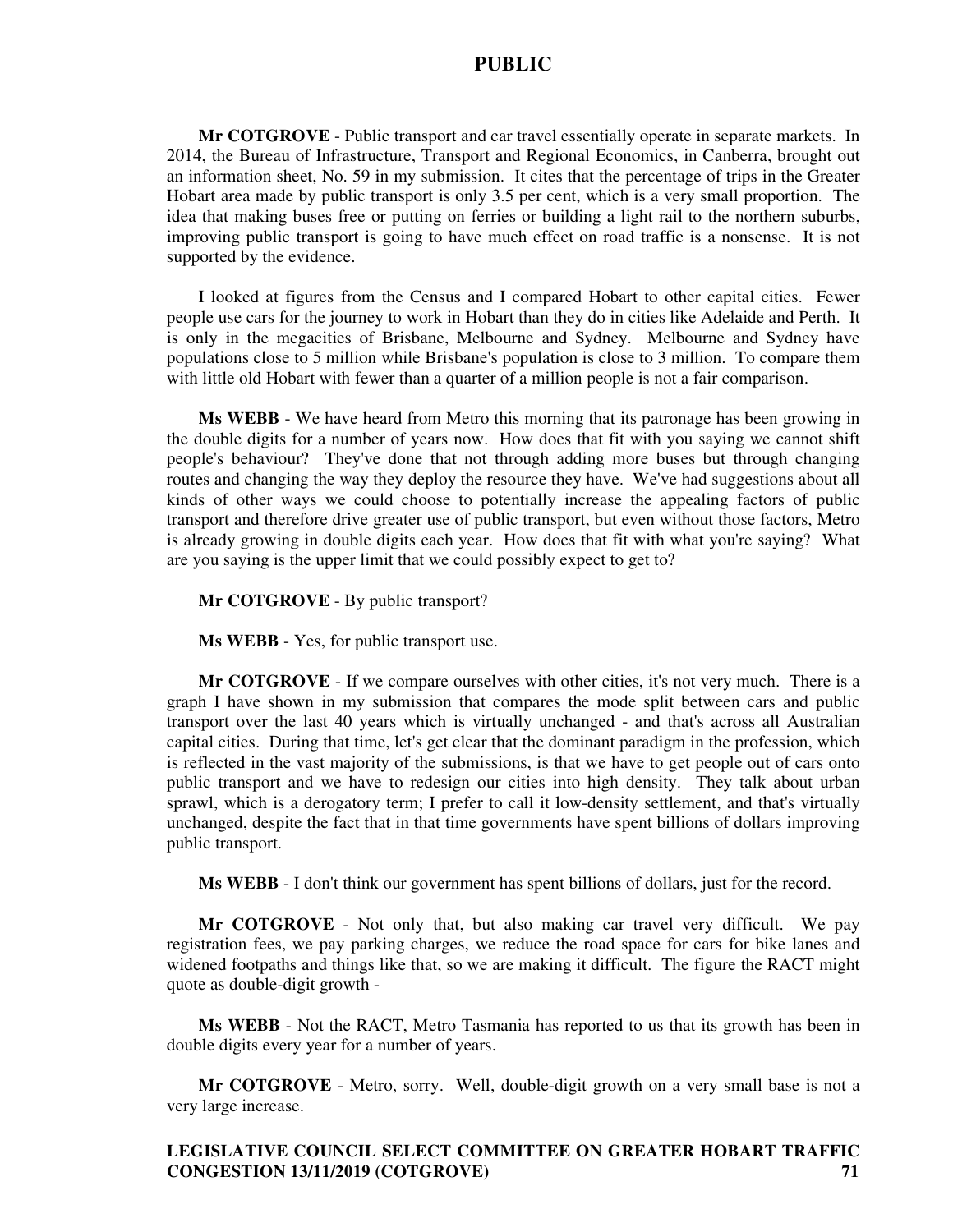**Ms WEBB** - Sure, but we don't need a very large increase to make a tangible difference to congestion, which is one of the things we are hearing. No-one is advocating we should get everybody onto public transport; they are advocating that if we could shift a small proportion to public transport, that would make a tangible difference.

**Mr COTGROVE** - That's the RACT argument.

**Ms WEBB** - Given that the indication would be that we could shift a small proportion, are you saying that we couldn't shift a small proportion, say 4 per cent?

**Mr COTGROVE** - A small proportion isn't going to affect road traffic congestion effectively because the population of Hobart is growing.

**Ms WEBB** - What's the change in school holidays? It's less than 10 per cent that happens during school holidays when we see - magically - congestion is fixed, almost. So are you saying we shouldn't be contemplating those public transport and active transport solutions as part of a picture of solutions?

**Mr COTGROVE** - No, no, I'm not saying that. There is a need to improve public transport. I have written articles for *The Mercury*, many of them over the years, about ways of fixing public transport. One is to deregulate Metro. It's crazy. There is no evidence that bus services show the economies of scale that suggest a monopoly and in fact Metro would be much better if it were broken up and competition was allowed into the market so that people can compete for bus services, they can see a niche market and connect up with it.

**Mr VALENTINE** - How could that be? Metro has to service areas that private enterprise wouldn't take on. Is what you are suggesting feasible?

**Mr COTGROVE** - Well, it is. Take something like the North Hobart restaurant strip. That suffers from congestion, people can't get in there, the businesses are suffering and so on. Why shouldn't a group of businessmen in North Hobart run a shuttle bus service to areas - a lot of the people who eat up there come from Sandy Bay, South Hobart or other suburbs - run around and pick up passengers and clients, take them there and take them home afterwards? There are all sorts of solutions for these sorts of things.

**Ms WEBB** - Potentially we have already Uber fulfilling that function, to some extent. For people who can afford to pay for niche services like that, we already have other, technologically driven solutions such as Uber or ridesharing.

**Mr COTGROVE -** Uber has filled that gap because of public transport being so highly regulated.

**Ms WEBB** - We couldn't expect public transport to fill that particular gap to get people home from their dinner in North Hobart on a week night or whenever.

**Mr COTGROVE** - If we go back before the airline deregulation, all airlines were heavily regulated into cartels or into oligopolies of a few carriers. The argument was that if you deregulated the airline industry, it would form a giant monopoly because of economies of scale, the cost of aircraft, the cost of groundcrews and all the rest of it. It was tried in America in the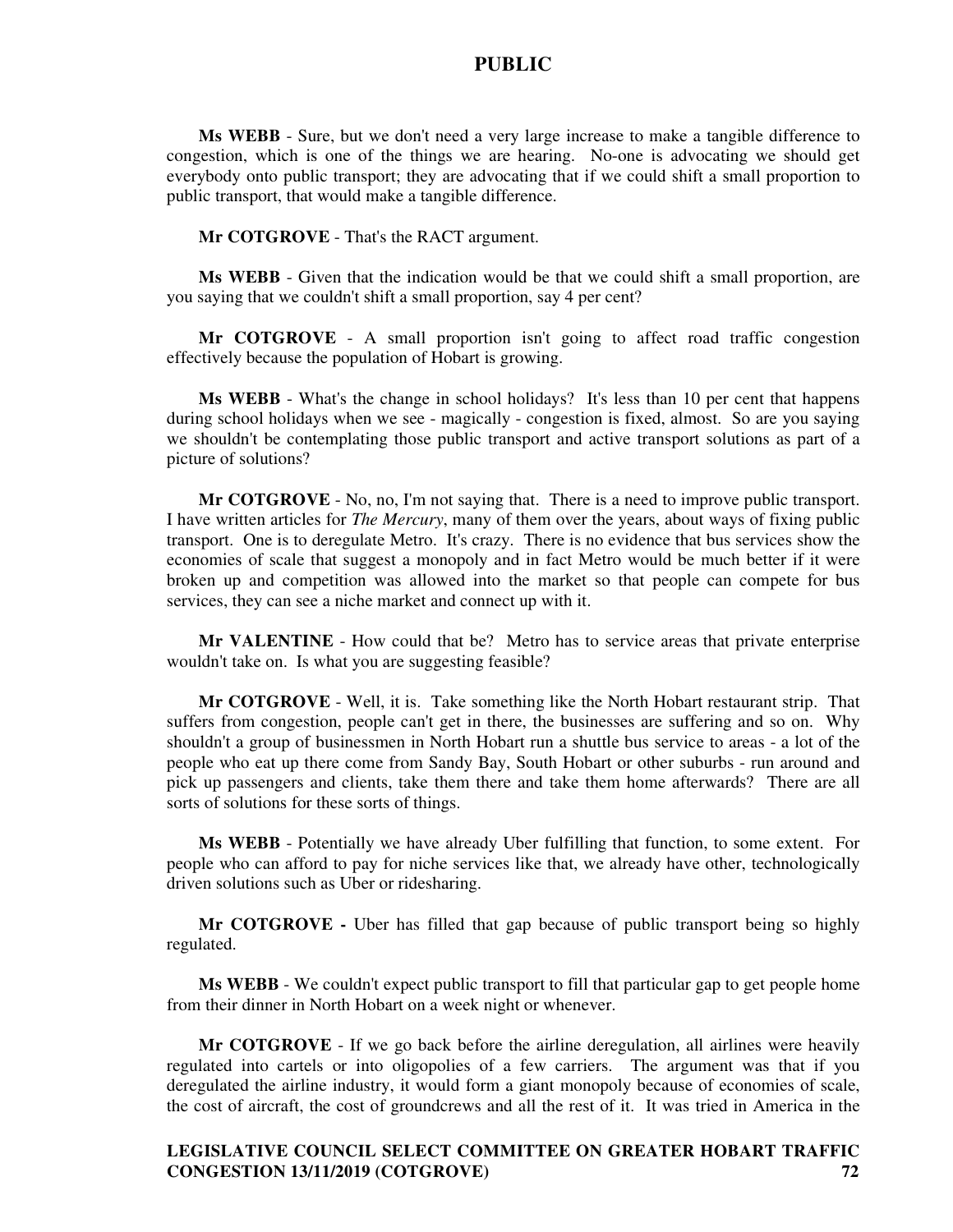1970s; they deregulated and the first thing that happened was that all the big iconic airlines - Pan Am and so on - collapsed. The growth of the airlines was in the small niche markets that came in, saw the opening and did it.

The same in Australia. Unfortunately, the Australian market is not large enough and because we are an archipelago of urban centres, a lot of the try-out companies, Compass and so on, failed. But there have been players that have stepped in that have taken up that slack, such as Tiger Air. The net result is that the threat of competition in a deregulated market drives down prices. Prices today in air travel are so much lower in real terms than they were prior to deregulation and, of course, the number of people flying is much greater; it's now a common experience.

The same thing applies to buses and public transport; not all public transport - trains obviously - require all the infrastructure and at a very high cost. Economically there are good reasons there are some monopoly industries and why other industries are competitive. It relies on the ratio of fixed cost to variable cost, and a degree of competition and so on.

Bob Hawke, the prime minister at the time when the airline pilots went on strike, described them as 'glorified bus drivers in the sky' - if you remember that famous quote. In other words, he was comparing them to bus companies, and yet here we are in Tasmania, with one single, publicly owned monopoly, Metro, that services just the four cities of Hobart, Launceston, Burnie and Devonport. It doesn't provide a service that accords with people.

**Mr VALENTINE** - To take this on a bit further, the fact they've got that task is due recognition that they are going to be servicing certain areas that require after-hours services with minimal numbers of people on those buses, otherwise people are going to be socially isolated. You're not going to get a private enterprise taking up those. If private enterprises don't take that up because simply there is not enough passenger numbers, who is going to do that task? Are you suggesting that Metro would still do that task and yet not be able to run the other services in order to make it possible for them to do that?

**Mr COTGROVE** - You have to give me an example. You mean somebody who lives at South Arm, for example?

**Mr VALENTINE** - Wherever the extremities are of Metro's operations, and I'm not sure where they are these days.

**Ms HOWLETT** - They do go to South Arm.

**Mr VALENTINE** - It's a fair way out, low numbers and wouldn't be commercially viable, but somebody has to service it.

**Ms WEBB** - Unless you are also servicing peak hour demands.

**Mr VALENTINE** - That's exactly right. One provides the other.

**Mr COTGROVE** - Where do you stop then? Do you provide buses to every place at all hours?

**Ms WEBB** - No, but I guess this is the fundamental thing. I think we're getting down a little rabbit hole here. We are making the assumption that public transport should be treated as a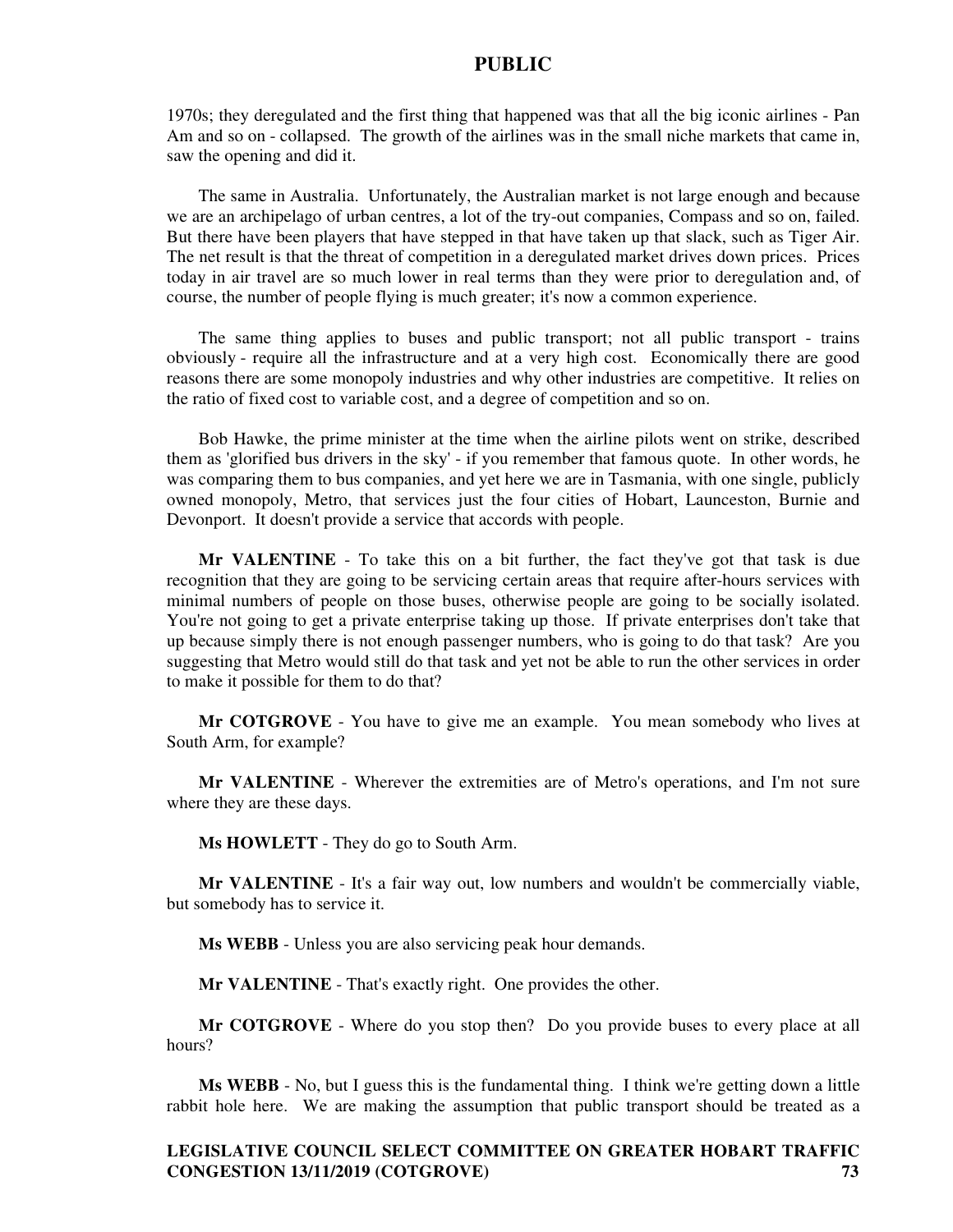profit-driven business and somehow to be paying for itself, whereas that is probably not the way a lot of people suggest it needs to be regarded.

**CHAIR** - Rob, you were asking a question.

**Mr VALENTINE** - I was just trying to get a response from you with regard to that particular problem or issue. It is probably not on the money when it comes to talking about congestion so probably little off-topic, but I was interested in picking up on that statement.

**Mr COTGROVE** - I should say the advent of autonomous vehicles, whenever that might be I mean.

**Mr VALENTINE** - That will change the nature of things.

**Mr COTGROVE** - It will mean people who are, for example, disabled or people who for some reason cannot drive a car will be able to have the personal mobility other people have.

**Mr VALENTINE** - Some would say perhaps where we are at the moment with congestion actually provides us with an opportunity to have a paradigm shift as to how people get around - to be able to satisfy their needs through public transport offerings or through active transport and other ways. Some of our earlier submitters, Mr Andrew Holmes - I am not verballing him - the RACT and others were talking about those sorts of opportunities. Isn't that a good thing for us to be doing or not?

**Mr COTGROVE** - We have to be careful about social engineering and telling people what they should and should not do.

**Mr VALENTINE** - Wouldn't that be a good health outcome, for instance?

**Mr COTGROVE** - Most people when they go to bed at night put their head down on the pillow to sort of nod off and run through in their mind the sort of things they have to do tomorrow - 'Okay, I have to pick up such-and-such' or 'Must not forget to go and see my motherin-law'. Incidentally, it is usually the mother who does all of those social and family ties, but that is changing. We run through our tasks and then work out how are we going to connect those things up and if any one of those trips requires a use of a car, there is no point in leaving the car at home, it has got to be with you during the day. We make linked trips. People know what they have to do; they are the best judges of what they need to do. The idea that somehow we can get in a trackless tram or have autonomous vehicles cruising up and down the street and people can click there and do that is a form of social engineering that has been in the planning profession for decades, probably ever since I have been involved in academia. We are making victims or we are blaming the victims of congestion. People suffer from congestion and we are blaming them for it.

**Mr VALENTINE** - Mind you, we do have congestion.

**Mr COTGROVE** - Yes, indeed we do.

**Mr VALENTINE** - We have to address it somehow; how do you see it going forward if we do not change?

**Ms HOWLETT** - It is the low-hanging fruit.

## **LEGISLATIVE COUNCIL SELECT COMMITTEE ON GREATER HOBART TRAFFIC CONGESTION 13/11/2019 (COTGROVE) 74**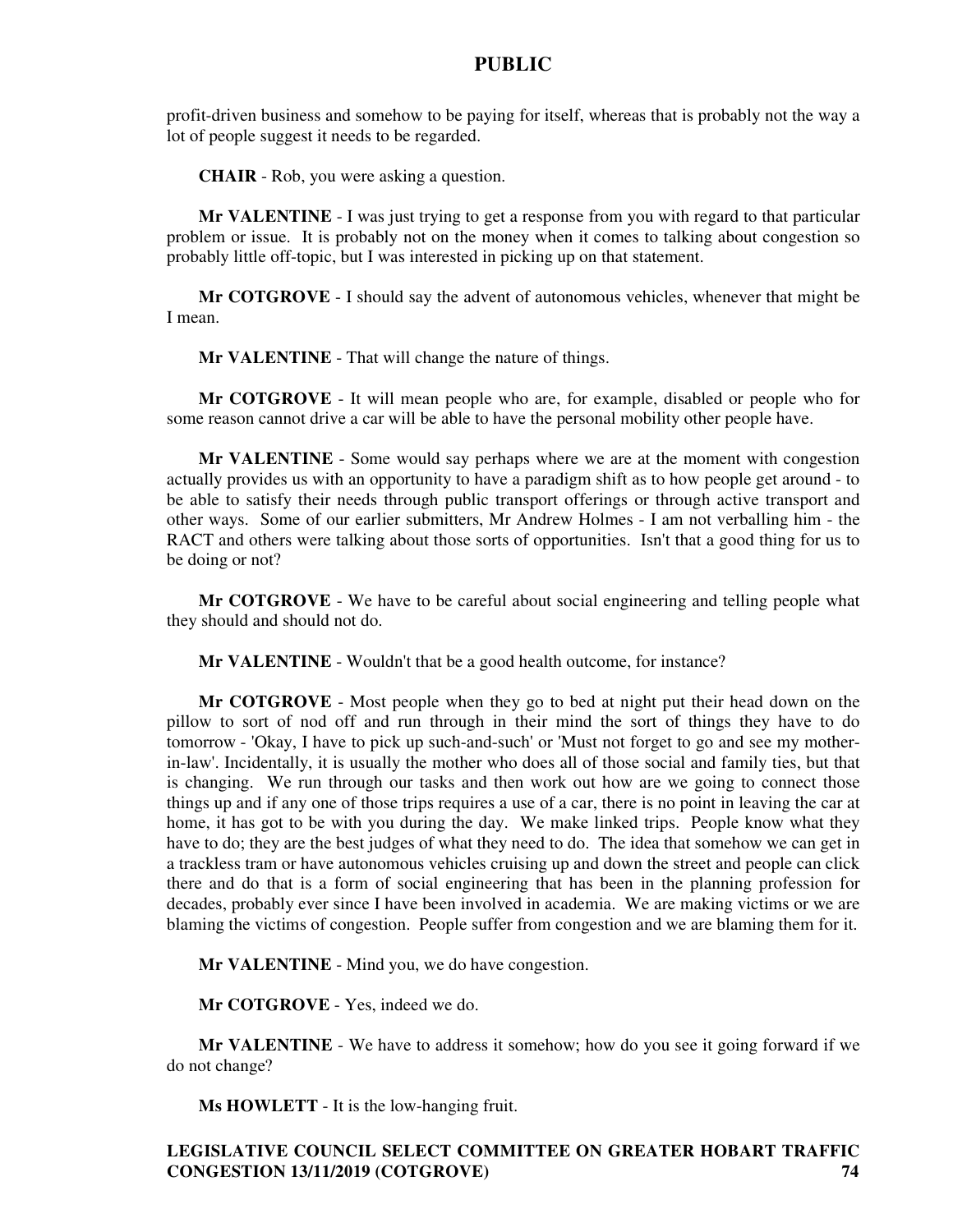**Mr COTGROVE** - The main problem for congestion in Hobart is that all the major arterial roads coming into Hobart - the Southern Outlet, the Brooker Avenue and the Tasman Highway funnel traffic onto Macquarie and Davey streets. The cross-arterials often get neglected, but they are incredibly important, all the way from Antill Street which connects to Regent Street all the way down to Campbell Street. They all feed traffic onto Macquarie and Davey or they distribute traffic away from Macquarie and Davey. The whole of the city centre street system is really used for traffic conduits. It is really just using it for traffic either trying to get to some place in the CBD or, more importantly, trying to bypass it. It is interesting to look at the population figures. As I pointed out in my submission, if we look at the 1971 Census and compare it with the 2016 one, the most recent, in that almost-50 year period, 97.6 per cent of the growth of the Hobart urban area population occurred in the outer suburbs of Brighton, Kingborough, Clarence and Sorell. That is a pattern repeated throughout Australia. We now talk about 'exurbs' and all these forgotten people.

The reason for Hobart traffic congestion is that all traffic coming in from the regions that are in the expanding population areas of Hobart, whether they are trying to get to or bypass the CBD to get to other destinations, is funnelled onto that central street system. It is inevitable that there must be a western bypass to take the bypass traffic away from the city centre. By bypass, I mean traffic connecting the Southern Outlet, the Brooker Highway and the Tasman Highway. Those three major arterials have to be connected to allow that through traffic to bypass the city centre.

**CHAIR** - That was in a submission from Tony Denne.

**Mr COTGROVE -** Since I've been writing about this, Tony Denne has contacted me. He is a former project manager, engineer and a highly qualified man. He came up with what I considered to be a very workable solution. Unlike most people, I avoid prescribing engineering solutions. A lot of people fall into that trap, 'Do this, that and the other'. I avoid that. I point out the need; my expertise is in urban travel behaviour. I am an urban geographer, a transport economist. Tony Denne came up with what I think is a very workable solution that connects up those three major arterials.

**Mr VALENTINE** - There's \$1.6-billion price tag on that, isn't there?

**Ms WEBB** - It's \$1.4 billion.

**Mr COTGROVE -** I do not think it has been costed, but we can talk about it.

**Mr VALENTINE** - I am asking this question to hear your feedback; I am not stating that this is the way it is: wouldn't it be much more sensible to be encouraging active transport to overcome the congestion rather than spending \$1.4 billion on new infrastructure.

**Mr COTGROVE** - Let's talk about what we mean by active transport. Active transport is walking and cycling. A lot of people include public transport, including the Heart Foundation. It is appalling that the Heart Foundation should follow on from a three-part report published in *The Lancet* in Britain in 2016. They have picked it up everywhere. I know the lead authors of the report. They are purely of the paradigm that we have to get people out of cars and redesign our cities. They base public transport as being active transport on the fact that you have to walk to a bus stop or walk to a train station, as if that's the only exercise you do.